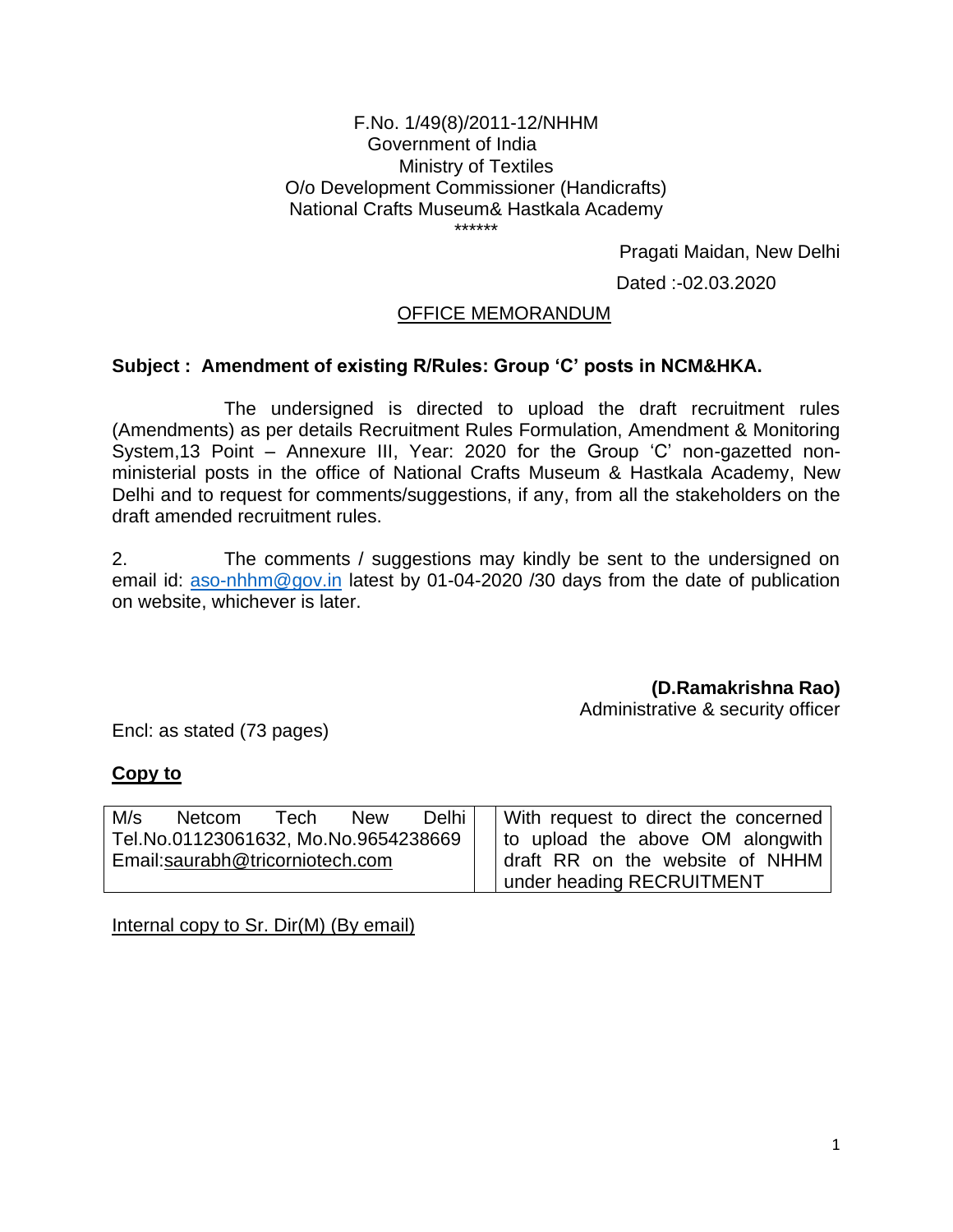### F.No. 1/49(8)/2011-12/NHHM

### **Office of the National Craft Museum & Hastkala Academy**

#### **Subject : Amendment of existing R/Rules: Group 'C' posts in NHHM.**

Recruitment Rules Formulation, Amendment & Monitoring System 13 Point Schedule – Annexure III Year: 2020

**SI No Name of the Post Level No. of posts (S) Year of Notification Addi Info/GSR No.** 01 Preservation Assistant 5 1 2014 381(E) 02 Technician 4 1 2014 381(E) 03 Binder 1 1 1 2014 381(E) 04 Bromide Printer 4 1 1 2016 401(E) 05 Glazer-Cum-Trimmer 1 1 1 2016 402(E) 06 Guide Lecturer 5 1 2016 401(E) 07 | Gallery Assistant | 4 | 3 | 2016 | 401(E) 08 Lettering Artist 4 1 2016 401(E) 09 Painter 1 1 1 2016 1020 | 2016 10 Compilation Assistant 4 1 2016 401(E) 11 | Documentation Assistant | 2 | 1 | 2016 | 2016 | 402(E) 12 Receptionist 2 1 2016 401(E) 13 Security Man 2 1 2016 401(E) 14 Store Clerk 2 2 1 2016 2016 2016 15 | Lower Division Clerk (Lib) | 2 | 1 | 2016 | 2016 | 401(E) 16 Staff Car Driver 2 1 1 2016 401(E) 17 | Laboratory Attendant | 1 | 1 | 2016 | 402(E) 18 Gallery Attendant + Mud Plaster 1 17+2 = 19 2016 402(E) 19 | Multi Tasking Staff | 1 | 21 | 2016 | 2016 | 402(E)

### **For the post of Preservation Assistant**

| Col | Classification     | Provision in the<br>existing                                             | Revised provisions                                                    | for the<br>Reason   |
|-----|--------------------|--------------------------------------------------------------------------|-----------------------------------------------------------------------|---------------------|
|     |                    | rules                                                                    | Proposed                                                              | revision            |
|     |                    |                                                                          |                                                                       | proposed            |
| 1.  | Name of the post   | <b>Preservation Assistant</b>                                            | <b>Preservation Assistant</b>                                         | No change           |
| 2.  | Number of the post | $*01(2014)$                                                              | $*01(2020)$                                                           | No.<br>change       |
|     |                    | *(Subjectto variation                                                    | *(Subjectto variation dependent on                                    | except year         |
|     |                    | dependent on work load).                                                 | work load).                                                           |                     |
| 3.  | Classification     | General Central Service,<br>Group 'C', Non<br>Gazetted, Non-Ministerial. | General Central Service, Group<br>'C', Non Gazetted, Non-Ministerial. | No change           |
| 4.  | Pay band and grade | Pay band-1, Rs. 5200-                                                    | Level-5 in the pay matrix Rs.                                         | The<br>scale<br>pay |
|     | pay or pay scale   | 20200 plus grade pay of Rs.                                              |                                                                       | has been revised    |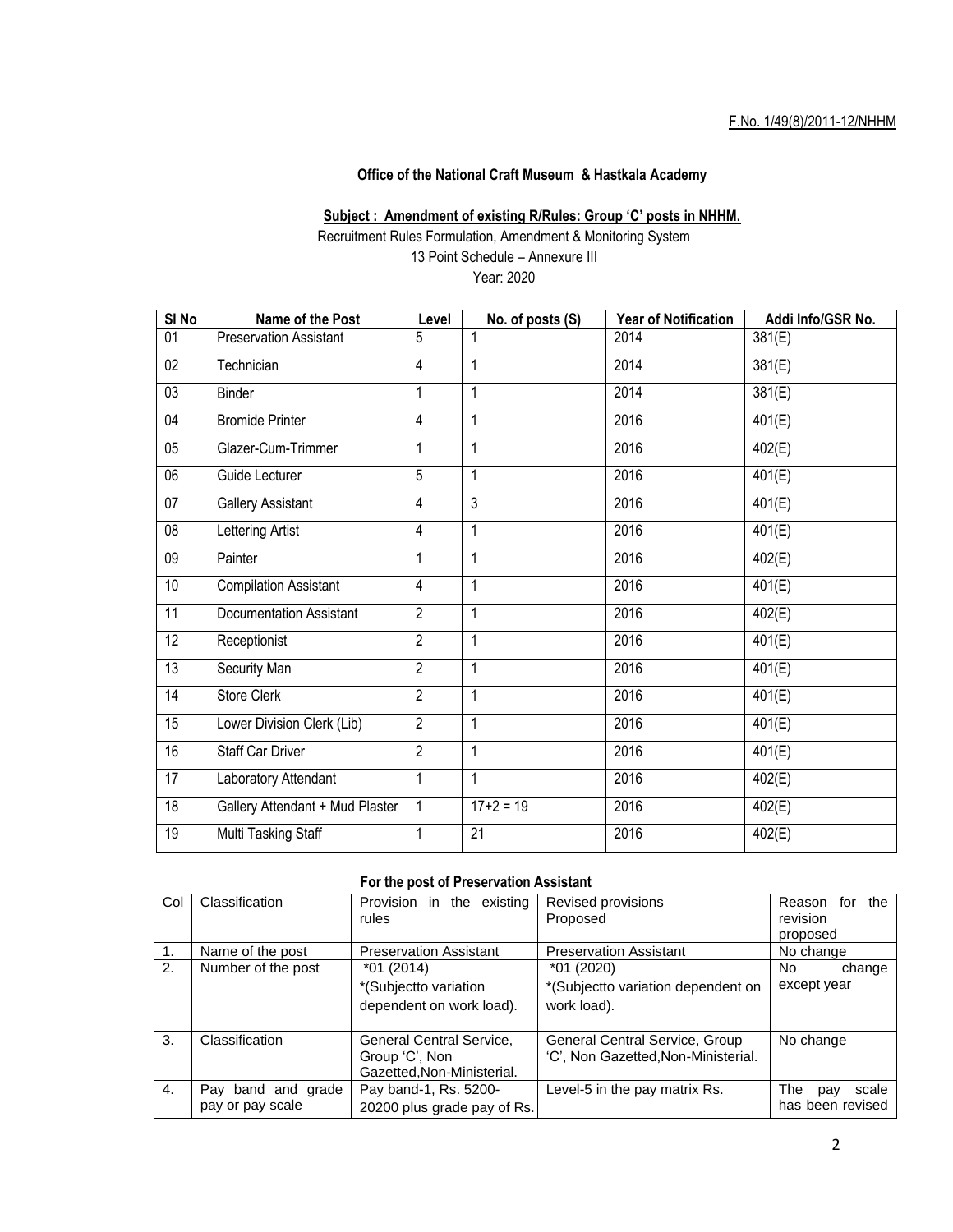|    |                                                | 2800                                                                                                                                                                                                                                                                                                                                                                                                                                 | 29200-92300                                                                                                                                                                                                                                                                                                                                                                                                                                                                                                                                                                                                                                        | equivalent<br>to<br>scales of 6 <sup>th</sup> CPC<br>and 7 <sup>th</sup> CPC pay<br>matrix |
|----|------------------------------------------------|--------------------------------------------------------------------------------------------------------------------------------------------------------------------------------------------------------------------------------------------------------------------------------------------------------------------------------------------------------------------------------------------------------------------------------------|----------------------------------------------------------------------------------------------------------------------------------------------------------------------------------------------------------------------------------------------------------------------------------------------------------------------------------------------------------------------------------------------------------------------------------------------------------------------------------------------------------------------------------------------------------------------------------------------------------------------------------------------------|--------------------------------------------------------------------------------------------|
| 5. | Whether selection                              | Non-selection                                                                                                                                                                                                                                                                                                                                                                                                                        | Non-selection                                                                                                                                                                                                                                                                                                                                                                                                                                                                                                                                                                                                                                      | No change                                                                                  |
|    | post or non                                    |                                                                                                                                                                                                                                                                                                                                                                                                                                      |                                                                                                                                                                                                                                                                                                                                                                                                                                                                                                                                                                                                                                                    |                                                                                            |
|    | selection post                                 |                                                                                                                                                                                                                                                                                                                                                                                                                                      |                                                                                                                                                                                                                                                                                                                                                                                                                                                                                                                                                                                                                                                    |                                                                                            |
| 6. | Age limits for direct<br>recruits              | Between 18 and 25 years<br>(Upper<br>limit for<br>age<br>departmental candidates is<br>relaxable up to 40 years).<br>Note 1: The crucial date<br>for determining the age<br>limit shall be closing date<br>for receipt of applications<br>from candidates in India<br>(and not the closing date<br>those in<br>prescribed for<br>Assam.<br>Meghalaya,<br>Arunachal<br>Pradesh,<br>Mizoram.<br>Manipur,<br>Nagaland, Tripura, Sikkim, | Between 18 and 27 years Upper<br>limit<br>is<br>relaxable for<br>age<br>departmental candidates up to 40<br>years in accordance with the<br>instructions or orders issued by<br>the Central Government).<br>Note 1: The crucial date for<br>determining the age limit shall be<br>closing date<br>for receipt of<br>applications from candidates in<br>India (and not the closing date<br>prescribed for those in Assam,<br>Meghalaya, Arunachal Pradesh,<br>Mizoram,<br>Manipur,<br>Nagaland,<br>Tripura, Sikkim, Ladakh Division of<br>J&K State Lahaul and spiti District<br>sub-division<br>and<br>Pangi<br>οf<br>Himachal<br>Pradesh, Andman& | As<br><b>DoPT</b><br>per<br>guidelines dated<br>31/03/2015                                 |
|    |                                                | Ladakh Division of J&K<br>State Lahaul and spiti<br>District and Pangi sub-<br>division<br>Himachal<br>of<br>Andman&<br>Pradesh,<br>Nicobar,<br>Islands<br>or<br>Lakshdweep)<br>Note 2: In the case of<br>through the<br>recruitment<br>Staff<br>Selection<br>Commission<br>or<br>Employment<br>Exchange,<br>crucial<br>date<br>the<br>for<br>determining the age limit<br>shall be as advertised by                                 | Nicobar, Islands or Lakshdweep).<br>Note 2: The crucial date for<br>determining the age limit shall be<br>as advertised by staff selection<br>commission.                                                                                                                                                                                                                                                                                                                                                                                                                                                                                          | <b>DoPT</b><br>As<br>per<br>guidelines dated<br>31/03/2015                                 |
|    |                                                | Staff<br>Selection<br>the<br>Commission or the last<br>which<br>date<br>upto<br>Employment Exchange is<br>asked<br>to<br>submit<br>the<br>names.                                                                                                                                                                                                                                                                                     |                                                                                                                                                                                                                                                                                                                                                                                                                                                                                                                                                                                                                                                    |                                                                                            |
| 7. | Educational and other                          | <b>Essential:</b>                                                                                                                                                                                                                                                                                                                                                                                                                    | <b>Essential:</b>                                                                                                                                                                                                                                                                                                                                                                                                                                                                                                                                                                                                                                  |                                                                                            |
|    | qualifications required<br>for direct recruits | (i) Bachelor's Degree in<br>Science from a recognized<br>University;<br>(ii) three years experience<br>conservation<br>in<br>and<br>restoration<br>of museum<br>objects in a museum or                                                                                                                                                                                                                                               | (i) Bachelor's Degree in Science<br>from a recognized University;<br>(ii) three years experience in<br>conservation and restoration of<br>museum objects in a museum or<br>similar institutions.                                                                                                                                                                                                                                                                                                                                                                                                                                                   | No Change                                                                                  |
|    |                                                | similar institutions.                                                                                                                                                                                                                                                                                                                                                                                                                |                                                                                                                                                                                                                                                                                                                                                                                                                                                                                                                                                                                                                                                    |                                                                                            |
|    |                                                | Note 1: Qualifications are                                                                                                                                                                                                                                                                                                                                                                                                           | <b>Note</b><br>1:<br>Qualifications<br>are<br>relaxable at the discretion of the                                                                                                                                                                                                                                                                                                                                                                                                                                                                                                                                                                   |                                                                                            |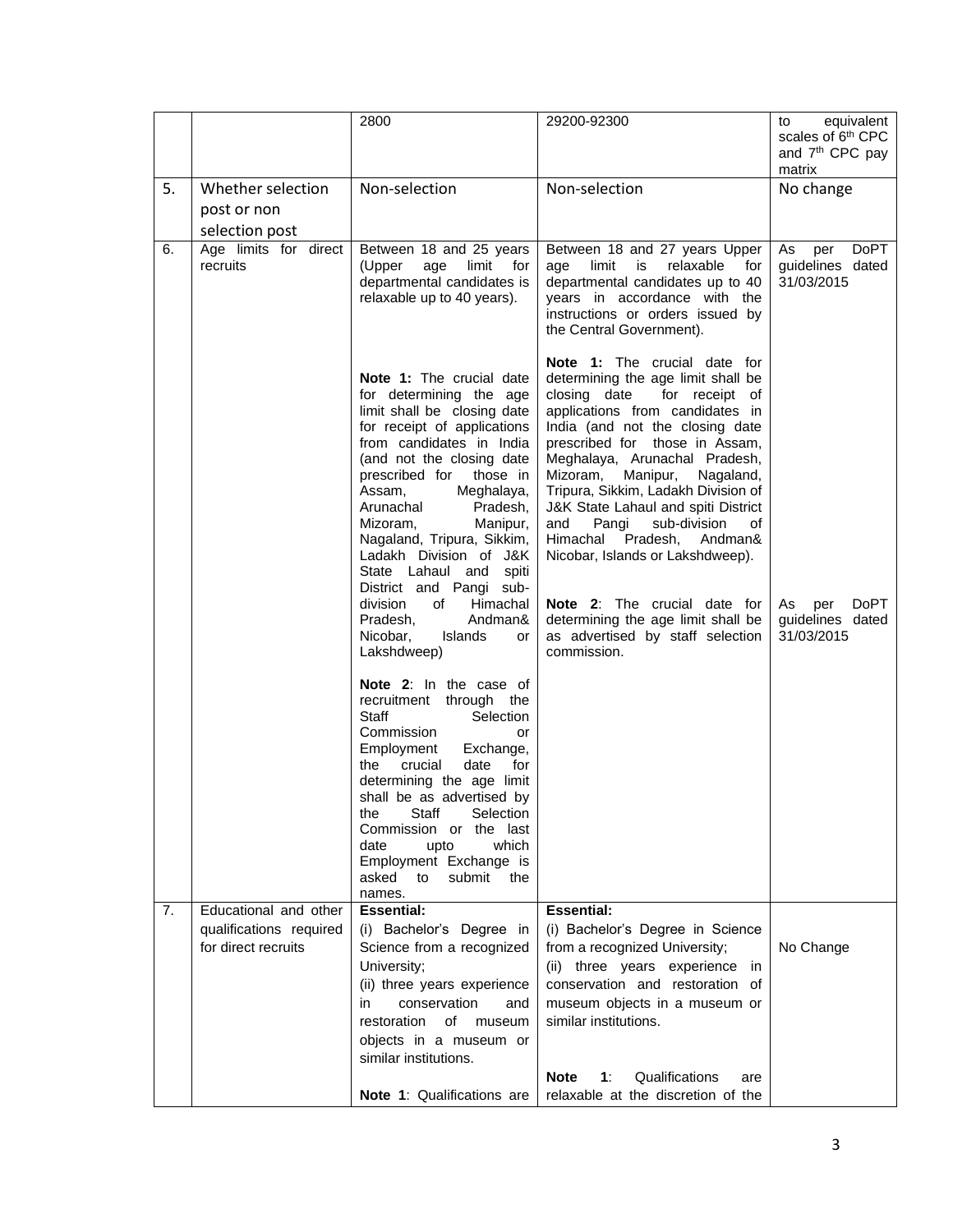|     |                                      | relaxable at the discretion<br>of the<br>Staff<br>Selection | Selection<br>Staff<br>Commission/competent authority |                                     |
|-----|--------------------------------------|-------------------------------------------------------------|------------------------------------------------------|-------------------------------------|
|     |                                      | Commission/competent                                        | of<br>candidates<br>the<br>case<br>in                |                                     |
|     |                                      | authority in the case of                                    | otherwise well qualified.                            |                                     |
|     |                                      | candidates otherwise well                                   |                                                      |                                     |
|     |                                      | qualified.                                                  |                                                      |                                     |
|     |                                      |                                                             | <b>Note</b><br>The<br>qualification(s)<br>2:         |                                     |
|     |                                      | Note 2: The qualification(s)                                | regarding experience is relaxable                    |                                     |
|     |                                      | regarding experience is                                     | at the discretion of the<br>Staff                    |                                     |
|     |                                      | relaxable at the discretion                                 | Selection Commission/Competent                       |                                     |
|     |                                      | of the<br>Staff Selection                                   | the<br>Authority<br>in<br>case<br>οf                 |                                     |
|     |                                      | Commission/Competent                                        | candidates<br>belonging<br>the<br>to                 |                                     |
|     |                                      | Authority in the case of                                    | Scheduled Castes, the Scheduled                      |                                     |
|     |                                      | candidates belonging<br>to                                  | Tribes, if at any stage of selection,                |                                     |
|     |                                      | the Scheduled Castes, the                                   | Staff<br>Selection<br>the                            |                                     |
|     |                                      | Scheduled Tribes, if at any                                 | Commission/Competent Authority                       |                                     |
|     |                                      | stage of selection, the                                     | is of the opinion that sufficient                    |                                     |
|     |                                      | Staff<br>Selection                                          | number of candidates belonging to                    |                                     |
|     |                                      | Commission/Competent                                        | these communities possessing the                     |                                     |
|     |                                      | Authority is of the opinion                                 | requisite experience are not likely                  |                                     |
|     |                                      | that sufficient number of                                   | to be available to fill up the                       |                                     |
|     |                                      | candidates belonging<br>to                                  | vacancies reserved for them.                         |                                     |
|     |                                      | communities<br>these                                        |                                                      |                                     |
|     |                                      | possessing the requisite                                    |                                                      |                                     |
|     |                                      | experience are not likely to                                |                                                      |                                     |
|     |                                      | be available to fill up the                                 |                                                      |                                     |
|     |                                      | vacancies<br>reserved<br>for                                |                                                      |                                     |
|     |                                      | them.                                                       | <b>No</b>                                            |                                     |
| 8.  | Whether<br>age<br>and<br>educational | Not applicable                                              |                                                      | As per latest<br>DOPT guidelines    |
|     | qualifications                       |                                                             |                                                      | dated 31.03.2015                    |
|     | prescribed for direct                |                                                             |                                                      |                                     |
|     | recruits will apply in               |                                                             |                                                      |                                     |
|     | the case of promotes                 |                                                             |                                                      |                                     |
| 9.  | Period of probation, if              | Two years for direct recruit                                | Two years for direct recruitment.                    | No Change                           |
|     | any                                  | ment.                                                       |                                                      |                                     |
|     |                                      |                                                             |                                                      |                                     |
| 10. | Method of recruitment                | Promotion or by deputation                                  | By composite method of                               | As<br>latest<br>per                 |
|     | whether<br>direct<br>by              | or failing both by direct                                   | deputation/promotion or                              | DOPT guidelines                     |
|     | recruitment<br>or<br>by              | recruitment.                                                | deputation (including short term                     | dated 31.03.2015                    |
|     | promotion<br>or<br>by                |                                                             | constract/promotion.                                 |                                     |
|     | deputation/absorbption               |                                                             | 100%                                                 |                                     |
|     | and percentage of the                |                                                             |                                                      |                                     |
|     | vacancies to be filled               |                                                             |                                                      |                                     |
|     | by various methods.                  |                                                             |                                                      |                                     |
| 11. | In case of recruitment               | Promotion: Departmental                                     | <b>Composite</b><br><b>Method</b><br>оf              | The<br>post<br>of                   |
|     | by<br>promotion/                     | Technician/Textile                                          | <b>Promotion/Deputation(ISTC)/Ab</b>                 | Textile Repairer                    |
|     | deputation / absorption              | Repairer in the scale of                                    | sorption failing which by direct                     | is no longer in                     |
|     | , grades from which                  | pay of pay band-1 Rs.                                       | recruitment:                                         | existence due to                    |
|     | promotion/ deputation/               | 5200-20,2000 plus grade                                     | <b>Promotion:</b><br>Departmental                    | its abolition                       |
|     | absorption<br>to<br>be               | pay of Rs. 2400 with five                                   | Technician in Level 4 of 7th Central                 | due<br>and<br>to                    |
|     | made.                                | years regular service in                                    | Pay Commission Matrix with five                      | change of Level                     |
|     |                                      | respective<br>grades                                        | years regular service in respective                  | 7 <sup>th</sup><br><b>CPC</b><br>in |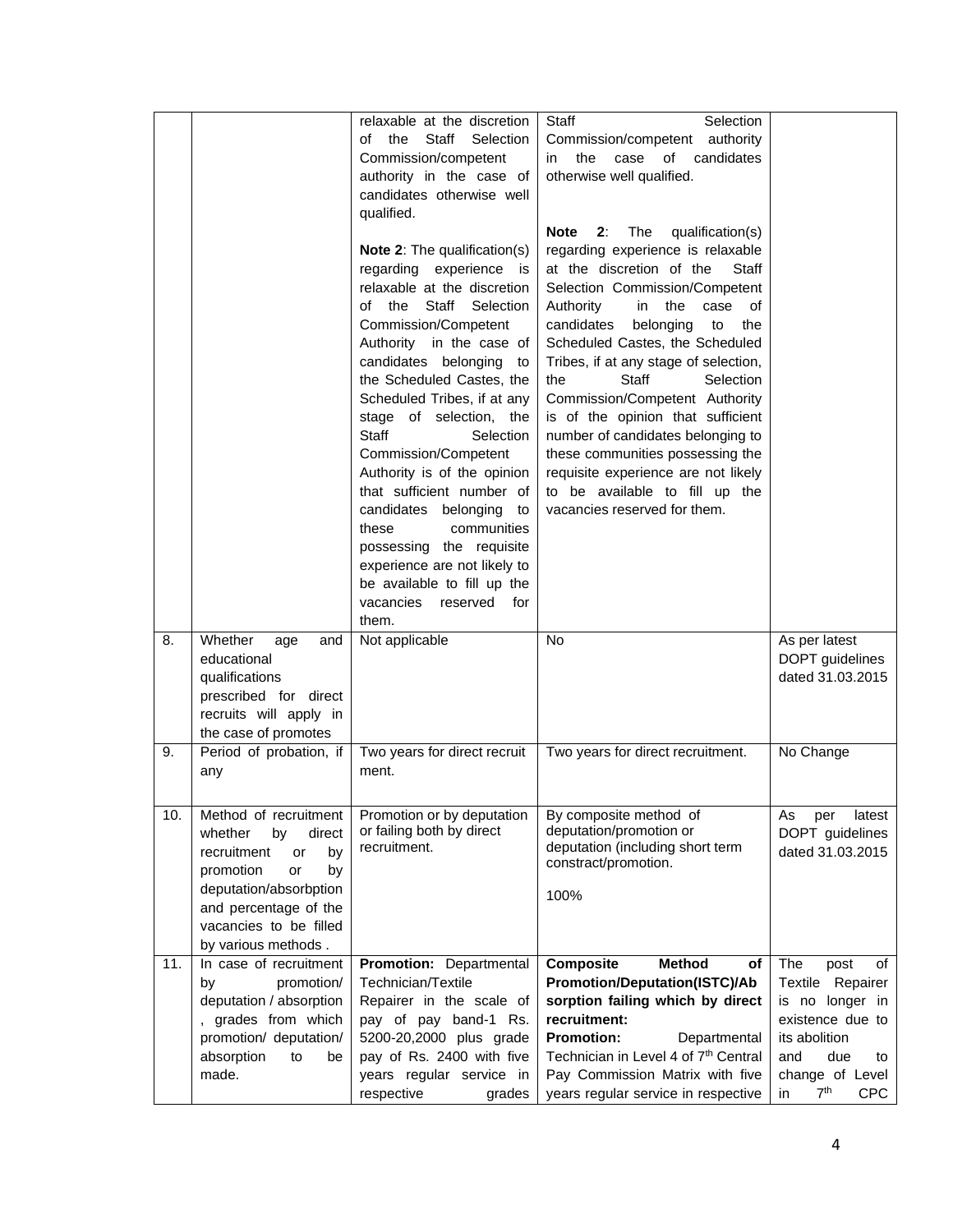|  | rendered after appointment           | grades rendered after appointment             | payMatrix              |
|--|--------------------------------------|-----------------------------------------------|------------------------|
|  | thereto on regular basis             | thereto on regular basis shall also           | equivalentto Pay       |
|  | shall also be considered             | be considered alongwith outsiders             | Scale, Pay Band        |
|  | alongwith outsiders and in           | and in case he/she is selected for            | and Grade Pay          |
|  | case he/she is selected for          | appointment to the post, the same             | of 6 <sup>th</sup> CPC |
|  | appointment to the post,             | shall be deemed to have been                  |                        |
|  | the same shall be deemed             | filled by promotion.                          |                        |
|  |                                      |                                               |                        |
|  | to have been filled by               |                                               |                        |
|  | promotion.                           |                                               |                        |
|  | Note 1: For the purpose of           |                                               |                        |
|  | computing<br>minimum                 | Note 1:<br>For the purpose of                 |                        |
|  | qualifying<br>service<br>for         | minimum qualifying<br>computing               |                        |
|  | service<br>promotion,<br>the         | service for promotion, the service            |                        |
|  | rendered on a regular                | rendered on a regular basis by an             |                        |
|  | basis by an officer prior to         | officer prior to the 1 <sup>st</sup> January, |                        |
|  | the 1 <sup>st</sup> January, 2006 or | 2006 on the date from which the               |                        |
|  | the date from which the              | revised pay structure based on the            |                        |
|  | revised<br>structure<br>pay          | 6 <sup>th</sup> Central Pay Commission        |                        |
|  | based on the 6 <sup>th</sup> Central | recommendations<br>has<br>been                |                        |
|  | Commission<br>Pay                    | extended, shall be deemed to be               |                        |
|  | recommendations<br>has               | service<br>rendered<br>in<br>the              |                        |
|  | been extended, shall be              | corresponding grade pay or pay                |                        |
|  | deemed to be service                 | scale extended based on the                   |                        |
|  | in<br>rendered<br>the                | Commission.                                   |                        |
|  | corresponding grade pay              |                                               |                        |
|  | or pay scale based on the            |                                               |                        |
|  | recommendations of the               |                                               |                        |
|  | Commission.                          |                                               |                        |
|  | Note 2: The eligibility list         |                                               |                        |
|  | for promotion shall be               |                                               |                        |
|  | prepared with reference to           |                                               |                        |
|  | the date of completion by            | Note 2:<br>The eligibility list for           |                        |
|  | officers<br>the<br>of<br>the         | promotion shall be prepared with              |                        |
|  | prescribed<br>qualifying             | reference<br>the<br>date<br>to<br>οf          |                        |
|  | service in the respective            | completion by the officers of the             |                        |
|  | grade.                               |                                               |                        |
|  | Deputation: Officers of the          | prescribed qualifying service in the          |                        |
|  | Central Government                   | respective grade.                             |                        |
|  | State government / Union             |                                               |                        |
|  | territory Governments:-              | Deputation(ISTC): Officers of the             |                        |
|  | (a)(i) holding analogous             | Central<br>Government<br><b>State</b>         |                        |
|  | posts on regular basis; or           | government<br>/Union<br>territory             |                        |
|  | (ii) with five years regular         | Governments:-                                 |                        |
|  | service in post of the pay           | (a)(i) holding analogous posts on             |                        |
|  | band-I Rs.5200-20200 plus            | regular basis; or                             |                        |
|  | grade pay of Rs.2400; and            | (ii) with five years regular service          |                        |
|  | (b) possessing educational           | in post in level-4 of 7 <sup>th</sup> CPC Pay |                        |
|  | qualifications<br>prescribed         | Matrix Rs. 25,500-81,100 and                  |                        |
|  | for direct recruits under            |                                               |                        |
|  | column (7).                          |                                               |                        |
|  |                                      |                                               |                        |
|  | Note 1: The departmental             |                                               |                        |
|  | officers<br>in<br>the<br>feeder      |                                               |                        |
|  | category who are in the              | Possessing<br>educational<br>(b)              |                        |
|  |                                      |                                               |                        |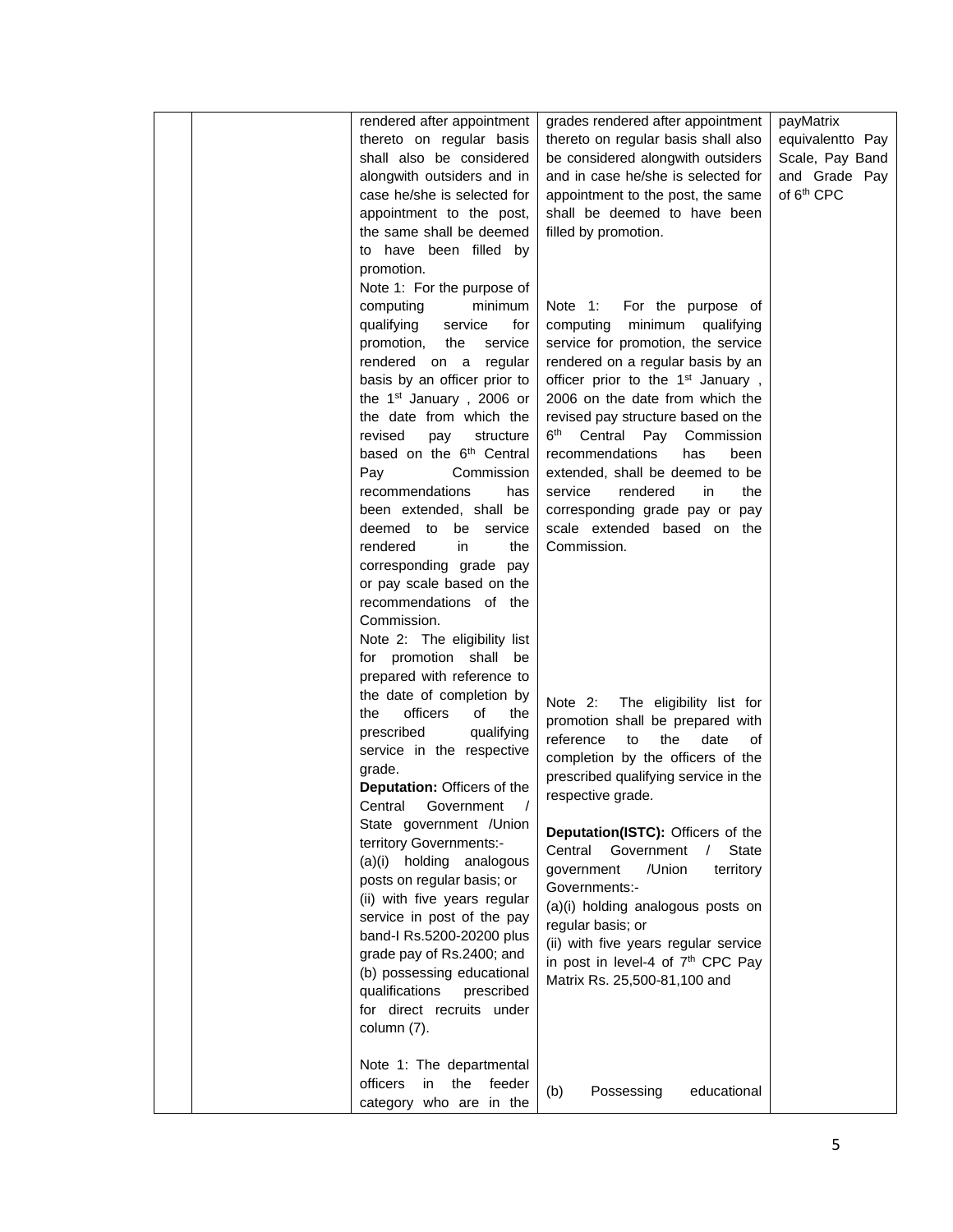| direct line of promotion will<br>be<br>eligible<br>for<br>not<br>consideration<br>for<br>appointment<br>on<br>deputation.<br>Similarly,<br>deputationists shall not be<br>eligible for consideration<br>for<br>appointment<br>by<br>promotion.<br>Note 2: The period of<br>deputation including the<br>period of deputation in<br>another ex-cadre post held<br>immediately preceding this<br>appointment in the same<br>or other Organisations or       | qualifications prescribed for direct<br>recruits under column (7).<br>Note 1: The departmental officers<br>in the feeder category who are in<br>the direct line of promotion will not<br>be eligible for consideration for<br>appointment<br>on<br>deputation.<br>Similarly, deputationists shall not<br>be eligible for consideration for<br>appointment by promotion.                                                                                                                                                           |  |
|----------------------------------------------------------------------------------------------------------------------------------------------------------------------------------------------------------------------------------------------------------------------------------------------------------------------------------------------------------------------------------------------------------------------------------------------------------|-----------------------------------------------------------------------------------------------------------------------------------------------------------------------------------------------------------------------------------------------------------------------------------------------------------------------------------------------------------------------------------------------------------------------------------------------------------------------------------------------------------------------------------|--|
| Departments of the Central<br>Government<br>shall<br>not<br>exceed three years.<br>Note 3: The maximum age<br>limit for appointment by<br>deputation shall not be<br>exceeding fifty-six years as<br>on the closing date of<br>receipt of applications.                                                                                                                                                                                                  | Note 2: The period of deputation<br>including the period of deputation<br>in another ex-cadre post held<br>immediately<br>this<br>preceding<br>appointment in the same or other<br>Organisations or Departments of<br>the Central Government shall not<br>exceed seven years<br>or<br>as<br>amended by DOPT from time to<br>time.                                                                                                                                                                                                 |  |
| Note 4: For the purpose of<br>appointment on deputation<br>basis, the service rendered<br>on a regular basis by an<br>officer prior to the 1st<br>January, 2006 or the date<br>from which the revised pay<br>structure based on the 6th<br>Central Pay Commission<br>recommendations<br>has                                                                                                                                                              | Note 3: The maximum age limit for<br>appointment by deputation shall<br>not be exceeding fifty-six years as<br>on the closing date of receipt of<br>applications.                                                                                                                                                                                                                                                                                                                                                                 |  |
| been extended, shall be<br>deemed to<br>service<br>be<br>rendered<br>in<br>the<br>corresponding grade pay<br>or pay scale extended<br>based<br>on<br>the<br>recommendations of the<br>commission except where<br>there has been merger of<br>more than one pre-revised<br>scale of pay into one grade<br>with a common grade pay<br>or pay scale, and where<br>this benefit will extend only<br>for the post for which that<br>grade pay or pay scale is | For the purpose of<br>Note 4:<br>appointment on deputation basis,<br>the service rendered on a regular<br>basis by an officer prior to the 1st<br>January, 2006 or the date from<br>which the revised pay structure<br>based on the 6th Central Pay<br>Commission<br>recommendations<br>has been extended, shall be<br>deemed to be service rendered in<br>the corresponding grade pay or<br>pay scale extended based on the<br>recommendations<br>of<br>the<br>commission except where there<br>has been merger of more than one |  |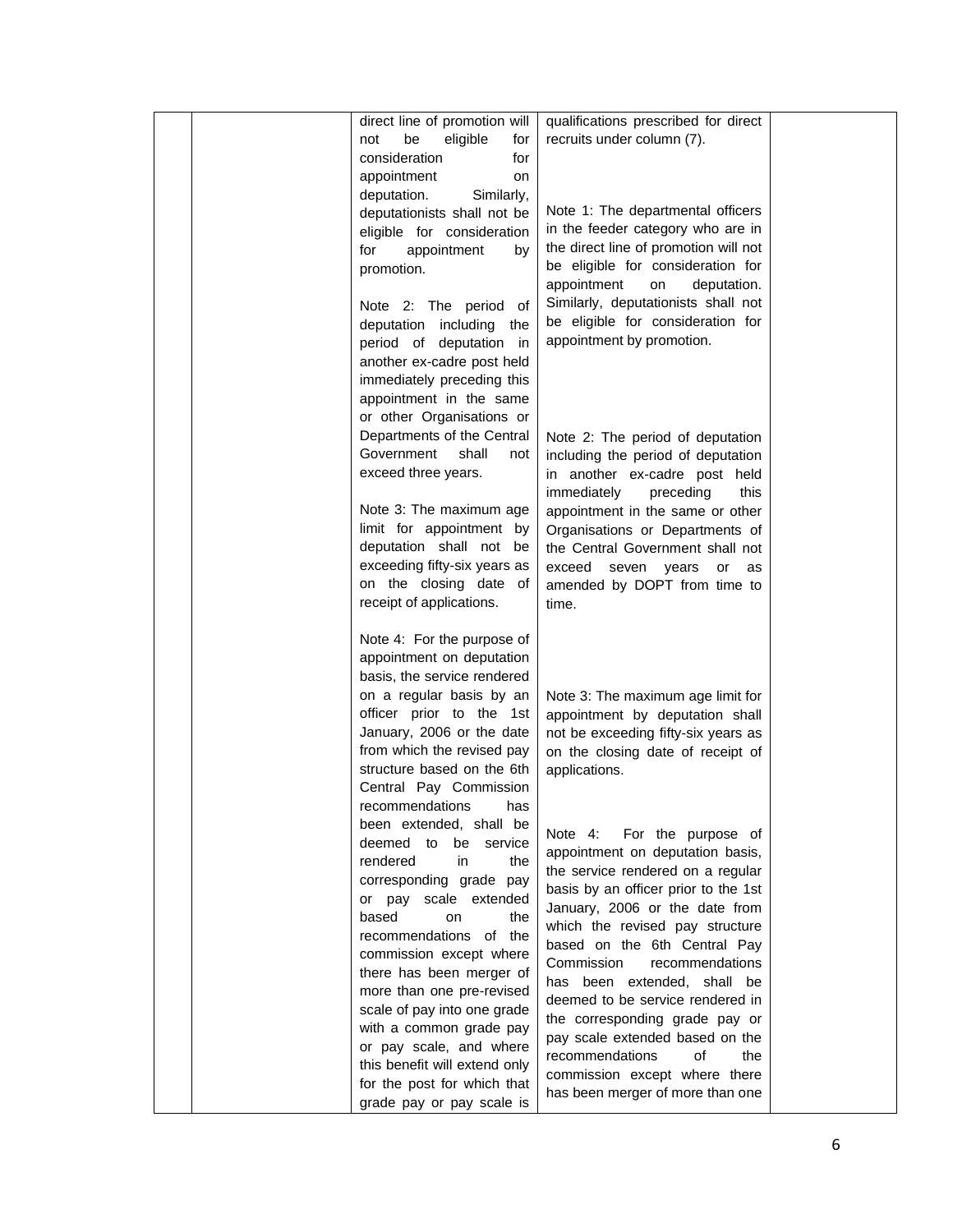|     |                            | normal replacement<br>the    | pre-revised scale of pay into one        |                   |
|-----|----------------------------|------------------------------|------------------------------------------|-------------------|
|     |                            | grade<br>without<br>any      | grade with a common grade pay            |                   |
|     |                            | upgradation.                 | or pay scale, and where this             |                   |
|     |                            |                              | benefit will extend only for the post    |                   |
|     |                            |                              | for which that grade pay or pay          |                   |
|     |                            |                              | scale is the normal replacement          |                   |
|     |                            |                              | grade without any upgradation.           |                   |
|     |                            |                              |                                          |                   |
| 12. | Departmental<br>lf<br>a    | Group<br>'C'<br>Departmental | Group 'C' Departmental Promotion         | Due to change of  |
|     | Promotion Committee        | Committee(for<br>Promotion   | Committee(for<br>considering             | designation<br>οf |
|     | (DPC) exists, what is      | considering promotion and    | promotion<br>confirmation)<br>and        | Office and admin  |
|     | its composition            | confirmation)<br>consisting  | consisting of:-                          | control<br>from   |
|     |                            | of:-                         | (i) Senior.<br>Director (Museum)-        | office<br>οf      |
|     |                            | Senior.<br>(i)<br>Director   | Chairman;                                | Development       |
|     |                            | (Museum)- Chairman;          | (ii)<br>Additional<br>Development        | Commissioner      |
|     |                            | (ii) Any Officer from office | Commissioner<br>Joint<br>or              | Handlooms<br>to   |
|     |                            | οf<br>Development            | Development<br>Commissioner              | Development       |
|     |                            | Commissioner                 | Handicrafts - Member;                    | Commissioner      |
|     |                            | (Handlooms) of the level of  |                                          | Handicrafts.      |
|     |                            | Additional<br>Development    |                                          |                   |
|     |                            | Commissioner<br>Joint<br>or  |                                          |                   |
|     |                            | Development                  |                                          |                   |
|     |                            | Commissioner<br>be<br>to     |                                          |                   |
|     |                            | nominated<br>by              |                                          |                   |
|     |                            | Development                  |                                          |                   |
|     |                            | Commissioner(Handlooms)      |                                          |                   |
|     |                            | – Member:                    |                                          |                   |
|     |                            | Deputy Director of<br>(iii)  |                                          |                   |
|     |                            | National Handicrafts and     |                                          |                   |
|     |                            | Handlooms<br>to<br>be        | (iii) Deputy Director of National        |                   |
|     |                            | nominated by chairman-       | Crafts<br><b>Museum</b><br>&<br>Hastkala |                   |
|     |                            | member;                      | Academy :- Member.                       |                   |
|     |                            | (iv)<br>Any<br>scheduled     |                                          |                   |
|     |                            | caste/Scheduled<br>Tribe     | (iv)<br>scheduled<br>Any                 |                   |
|     |                            | member of suitable rank to   | caste/Scheduled Tribe member of          |                   |
|     |                            | be nominated by Senior       | suitable rank to be nominated by         |                   |
|     |                            | Director wherever required   | Senior Director wherever required        |                   |
|     |                            | - member.                    | - member.                                |                   |
| 13. | Circumstances<br>in        | Not applicable.              | Not applicable                           | No change         |
|     | Public<br>which Union      |                              |                                          |                   |
|     | Service<br>Commission      |                              |                                          |                   |
|     | be consulted<br>- in<br>to |                              |                                          |                   |
|     | making recruitment         |                              |                                          |                   |

## **For the post of Technician**

| Col | Classification     | Provision in the existing<br>rules   | Revised provisions<br>Proposed                    | for the<br>Reason<br>revision<br>proposed |
|-----|--------------------|--------------------------------------|---------------------------------------------------|-------------------------------------------|
|     | Name of the post   | <b>Technician</b>                    | Technician                                        | No change                                 |
| 2.  | Number of the post | $*01(2014)$<br>*(Subjectto variation | $*01(2020)$<br>*(Subjectto variation dependent on | No.<br>change<br>except year              |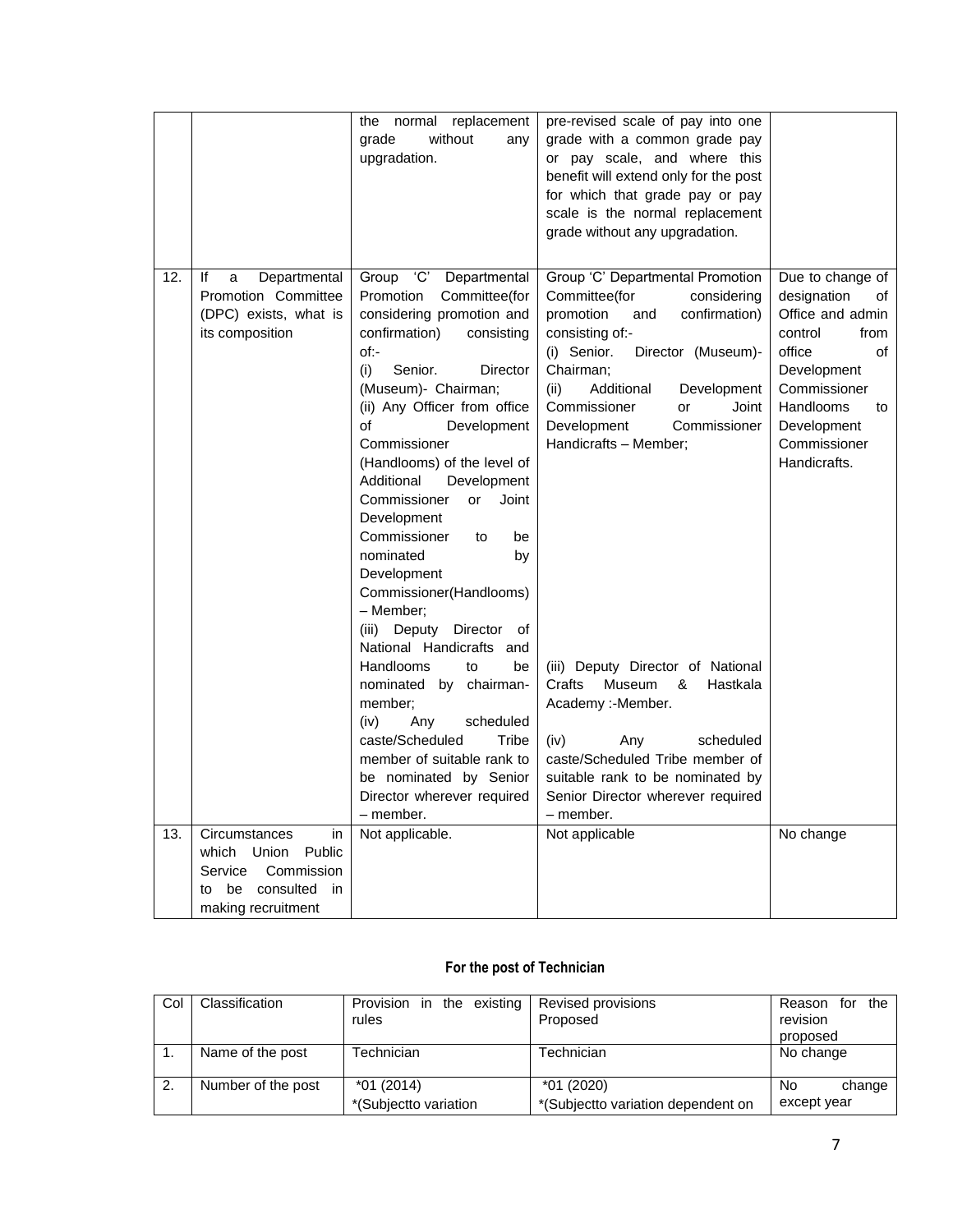|    |                                                                                        | dependent on work load).                                                                                                                                                                                                                                                                                                                                                                                                                                                                                                                     | work load).                                                                                                                                                                                                                                                                                                                                                                                                                                                                                                                                                                                                                                                                                |                                                                                                                                     |
|----|----------------------------------------------------------------------------------------|----------------------------------------------------------------------------------------------------------------------------------------------------------------------------------------------------------------------------------------------------------------------------------------------------------------------------------------------------------------------------------------------------------------------------------------------------------------------------------------------------------------------------------------------|--------------------------------------------------------------------------------------------------------------------------------------------------------------------------------------------------------------------------------------------------------------------------------------------------------------------------------------------------------------------------------------------------------------------------------------------------------------------------------------------------------------------------------------------------------------------------------------------------------------------------------------------------------------------------------------------|-------------------------------------------------------------------------------------------------------------------------------------|
| 3. | Classification                                                                         | General Central Service,<br>Group 'C', Non<br>Gazetted, Non-Ministerial.                                                                                                                                                                                                                                                                                                                                                                                                                                                                     | General Central Service, Group 'C',<br>Non Gazetted, Non-Ministerial.                                                                                                                                                                                                                                                                                                                                                                                                                                                                                                                                                                                                                      | No change                                                                                                                           |
| 4. | Pay band and grade<br>pay or pay scale                                                 | Pay band-1, Rs. 5200-<br>20200 plus grade pay of Rs.<br>2400                                                                                                                                                                                                                                                                                                                                                                                                                                                                                 | Level-4 in the pay matrix Rs.<br>25,500/--81,100/-                                                                                                                                                                                                                                                                                                                                                                                                                                                                                                                                                                                                                                         | The<br>pay scale<br>has been revised<br>equivalent<br>to<br>scales of 6 <sup>th</sup> CPC<br>and 7 <sup>th</sup> CPC pay<br>matrix. |
| 5. | Whether<br>selection<br>post or non selection<br>post                                  | Non-selection                                                                                                                                                                                                                                                                                                                                                                                                                                                                                                                                | Non-selection                                                                                                                                                                                                                                                                                                                                                                                                                                                                                                                                                                                                                                                                              | No change                                                                                                                           |
| 6. | Age limits for direct<br>recruits                                                      | Between 18 and 25 years<br>(Upper<br>age<br>limit<br>for<br>departmental candidates is<br>relaxable up to 40 years).<br>Note 1: The crucial date<br>for determining the age<br>limit shall be closing date<br>for receipt of applications<br>from candidates in India<br>(and not the closing date<br>prescribed for those in<br>Assam,<br>Meghalaya,<br>Arunachal<br>Pradesh,<br>Mizoram,<br>Manipur,<br>Nagaland, Tripura, Sikkim,<br>Ladakh Division of J&K                                                                               | Between 18 and 27 years Upper<br>limit<br>is<br>relaxable<br>age<br>for<br>departmental candidates up to 40<br>years in accordance with the<br>instructions or orders issued by the<br>Central Government).<br><b>Note 1:</b> The crucial date for<br>determining the age limit shall be<br>closing date<br>for receipt of<br>applications from candidates in<br>India (and not the closing date<br>prescribed for those in Assam,<br>Meghalaya, Arunachal Pradesh,<br>Mizoram,<br>Manipur,<br>Nagaland,<br>Tripura, Sikkim, Ladakh Division of<br>J&K State Lahaul and spiti District<br>and Pangi sub-division of Himachal<br>Pradesh,<br>Andman&<br>Nicobar,<br>Islands or Lakshdweep). | As<br>DoPT<br>per<br>guidelines dated<br>31/03/2015                                                                                 |
|    |                                                                                        | State Lahaul and<br>spiti<br>District and Pangi sub-<br>Himachal<br>division<br>of<br>Pradesh,<br>Andman&<br>Nicobar,<br>Islands<br>or<br>Lakshdweep)<br><b>Note 2:</b> In the case of<br>recruitment through the<br>Selection<br>Staff<br>Commission<br>or<br>Employment<br>Exchange,<br>crucial<br>date<br>for<br>the<br>determining the age limit<br>shall be as advertised by<br><b>Staff</b><br>the<br>Selection<br>Commission or the last<br>date<br>which<br>upto<br>Employment Exchange is<br>asked<br>to<br>submit<br>the<br>names. | <b>Note 2:</b> The crucial date for<br>determining the age limit shall be<br>the last date upto which Staff<br>Selection Commission have invited<br>to submit applications as per<br>advertisement.                                                                                                                                                                                                                                                                                                                                                                                                                                                                                        | DoPT<br>As<br>per<br>guidelines dated<br>31/03/2015                                                                                 |
| 7. | Educational<br>and<br>qualifications<br>other<br>required<br>for<br>direct<br>recruits | <b>Essential:</b><br>(i)<br><b>Matriculation</b><br>with<br>Science subjects from a<br>recognized board;<br>(ii) three years experience<br>in<br>science<br>a                                                                                                                                                                                                                                                                                                                                                                                | <b>Essential:</b><br>Matriculation<br>with<br>(i)<br>Science<br>subjects from a recognized board;<br>(ii) three years experience in a<br>laboratory/museum<br>science<br>οf<br>repute.                                                                                                                                                                                                                                                                                                                                                                                                                                                                                                     | No material<br>Change                                                                                                               |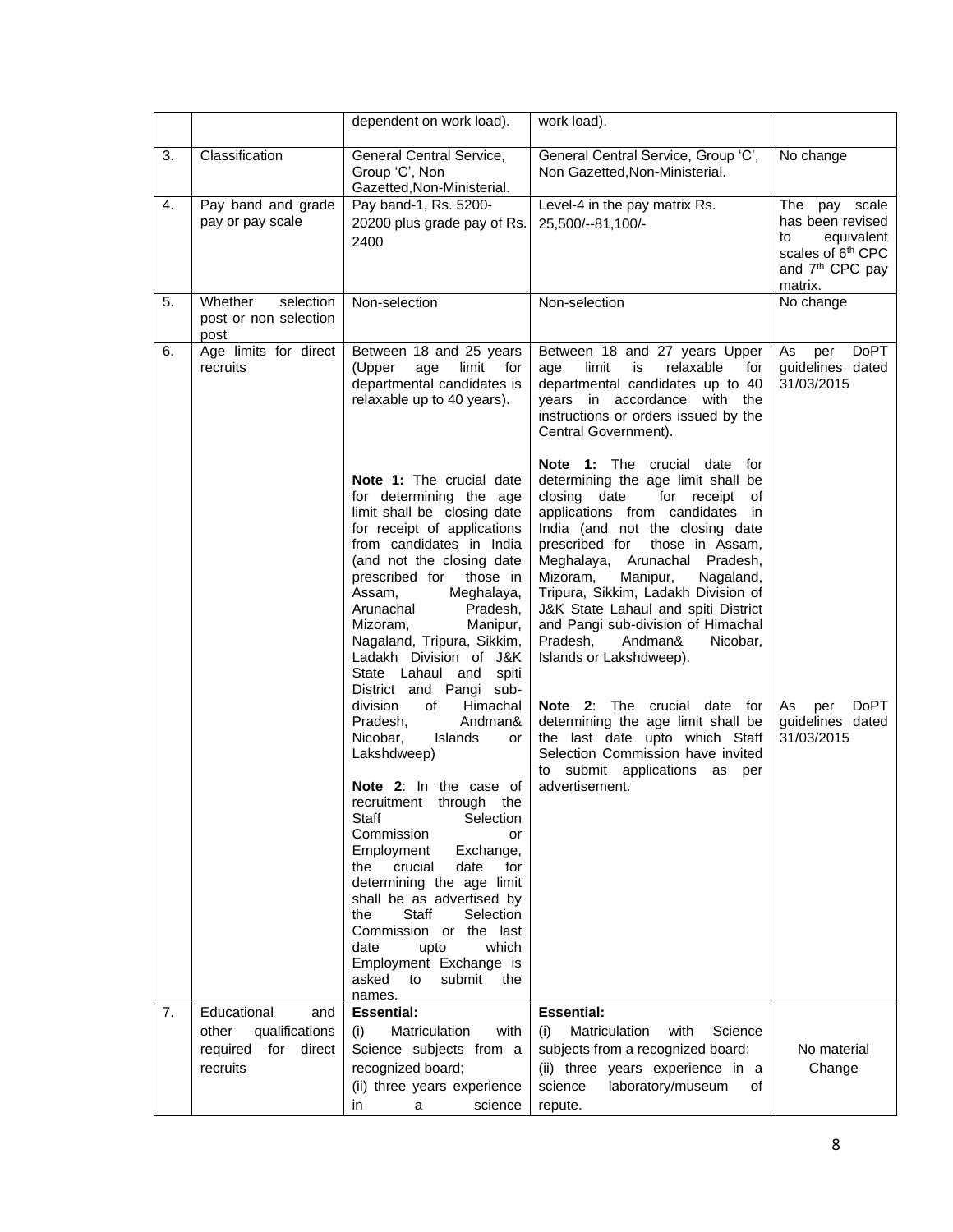|     |                         | laboratory/museum<br>of                          | Desirable:                                                             |                     |
|-----|-------------------------|--------------------------------------------------|------------------------------------------------------------------------|---------------------|
|     |                         | repute.                                          | Knowledge<br>of<br>techniques<br>of                                    |                     |
|     |                         | Desirable:                                       | conservation<br>restoration<br>of                                      |                     |
|     |                         | Knowledge of book binding                        | craft/arts objects.                                                    |                     |
|     |                         | and mounting of painting                         |                                                                        |                     |
|     |                         | and<br>techniques<br>for                         |                                                                        |                     |
|     |                         | conservation<br>of<br>craft                      |                                                                        |                     |
|     |                         | objects.                                         |                                                                        |                     |
|     |                         |                                                  | <b>Note 1:</b> Qualifications are relaxable                            |                     |
|     |                         | Note 1: Qualifications are                       | at the discretion of the Staff                                         |                     |
|     |                         | relaxable at the discretion                      | Selection Commission/competent                                         |                     |
|     |                         | of the Staff Selection                           | authority in the case of candidates                                    |                     |
|     |                         | Commission/competent                             | otherwise well qualified.                                              |                     |
|     |                         | authority in the case of                         |                                                                        |                     |
|     |                         | candidates otherwise well                        |                                                                        |                     |
|     |                         | qualified.                                       | 2:<br>The<br>qualification(s)<br>Note                                  |                     |
|     |                         |                                                  | regarding experience is relax able                                     |                     |
|     |                         | <b>Note 2:</b> The qualification(s)              | at the discretion of the Staff                                         |                     |
|     |                         | regarding experience is                          | Selection Commission/Competent                                         |                     |
|     |                         | relaxable at the discretion                      | Authority in the case of candidates                                    |                     |
|     |                         | of the Staff Selection                           | belonging to the Scheduled Castes,                                     |                     |
|     |                         | Commission/Competent<br>Authority in the case of | the Scheduled Tribes, if at any<br>stage of selection,<br>the<br>Staff |                     |
|     |                         | candidates belonging to                          | Selection Commission/Competent                                         |                     |
|     |                         | the Scheduled Castes and                         | Authority is of the opinion that                                       |                     |
|     |                         | the Scheduled Tribes, if at                      | sufficient number of candidates                                        |                     |
|     |                         | any stage of selection, the                      | belonging to these communities                                         |                     |
|     |                         | <b>Staff</b><br>Selection                        | possessing the requisite experience                                    |                     |
|     |                         | Commission/Competent                             | are not likely to be available to fill                                 |                     |
|     |                         | Authority is of the opinion                      | up the vacancies reserved for them.                                    |                     |
|     |                         | that sufficient number of                        |                                                                        |                     |
|     |                         | candidates belonging to                          |                                                                        |                     |
|     |                         | these<br>communities                             |                                                                        |                     |
|     |                         | possessing the requisite                         |                                                                        |                     |
|     |                         | experience are not likely to                     |                                                                        |                     |
|     |                         | be available to fill up the                      |                                                                        |                     |
|     |                         | vacancies<br>reserved<br>for                     |                                                                        |                     |
|     |                         | them.                                            |                                                                        |                     |
| 8.  | Whether<br>and<br>age   | Not applicable                                   | No                                                                     | As per latest       |
|     | educational             |                                                  |                                                                        | DOPT guidelines     |
|     | qualifications          |                                                  |                                                                        | dated               |
|     | prescribed for direct   |                                                  |                                                                        | 31.03.2015          |
|     | recruits will apply in  |                                                  |                                                                        |                     |
|     | of<br>the<br>case       |                                                  |                                                                        |                     |
|     | promotees               |                                                  |                                                                        |                     |
| 9.  | Period of probation, if | for<br>direct<br>Two<br>years                    | Two years for direct recruitment.                                      | No Change           |
|     | any                     | recruitment.                                     |                                                                        |                     |
| 10. | Method<br>of            | Promotion or by deputation                       | By composite method of                                                 | As<br>latest<br>per |
|     | recruitment whether     | or failing both by direct<br>recruitment.        | deputation/promotion or deputation<br>(including short term            | DOPT guidelines     |
|     | by direct recruitment   |                                                  | constract/promotion) failing which                                     | dated               |
|     | or by promotion or by   |                                                  | by direct recruitment.                                                 | 31.03.2015          |
|     | deputation/absorption   |                                                  |                                                                        |                     |
|     | and percentage of       |                                                  | 100%                                                                   |                     |
|     | the vacancies to be     |                                                  |                                                                        |                     |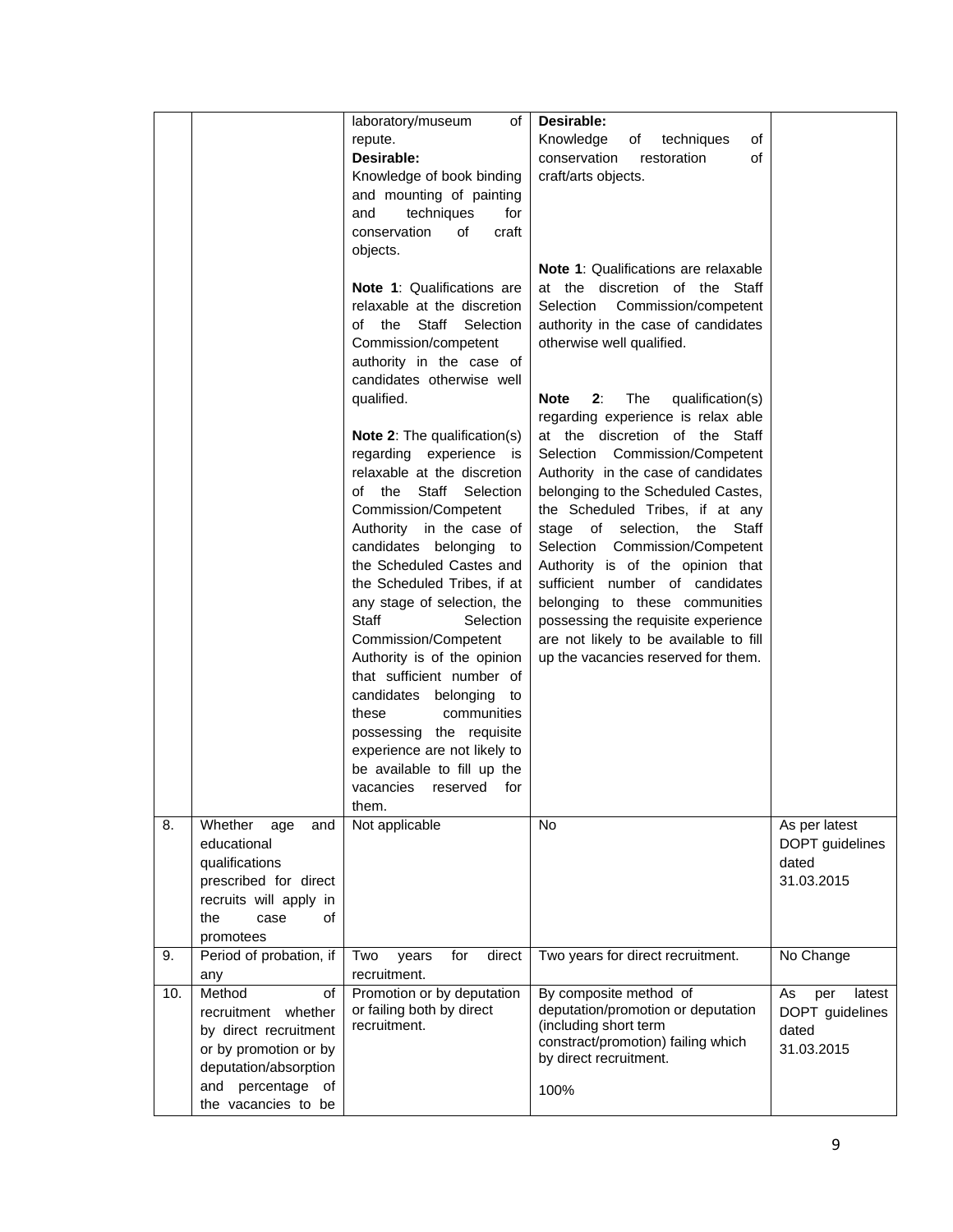|     | filled<br>by<br>various<br>methods. |                                                              |                                                                           |                                      |
|-----|-------------------------------------|--------------------------------------------------------------|---------------------------------------------------------------------------|--------------------------------------|
| 11. | In case of recruitment              | Promotion: Departmental                                      | Composite<br><b>Method</b><br>of                                          | (i)Method of                         |
|     | promotion/<br>by                    | Junior Technician (Textile)                                  | <b>Promotion/Deputation(ISTC)</b>                                         | recruitment                          |
|     | deputation<br>$\overline{1}$        | in the scale of pay of pay                                   | failing<br>which<br>direct<br>by                                          | has been                             |
|     | absorption, grades                  | band-1 Rs. 5200-20,2000                                      | recruitment:                                                              | changed for                          |
|     | from<br>which                       | plus grade pay of Rs. 1900                                   | Promotion: Departmental Binder                                            | wider choice of                      |
|     | promotion/                          | with eight years regular                                     | and Laboratory Attendant in Level                                         |                                      |
|     | deputation/                         | service<br>in<br>respective                                  | 1(Rs. 18000-56900) of 7 <sup>th</sup> Central                             | selection and                        |
|     | absorption<br>to<br>be              | rendered<br>grades<br>after                                  | Pay Commission Matrix with eleven                                         | their being                          |
|     | made.                               | appointment thereto<br>on<br>regular basis shall also be     | years regular service in respective<br>grades rendered after appointment  | only two                             |
|     |                                     | considered<br>alongwith                                      | thereto on regular basis shall also                                       | isolated posts                       |
|     |                                     | outsiders and<br>in<br>case                                  | be considered alongwith outsiders                                         | in the feeder                        |
|     |                                     | he/she is selected for                                       | and in case he/she is selected for                                        | cadre.                               |
|     |                                     | appointment to the post,                                     | appointment to the post, the same                                         | (ii)Due to change<br>of Level in 7th |
|     |                                     | the same shall be deemed                                     | shall be deemed to have been filled                                       | <b>CPC</b><br>payMatrix              |
|     |                                     | to have been filled by                                       | by promotion.                                                             | equivalent to Pay                    |
|     |                                     | promotion.                                                   |                                                                           | Scale, Pay Band                      |
|     |                                     | Note 1: For the purpose of                                   |                                                                           | and Grade Pay                        |
|     |                                     | computing<br>minimum                                         | Note 1:<br>For the purpose of                                             | of 6 <sup>th</sup> CPC               |
|     |                                     | qualifying<br>service<br>for<br>service<br>promotion,<br>the | minimum<br>qualifying<br>computing<br>service for promotion, the service  |                                      |
|     |                                     | rendered on a<br>regular                                     | rendered on a regular basis by an                                         |                                      |
|     |                                     | basis by an officer prior to                                 | officer prior to the 1 <sup>st</sup> January,                             |                                      |
|     |                                     | the 1 <sup>st</sup> January, 2006 or                         | 2006 on the date from which the                                           |                                      |
|     |                                     | the date from which the                                      | revised pay structure based on the                                        |                                      |
|     |                                     | revised<br>pay<br>structure                                  | $6^{\sf th}$<br>Central<br>Commission<br>Pay                              |                                      |
|     |                                     | based on the 6 <sup>th</sup> Central                         | recommendations<br>has<br>been                                            |                                      |
|     |                                     | Pay<br>Commission                                            | extended, shall be deemed to be                                           |                                      |
|     |                                     | recommendations<br>has                                       | rendered<br>the<br>service<br>in                                          |                                      |
|     |                                     | been extended, shall be                                      | corresponding grade pay or pay                                            |                                      |
|     |                                     | deemed to<br>be<br>service<br>rendered<br>in<br>the          | scale extended<br>based on<br>the<br>Commission.                          |                                      |
|     |                                     | corresponding grade pay                                      |                                                                           |                                      |
|     |                                     | or pay scale based on the                                    |                                                                           |                                      |
|     |                                     | recommendations of the                                       |                                                                           |                                      |
|     |                                     | Commission.                                                  |                                                                           |                                      |
|     |                                     | Note 2: The eligibility list                                 |                                                                           |                                      |
|     |                                     | for promotion shall be                                       |                                                                           |                                      |
|     |                                     | prepared with reference to                                   | The eligibility list for<br>Note $2:$<br>promotion shall be prepared with |                                      |
|     |                                     | the date of completion by                                    | reference to the date of completion                                       |                                      |
|     |                                     | officers<br>of<br>the<br>the                                 | by the officers of the prescribed                                         |                                      |
|     |                                     | prescribed<br>qualifying<br>service in the respective        | qualifying service in the respective                                      |                                      |
|     |                                     | grade.                                                       | grade.                                                                    |                                      |
|     |                                     | Deputation: Officers of the                                  |                                                                           |                                      |
|     |                                     | Central<br>Government<br>$\sqrt{ }$                          |                                                                           |                                      |
|     |                                     | State government / Union                                     | Deputation(ISTC): Officers of the                                         |                                      |
|     |                                     | territory Governments:-                                      | Central<br>Government<br>State                                            |                                      |
|     |                                     | (a)(i) holding analogous                                     | /Union<br>territory<br>government                                         |                                      |
|     |                                     | posts on regular basis; or                                   | Governments:-                                                             |                                      |
|     |                                     | (ii) with eight years regular                                |                                                                           |                                      |
|     |                                     | service in post of the pay                                   | (a)(i) holding analogous posts on                                         |                                      |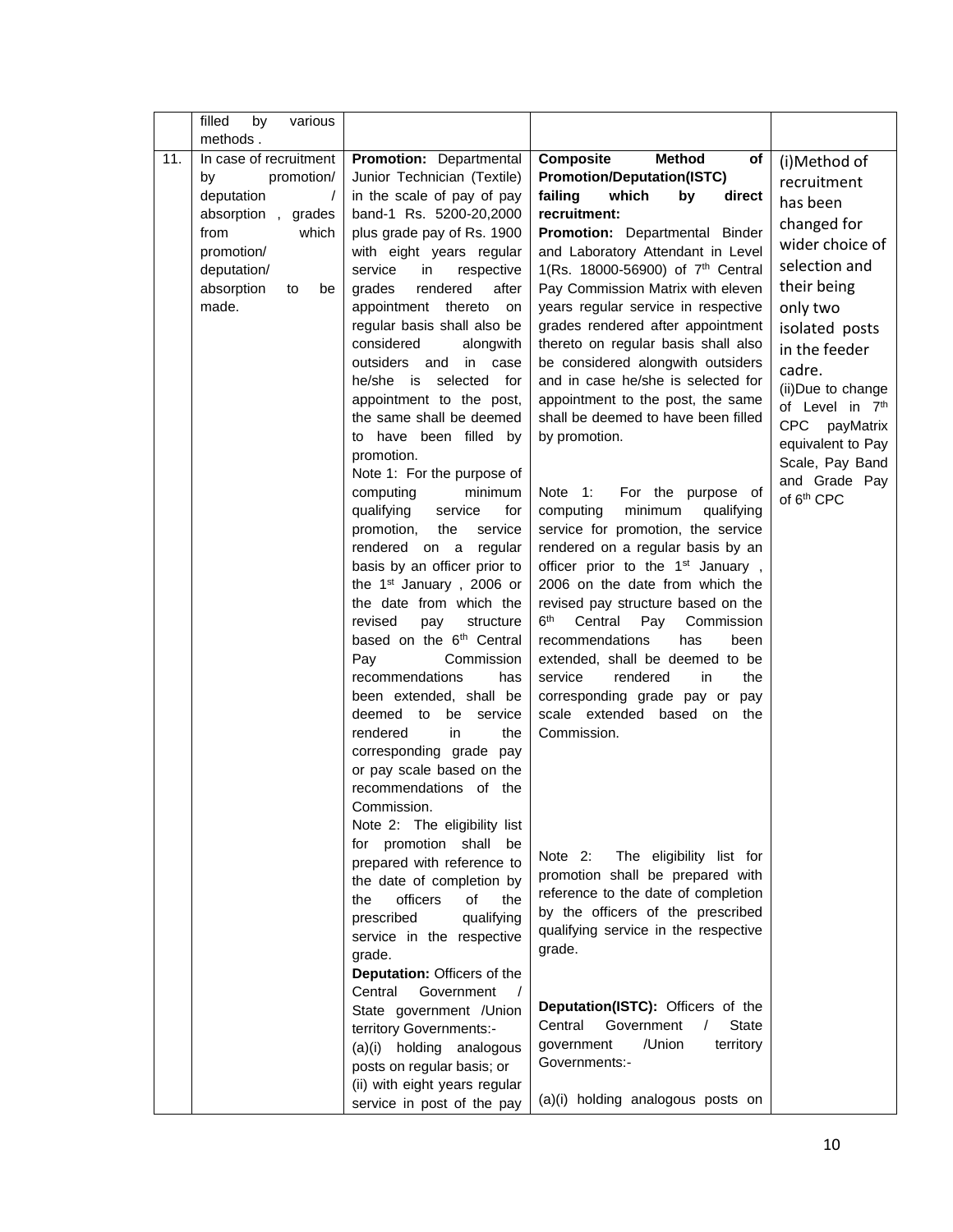|  | band-I Rs.5200-20200 plus<br>grade pay of Rs.1900; and<br>(b) possessing educational<br>qualifications<br>prescribed<br>for direct recruits under<br>column (7).                                                                        | regular basis; or<br>(ii) with eight years regular service<br>in post in level-2 (Rs. 19,900-<br>63,200) of 7 <sup>th</sup> CPC Pay Matrix                                                                                                                                             |  |
|--|-----------------------------------------------------------------------------------------------------------------------------------------------------------------------------------------------------------------------------------------|----------------------------------------------------------------------------------------------------------------------------------------------------------------------------------------------------------------------------------------------------------------------------------------|--|
|  | Note 1: The departmental<br>officers<br>in<br>the<br>feeder<br>category who are in the<br>direct line of promotion will<br>be<br>eligible<br>not<br>for<br>consideration<br>for                                                         | Possessing<br>educational<br>(b)<br>qualifications prescribed for direct<br>recruits under column (7).                                                                                                                                                                                 |  |
|  | appointment<br>on<br>deputation.<br>Similarly,<br>deputationists shall not be<br>eligible for consideration<br>for<br>appointment<br>by<br>promotion.                                                                                   | Note 1: The departmental officers in<br>the feeder category who are in the<br>direct line of promotion will not be<br>eligible<br>for<br>consideration<br>for<br>appointment<br>on<br>deputation.<br>Similarly, deputationists shall not be<br>for<br>eligible<br>consideration<br>for |  |
|  | Note 2: The period of<br>deputation including the<br>period of deputation in<br>another ex-cadre post held<br>immediately preceding this<br>appointment in the same                                                                     | appointment by promotion.                                                                                                                                                                                                                                                              |  |
|  | or other Organisations or<br>Departments of the Central<br>Government<br>shall<br>not<br>exceed three years.<br>Note 3: The maximum age<br>limit for appointment by                                                                     | Note 2: The period of deputation<br>including the period of deputation in<br>another<br>ex-cadre<br>held<br>post<br>immediately<br>preceding<br>this<br>appointment in the same or other<br>Organizations or Departments of                                                            |  |
|  | deputation shall not be<br>exceeding fifty-six years as<br>on the closing date of<br>receipt of applications.                                                                                                                           | the Central Government shall not<br>exceed seven years or as amended<br>by DOPT from time to time.                                                                                                                                                                                     |  |
|  | Note 4: For the purpose of<br>appointment on deputation<br>basis, the service rendered<br>on a regular basis by an<br>officer prior to the 1st<br>January, 2006 or the date<br>from which the revised pay<br>structure based on the 6th | Note 3: The maximum age limit for<br>appointment by deputation shall not<br>be exceeding fifty-six years as on<br>the closing date of receipt of<br>applications.                                                                                                                      |  |
|  | Central Pay Commission<br>recommendations<br>has<br>been extended, shall be<br>deemed to<br>be service<br>rendered<br>in<br>the<br>corresponding grade pay<br>or pay scale extended<br>based<br>the<br>on                               | Note 4:<br>For the purpose of<br>appointment on deputation basis,<br>the service rendered on a regular<br>basis by an officer prior to the 1st<br>January, 2006 or the date from<br>which the revised pay structure<br>based on the 6th Central Pay                                    |  |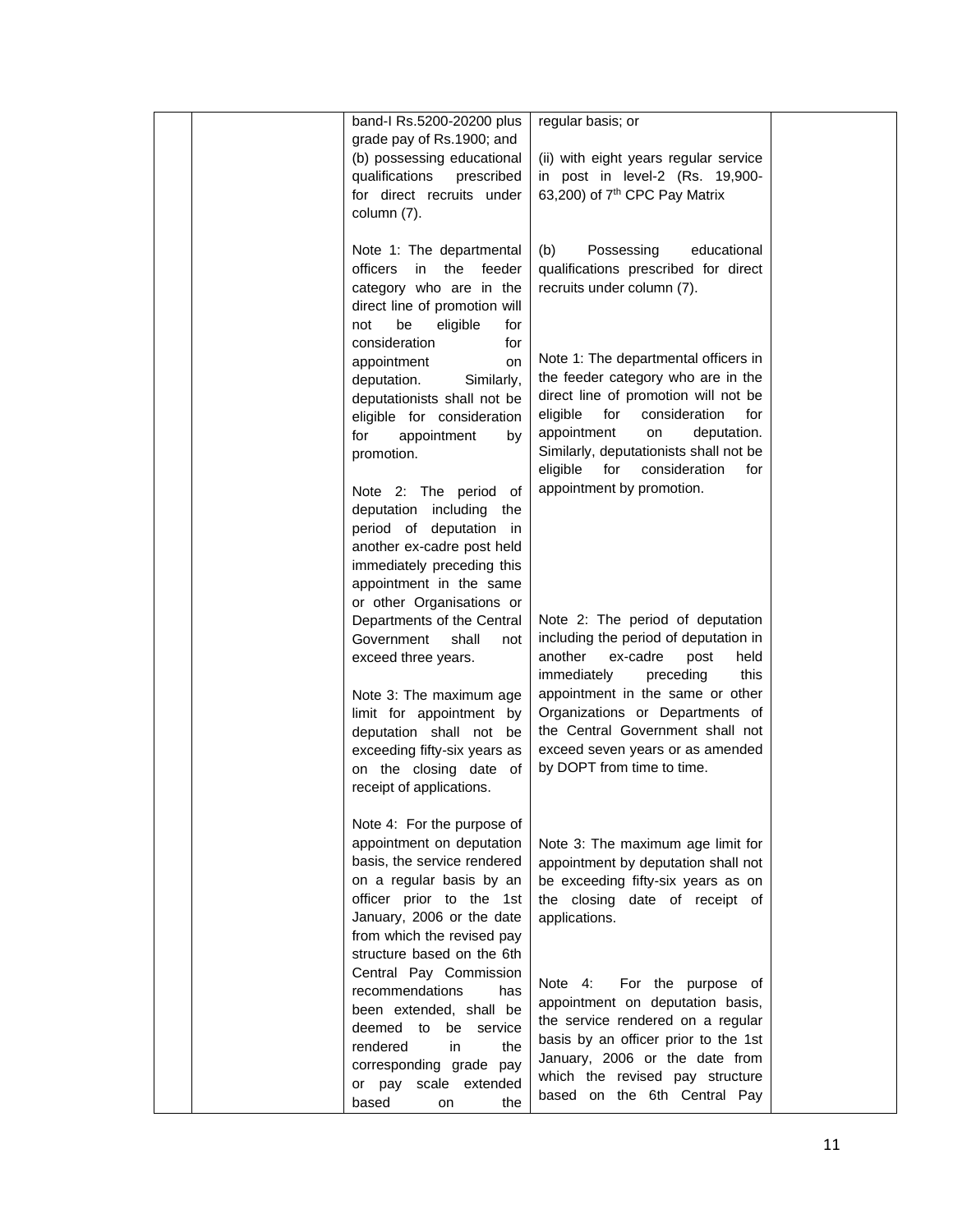|     |                                                                                                             | recommendations of the<br>commission except where<br>there has been merger of<br>more than one pre-revised<br>scale of pay into one grade<br>with a common grade pay<br>or pay scale, and where<br>this benefit will extend only<br>for the post for which that<br>grade pay or pay scale is<br>the normal replacement<br>grade<br>without<br>any<br>upgradation.                                                                                                                                                                                                                                                                                                                                                                                                      | Commission recommendations has<br>been extended, shall be deemed to<br>service<br>rendered<br>the<br>be<br>in<br>corresponding grade pay or pay<br>scale extended based<br>the<br>on<br>recommendations<br>οf<br>the<br>commission except where there has<br>been merger of more than one pre-<br>revised scale of pay into one grade<br>with a common grade pay or pay<br>scale, and where this benefit will<br>extend only for the post for which<br>that grade pay or pay scale is the<br>normal replacement grade without<br>any upgradation.                                                                                                                                                                  |                                                                                                                                                                                                                                                                                                                                        |
|-----|-------------------------------------------------------------------------------------------------------------|------------------------------------------------------------------------------------------------------------------------------------------------------------------------------------------------------------------------------------------------------------------------------------------------------------------------------------------------------------------------------------------------------------------------------------------------------------------------------------------------------------------------------------------------------------------------------------------------------------------------------------------------------------------------------------------------------------------------------------------------------------------------|--------------------------------------------------------------------------------------------------------------------------------------------------------------------------------------------------------------------------------------------------------------------------------------------------------------------------------------------------------------------------------------------------------------------------------------------------------------------------------------------------------------------------------------------------------------------------------------------------------------------------------------------------------------------------------------------------------------------|----------------------------------------------------------------------------------------------------------------------------------------------------------------------------------------------------------------------------------------------------------------------------------------------------------------------------------------|
| 12. | Departmental<br>lf<br>a<br>Promotion<br>Committee<br>(DPC)<br>exists, what is its<br>composition            | Group 'C' Departmental<br><b>Promotion Committee(for</b><br>considering<br>promotion<br>confirmation)<br>and<br>consisting of:-<br>Senior.<br>Director<br>(i)<br>(Museum)- Chairman;<br>(ii) Any Officer from office<br>of<br>Development<br>Commissioner<br>(Handlooms) of the level of<br>Development<br>Additional<br>Commissioner<br>Joint<br>or<br>Development<br>Commissioner<br>be<br>to<br>nominated<br>by<br>Development<br>Commissioner(Handlooms)<br>- Member;<br>(iii)<br>Deputy<br>Director<br>of<br>National Handicrafts and<br>Handlooms<br>to<br>be<br>by chairman-<br>nominated<br>member:<br>Scheduled<br>(iv)<br>Any<br>Caste/Scheduled<br>Tribe<br>member of suitable rank to<br>be nominated by Senior<br>Director wherever required<br>- member. | $\overline{c}$<br>Group<br><b>Departmental</b><br><b>Promotion</b><br><b>Committee(for</b><br>considering<br>promotion<br>and<br>confirmation) consisting of:-<br>(i) Senior.<br>Director (Museum)-<br>Chairman;<br>Development<br>(ii)<br>Additional<br>Commissioner<br>Joint<br>or<br>Development<br>Commissioner<br>Handicraftsto<br>nominated by<br>be<br>Development<br>Commissioner<br>(Handicrafts) - Member;<br>(iii) Deputy Director of National<br>Crafts<br><b>Museum</b><br>&<br>Hastkala<br>Academy to be nominated by<br>chairman :-Member.<br>(iv) Any scheduled caste/Scheduled<br>Tribe member of suitable rank to be<br>by Senior<br><b>Director</b><br>nominated<br>wherever required - member. | Due to change of<br>designation<br>of<br>Office<br>from<br>national<br>handicrafts<br>and<br>handlooms<br>museum<br>to<br>national<br>crafts<br>museum<br>and<br>hastkala<br>academy<br>and<br>admin control of<br>office<br>from<br>Development<br>Commissioner<br>(Handlooms)<br>to<br>Development<br>Commissioner<br>(Handicrafts). |
| 13. | Circumstances<br>in<br>which Union Public<br>Service Commission<br>to be consulted in<br>making recruitment | Not applicable.                                                                                                                                                                                                                                                                                                                                                                                                                                                                                                                                                                                                                                                                                                                                                        | Not applicable                                                                                                                                                                                                                                                                                                                                                                                                                                                                                                                                                                                                                                                                                                     | No change                                                                                                                                                                                                                                                                                                                              |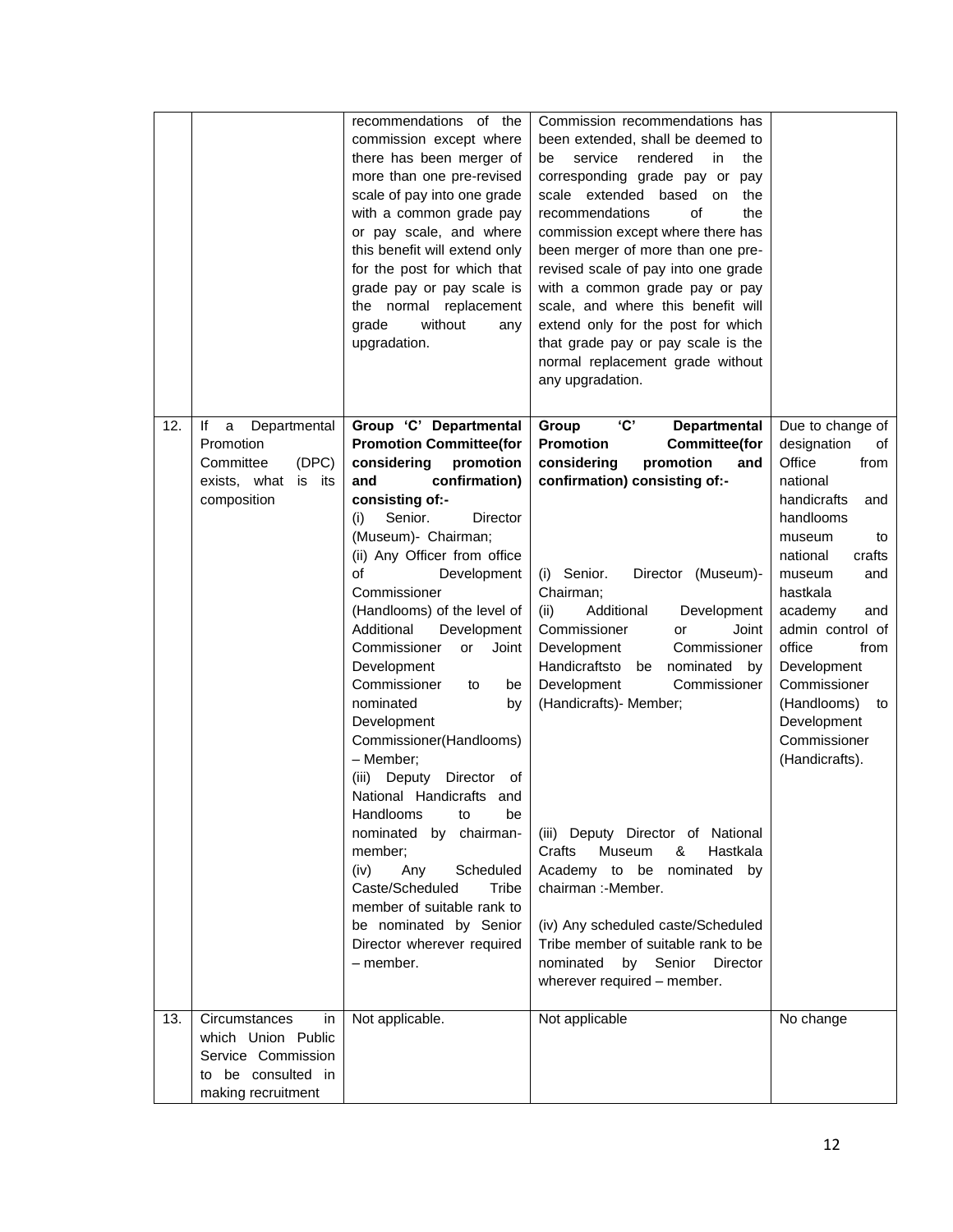## **For the post of Binder**

| Col | Classification                                        | Provision in the existing<br>rules                                                                                                                                                                                                                                                                                                                                                                                                                                                                                                                                                                                                                                                                                                                                                                                                                               | Revised provisions<br>Proposed                                                                                                                                                                                                                                                                                                                                                                                                                                                                                                                                                                                                                                                                                                                                                                            | Reason for the<br>revision<br>proposed                                                                                           |
|-----|-------------------------------------------------------|------------------------------------------------------------------------------------------------------------------------------------------------------------------------------------------------------------------------------------------------------------------------------------------------------------------------------------------------------------------------------------------------------------------------------------------------------------------------------------------------------------------------------------------------------------------------------------------------------------------------------------------------------------------------------------------------------------------------------------------------------------------------------------------------------------------------------------------------------------------|-----------------------------------------------------------------------------------------------------------------------------------------------------------------------------------------------------------------------------------------------------------------------------------------------------------------------------------------------------------------------------------------------------------------------------------------------------------------------------------------------------------------------------------------------------------------------------------------------------------------------------------------------------------------------------------------------------------------------------------------------------------------------------------------------------------|----------------------------------------------------------------------------------------------------------------------------------|
| 1.  | Name of the post                                      | <b>Binder</b>                                                                                                                                                                                                                                                                                                                                                                                                                                                                                                                                                                                                                                                                                                                                                                                                                                                    | <b>Binder</b>                                                                                                                                                                                                                                                                                                                                                                                                                                                                                                                                                                                                                                                                                                                                                                                             | No change                                                                                                                        |
| 2.  | Number of the post                                    | $*01(2014)$<br>*(Subjectto variation<br>dependent on work load).                                                                                                                                                                                                                                                                                                                                                                                                                                                                                                                                                                                                                                                                                                                                                                                                 | *01 (2020)<br>*(Subjectto variation dependent on<br>work load).                                                                                                                                                                                                                                                                                                                                                                                                                                                                                                                                                                                                                                                                                                                                           | No<br>change<br>except year                                                                                                      |
| 3.  | Classification                                        | General Central Service,<br>Group 'C', Non<br>Gazetted, Non-Ministerial.                                                                                                                                                                                                                                                                                                                                                                                                                                                                                                                                                                                                                                                                                                                                                                                         | General Central Service, Group 'C',<br>Non Gazetted, Non-Ministerial.                                                                                                                                                                                                                                                                                                                                                                                                                                                                                                                                                                                                                                                                                                                                     | No change                                                                                                                        |
| 4.  | Pay band and grade<br>pay or pay scale                | Pay band-1, Rs. 5200-<br>20200 plus grade pay of Rs.<br>1800                                                                                                                                                                                                                                                                                                                                                                                                                                                                                                                                                                                                                                                                                                                                                                                                     | Level-1 in the pay matrix Rs.<br>18,000/--56,900/-                                                                                                                                                                                                                                                                                                                                                                                                                                                                                                                                                                                                                                                                                                                                                        | The pay scale<br>has been revised<br>equivalent<br>to<br>scales of 6 <sup>th</sup> CPC<br>and 7 <sup>th</sup> CPC pay<br>matrix. |
| 5.  | Whether<br>selection<br>post or non selection<br>post | Non-selection                                                                                                                                                                                                                                                                                                                                                                                                                                                                                                                                                                                                                                                                                                                                                                                                                                                    | Non-selection                                                                                                                                                                                                                                                                                                                                                                                                                                                                                                                                                                                                                                                                                                                                                                                             | No change                                                                                                                        |
| 6.  | Age limits for direct<br>recruits                     | Between 18 and 25 years<br>(Upper<br>age<br>limit<br>for<br>departmental candidates is<br>relaxable up to 40 years).<br>Note 1: The crucial date<br>for determining the age<br>limit shall be closing date<br>for receipt of applications<br>from candidates in India<br>(and not the closing date<br>prescribed for those in<br>Assam,<br>Meghalaya,<br>Arunachal<br>Pradesh,<br>Mizoram,<br>Manipur,<br>Nagaland, Tripura, Sikkim,<br>Ladakh Division of J&K<br>State Lahaul and spiti<br>District and Pangi sub-<br>division<br>of<br>Himachal<br>Pradesh,<br>Andman&<br>Nicobar,<br>Islands<br>or<br>Lakshdweep)<br>Note 2: In the case of<br>recruitment through the<br>Selection<br>Staff<br>Commission<br>or<br>Employment<br>Exchange,<br>the crucial<br>date for<br>determining the age limit<br>shall be as advertised by<br>the<br>Staff<br>Selection | Between 18 and 27 years (The<br>Upper age limit is relaxable for<br>departmental candidates up to 40<br>years in accordance with the<br>instructions or orders issued by the<br>Central Government).<br>Note 1: The crucial date for<br>determining the age limit shall be<br>closing date<br>for receipt of<br>applications from candidates in<br>India (and not the closing date<br>prescribed for<br>those in Assam,<br>Meghalaya, Arunachal Pradesh,<br>Mizoram,<br>Manipur,<br>Nagaland,<br>Tripura, Sikkim, Ladakh Division of<br>J&K State, Lahaul and Spiti District<br>and Pangi Sub-Division of Himachal<br>Pradesh,<br>Andman&<br>Nicobar,<br>Islands or Lakshdweep).<br>Note 2: The crucial date for<br>determining the age limit shall be as<br>advertised by Staff Selection<br>Commission. | As<br><b>DoPT</b><br>per<br>guidelines dated<br>31/03/2015                                                                       |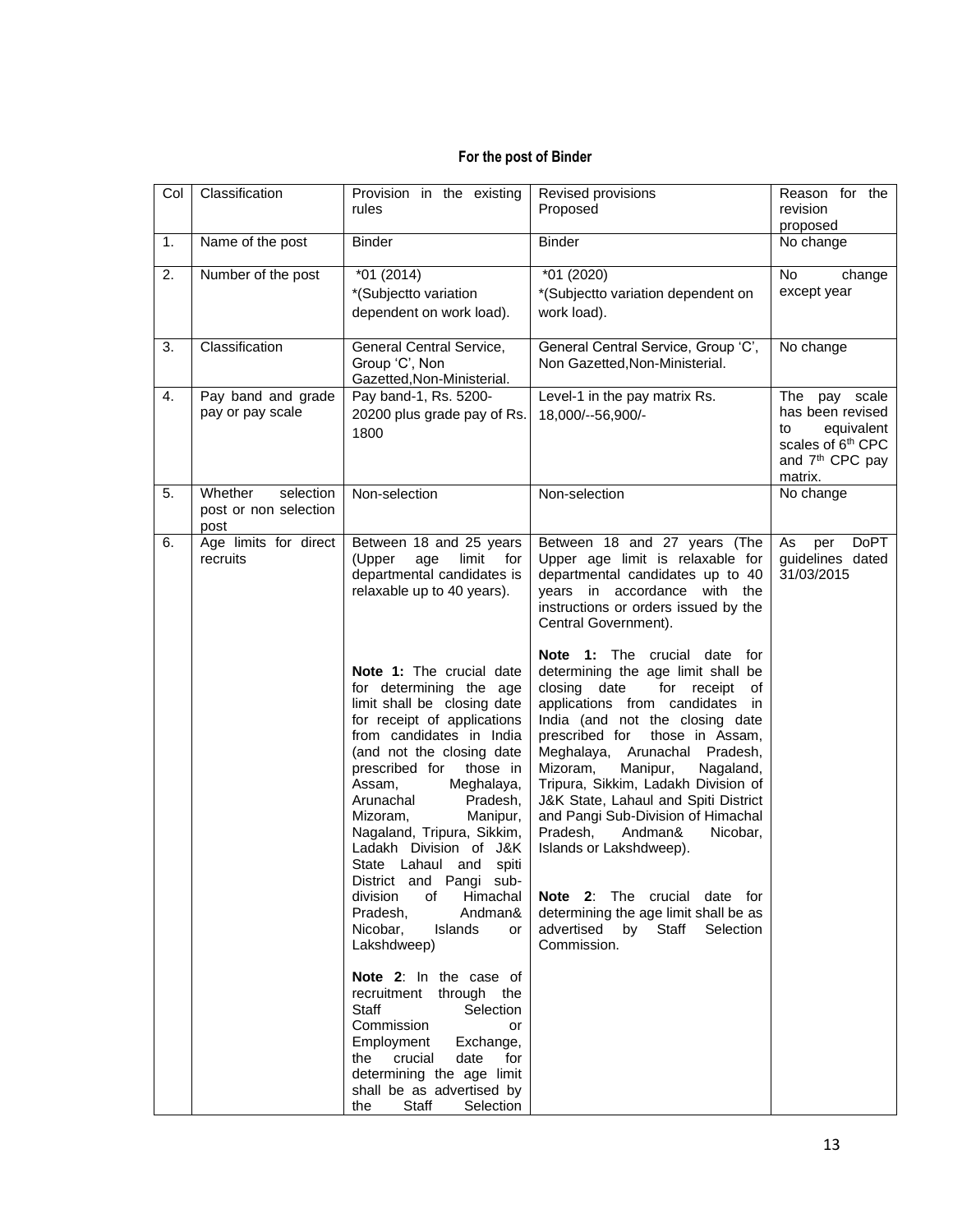|     |                         | Commission or the last            |                                              |           |
|-----|-------------------------|-----------------------------------|----------------------------------------------|-----------|
|     |                         | date<br>which<br>upto             |                                              |           |
|     |                         | Employment Exchange is            |                                              |           |
|     |                         | asked<br>submit<br>to<br>the      |                                              |           |
|     |                         | names.                            |                                              |           |
| 7.  | Educational<br>and      | <b>Essential:</b>                 | <b>Essential:</b>                            | NoChange  |
|     | qualifications<br>other | (i) Matriculation from a          | (i) Matriculation from a recognized          |           |
|     | required for<br>direct  | recognized board;                 | board;                                       |           |
|     | recruits                | (ii) twoyears experience in       | (ii) twoyears experience in book             |           |
|     |                         | book binding, handling of         | binding, handling of paper cutting           |           |
|     |                         | paper cutting<br>machine,         | machine, repair of old books and             |           |
|     |                         | repair of old books and           | documents, mounting, pasting and             |           |
|     |                         | documents,<br>mounting,           | wrapping.                                    |           |
|     |                         | pasting and wrapping.             |                                              |           |
|     |                         |                                   |                                              |           |
|     |                         |                                   |                                              |           |
|     |                         | <b>Note 1: Qualifications are</b> | <b>Note 1:</b> Qualifications are relaxable  |           |
|     |                         | relaxable at the discretion       | at the discretion of the Staff               |           |
|     |                         | of the<br>Staff Selection         | Commission/competent<br>Selection            |           |
|     |                         | Commission/competent              | authority in the case of candidates          |           |
|     |                         | authority in the case of          | otherwise well qualified.                    |           |
|     |                         | candidates otherwise well         |                                              |           |
|     |                         | qualified.                        |                                              |           |
|     |                         |                                   | <b>Note</b><br>2:<br>The<br>qualification(s) |           |
|     |                         | Note 2: The qualification(s)      | regarding experience is relaxable at         |           |
|     |                         | regarding experience is           | the discretion of the Staff Selection        |           |
|     |                         | relaxable at the discretion       | Commission/Competent Authority               |           |
|     |                         | the Staff Selection<br>of         | in the case of candidates belonging          |           |
|     |                         | Commission/Competent              | to the Scheduled Castes and the              |           |
|     |                         |                                   |                                              |           |
|     |                         | Authority in the case of          | Scheduled Tribes, if at any stage of         |           |
|     |                         | candidates belonging to           | selection, the<br>Staff Selection            |           |
|     |                         | the Scheduled Castes and          | Commission/Competent Authority is            |           |
|     |                         | the Scheduled Tribes, if at       | of the opinion that sufficient number        |           |
|     |                         | any stage of selection, the       | of candidates belonging to these             |           |
|     |                         | <b>Staff</b><br>Selection         | communities<br>possessing<br>the             |           |
|     |                         | Commission/Competent              | requisite experience are not likely to       |           |
|     |                         | Authority is of the opinion       | be available to fill up the vacancies        |           |
|     |                         | that sufficient number of         | reserved for them.                           |           |
|     |                         | candidates belonging<br>to        |                                              |           |
|     |                         | these<br>communities              |                                              |           |
|     |                         | the requisite<br>possessing       |                                              |           |
|     |                         | experience are not likely to      |                                              |           |
|     |                         |                                   |                                              |           |
|     |                         | be available to fill up the       |                                              |           |
|     |                         | vacancies<br>reserved<br>for      |                                              |           |
|     |                         | them.                             |                                              |           |
| 8.  | Whether<br>age<br>and   | Not applicable                    | Not applicable                               | NoChange  |
|     | educational             |                                   |                                              |           |
|     | qualifications          |                                   |                                              |           |
|     | prescribed for direct   |                                   |                                              |           |
|     | recruits will apply in  |                                   |                                              |           |
|     | the case of promotes    |                                   |                                              |           |
| 9.  | Period of probation, if | Two<br>for<br>direct<br>years     | Two years for direct recruitment.            | No Change |
|     | any                     | recruitment.                      |                                              |           |
| 10. | Method<br>of            | By direct recruitment.            | By direct recruitment.                       | No Change |
|     | recruitment<br>whether  | Note : Vacancies caused           | 100%                                         |           |
|     |                         | by the incumbent being            | Note: Vacancies caused by the                |           |
|     |                         |                                   |                                              |           |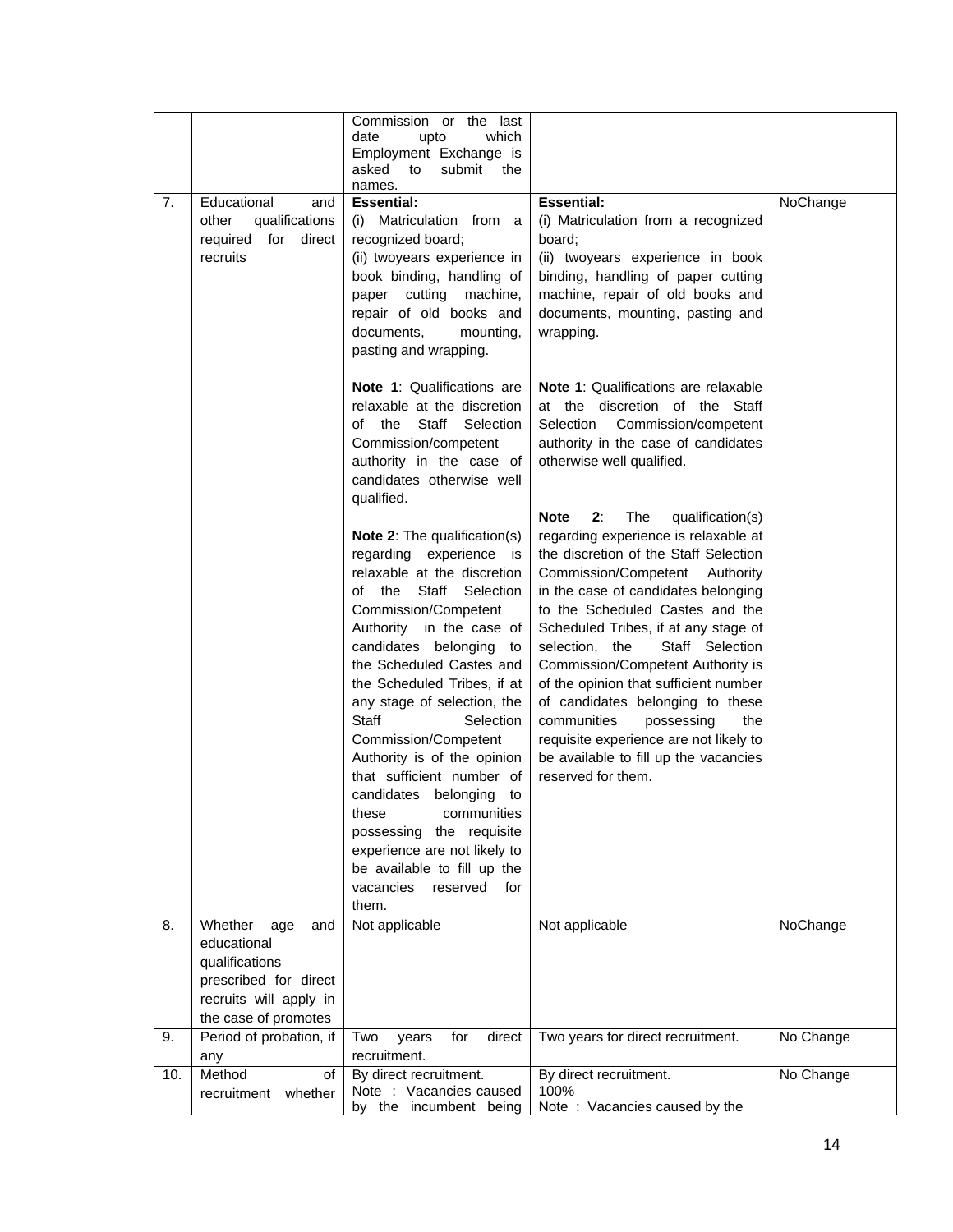|     | by direct recruitment<br>or by promotion or by<br>deputation/absorption<br>and percentage of<br>the vacancies to be<br>filled<br>by<br>various<br>methods.      | away on deputation or long<br>illness or study leave or<br>under other circumstances<br>for a duration of one year<br>or more may be filled on<br>deputation<br>basis<br>from<br>officers<br>Central<br>οf<br>holding<br>Government,<br>analogous posts on regular                                                                                                                                                                                                                                                                                                               | incumbent being away on<br>deputation or long illness or study<br>leave or under other circumstances<br>for a duration of one year or more<br>may be filled on deputation basis<br>from officers of Central<br>Government, holding analogous<br>posts on regular basis; and<br>Possessing<br>educational                                                                                                                                                                                                                                                                                     |  |
|-----|-----------------------------------------------------------------------------------------------------------------------------------------------------------------|----------------------------------------------------------------------------------------------------------------------------------------------------------------------------------------------------------------------------------------------------------------------------------------------------------------------------------------------------------------------------------------------------------------------------------------------------------------------------------------------------------------------------------------------------------------------------------|----------------------------------------------------------------------------------------------------------------------------------------------------------------------------------------------------------------------------------------------------------------------------------------------------------------------------------------------------------------------------------------------------------------------------------------------------------------------------------------------------------------------------------------------------------------------------------------------|--|
|     |                                                                                                                                                                 | basis; and<br>Possessing educational<br>qualifications and<br>experience prescribed for<br>direct recruits under<br>column (7). (Period of<br>deputation including period<br>of deputation in another<br>ex-cadre post held<br>immediately preceding this<br>appointment in the same<br>or some other<br>organization/department of<br>the Central Government<br>shall ordinarily not to<br>exceed three years. The<br>maximum age limit for<br>appointment by deputation<br>shall not be exceeding fifty<br>six years as on the closing<br>date of receipt of<br>applications.) | qualifications<br>experience<br>and<br>prescribed for direct recruits under<br>column (7). (Period of deputation<br>including period of deputation in<br>another<br>ex-cadre<br>post<br>held<br>immediately<br>this<br>preceding<br>appointment in the same or some<br>other organization/department of<br>Central<br>the<br>Government<br>shall<br>ordinarily not to exceed seven or as<br>amended from time to time by<br>DOPT. The maximum age limit for<br>appointment by deputation shall not<br>be exceeding fifty six years as on<br>the closing date of receipt of<br>applications.) |  |
| 11. | In case of recruitment<br>promotion/<br>by<br>deputation<br>absorption, grades<br>from<br>which<br>promotion/<br>deputation/<br>absorption<br>be<br>to<br>made. | Notapplicable                                                                                                                                                                                                                                                                                                                                                                                                                                                                                                                                                                    | Deputation from officers of Central<br>Government-<br>(a)holding<br>analogous posts<br>on<br>regular basis; and<br>Possessing the qualifications and<br>experience prescribed for direct<br>recruits under column (7).                                                                                                                                                                                                                                                                                                                                                                       |  |
| 12. | lf<br>Departmental<br>a<br>Promotion<br>(DPC)<br>Committee<br>exists, what is its<br>composition                                                                | Group 'C' Departmental<br><b>Promotion Committee(for</b><br>confirmation) consisting<br>of:-<br>Senior.<br>(i)<br>Director<br>(Museum)- Chairman;<br>(ii) Any Officer from office<br>of<br>Development<br>Commissioner<br>(Handlooms) of the level of<br>Additional<br>Development<br>Commissioner<br>or<br>Joint<br>Development<br>Commissioner<br>to<br>be<br>nominated<br>by<br>Development<br>Commissioner(Handlooms)<br>- Member;                                                                                                                                           | 'C'<br>Group<br><b>Departmental</b><br><b>Committee</b> (for<br><b>Promotion</b><br>confirmation) consisting of:-<br>Director (Museum)-<br>(i) Senior.<br>Chairman;<br>Additional<br>(ii)<br>Development<br>Commissioner<br>Joint<br>or<br>Commissioner<br>Development<br>Handicraftsto<br>nominated by<br>be<br>Development<br>Commissioner<br>(Handicrafts) - Member;<br>(iii) Deputy Director of National<br>Crafts<br>Museum<br>&<br>Hastkala<br>Academy to be nominated by<br>chairman :-Member.                                                                                        |  |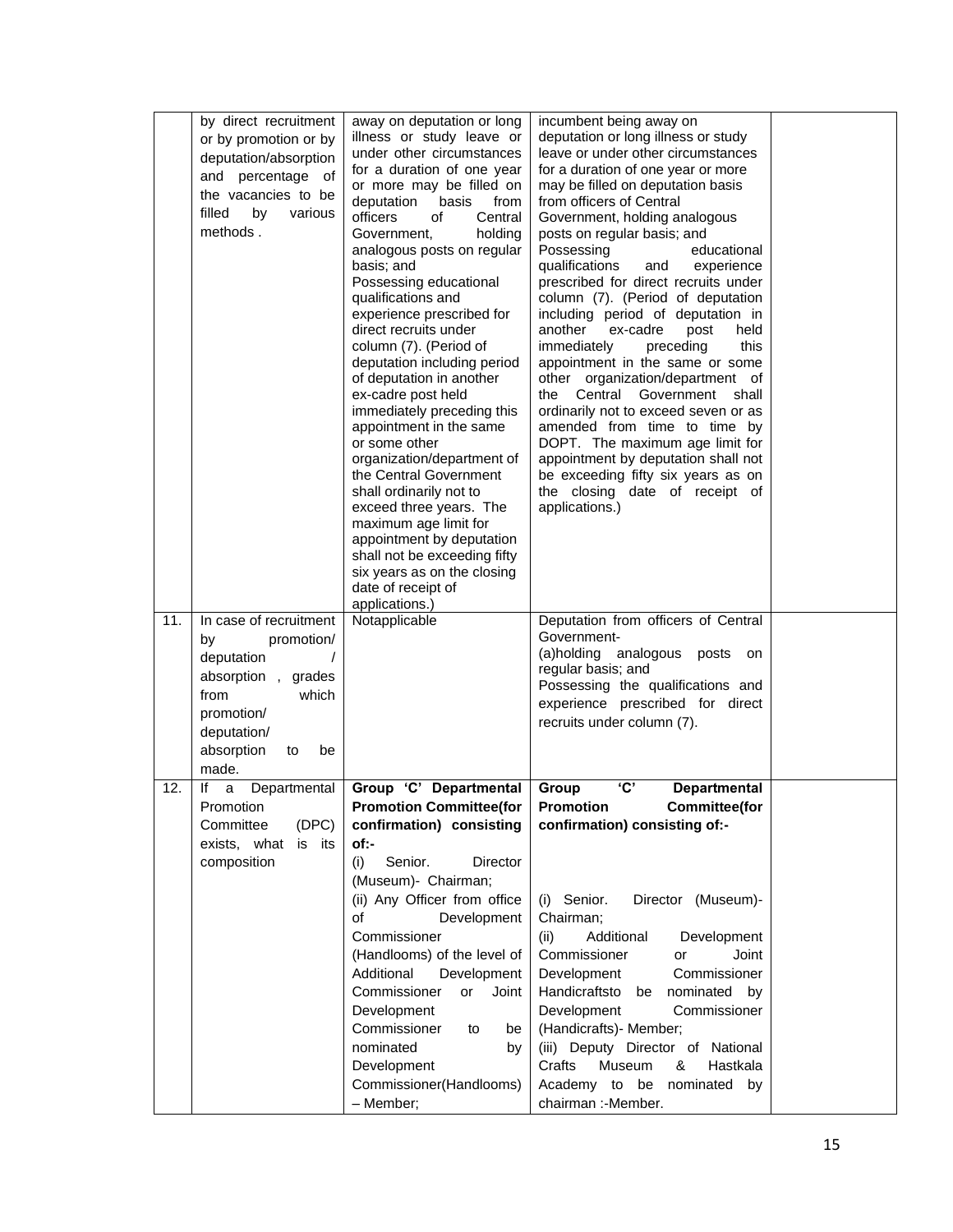|     |                                                                                                             | (iii)<br>Deputy<br>Director<br>0f<br>National Handicrafts and<br>Handlooms<br>to<br>be<br>nominated by chairman-<br>member;<br>Any<br>Scheduled<br>(iv)<br>Caste/Scheduled<br>Tribe<br>member of suitable rank to I<br>be nominated by Senior<br>Director wherever required<br>- member. | (iii) Deputy Director of National<br>Crafts Museum & Hastkala<br>Academy to be nominated by<br>chairman: - Member.<br>(iv) Any scheduled caste/Scheduled<br>Tribe member of suitable rank to be<br>nominated by Senior Director<br>wherever required - member. |           |
|-----|-------------------------------------------------------------------------------------------------------------|------------------------------------------------------------------------------------------------------------------------------------------------------------------------------------------------------------------------------------------------------------------------------------------|----------------------------------------------------------------------------------------------------------------------------------------------------------------------------------------------------------------------------------------------------------------|-----------|
| 13. | in<br>Circumstances<br>which Union Public<br>Service Commission<br>to be consulted in<br>making recruitment | Not applicable.                                                                                                                                                                                                                                                                          | Not applicable                                                                                                                                                                                                                                                 | No change |

## **For the post of Bromide Printer**

| Col | Classification                                        | Provision in the existing<br>rules                                                                                                                                                                                        | Revised provisions<br>Proposed                                                                                                                                                                                                                                                                                 | Reason for the<br>revision<br>proposed                                                                                              |
|-----|-------------------------------------------------------|---------------------------------------------------------------------------------------------------------------------------------------------------------------------------------------------------------------------------|----------------------------------------------------------------------------------------------------------------------------------------------------------------------------------------------------------------------------------------------------------------------------------------------------------------|-------------------------------------------------------------------------------------------------------------------------------------|
| 1.  | Name of the post                                      | <b>Bromide Printer</b>                                                                                                                                                                                                    | <b>Bromide Printer</b>                                                                                                                                                                                                                                                                                         | No change                                                                                                                           |
| 2.  | Number of the post                                    | $*01(2016)$<br>*(Subjectto variation<br>dependent on work load).                                                                                                                                                          | *01 (2020)<br>*(Subjectto variation dependent on<br>work load).                                                                                                                                                                                                                                                | <b>No</b><br>change<br>except year                                                                                                  |
| 3.  | Classification                                        | General Central Service,<br>Group 'C', Non<br>Gazetted, Non-Ministerial.                                                                                                                                                  | General Central Service, Group 'C',<br>Non Gazetted, Non-Ministerial.                                                                                                                                                                                                                                          | No change                                                                                                                           |
| 4.  | Pay band and grade<br>pay or pay scale                | Pay band-1, Rs. 5200-<br>20200 plus grade pay of Rs.<br>2400                                                                                                                                                              | Level-4 in the pay matrix Rs. 25,500/-<br>$-81.100/-$                                                                                                                                                                                                                                                          | The<br>pay scale<br>has been revised<br>equivalent<br>to<br>scales of 6 <sup>th</sup> CPC<br>and 7 <sup>th</sup> CPC pay<br>matrix. |
| 5.  | Whether<br>selection<br>post or non selection<br>post | Not applicable                                                                                                                                                                                                            | Non-selection                                                                                                                                                                                                                                                                                                  | Due to change of<br>mode<br>οf<br>recruitment<br>as<br>per<br><b>DoPT</b> guidelins<br>dated<br>.31.03.2015                         |
| 6.  | Age limits for direct<br>recruits                     | Between 18 and 27 years<br>(Relaxable<br>for<br>GovermentServent Up to<br>40 years in accordance<br>with the<br>instructions or<br>issued<br>by<br>orders<br>the<br>Central Governent)<br><b>Note 1:</b> The crucial date | Between 18 and 27 years Upper<br>relaxable<br>limit<br>is<br>for<br>age<br>departmental candidates up to 40<br>years in accordance with the<br>instructions or orders issued by the<br>Central Government).<br><b>Note</b><br>1:<br><b>The</b><br>crucial<br>date<br>for<br>determining the age limit shall be | <b>No</b><br>Material<br>Change                                                                                                     |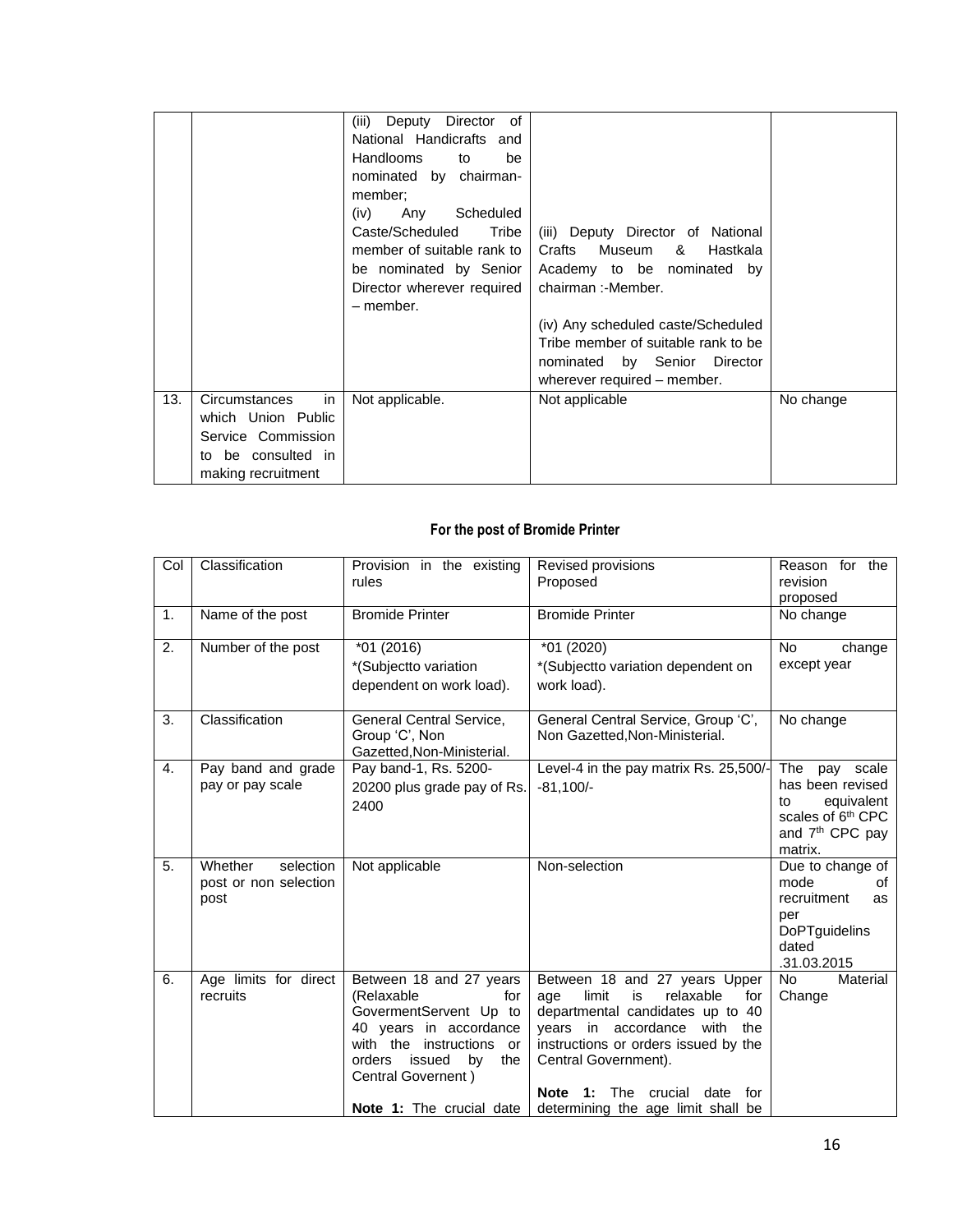|    |                                                                                     | for determining the age<br>limit shall be the closing<br>for<br>receipt of<br>date<br>applications<br>from<br>candidates in India (and<br>the<br>closing<br>not<br>date<br>prescribed for<br>those in<br>Meghalaya,<br>Assam,<br>Arunachal<br>Pradesh,<br>Manipur,<br>Mizoram,<br>Nagaland, Tripura, Sikkim,<br>Ladakh Division of Jammu<br>&Kashmir<br>State.Lahaul<br>and spiti District and Pangi<br>sub-division<br>ofChamba<br>District of<br>Himachal<br>Andman&<br>Pradesh,<br>Nicobar,<br>Islands<br>or<br>Lakshdweep)<br>Note 2: In the case of<br>recruitment through the<br><b>Staff</b><br>Selection<br>Commission<br>or<br>Employment<br>Exchange,<br>crucial<br>date<br>the<br>for<br>determining the age limit<br>shall be as advertised by<br>Staff<br>Selection<br>the<br>Commission or the last<br>which<br>date<br>upto<br>Employment Exchange is<br>asked to<br>submit<br>the<br>names. | the closing date<br>for receipt of<br>applications from candidates in<br>India (and not the closing date<br>prescribed for<br>those in Assam,<br>Meghalaya, Arunachal Pradesh,<br>Mizoram,<br>Manipur,<br>Nagaland,<br>Tripura, Sikkim, Ladakh Division of<br>Jammu & Kashmir State Lahaul and<br>spiti District and Pangi sub-division<br>of Himachal Pradesh, Andman&<br>Nicobar, Islands or Lakshdweep).<br>Note 2: The crucial date for<br>determining the age limit shall be<br>the last date upto which staff<br>selection commission have invited<br>to submit applications<br>as per<br>advertisement.                                                                                                                                                                                              | <b>DoPT</b><br>As<br>per<br>guidelines dated<br>31/03/2015 |
|----|-------------------------------------------------------------------------------------|-------------------------------------------------------------------------------------------------------------------------------------------------------------------------------------------------------------------------------------------------------------------------------------------------------------------------------------------------------------------------------------------------------------------------------------------------------------------------------------------------------------------------------------------------------------------------------------------------------------------------------------------------------------------------------------------------------------------------------------------------------------------------------------------------------------------------------------------------------------------------------------------------------------|-------------------------------------------------------------------------------------------------------------------------------------------------------------------------------------------------------------------------------------------------------------------------------------------------------------------------------------------------------------------------------------------------------------------------------------------------------------------------------------------------------------------------------------------------------------------------------------------------------------------------------------------------------------------------------------------------------------------------------------------------------------------------------------------------------------|------------------------------------------------------------|
| 7. | Educational<br>and<br>qualifications<br>other<br>required for<br>direct<br>recruits | <b>Essential:</b><br>(i) Senior Secondary (<br>Class-XII)<br>with Science<br>subjects from a recognized<br>board;<br>(ii) Twoyears experience<br>bromide<br>printing<br>in<br>- a<br>similar<br>or<br>museum<br>institutions.<br><b>Note 1: Qualifications are</b><br>relaxable at the discretion<br>Staff Selection<br>of the<br>Commission or competent<br>authority in the case of<br>candidates otherwise well<br>qualified.<br><b>Note</b><br>2:<br>The<br>qualification(s)<br>regarding<br>experience is relaxable at<br>the discretion of the Staff<br>Selection Commission or<br>Competent Authority<br>in                                                                                                                                                                                                                                                                                          | <b>Essential:</b><br>(i) Senior Secondary ( Class-XII)<br>with Science subjects from a<br>recognized board;<br>(ii)<br>Twoyears<br>experience<br>οf<br>photography and related field work<br>of photography in a museum or<br>similar institutions.<br>Note 1: Qualifications are relaxable<br>at the discretion of the Staff<br>Selection<br>Commission/competent<br>authority in the case of candidates<br>otherwise well qualified.<br>2:<br>The<br>qualification(s)<br><b>Note</b><br>regarding experience is relaxable at<br>the discretion of the Staff Selection<br>Commission/Competent<br>Authority<br>in the case of candidates belonging<br>to the Scheduled Castes, the<br>Scheduled Tribes, if at any stage of<br>selection,<br>the<br>Staff<br>Selection<br>Commission/Competent Authority is | No<br>material<br>Change                                   |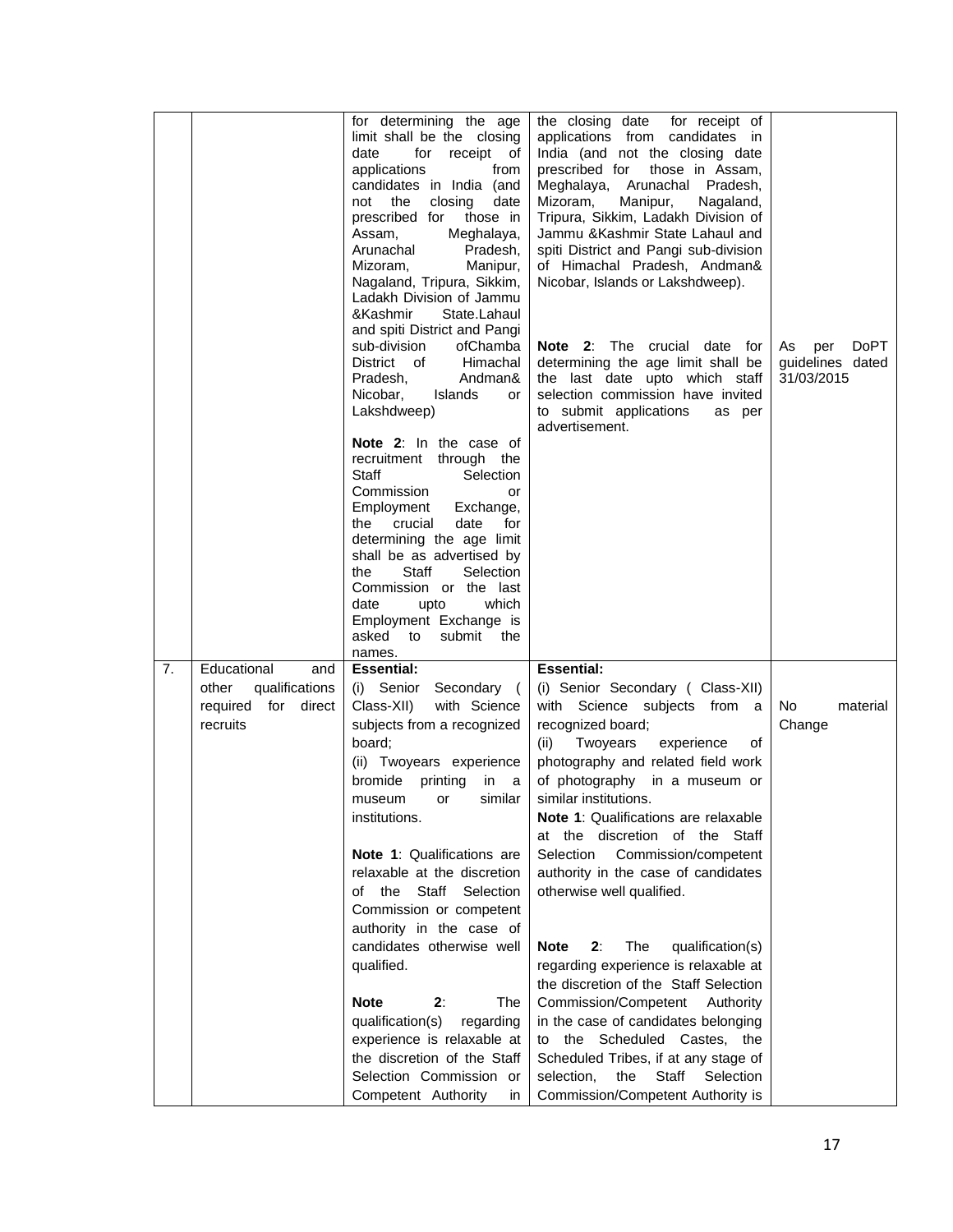|     |                                                                                                                                                                                                   | candidates<br>the case<br>of<br>belonging<br>the<br>to<br>Scheduled Castes and the<br>Scheduled Tribes, if at any<br>stage of selection, the<br>Staff<br>Selection<br>Commission or Competent<br>Authority is of the opinion<br>that sufficient number of<br>candidates belonging<br>to<br>communities<br>these<br>possessing the requisite<br>experience are not likely to<br>be available to fill up the<br>vacancies reserved<br>for<br>them.                         | of the opinion that sufficient number<br>of candidates belonging to these<br>communities<br>possessing<br>the<br>requisite experience are not likely to<br>be available to fill up the vacancies<br>reserved for them.                                                                                                                                                                                                       |                                                                                                                                                                                   |
|-----|---------------------------------------------------------------------------------------------------------------------------------------------------------------------------------------------------|--------------------------------------------------------------------------------------------------------------------------------------------------------------------------------------------------------------------------------------------------------------------------------------------------------------------------------------------------------------------------------------------------------------------------------------------------------------------------|------------------------------------------------------------------------------------------------------------------------------------------------------------------------------------------------------------------------------------------------------------------------------------------------------------------------------------------------------------------------------------------------------------------------------|-----------------------------------------------------------------------------------------------------------------------------------------------------------------------------------|
| 8.  | Whether<br>age<br>and<br>educational<br>qualifications<br>prescribed for direct<br>recruits will apply in<br>the<br>of<br>case<br>promotees                                                       | Not applicable                                                                                                                                                                                                                                                                                                                                                                                                                                                           | <b>No</b>                                                                                                                                                                                                                                                                                                                                                                                                                    | As per latest<br>DOPT guidelines<br>dated<br>31.03.2015                                                                                                                           |
| 9.  | Period of probation, if<br>any                                                                                                                                                                    | for<br>direct<br>Two<br>years<br>recruits.                                                                                                                                                                                                                                                                                                                                                                                                                               | Two years for direct recruits.                                                                                                                                                                                                                                                                                                                                                                                               | No Change                                                                                                                                                                         |
| 10. | Method<br>of<br>recruitment whether<br>by direct recruitment<br>or by promotion or by<br>deputation/absorption<br>and percentage of<br>the vacancies to be<br>filled<br>by<br>various<br>methods. | By direct recruitment.<br>Note The vacancies<br>caused by the incumbent<br>being away on deputation<br>or long illness or study<br>leave or under other<br>circumstances for a<br>durations of one year or<br>more may be field on<br>deputation basis from<br>officers of Central<br>Government-<br>(a) holding analogous<br>posts on regular basis '.<br>(b) possessing the<br>qualifications and<br>experience prescribed for<br>direct recruits under<br>columns (7) | By composite method ofpromotion /<br>deputation ((including short term<br>constract) failing which by direct<br>recruitment.<br>100%                                                                                                                                                                                                                                                                                         | As<br>latest<br>per<br>DOPT guidelines<br>dated<br>31.03.2015<br>and there being<br>only one feeder<br>and<br>for<br>post<br>wider choice<br>of<br>selections<br>of<br>candidate. |
| 11. | In case of recruitment<br>promotion/<br>by<br>deputation<br>$\sqrt{2}$<br>absorption, grades<br>from<br>which<br>promotion/<br>deputation/<br>absorption<br>to<br>be<br>made.                     | Not applicable.                                                                                                                                                                                                                                                                                                                                                                                                                                                          | <b>Composite</b><br><b>Method</b><br>of<br><b>Promotion/Deputation(ISTC)</b><br>failing<br>which<br>by<br>direct<br>recruitment:<br><b>Promotion:</b> Departmental Glazer -<br>cum- trimmer inLevel 1(Rs. 18000-<br>7 <sup>th</sup><br>56900)<br>Central<br>of<br>Pay<br>Matrix with eleven<br>Commission<br>years regular service in respective<br>grades rendered after appointment<br>thereto on regular basis shall also | (i)Method of<br>recruitment<br>has been<br>changed for<br>wider choice of<br>selection and<br>their being<br>only one post<br>in the feeder<br>cadre.                             |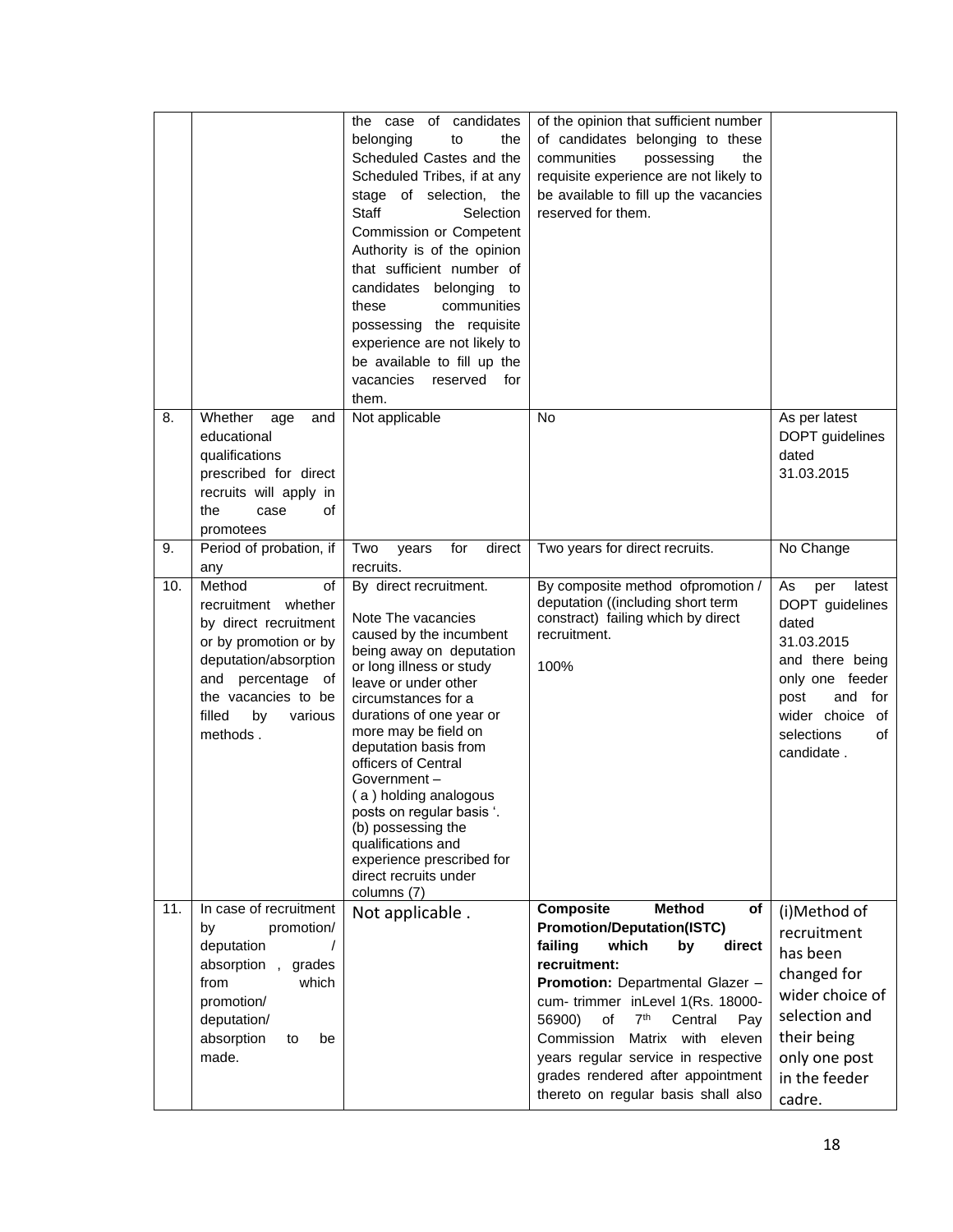|  | be considered alongwith outsiders                                            | (ii)Due to change      |
|--|------------------------------------------------------------------------------|------------------------|
|  | and in case he/she is selected for                                           | of Level in 7th        |
|  | appointment to the post, the same                                            | CPC payMatrix          |
|  | shall be deemed to have been filled                                          | equivalent to Pay      |
|  | by promotion.                                                                | Scale, Pay Band        |
|  | Note 1:<br>For the purpose of                                                | and Grade Pay          |
|  | minimum<br>qualifying<br>computing                                           | of 6 <sup>th</sup> CPC |
|  | service for promotion, the service                                           |                        |
|  | rendered on a regular basis by an                                            |                        |
|  | officer prior to the 1 <sup>st</sup> January, 2006                           |                        |
|  | on the date from which the revised                                           |                        |
|  | pay structure based on the 6th                                               |                        |
|  | Central<br>Pay<br>Commission                                                 |                        |
|  | recommendations<br>has<br>been                                               |                        |
|  | extended, shall be deemed to be                                              |                        |
|  | service<br>rendered<br>in<br>the                                             |                        |
|  | corresponding grade pay or pay                                               |                        |
|  |                                                                              |                        |
|  | scale extended based on the<br>Commission.                                   |                        |
|  | Note 2:<br>The eligibility list for                                          |                        |
|  | promotion shall be prepared with                                             |                        |
|  | reference to the date of completion                                          |                        |
|  | by the officers of the prescribed                                            |                        |
|  |                                                                              |                        |
|  | qualifying service in the respective<br>grade.                               |                        |
|  | Deputation(ISTC): Officers of the                                            |                        |
|  | State<br>Central<br>Government<br>$\sqrt{2}$                                 |                        |
|  | /Union                                                                       |                        |
|  | government<br>territory<br>Governments:-                                     |                        |
|  | (a)(i) holding analogous posts on                                            |                        |
|  |                                                                              |                        |
|  | regular basis; or                                                            |                        |
|  | (ii) with eight years regular service                                        |                        |
|  | in post in level-2 (Rs. 19,900-<br>63,200) of 7 <sup>th</sup> CPC Pay Matrix |                        |
|  | (b)<br>educational                                                           |                        |
|  | Possessing<br>qualifications prescribed for direct                           |                        |
|  |                                                                              |                        |
|  | recruits under column (7).<br>Note 1: The departmental officers in           |                        |
|  | the feeder category who are in the                                           |                        |
|  | direct line of promotion will not be                                         |                        |
|  | eligible<br>for<br>consideration<br>for                                      |                        |
|  | appointment<br>deputation.<br>on                                             |                        |
|  | Similarly, deputationists shall not be                                       |                        |
|  | for<br>eligible<br>consideration<br>for                                      |                        |
|  | appointment by promotion.                                                    |                        |
|  | Note 2: The period of deputation                                             |                        |
|  | including the period of deputation in                                        |                        |
|  | another<br>ex-cadre<br>held<br>post                                          |                        |
|  | immediately<br>preceding<br>this                                             |                        |
|  | appointment in the same or other                                             |                        |
|  | Organizations or Departments of                                              |                        |
|  | the Central Government shall not                                             |                        |
|  | exceed seven years or as amended                                             |                        |
|  | by DOPT from time to time.                                                   |                        |
|  |                                                                              |                        |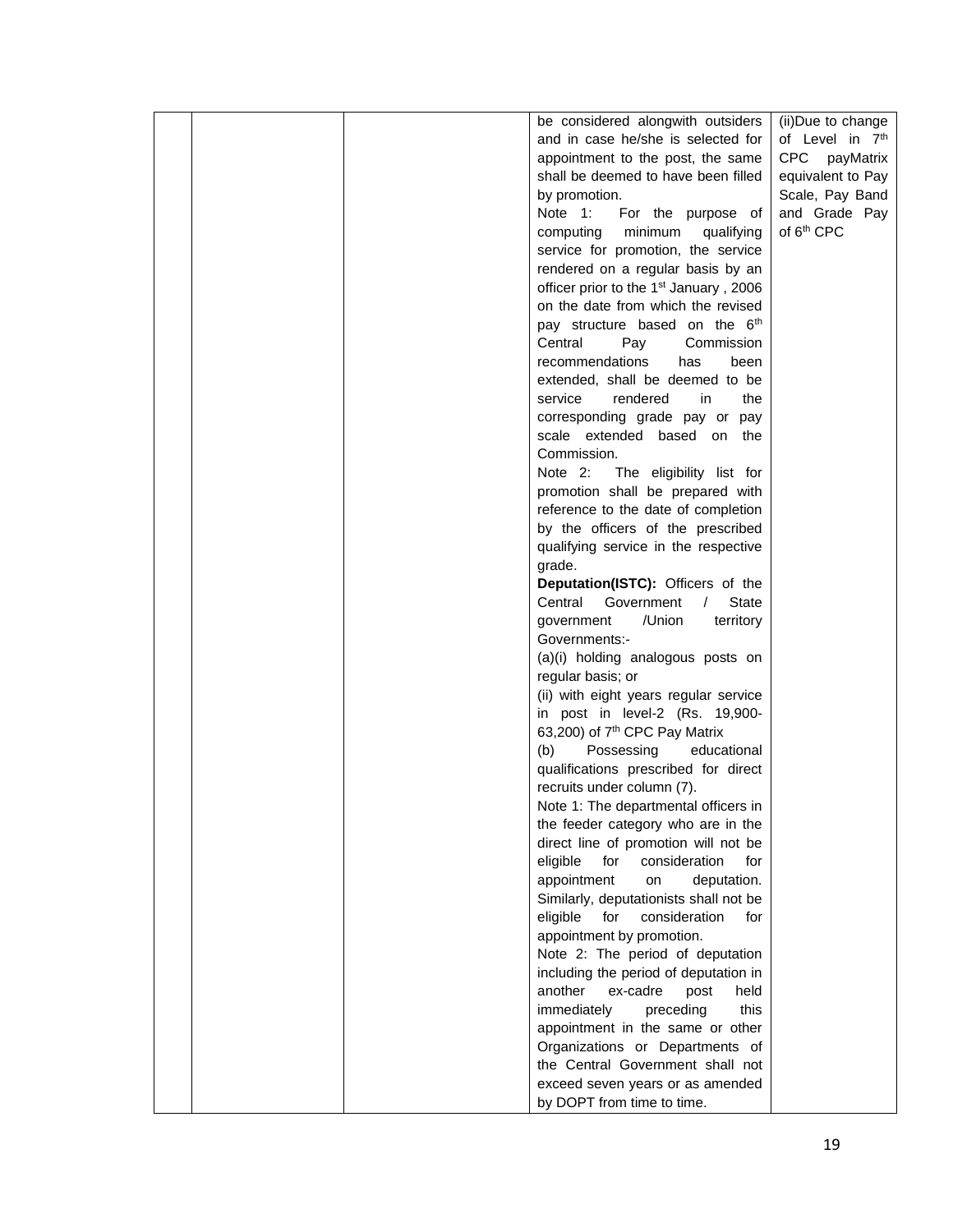|     |                                                                                      |                                                                                                                                                                                                                                                                                                        | Note 3: The maximum age limit for<br>appointment by deputation shall not<br>be exceeding fifty-six years as on<br>the closing date of receipt of<br>applications.<br>Note 4:<br>For the purpose of<br>appointment on deputation basis,<br>the service rendered on a regular<br>basis by an officer prior to the 1st<br>January, 2006 or the date from<br>which the revised pay structure<br>based on the 6th Central Pay<br>Commission recommendations has<br>been extended, shall be deemed to<br>service<br>rendered<br>be<br>in<br>the<br>corresponding grade pay or pay<br>scale extended based on<br>the<br>of<br>recommendations<br>the<br>commission except where there has<br>been merger of more than one pre-<br>revised scale of pay into one grade<br>with a common grade pay or pay<br>scale, and where this benefit will<br>extend only for the post for which<br>that grade pay or pay scale is the<br>normal replacement grade without<br>any upgradation. |                                                                                                                                                                                                                                                                        |
|-----|--------------------------------------------------------------------------------------|--------------------------------------------------------------------------------------------------------------------------------------------------------------------------------------------------------------------------------------------------------------------------------------------------------|----------------------------------------------------------------------------------------------------------------------------------------------------------------------------------------------------------------------------------------------------------------------------------------------------------------------------------------------------------------------------------------------------------------------------------------------------------------------------------------------------------------------------------------------------------------------------------------------------------------------------------------------------------------------------------------------------------------------------------------------------------------------------------------------------------------------------------------------------------------------------------------------------------------------------------------------------------------------------|------------------------------------------------------------------------------------------------------------------------------------------------------------------------------------------------------------------------------------------------------------------------|
| 12. | lf<br>Departmental<br>a<br>Promotion<br>(DPC)<br>Committee<br>exists, what<br>is its | Group 'C' Departmental<br><b>Promotion</b><br><b>Committee(for</b><br>considering<br>promotion                                                                                                                                                                                                         | 'C'<br>Group<br><b>Departmental</b><br><b>Promotion</b><br><b>Committee(for</b><br>considering<br>promotion<br>and<br>confirmation) consisting of:-                                                                                                                                                                                                                                                                                                                                                                                                                                                                                                                                                                                                                                                                                                                                                                                                                        | Due to change of<br>designation<br>οf<br>Office<br>from<br>National                                                                                                                                                                                                    |
|     | composition                                                                          | confirmation)<br>and<br>consisting of:-<br>Senior.<br>Director<br>(i)<br>(Museum)- Chairman;<br>(ii) Additional Development<br>Commissioner<br>joint<br>or<br>Development<br>Commissioner Handicrafts<br>- Member;<br>(iii)<br>Deputy Director<br>of<br>National Handicrafts and<br>Handlooms -Member; | (i) Senior.<br>Director (Museum)-<br>Chairman;<br>(ii)<br>Additional<br>Development<br>Commissioner<br>Joint<br>or<br>Development<br>Commissioner<br>Handicraftsto<br>nominated<br>be<br>by<br>Development<br>Commissioner<br>(Handicrafts) -Member;<br>(iii) Deputy Director of National<br>Crafts<br>Museum<br>&<br>Hastkala<br>Academy to be<br>nominated<br>by<br>chairman :-Member.<br>(iv) Any scheduled caste/Scheduled<br>Tribe member of suitable rank to be<br>nominated<br>by<br>Senior<br>Director<br>wherever required - Member.                                                                                                                                                                                                                                                                                                                                                                                                                              | <b>Handicrafts</b><br>and<br>Handlooms<br>Museum<br>to<br>National<br>Crafts<br>Museum<br>and<br>Hastkala<br>Academy<br>and<br>admin control of<br>office<br>from<br>Development<br>Commissioner<br>(Handlooms)<br>to<br>Development<br>Commissioner<br>(Handicrafts). |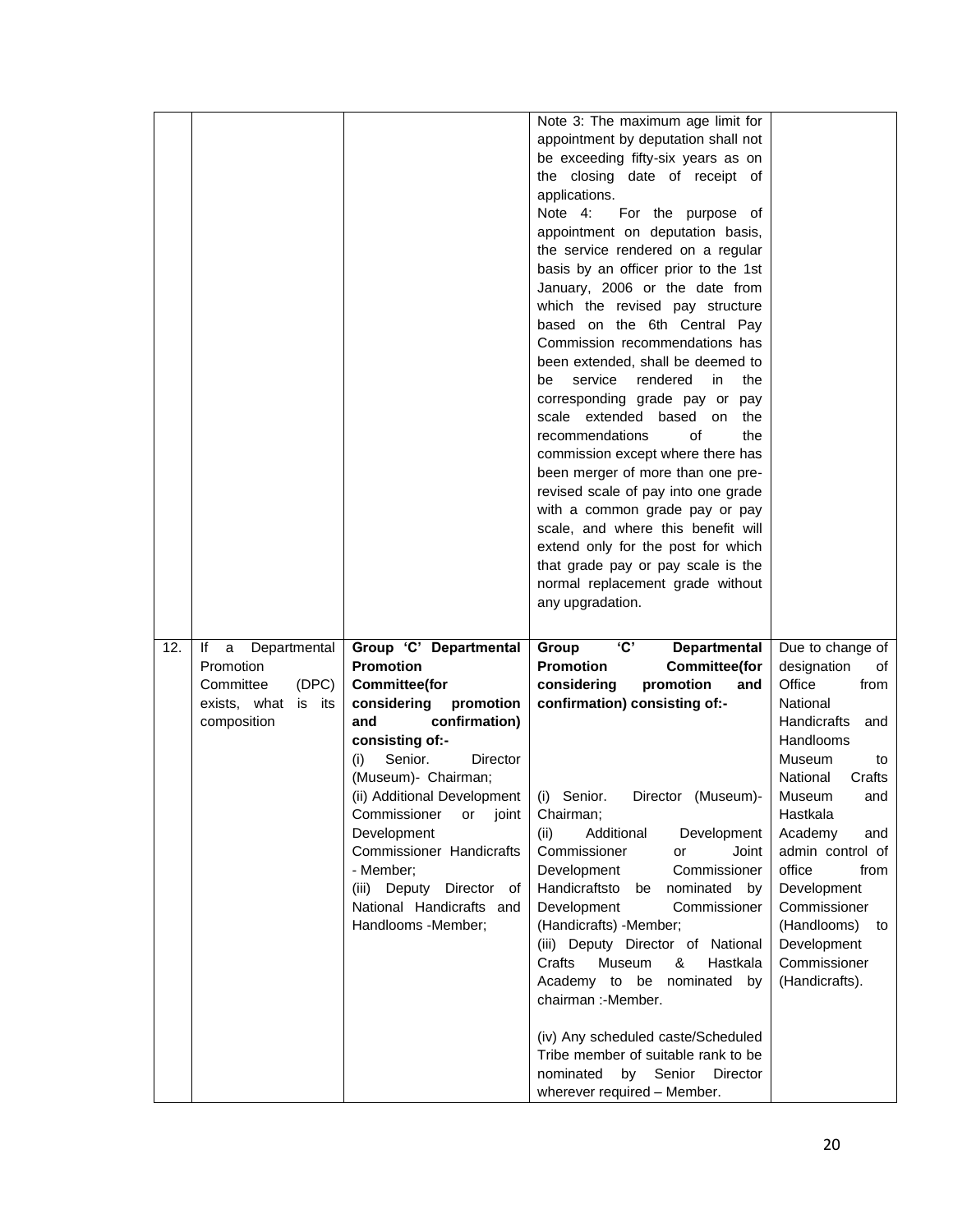| 13. | Circumstances      | in   Not applicable. | Not applicable | No change |
|-----|--------------------|----------------------|----------------|-----------|
|     | which Union Public |                      |                |           |
|     | Service Commission |                      |                |           |
|     | to be consulted in |                      |                |           |
|     | making recruitment |                      |                |           |

## **For the post ofGlazer Cum Trimmer**

| Col | Classification                | Provision in the existing<br>rules                       | Revised provisions<br>Proposed                                           | Reason for the<br>revision                                   |
|-----|-------------------------------|----------------------------------------------------------|--------------------------------------------------------------------------|--------------------------------------------------------------|
| 1.  | Name of the post              | <b>Glazer Cum Trimmer</b>                                | <b>Glazer Cum Trimmer</b>                                                | proposed<br>No change                                        |
|     |                               |                                                          |                                                                          |                                                              |
| 2.  | Number of the post            | $*01(2016)$                                              | *01 (2020)                                                               | No<br>change                                                 |
|     |                               | *(Subjectto variation                                    | *(Subjectto variation dependent on                                       | except year                                                  |
|     |                               | dependent on work load).                                 | work load).                                                              |                                                              |
| 3.  | Classification                | General Central Service,                                 | General Central Service, Group 'C',                                      | No change                                                    |
|     |                               | Group 'C', Non<br>Gazetted, Non-Ministerial.             | Non Gazetted, Non-Ministerial.                                           |                                                              |
| 4.  | Pay band and grade            | Pay band-1, Rs. 5200-                                    | Level-1 in the pay matrix Rs. 18,000/-                                   | The pay scale                                                |
|     | pay or pay scale              | 20200 plus grade pay of Rs.                              | $-56,900/-$                                                              | has been revised                                             |
|     |                               | 1800                                                     |                                                                          | equivalent<br>to                                             |
|     |                               |                                                          |                                                                          | scales of 6 <sup>th</sup> CPC<br>and 7 <sup>th</sup> CPC pay |
|     |                               |                                                          |                                                                          | matrix.                                                      |
| 5.  | Whether<br>selection          | Not applicable                                           | Non-selection                                                            | As<br>DoPT<br>per                                            |
|     | post or non selection         |                                                          |                                                                          | guidelines dated                                             |
| 6.  | post<br>Age limits for direct | Between 18 and 27 years                                  | Between 18 and 27 years (The                                             | 31/03/2015<br>DoPT<br>As<br>per                              |
|     | recruits                      | (Relaxable for Government                                | Upper age limit is relaxable for                                         | guidelines dated                                             |
|     |                               | Servants upto 40 years in                                | departmental candidates up to 40                                         | 31/03/2015                                                   |
|     |                               | accordance<br>with<br>the                                | years in accordance with the                                             |                                                              |
|     |                               | instructions<br>orders<br>or<br>issued by<br>the Central | instructions or orders issued by the<br>Central Government).             |                                                              |
|     |                               | Government).                                             |                                                                          |                                                              |
|     |                               |                                                          | Note 1: The crucial date for                                             |                                                              |
|     |                               | Note 1: The crucial date                                 | determining the age limit shall be                                       |                                                              |
|     |                               | for determining the age<br>limit shall be closing date   | closing date<br>for receipt<br>of<br>applications from candidates in     |                                                              |
|     |                               | for receipt of applications                              | India (and not the closing date                                          |                                                              |
|     |                               | from candidates in India                                 | prescribed for<br>those in Assam,                                        |                                                              |
|     |                               | (and not the closing date                                | Meghalaya,<br>Arunachal Pradesh,                                         |                                                              |
|     |                               | prescribed for<br>those in<br>Meghalaya,<br>Assam.       | Mizoram,<br>Manipur,<br>Nagaland,<br>Tripura, Sikkim, Ladakh Division of |                                                              |
|     |                               | Arunachal<br>Pradesh,                                    | J&K State, Lahaul and Spiti District                                     |                                                              |
|     |                               | Mizoram.<br>Manipur,                                     | and Pangi Sub-Division of Himachal                                       |                                                              |
|     |                               | Nagaland, Tripura, Sikkim,                               | Pradesh,<br>Andman&<br>Nicobar,                                          |                                                              |
|     |                               | Ladakh Division of Jammu<br>and Kashmir State, Lahaul    | Islands or Lakshdweep).                                                  |                                                              |
|     |                               | and Spiti District and Pangi                             |                                                                          |                                                              |
|     |                               | Sub-Division of Chamba                                   |                                                                          |                                                              |
|     |                               | Himachal<br><b>District</b><br>of<br>Pradesh,<br>Andman& | Note 2: The crucial date for                                             | <b>DoPT</b>                                                  |
|     |                               | Nicobar,<br>Islands<br>or                                | determining the age limit shall be as                                    | As<br>per<br>guidelines dated                                |
|     |                               | Lakshdweep).                                             | advertised by Staff<br>Selection                                         | 31/03/2015                                                   |
|     |                               |                                                          | Commission.                                                              |                                                              |
|     |                               | Note 2: In the case of<br>recruitment through the        |                                                                          |                                                              |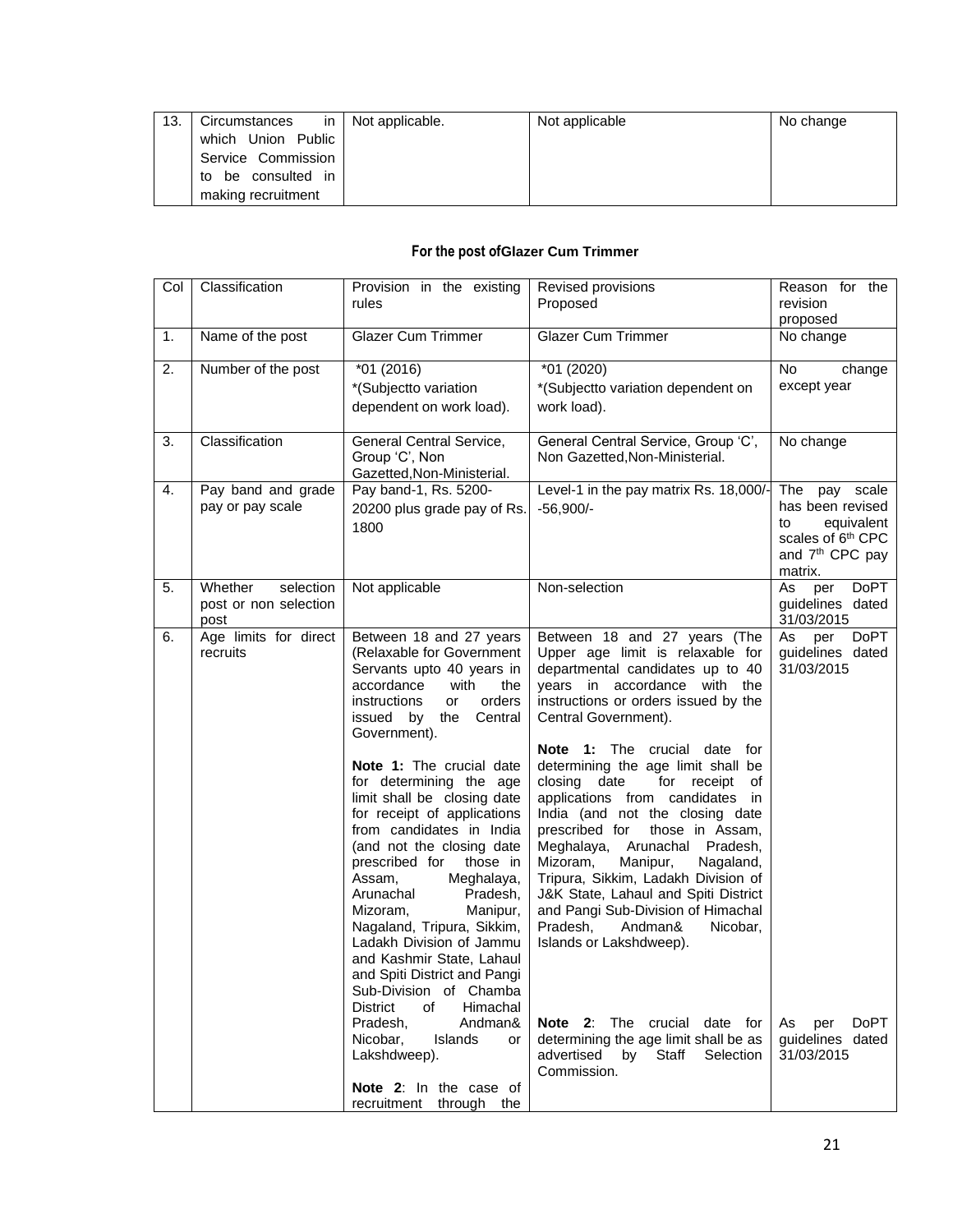| 7.  | Educational<br>and<br>qualifications<br>other<br>required for<br>direct<br>recruits   | Selection<br>Staff<br>Commission<br>or<br>Exchange,<br>Employment<br>crucial<br>date<br>for<br>the<br>determining the age limit<br>shall be as advertised by<br>Staff<br>Selection<br>the<br>Commission or the last<br>date<br>which<br>upto<br>Employment Exchange is<br>asked<br>submit<br>to<br>the<br>names.<br><b>Essential:</b><br>(i) Matriculation (Class-X)<br>from a recognized Board;<br>(ii) threeyears experience<br>of Glazing and Trimming of<br>photographs.                                                                                                                                                           | <b>Essential:</b><br>(i) Matriculation from a recognized<br>board;<br>(ii)<br>threeyears experience<br>of<br>photography techniques.                                                                                                                                                                                                                                                                                                                                                                                                                                           | No<br>Material<br>Change               |
|-----|---------------------------------------------------------------------------------------|----------------------------------------------------------------------------------------------------------------------------------------------------------------------------------------------------------------------------------------------------------------------------------------------------------------------------------------------------------------------------------------------------------------------------------------------------------------------------------------------------------------------------------------------------------------------------------------------------------------------------------------|--------------------------------------------------------------------------------------------------------------------------------------------------------------------------------------------------------------------------------------------------------------------------------------------------------------------------------------------------------------------------------------------------------------------------------------------------------------------------------------------------------------------------------------------------------------------------------|----------------------------------------|
|     |                                                                                       | Note 1: Qualifications are<br>relaxable at the discretion<br>of the<br>Staff<br>Selection<br>Commission or competent<br>authority in the case of<br>candidates otherwise well<br>qualified.                                                                                                                                                                                                                                                                                                                                                                                                                                            | Note 1: Qualifications are relaxable<br>at the discretion of the Staff<br>Selection<br>Commission/competent<br>authority in the case of candidates<br>otherwise well qualified.                                                                                                                                                                                                                                                                                                                                                                                                |                                        |
|     |                                                                                       | The<br><b>Note</b><br>2:<br>qualification(s)<br>regarding<br>experience is relaxable at<br>the discretion of the Staff<br>Selection Commission or<br>Competent Authority<br>in<br>the case of candidates<br>belonging<br>to<br>the<br>Scheduled Castes and the<br>Scheduled Tribes, if at any<br>stage of selection, the<br><b>Staff</b><br>Selection<br>Commission or Competent<br>Authority is of the opinion<br>that sufficient number of<br>candidates belonging<br>to<br>communities<br>these<br>possessing the requisite<br>experience are not likely to<br>be available to fill up the<br>vacancies<br>reserved<br>for<br>them. | The<br>2:<br>Note<br>qualification(s)<br>regarding experience is relaxable at<br>the discretion of the Staff Selection<br>Commission/Competent Authority<br>in the case of candidates belonging<br>to the Scheduled Castes and the<br>Scheduled Tribes, if at any stage of<br>selection, the<br>Staff Selection<br>Commission/Competent Authority is<br>of the opinion that sufficient number<br>of candidates belonging to these<br>communities<br>possessing<br>the<br>requisite experience are not likely to<br>be available to fill up the vacancies<br>reserved for them. |                                        |
| 9.  | Period of probation, if<br>any                                                        | Two<br>for<br>direct<br>years<br>recruitment.                                                                                                                                                                                                                                                                                                                                                                                                                                                                                                                                                                                          | Two years for direct recruitment.                                                                                                                                                                                                                                                                                                                                                                                                                                                                                                                                              | No Change                              |
| 10. | Method<br>of<br>recruitment whether<br>by direct recruitment<br>or by promotion or by | By direct recruitment.<br>Note : Vacancies caused<br>by the incumbent being<br>away on deputation or long<br>illness or study leave or                                                                                                                                                                                                                                                                                                                                                                                                                                                                                                 | By direct recruitment.<br>100%<br>Note : Vacancies caused by the<br>incumbent<br>being<br>away<br>on<br>deputation or long illness or study                                                                                                                                                                                                                                                                                                                                                                                                                                    | As<br>latest<br>per<br>DOPT guidelines |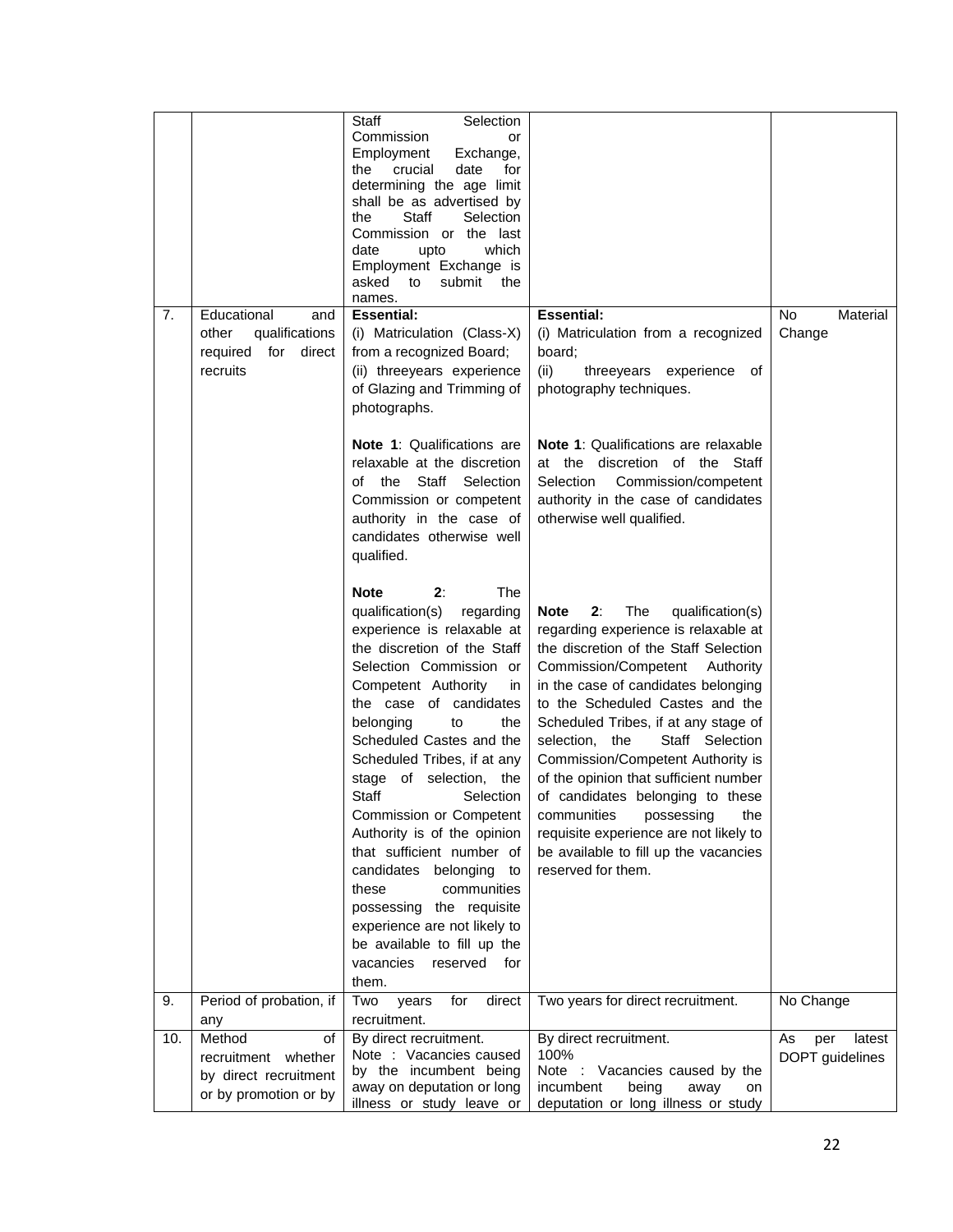|     | deputation/absorption<br>and percentage<br>of<br>the vacancies to be<br>filled<br>by<br>various<br>methods.                                                                   | under other circumstances<br>for a duration of one year<br>or more may be filled on<br>deputation<br>basis<br>from<br>officers<br>Central<br>οf<br>Government-<br>(a)holding analogous posts<br>on regular basis; and<br>Possessing the<br>qualifications and<br>experience prescribed for<br>direct recruits under<br>column (7).                           | leave or under other circumstances<br>for a duration of one year or more<br>may be filled on deputation basis<br>from<br>officers<br>of<br>Central<br>Government-<br>(a)holding analogous posts<br>on<br>regular basis; and<br>Possessing the qualifications and<br>experience prescribed for direct<br>recruits under column (7).                                                                                                                                                                         |                                                                                                                                                                                       |
|-----|-------------------------------------------------------------------------------------------------------------------------------------------------------------------------------|--------------------------------------------------------------------------------------------------------------------------------------------------------------------------------------------------------------------------------------------------------------------------------------------------------------------------------------------------------------|------------------------------------------------------------------------------------------------------------------------------------------------------------------------------------------------------------------------------------------------------------------------------------------------------------------------------------------------------------------------------------------------------------------------------------------------------------------------------------------------------------|---------------------------------------------------------------------------------------------------------------------------------------------------------------------------------------|
| 11. | In case of recruitment<br>by<br>promotion/<br>deputation<br>$\sqrt{2}$<br>absorption, grades<br>from<br>which<br>promotion/<br>deputation/<br>absorption<br>to<br>be<br>made. | Notapplicable                                                                                                                                                                                                                                                                                                                                                | Deputation from officers of Central<br>Government-<br>(a)holding<br>analogous<br>posts<br>on<br>regular basis; and<br>Possessing the qualifications and<br>experience prescribed for direct<br>recruits under column (7).                                                                                                                                                                                                                                                                                  | As<br>latest<br>per<br>DOPT guidelines                                                                                                                                                |
| 12. | Departmental<br>lf<br>a<br>Promotion<br>(DEC)<br>Committee<br>exists, what is its<br>composition                                                                              | Group 'C' Departmental<br><b>Promotion</b><br><b>Committee(for</b><br>confirmation) consisting<br>of:-<br>Senior.<br>(i)<br>Director<br>(Museum)- Chairman;<br>(ii) Additional Development<br>Commissioner<br>or<br>Joint<br>Development<br>Commissioner<br>Handicrafts- Member<br>(iii) Deputy Director of<br>National Handicrafts and<br>Handlooms Museum- | 'C'<br>Group<br><b>Departmental</b><br><b>Promotion</b><br><b>Committee(for</b><br>confirmation) consisting of:-<br>(i) Senior.<br>Director (Museum)-<br>Chairman;<br>Additional<br>Development<br>(ii)<br>Commissioner<br>Joint<br>or<br>Development<br>Commissioner<br>Handicraftsto<br>nominated<br>be<br>by<br>Development<br>Commissioner<br>(Handicrafts) - Member;<br>(iii) Deputy Director of National<br>Crafts<br>Museum<br>&<br>Hastkala<br>Academy to be nominated<br>by<br>chairman :-Member. | Due to change of<br>designation<br>οf<br>Office<br>from<br>National<br>Handicrafts<br>and<br>Handlooms<br>Museum<br>to<br>National<br>Crafts<br>Museum<br>and<br>Hastkala<br>Academy. |
| 13. | Circumstances<br>in<br>which Union Public<br>Service Commission<br>to be consulted in<br>making recruitment                                                                   | Not applicable.                                                                                                                                                                                                                                                                                                                                              | Not applicable                                                                                                                                                                                                                                                                                                                                                                                                                                                                                             | No change                                                                                                                                                                             |

## **For the post ofGuide Lecturer**

| Col | Classification   | Provision in the existing Revised provisions<br>rules | Proposed       | Reason for the<br>revision<br>proposed |
|-----|------------------|-------------------------------------------------------|----------------|----------------------------------------|
|     | Name of the post | Guide Lecturer                                        | Guide Lecturer | No change                              |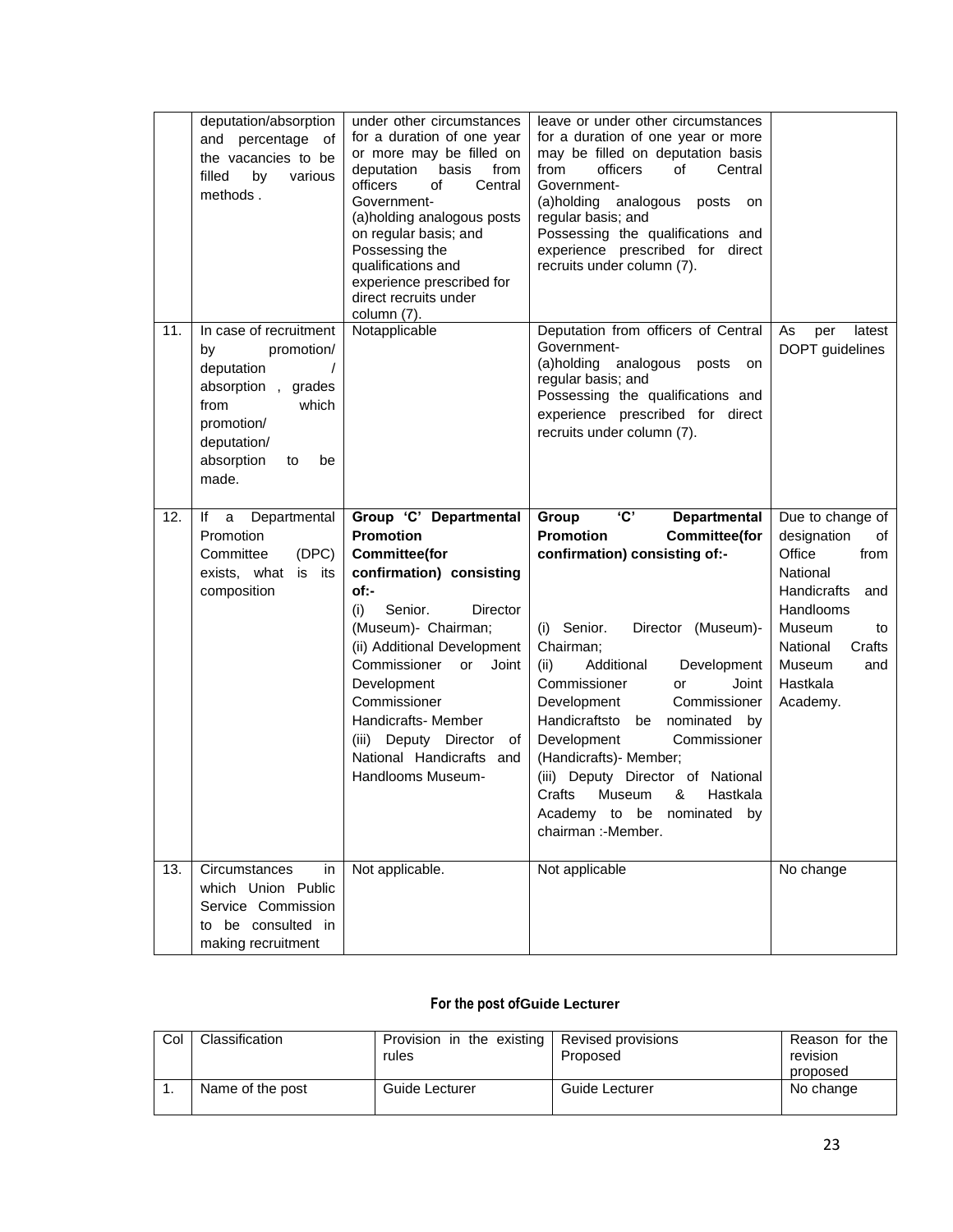| $\overline{2}$ . | Number of the post             | $*01(2016)$                                                | *01 (2020)                                                         | <b>No</b><br>change                                        |
|------------------|--------------------------------|------------------------------------------------------------|--------------------------------------------------------------------|------------------------------------------------------------|
|                  |                                | *(Subjectto variation                                      | *(Subjectto variation dependent on                                 | except year                                                |
|                  |                                | dependent on work load).                                   | work load).                                                        |                                                            |
|                  |                                |                                                            |                                                                    |                                                            |
| 3.               | Classification                 | General Central Service,                                   | General Central Service, Group                                     | No change                                                  |
|                  |                                | Group 'C', Non                                             | 'C', Non Gazetted, Non-Ministerial.                                |                                                            |
|                  |                                | Gazetted, Non-Ministerial.                                 |                                                                    |                                                            |
| 4.               | Pay band and grade pay         | Pay band-1, Rs. 5200-                                      | Level-5 in the pay matrix Rs.                                      | The pay scale                                              |
|                  | or pay scale                   | 20200 plus grade pay of                                    | 29200-92300                                                        | has<br>been                                                |
|                  |                                | Rs. 2800                                                   |                                                                    | revised<br>to                                              |
|                  |                                |                                                            |                                                                    | equivalent                                                 |
|                  |                                |                                                            |                                                                    | 6 <sup>th</sup><br>scales of<br>7 <sup>th</sup><br>CPC and |
|                  |                                |                                                            |                                                                    | CPC pay matrix                                             |
| 5.               | Whether selection post or      | Selection                                                  | Selection                                                          | No change                                                  |
|                  | non selection post             |                                                            |                                                                    |                                                            |
| 6.               | limits<br>direct<br>Age<br>for | Between 18 and 27 years                                    | Between 18 and 27 years Upper                                      | As per DoPT                                                |
|                  | recruits                       | (Relaxable<br>for                                          | limit<br>is<br>relaxable<br>age<br>for                             | guidelines                                                 |
|                  |                                | Government<br>Servants                                     | departmental candidates up to 40                                   | dated                                                      |
|                  |                                | upto<br>40<br>in<br>years                                  | years in accordance with the                                       | 31/03/2015                                                 |
|                  |                                | accordance<br>with<br>the                                  | instructions or orders issued by                                   |                                                            |
|                  |                                | orders<br>instructions<br>or                               | the Central Government).                                           |                                                            |
|                  |                                | Central<br>issued by the                                   |                                                                    |                                                            |
|                  |                                | Government).                                               | Note 1: The crucial date for                                       |                                                            |
|                  |                                |                                                            | determining the age limit shall be                                 |                                                            |
|                  |                                | <b>Note 1:</b> The crucial date<br>for determining the age | closing date<br>for receipt of                                     |                                                            |
|                  |                                | limit shall be closing date                                | applications from candidates in<br>India (and not the closing date |                                                            |
|                  |                                | for receipt of applications                                | prescribed for those in Assam,                                     |                                                            |
|                  |                                | from candidates in India                                   | Meghalaya, Arunachal Pradesh,                                      |                                                            |
|                  |                                | (and not the closing date                                  | Mizoram,<br>Manipur,<br>Nagaland,                                  |                                                            |
|                  |                                | prescribed for those in                                    | Tripura, Sikkim, Ladakh Division                                   |                                                            |
|                  |                                | Meghalaya,<br>Assam,                                       | of J&K State Lahaul and spiti                                      |                                                            |
|                  |                                | Arunachal<br>Pradesh,                                      | District and Pangi sub-division of                                 |                                                            |
|                  |                                | Manipur,<br>Mizoram,                                       | Himachal<br>Pradesh, Andman&                                       |                                                            |
|                  |                                | Tripura,<br>Nagaland,                                      | Nicobar, Islands or Lakshdweep).                                   |                                                            |
|                  |                                | Sikkim, Ladakh Division                                    |                                                                    |                                                            |
|                  |                                | of Jammu and Kashmir<br>State, Lahaul and Spiti            | Note 2: The crucial date for                                       |                                                            |
|                  |                                | District and Pangi Sub-                                    | determining the age limit shall be                                 | As per DoPT                                                |
|                  |                                | Division<br>of<br>Chamba                                   | as advertised by staff selection                                   | guidelines                                                 |
|                  |                                | of<br>Himachal<br>District                                 | commission.                                                        | dated                                                      |
|                  |                                | Andman&<br>Pradesh,                                        |                                                                    | 31/03/2015                                                 |
|                  |                                | Nicobar,<br>Islands<br>or                                  |                                                                    |                                                            |
|                  |                                | Lakshdweep).                                               |                                                                    |                                                            |
|                  |                                |                                                            |                                                                    |                                                            |
|                  |                                | Note 2: In the case of                                     |                                                                    |                                                            |
|                  |                                | recruitment through the                                    |                                                                    |                                                            |
|                  |                                | <b>Staff</b><br>Selection<br>Commission                    |                                                                    |                                                            |
|                  |                                | or<br>Employment Exchange,                                 |                                                                    |                                                            |
|                  |                                | the crucial<br>date<br>for                                 |                                                                    |                                                            |
|                  |                                | determining the age limit                                  |                                                                    |                                                            |
|                  |                                | shall be as advertised by                                  |                                                                    |                                                            |
|                  |                                | Staff<br>the<br>Selection                                  |                                                                    |                                                            |
|                  |                                | Commission or the last                                     |                                                                    |                                                            |
|                  |                                | date<br>upto<br>which                                      |                                                                    |                                                            |
|                  |                                | Employment Exchange is                                     |                                                                    |                                                            |
|                  |                                | asked to submit the                                        |                                                                    |                                                            |
|                  |                                | names.                                                     |                                                                    |                                                            |
|                  |                                |                                                            |                                                                    |                                                            |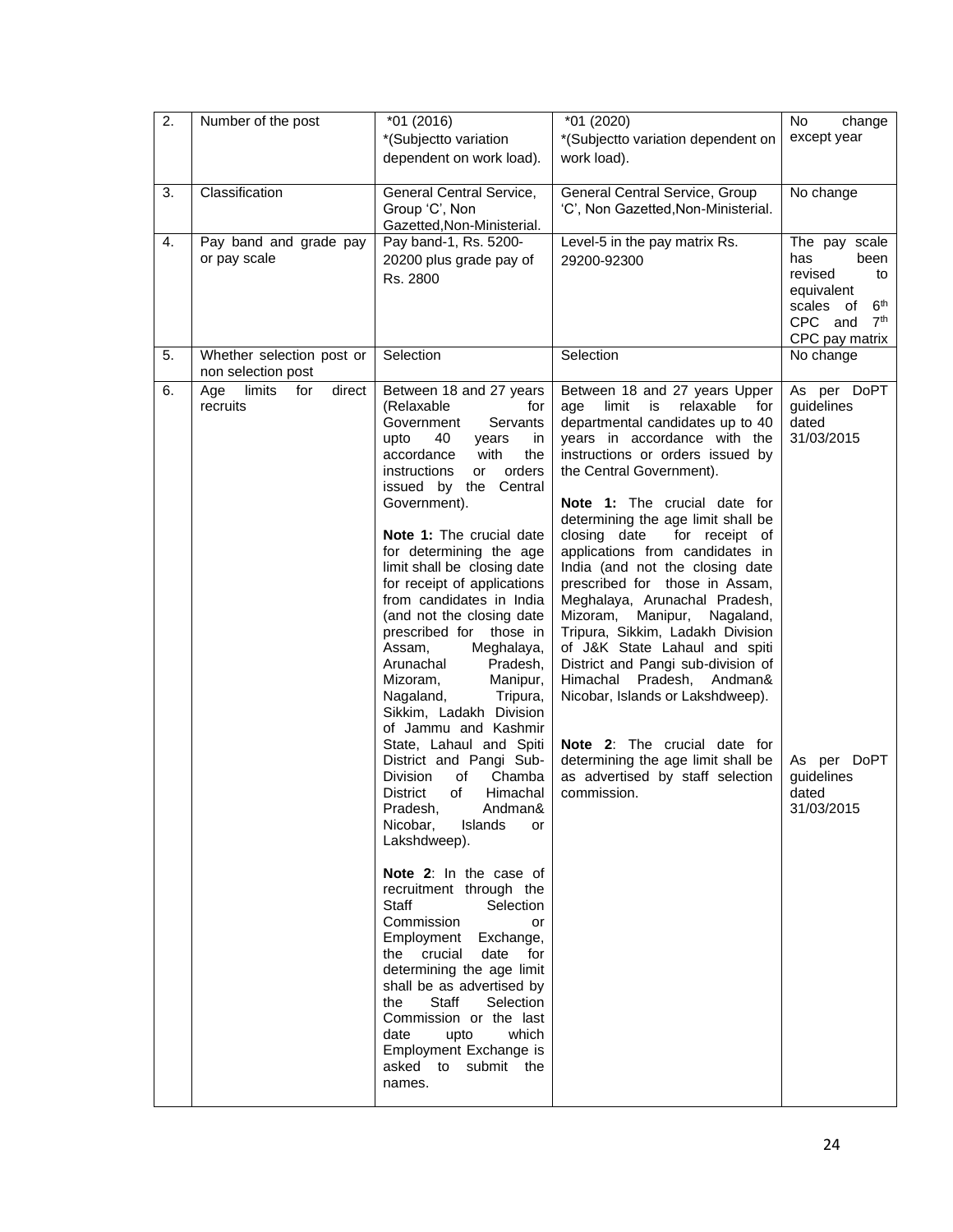| 7. | Educational<br>other<br>and                               | <b>Essential:</b>                                | <b>Essential:</b>                                                |                     |
|----|-----------------------------------------------------------|--------------------------------------------------|------------------------------------------------------------------|---------------------|
|    | qualifications required for                               | (i) Bachelor's Degree in                         | (i) Bachelor's Degree in any                                     |                     |
|    | direct recruits                                           | Ancient Indian History                           | discipline<br>from a recognized                                  | No Change           |
|    |                                                           | and Culture/Art History/                         | University                                                       |                     |
|    |                                                           | Fine<br>Arts/Social                              | or Degree/Diploma in Museology.                                  |                     |
|    |                                                           | Anthropology<br>from<br>a                        |                                                                  |                     |
|    |                                                           | recognized University;                           | (ii)<br>twoyears<br>experience<br>in                             |                     |
|    |                                                           | (ii) twoyears experience                         | Teaching or of guiding visitors in                               |                     |
|    |                                                           | in Teaching or of guiding                        | a museum of repute                                               |                     |
|    |                                                           | visitors in a museum of                          |                                                                  |                     |
|    |                                                           | repute                                           | Desirable:                                                       |                     |
|    |                                                           | Or                                               | Knowledge of Handicrafts.                                        |                     |
|    |                                                           | Degree/Diploma<br>in                             |                                                                  |                     |
|    |                                                           | Museology.<br>Desirable:                         |                                                                  |                     |
|    |                                                           | Knowledge<br>of                                  |                                                                  |                     |
|    |                                                           | Handicrafts.                                     | <b>Note</b><br>1:<br>Qualifications<br>are                       |                     |
|    |                                                           |                                                  | relaxable at the discretion of the                               |                     |
|    |                                                           | <b>Note 1: Qualifications are</b>                | Staff<br>Selection                                               |                     |
|    |                                                           | relaxable at the discretion                      | Commission/competent authority                                   |                     |
|    |                                                           | of the Staff Selection                           | of candidates<br>in the case                                     |                     |
|    |                                                           | Commission/competent                             | otherwise well qualified.                                        |                     |
|    |                                                           | authority in the case of                         |                                                                  |                     |
|    |                                                           | candidates otherwise well                        |                                                                  |                     |
|    |                                                           | qualified.                                       | Note 2: The<br>qualification(s)                                  |                     |
|    |                                                           |                                                  | regarding experience is relaxable                                |                     |
|    |                                                           | Note 2: The qualifications                       | at the discretion of the<br>Staff                                |                     |
|    |                                                           | regarding experience is                          | Selection Commission/Competent                                   |                     |
|    |                                                           | relaxable at the discretion                      | Authority<br>in the<br>case<br>of.                               |                     |
|    |                                                           | of the Staff Selection                           | candidates<br>belonging<br>the<br>to                             |                     |
|    |                                                           | Commission<br>or                                 | Scheduled Castes, the Scheduled                                  |                     |
|    |                                                           | Competent Authority<br>in                        | Tribes, if at any stage of                                       |                     |
|    |                                                           | the case of candidates<br>belonging<br>to<br>the | selection, the Staff Selection<br>Commission/Competent Authority |                     |
|    |                                                           | Scheduled Castes and                             | is of the opinion that sufficient                                |                     |
|    |                                                           | the Scheduled Tribes, if                         | number of candidates belonging                                   |                     |
|    |                                                           | at any stage of selection,                       | to these communities possessing                                  |                     |
|    |                                                           | the Staff Selection                              | the requisite experience are not                                 |                     |
|    |                                                           | Commission<br>or                                 | likely to be available to fill up the                            |                     |
|    |                                                           | Competent Authority is of                        | vacancies reserved for them.                                     |                     |
|    |                                                           | the opinion that sufficient                      |                                                                  |                     |
|    |                                                           | number of candidates                             |                                                                  |                     |
|    |                                                           | belonging<br>these<br>to                         |                                                                  |                     |
|    |                                                           | communities possessing                           |                                                                  |                     |
|    |                                                           | the requisite experience                         |                                                                  |                     |
|    |                                                           | are not likely to<br>be                          |                                                                  |                     |
|    |                                                           | available to fill-up<br>the                      |                                                                  |                     |
|    |                                                           | vacancies reserved for                           |                                                                  |                     |
|    |                                                           | them.                                            |                                                                  |                     |
| 8. | Whether<br>age<br>and                                     | Not applicable                                   | No                                                               | As per latest       |
|    | educational qualifications                                |                                                  |                                                                  | <b>DOPT</b>         |
|    | direct<br>prescribed<br>for<br>recruits will apply in the |                                                  |                                                                  | guidelines<br>dated |
|    | case of promotees                                         |                                                  |                                                                  | 31.03.2015          |
|    |                                                           |                                                  |                                                                  |                     |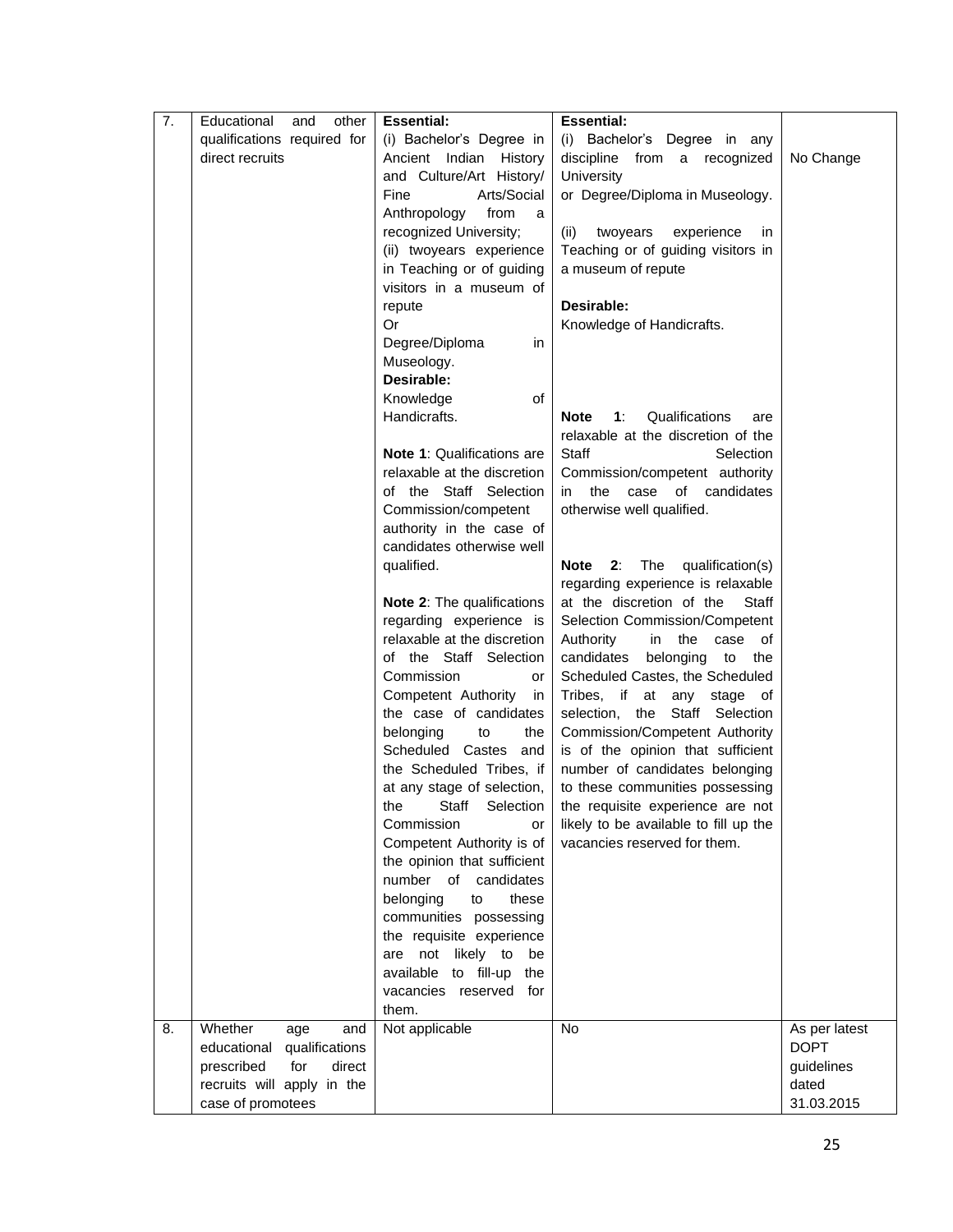|                                                                                                                                                                                                                            | recruit<br>ment.                                                                                                                                                                                                                                                                                                                                                                                                                                                                                                                                                                                                                                                                                                                                                                                                                                                                                                                                                                                                                                                                                                                                                                             |                                                                                                                                                                                                                                                                                                                                                                                                                                                                                                                                                                                                                                                                                                                                                                                                                                                                                                                                                                                                                                                                                                                                        | No Change                                                                                                                                                                                                                                                                                     |
|----------------------------------------------------------------------------------------------------------------------------------------------------------------------------------------------------------------------------|----------------------------------------------------------------------------------------------------------------------------------------------------------------------------------------------------------------------------------------------------------------------------------------------------------------------------------------------------------------------------------------------------------------------------------------------------------------------------------------------------------------------------------------------------------------------------------------------------------------------------------------------------------------------------------------------------------------------------------------------------------------------------------------------------------------------------------------------------------------------------------------------------------------------------------------------------------------------------------------------------------------------------------------------------------------------------------------------------------------------------------------------------------------------------------------------|----------------------------------------------------------------------------------------------------------------------------------------------------------------------------------------------------------------------------------------------------------------------------------------------------------------------------------------------------------------------------------------------------------------------------------------------------------------------------------------------------------------------------------------------------------------------------------------------------------------------------------------------------------------------------------------------------------------------------------------------------------------------------------------------------------------------------------------------------------------------------------------------------------------------------------------------------------------------------------------------------------------------------------------------------------------------------------------------------------------------------------------|-----------------------------------------------------------------------------------------------------------------------------------------------------------------------------------------------------------------------------------------------------------------------------------------------|
| Method<br>10.<br>of<br>recruitment<br>direct<br>whether<br>by<br>recruitment<br>by<br>or<br>promotion<br>by<br>or<br>deputation/absorbptionand<br>of<br>the<br>percentage<br>vacancies to be filled by<br>various methods. | By Promotion failing<br>which by deputation or<br>failing both by direct<br>recruitment.                                                                                                                                                                                                                                                                                                                                                                                                                                                                                                                                                                                                                                                                                                                                                                                                                                                                                                                                                                                                                                                                                                     | By promotion/Deputation<br>(including short term<br>contract)/absorption, failing which<br>by direct recruitment<br>100%                                                                                                                                                                                                                                                                                                                                                                                                                                                                                                                                                                                                                                                                                                                                                                                                                                                                                                                                                                                                               | As per latest<br><b>DOPT</b><br>guidelines<br>dated<br>31.03.2015                                                                                                                                                                                                                             |
| In case of recruitment by<br>11.<br>promotion/ deputation /<br>absorption, grades from<br>which<br>promotion/<br>deputation/ absorption to<br>be made.                                                                     | <b>Promotion:</b><br>Departmental<br>Gallery<br>Assistant the scale of pay<br>of pay band-1 Rs. 5200-<br>20,2000 plus grade pay<br>of Rs. 2400 with five<br>years regular service in<br>respective<br>grades<br>rendered<br>after<br>appointment thereto on<br>regular basis shall also<br>be considered alongwith<br>outsiders and in case<br>he/she is selected for<br>appointment to the post,<br>shall<br>the<br>same<br>be<br>deemed to have been<br>filled by promotion.<br>Note 1: For the purpose<br>of computing minimum<br>qualifying<br>service<br>for<br>promotion, the service<br>rendered on a regular<br>basis by an officer prior to<br>the 1 <sup>st</sup> January, 2006 or<br>the date from which the<br>revised pay structure<br>based on the 6 <sup>th</sup> Central<br>Pay<br>Commission<br>recommendations<br>has<br>been extended, shall be<br>deemed to be service<br>rendered<br>in<br>the<br>corresponding grade pay<br>or pay scale based on the<br>recommendations of the<br>Commission.<br>Note 2: The eligibility list<br>for promotion shall be<br>prepared with reference<br>to the date of completion<br>by the officers of the<br>prescribed<br>qualifying | <b>Promotion: Departmental Gallery</b><br>Assistant in Level 4 of 7th Central<br>Pay Commission Matrix with five<br>regular<br>years<br>service<br>in.<br>respective grades rendered after<br>appointment thereto on regular<br>basis shall also be considered<br>alongwith outsiders and in case<br>he/she<br>is<br>selected<br>for<br>appointment to the post, the same<br>shall be deemed to have been<br>filled by promotion.<br>Note 1:<br>For the purpose of<br>computing minimum qualifying<br>service for promotion, the service<br>rendered on a regular basis by an<br>officer prior to the 1 <sup>st</sup> January,<br>2006 on the date from which the<br>revised pay structure based on<br>the 6 <sup>th</sup> Central Pay Commission<br>recommendations<br>has<br>been<br>extended, shall be deemed to be<br>service<br>rendered<br>in<br>the<br>corresponding grade pay or pay<br>scale extended based on the<br>Commission.<br>Note 2:<br>The eligibility list for<br>promotion shall be prepared with<br>reference<br>to<br>the<br>date<br>of<br>completion by the officers of the<br>prescribed qualifying service in | The<br>post<br>of<br><b>Textile</b><br>Repairer is no<br>longer<br>in<br>existence<br>due<br>to its abolition<br>and<br>due<br>to<br>change<br>оf<br>7 <sup>th</sup><br>Level in<br>CPC payMatrix<br>equivalent<br>to<br>Pay Scale, Pay<br>Band<br>and<br>Grade Pay of<br>6 <sup>th</sup> CPC |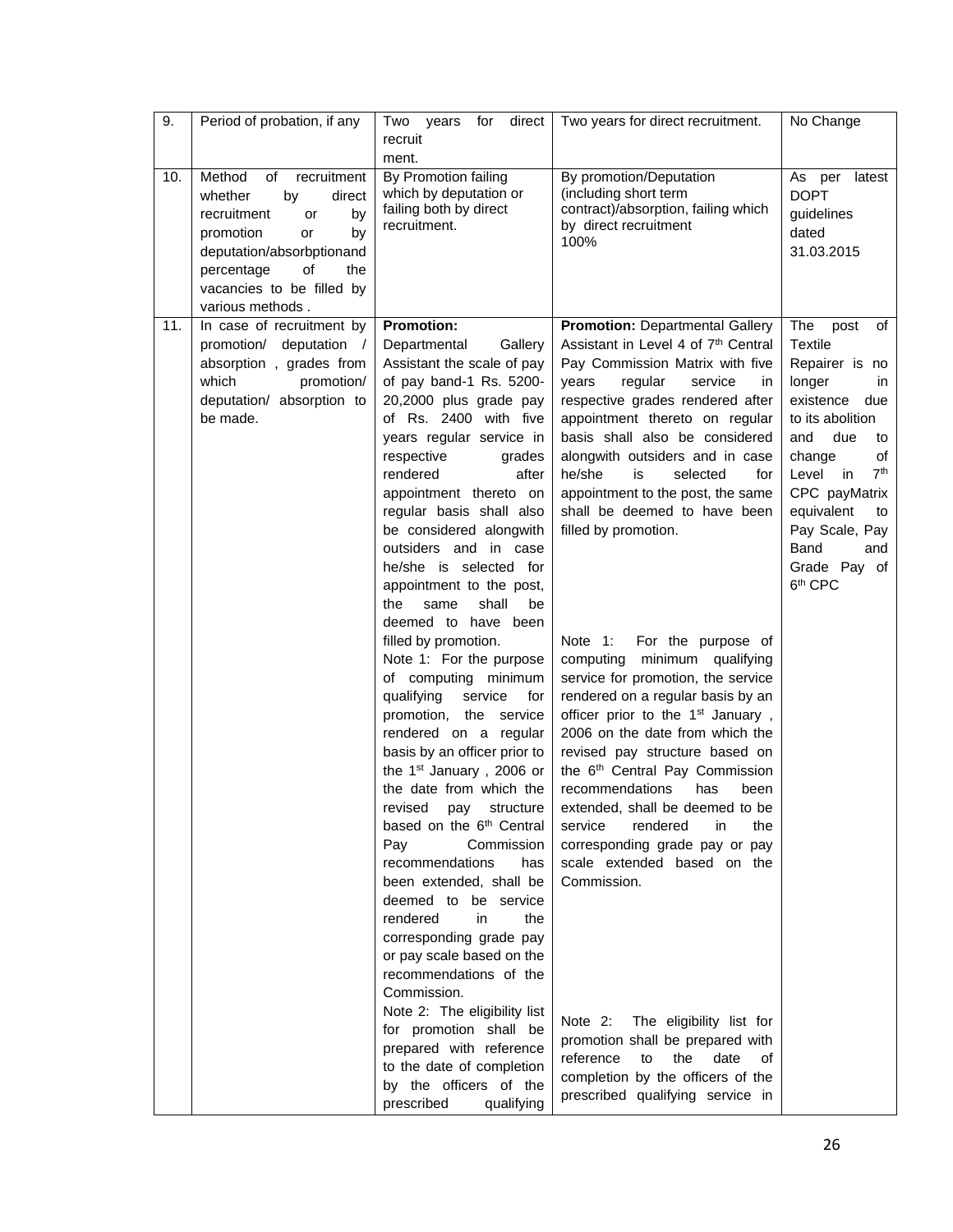|  | service in the respective    | the respective grade.                                              |  |
|--|------------------------------|--------------------------------------------------------------------|--|
|  | grade.                       |                                                                    |  |
|  | Deputation: Officers of      | Deputation(ISTC)/Absorption:                                       |  |
|  | the Central Government /     | <b>Officers</b><br>of<br>the<br>Central                            |  |
|  | State government / Union     | Government / State government                                      |  |
|  | territory Governments:-      | /Union territory Governments:-                                     |  |
|  | (a)(i) holding analogous     | (a)(i) holding analogous posts on                                  |  |
|  | posts on regular basis; or   | regular basis; or                                                  |  |
|  | (ii) with five years regular | (ii) with five years regular service                               |  |
|  | service in post of the pay   | in post in level-4 of 7 <sup>th</sup> CPC Pay                      |  |
|  | band-l<br>Rs.5200-20200      | Matrix Rs. 25,500-81,100 and                                       |  |
|  | grade<br>plus<br>pay<br>of   |                                                                    |  |
|  | Rs.2400; and                 |                                                                    |  |
|  | (b)<br>possessing            |                                                                    |  |
|  | educational qualifications   |                                                                    |  |
|  | prescribed<br>for<br>direct  | (b)<br>Possessing<br>educational                                   |  |
|  | recruits under column (7).   | qualifications prescribed for direct<br>recruits under column (7). |  |
|  | Note 1: The departmental     |                                                                    |  |
|  | officers in the feeder       | Note 1: The departmental officers                                  |  |
|  | category who are in the      | in the feeder category who are in                                  |  |
|  | direct line of promotion     | the direct line of promotion will not                              |  |
|  | will not be eligible for     | be eligible for consideration for                                  |  |
|  | consideration<br>for         | appointment<br>on<br>deputation.                                   |  |
|  | appointment<br>on            | Similarly, deputationists shall not                                |  |
|  | deputation.<br>Similarly,    | be eligible for consideration for                                  |  |
|  | deputationists shall<br>not  | appointment by promotion.                                          |  |
|  | be<br>eligible<br>for        |                                                                    |  |
|  | consideration<br>for         | Note 2: The period of deputation                                   |  |
|  | appointment<br>by            | including the period of deputation                                 |  |
|  | promotion.                   | in another ex-cadre post held                                      |  |
|  |                              | immediately<br>preceding<br>this                                   |  |
|  | Note 2: The period of        | appointment in the same or other                                   |  |
|  | deputation including the     | Organisations or Departments of                                    |  |
|  | period of deputation in      | the Central Government shall not                                   |  |
|  | another ex-cadre post        | exceed seven years<br>or<br>as                                     |  |
|  | held<br>immediately          | amended by DOPT from time to                                       |  |
|  | preceding<br>this            | time.                                                              |  |
|  | appointment in the same      |                                                                    |  |
|  | or other Organisations or    | Note 3: The maximum age limit                                      |  |
|  | Departments<br>οf<br>the     | for appointment by deputation                                      |  |
|  | Central Government shall     | shall not be exceeding fifty-six                                   |  |
|  | not exceed three years.      | years as on the closing date of                                    |  |
|  | Note 3: The maximum          | receipt of applications.                                           |  |
|  | age limit for appointment    |                                                                    |  |
|  | by deputation shall not be   |                                                                    |  |
|  | exceeding fifty-six years    | For the purpose of<br>Note 4:                                      |  |
|  | as on the closing date of    | appointment on deputation basis,                                   |  |
|  | receipt of applications.     | the service rendered on a regular                                  |  |
|  |                              | basis by an officer prior to the 1st                               |  |
|  | Note 4: For the purpose      | January, 2006 or the date from                                     |  |
|  | appointment<br>οf<br>on      | which the revised pay structure                                    |  |
|  | deputation<br>basis,<br>the  | based on the 6th Central Pay                                       |  |
|  | service rendered on a        |                                                                    |  |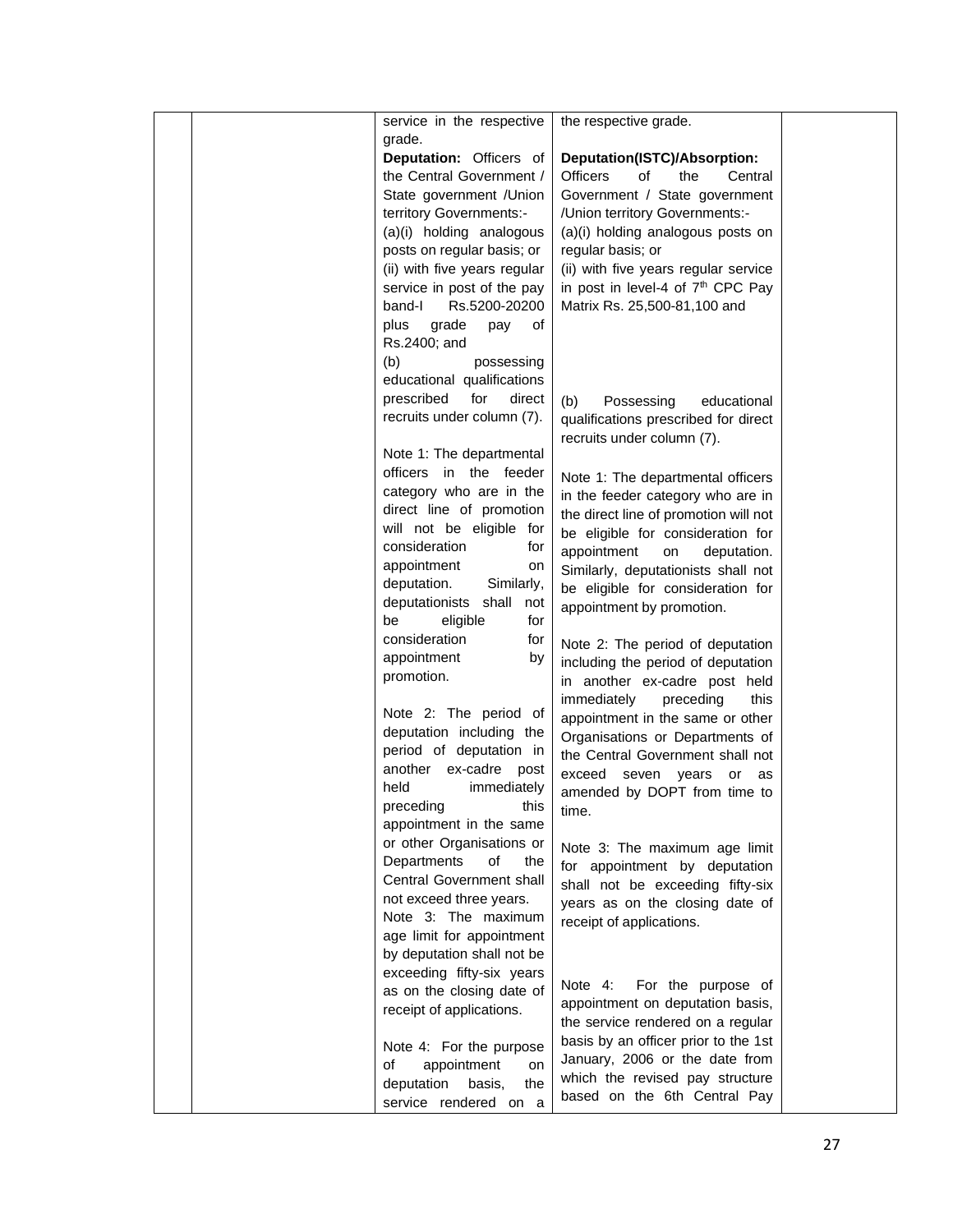|     |                                                                                                                            | regular basis by an officer<br>prior to the 1st January,<br>2006 or the date from<br>which the revised<br>pay<br>structure based on the<br>6th<br>Central<br>Pay<br>Commission<br>recommendations<br>has<br>been extended, shall be<br>deemed to be service<br>rendered<br>in<br>the<br>corresponding grade pay<br>or pay scale extended<br>based<br><b>on</b><br>the<br>recommendations of the<br>commission<br>except<br>where there has been<br>merger of more than one<br>pre-revised scale of pay<br>into one grade with a<br>common grade pay or<br>pay scale, and where this<br>benefit will extend only<br>for the post for which that<br>grade pay or pay scale is<br>the normal replacement<br>without<br>grade<br>any<br>upgradation. | Commission<br>recommendations<br>has been extended, shall be<br>deemed to be service rendered in<br>the corresponding grade pay or<br>pay scale extended based on the<br>recommendations<br>of<br>the<br>commission except where there<br>has been merger of more than<br>one pre-revised scale of pay into<br>one grade with a common grade<br>pay or pay scale, and where this<br>benefit will extend only for the<br>post for which that grade pay or<br>scale<br>is<br>the<br>pay<br>normal<br>replacement grade without any<br>upgradation. |                                              |
|-----|----------------------------------------------------------------------------------------------------------------------------|--------------------------------------------------------------------------------------------------------------------------------------------------------------------------------------------------------------------------------------------------------------------------------------------------------------------------------------------------------------------------------------------------------------------------------------------------------------------------------------------------------------------------------------------------------------------------------------------------------------------------------------------------------------------------------------------------------------------------------------------------|--------------------------------------------------------------------------------------------------------------------------------------------------------------------------------------------------------------------------------------------------------------------------------------------------------------------------------------------------------------------------------------------------------------------------------------------------------------------------------------------------------------------------------------------------|----------------------------------------------|
| 12. | lf<br>Departmental<br>a<br>Promotion<br>Committee<br>(DPC) exists, what is its<br>composition                              | Group 'C' Departmental<br>Promotion Committee(for<br>considering<br>promotion<br>confirmation)<br>and<br>consisting of:-<br>Senior.<br>Director<br>(i)<br>(Museum)- Chairman;<br>(ii)<br>Additional<br>Development<br>Commissioner<br>Joint<br>or<br>Development<br>Commissioner<br>Handicrafts- Member<br>(iii) Deputy Director of<br>National Handicrafts and<br>Handlooms Museum-                                                                                                                                                                                                                                                                                                                                                             | Ċ<br>Group<br>Departmental<br>Promotion<br>Committee(for<br>considering<br>promotion<br>and<br>confirmation) consisting of:-<br>Director (Museum)-<br>(i) Senior.<br>Chairman;<br>Additional<br>Development<br>(ii)<br>Commissioner<br>Joint<br>or<br>Development<br>Commissioner<br>Handicrafts - Member;<br>(iii) Deputy Director of National<br>Museum<br>Hastkala<br>Crafts<br>&<br>Academy :- Member.                                                                                                                                       | Due to change<br>of designation<br>of Office |
| 13. | Circumstances in which<br>Public<br>Service<br>Union<br>Commission<br>to<br>be<br>consulted<br>in<br>making<br>recruitment | Not applicable.                                                                                                                                                                                                                                                                                                                                                                                                                                                                                                                                                                                                                                                                                                                                  | Not applicable                                                                                                                                                                                                                                                                                                                                                                                                                                                                                                                                   | No change                                    |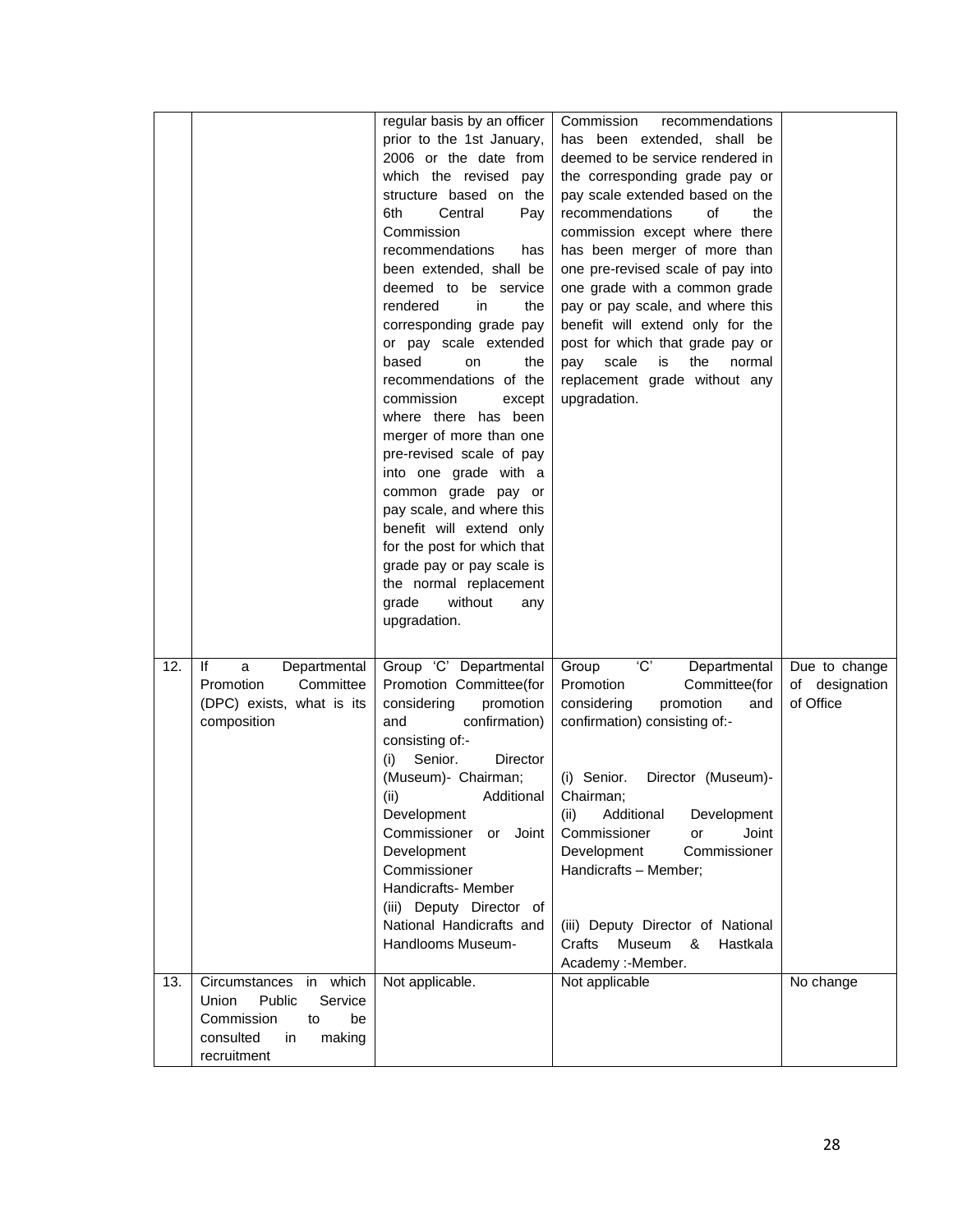## **For the post ofGallery Assistant**

| Col | Classification                                              | Provision in the existing<br>rules                                                                                                                                                                                                                                                                                                                                                                                                                                                                                                                                                                                                                                                                                                                                                                                                                                                                                                                  | Revised provisions<br>Proposed                                                                                                                                                                                                                                                                                                                                                                                                                                                                                                                                                                                                                                                                                                                                                                                                                                                                                                                  | Reason for the<br>revision<br>proposed                                                                                   |
|-----|-------------------------------------------------------------|-----------------------------------------------------------------------------------------------------------------------------------------------------------------------------------------------------------------------------------------------------------------------------------------------------------------------------------------------------------------------------------------------------------------------------------------------------------------------------------------------------------------------------------------------------------------------------------------------------------------------------------------------------------------------------------------------------------------------------------------------------------------------------------------------------------------------------------------------------------------------------------------------------------------------------------------------------|-------------------------------------------------------------------------------------------------------------------------------------------------------------------------------------------------------------------------------------------------------------------------------------------------------------------------------------------------------------------------------------------------------------------------------------------------------------------------------------------------------------------------------------------------------------------------------------------------------------------------------------------------------------------------------------------------------------------------------------------------------------------------------------------------------------------------------------------------------------------------------------------------------------------------------------------------|--------------------------------------------------------------------------------------------------------------------------|
| 1.  | Name of the post                                            | <b>Gallery Assistant</b>                                                                                                                                                                                                                                                                                                                                                                                                                                                                                                                                                                                                                                                                                                                                                                                                                                                                                                                            | <b>Gallery Assistant</b>                                                                                                                                                                                                                                                                                                                                                                                                                                                                                                                                                                                                                                                                                                                                                                                                                                                                                                                        | No change                                                                                                                |
| 2.  | Number of the post                                          | *03 (2016)<br>*(Subjectto variation<br>dependent on work load).                                                                                                                                                                                                                                                                                                                                                                                                                                                                                                                                                                                                                                                                                                                                                                                                                                                                                     | *03 (2020)<br>*(Subjectto variation dependent on work<br>load).                                                                                                                                                                                                                                                                                                                                                                                                                                                                                                                                                                                                                                                                                                                                                                                                                                                                                 | No<br>change<br>except year                                                                                              |
| 3.  | Classification                                              | General Central Service,<br>Group 'C', Non<br>Gazetted, Non-Ministerial.                                                                                                                                                                                                                                                                                                                                                                                                                                                                                                                                                                                                                                                                                                                                                                                                                                                                            | General Central Service, Group 'C',<br>Non Gazetted, Non-Ministerial.                                                                                                                                                                                                                                                                                                                                                                                                                                                                                                                                                                                                                                                                                                                                                                                                                                                                           | No change                                                                                                                |
| 4.  | Pay band and grade<br>pay or pay scale                      | Pay band-1, Rs. 5200-<br>20200 plus grade pay of<br>Rs. 2400                                                                                                                                                                                                                                                                                                                                                                                                                                                                                                                                                                                                                                                                                                                                                                                                                                                                                        | Level-4 in the pay matrix Rs. 25,500/--<br>81,100/-                                                                                                                                                                                                                                                                                                                                                                                                                                                                                                                                                                                                                                                                                                                                                                                                                                                                                             | The<br>pay scale<br>has been revised<br>equivalent<br>to<br>scales of 6th CPC<br>and 7 <sup>th</sup> CPC pay<br>matrix.  |
| 5.  | selection<br>Whether<br>post<br>or<br>non<br>selection post | Not applicable                                                                                                                                                                                                                                                                                                                                                                                                                                                                                                                                                                                                                                                                                                                                                                                                                                                                                                                                      | Non-selection                                                                                                                                                                                                                                                                                                                                                                                                                                                                                                                                                                                                                                                                                                                                                                                                                                                                                                                                   | As<br><b>DoPT</b><br>per<br>guidelines dated<br>31/03/2015                                                               |
| 6.  | Age limits for direct<br>recruits                           | Between 18 to 27 years<br>(Relaxable<br>for<br>Government<br>serventsupto 40 years in<br>with<br>accordance<br>the<br>instructions<br>orders<br>or<br>issued by the Central<br>Government).<br>Note 1: The crucial date<br>for determining the age<br>limit shall be the closing<br>for<br>receipt of<br>date<br>applications<br>from<br>candidates in India (and<br>not the closing date<br>prescribed for those in<br>Assam,<br>Meghalaya,<br>Arunachal<br>Pradesh,<br>Mizoram,<br>Manipur,<br>Nagaland,<br>Tripura,<br>Sikkim, Ladakh Division<br>of Jammu and Kashmir<br>State . Lahaul and spiti<br>District and Pangi sub-<br>division<br>ofChamba<br>District of<br>Himachal<br>Pradesh, Andman and<br>Nicobar,<br><b>Islands</b><br>or<br>Lakshdweep)<br>Note 2: In the case of<br>recruitment through the<br><b>Staff</b><br>Selection<br>Commission<br>or<br>Employment Exchange,<br>the crucial<br>date for<br>determining the age limit | Between 18 and 27 years (Upper age<br>limit is relaxable for departmental<br>candidates<br>up<br>to<br>40<br>years<br>in<br>accordance with the instructions or<br>orders<br>issued<br>by<br>the<br>Central<br>Government).<br>The<br>Note<br>1:<br>crucial<br>date<br>for<br>determining the age limit shall be<br>closing date for receipt of applications<br>from candidates in India (and not the<br>closing date prescribed for those in<br>Assam,<br>Meghalaya,<br>Arunachal<br>Pradesh,<br>Mizoram,<br>Manipur,<br>Nagaland, Tripura, Sikkim, Ladakh<br>Division of Jammu and Kashmir State<br>Lahaul and Spiti District and Pangi<br>Sub-Division of Himachal Pradesh,<br>Andman and<br>Nicobar, Islands or<br>Lakshdweep).<br>The<br>crucial<br>Note<br>2:<br>date<br>for<br>determining the age limit shall be the<br>last date upto which staff selection<br>commission have invited to submit<br>applications as per advertisement. | <b>DoPT</b><br>As<br>per<br>guidelines dated<br>31/03/2015<br><b>DoPT</b><br>As<br>per<br>guidelines dated<br>31/03/2015 |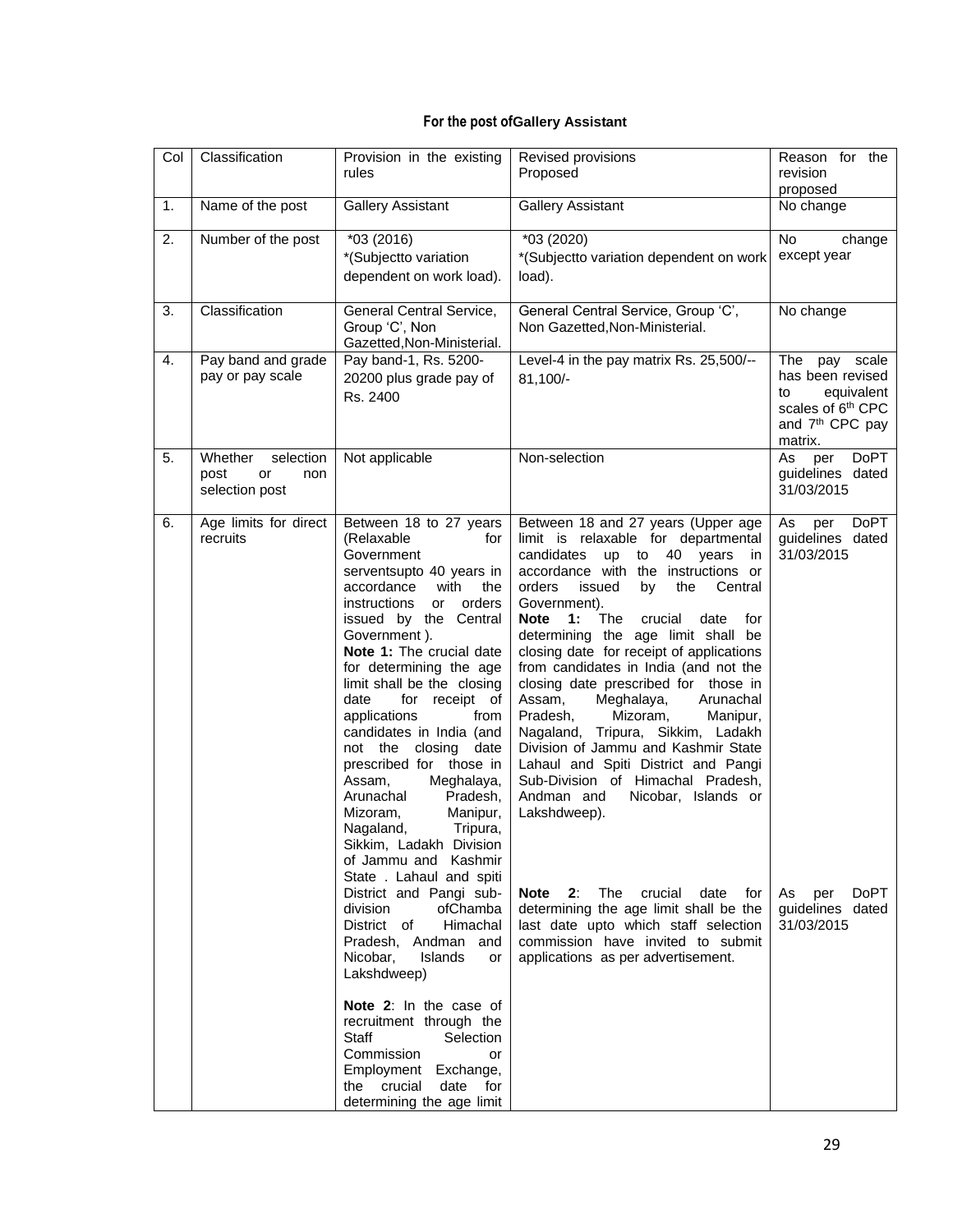| date<br>upto<br>which<br>Employment Exchange is<br>asked to submit the<br>names.<br><b>Essential:</b><br>7.<br>Educational<br><b>Essential:</b><br><b>No</b><br>material<br>and<br>Bachelor's<br>other qualifications<br>(i) Bachelor's<br>Change<br>Degree<br>(i)<br>Degree<br>from<br>a<br>required for direct<br>recognised University;<br>from<br>recognised<br>a<br>recruits<br>Computer<br>University:<br>(ii)<br>One<br>year<br>Basic<br>Computer<br>System<br>(ii) One<br>Basic<br>Courseand<br>year<br>Courseand<br>Operation.<br>Computer<br>Computer<br>System<br>Desirable:<br>Operation.<br>Knowledge of Handicrafts Arts / Craft<br>Desirable:<br>Objects.<br>Knowledge<br>οf<br>Handicrafts Arts / Craft<br>Note 1: Qualifications are relaxable at<br>Objects.<br>Note 1: Qualifications<br>the discretion of the Staff Selection<br>are relaxable<br>Commission or competent authority in<br>at the<br>discretion of the Staff<br>the case of candidates otherwise well<br>Selection Commission or<br>qualified.<br>competent authority in<br>the case of candidates<br>otherwise well qualified.<br>Note 2: The qualifications regarding<br>experience is relaxable<br>at<br>the<br><b>Note</b><br>2:<br>The<br>discretion of the<br>Staff Selection<br>qualifications<br>Commission or Competent Authority<br>regarding<br>experience is relaxable<br>in the case of candidates belonging to<br>at the discretion of the<br>the Scheduled Castes, the Scheduled<br><b>Staff</b><br>Selection<br>Tribes, if at any stage of selection, the<br>Selection<br>Commission<br>Commission<br>Staff<br>or<br>or<br>Competent Authority<br>Competent Authority is of the opinion<br>in<br>the case of candidates<br>that sufficient number of candidates<br>these<br>belonging<br>to<br>the<br>belonging<br>to<br>communities<br>Scheduled Castes and<br>possessing the requisite experience<br>the Scheduled Tribes, if<br>are not likely to be available to fill - up<br>the vacancies reserved for them.<br>at any stage of selection,<br>Staff<br>Selection<br>the<br>Commission<br>or<br>Competent Authority is of<br>the opinion that sufficient<br>number of candidates<br>belonging<br>these<br>to<br>communities possessing<br>the requisite experience<br>are not likely to be<br>available to fill - up the<br>vacancies reserved for<br>them.<br>Whether age and<br>Not applicable<br>Age No.<br>8.<br>Due to change of<br>educational<br><b>Educational qualifications Yes</b><br>mode of<br>qualifications<br>recruitment.<br>prescribed for direct |  | shall be as advertised by<br>Staff<br>Selection<br>the<br>Commission or the last |  |
|-----------------------------------------------------------------------------------------------------------------------------------------------------------------------------------------------------------------------------------------------------------------------------------------------------------------------------------------------------------------------------------------------------------------------------------------------------------------------------------------------------------------------------------------------------------------------------------------------------------------------------------------------------------------------------------------------------------------------------------------------------------------------------------------------------------------------------------------------------------------------------------------------------------------------------------------------------------------------------------------------------------------------------------------------------------------------------------------------------------------------------------------------------------------------------------------------------------------------------------------------------------------------------------------------------------------------------------------------------------------------------------------------------------------------------------------------------------------------------------------------------------------------------------------------------------------------------------------------------------------------------------------------------------------------------------------------------------------------------------------------------------------------------------------------------------------------------------------------------------------------------------------------------------------------------------------------------------------------------------------------------------------------------------------------------------------------------------------------------------------------------------------------------------------------------------------------------------------------------------------------------------------------------------------------------------------------------------------------------------------------------------------------------------------------------------------------------------------------------------------------------------------------------------------------------------------------------|--|----------------------------------------------------------------------------------|--|
|                                                                                                                                                                                                                                                                                                                                                                                                                                                                                                                                                                                                                                                                                                                                                                                                                                                                                                                                                                                                                                                                                                                                                                                                                                                                                                                                                                                                                                                                                                                                                                                                                                                                                                                                                                                                                                                                                                                                                                                                                                                                                                                                                                                                                                                                                                                                                                                                                                                                                                                                                                             |  |                                                                                  |  |
|                                                                                                                                                                                                                                                                                                                                                                                                                                                                                                                                                                                                                                                                                                                                                                                                                                                                                                                                                                                                                                                                                                                                                                                                                                                                                                                                                                                                                                                                                                                                                                                                                                                                                                                                                                                                                                                                                                                                                                                                                                                                                                                                                                                                                                                                                                                                                                                                                                                                                                                                                                             |  |                                                                                  |  |
|                                                                                                                                                                                                                                                                                                                                                                                                                                                                                                                                                                                                                                                                                                                                                                                                                                                                                                                                                                                                                                                                                                                                                                                                                                                                                                                                                                                                                                                                                                                                                                                                                                                                                                                                                                                                                                                                                                                                                                                                                                                                                                                                                                                                                                                                                                                                                                                                                                                                                                                                                                             |  |                                                                                  |  |
|                                                                                                                                                                                                                                                                                                                                                                                                                                                                                                                                                                                                                                                                                                                                                                                                                                                                                                                                                                                                                                                                                                                                                                                                                                                                                                                                                                                                                                                                                                                                                                                                                                                                                                                                                                                                                                                                                                                                                                                                                                                                                                                                                                                                                                                                                                                                                                                                                                                                                                                                                                             |  |                                                                                  |  |
|                                                                                                                                                                                                                                                                                                                                                                                                                                                                                                                                                                                                                                                                                                                                                                                                                                                                                                                                                                                                                                                                                                                                                                                                                                                                                                                                                                                                                                                                                                                                                                                                                                                                                                                                                                                                                                                                                                                                                                                                                                                                                                                                                                                                                                                                                                                                                                                                                                                                                                                                                                             |  |                                                                                  |  |
|                                                                                                                                                                                                                                                                                                                                                                                                                                                                                                                                                                                                                                                                                                                                                                                                                                                                                                                                                                                                                                                                                                                                                                                                                                                                                                                                                                                                                                                                                                                                                                                                                                                                                                                                                                                                                                                                                                                                                                                                                                                                                                                                                                                                                                                                                                                                                                                                                                                                                                                                                                             |  |                                                                                  |  |
|                                                                                                                                                                                                                                                                                                                                                                                                                                                                                                                                                                                                                                                                                                                                                                                                                                                                                                                                                                                                                                                                                                                                                                                                                                                                                                                                                                                                                                                                                                                                                                                                                                                                                                                                                                                                                                                                                                                                                                                                                                                                                                                                                                                                                                                                                                                                                                                                                                                                                                                                                                             |  |                                                                                  |  |
|                                                                                                                                                                                                                                                                                                                                                                                                                                                                                                                                                                                                                                                                                                                                                                                                                                                                                                                                                                                                                                                                                                                                                                                                                                                                                                                                                                                                                                                                                                                                                                                                                                                                                                                                                                                                                                                                                                                                                                                                                                                                                                                                                                                                                                                                                                                                                                                                                                                                                                                                                                             |  |                                                                                  |  |
|                                                                                                                                                                                                                                                                                                                                                                                                                                                                                                                                                                                                                                                                                                                                                                                                                                                                                                                                                                                                                                                                                                                                                                                                                                                                                                                                                                                                                                                                                                                                                                                                                                                                                                                                                                                                                                                                                                                                                                                                                                                                                                                                                                                                                                                                                                                                                                                                                                                                                                                                                                             |  |                                                                                  |  |
|                                                                                                                                                                                                                                                                                                                                                                                                                                                                                                                                                                                                                                                                                                                                                                                                                                                                                                                                                                                                                                                                                                                                                                                                                                                                                                                                                                                                                                                                                                                                                                                                                                                                                                                                                                                                                                                                                                                                                                                                                                                                                                                                                                                                                                                                                                                                                                                                                                                                                                                                                                             |  |                                                                                  |  |
|                                                                                                                                                                                                                                                                                                                                                                                                                                                                                                                                                                                                                                                                                                                                                                                                                                                                                                                                                                                                                                                                                                                                                                                                                                                                                                                                                                                                                                                                                                                                                                                                                                                                                                                                                                                                                                                                                                                                                                                                                                                                                                                                                                                                                                                                                                                                                                                                                                                                                                                                                                             |  |                                                                                  |  |
|                                                                                                                                                                                                                                                                                                                                                                                                                                                                                                                                                                                                                                                                                                                                                                                                                                                                                                                                                                                                                                                                                                                                                                                                                                                                                                                                                                                                                                                                                                                                                                                                                                                                                                                                                                                                                                                                                                                                                                                                                                                                                                                                                                                                                                                                                                                                                                                                                                                                                                                                                                             |  |                                                                                  |  |
|                                                                                                                                                                                                                                                                                                                                                                                                                                                                                                                                                                                                                                                                                                                                                                                                                                                                                                                                                                                                                                                                                                                                                                                                                                                                                                                                                                                                                                                                                                                                                                                                                                                                                                                                                                                                                                                                                                                                                                                                                                                                                                                                                                                                                                                                                                                                                                                                                                                                                                                                                                             |  |                                                                                  |  |
|                                                                                                                                                                                                                                                                                                                                                                                                                                                                                                                                                                                                                                                                                                                                                                                                                                                                                                                                                                                                                                                                                                                                                                                                                                                                                                                                                                                                                                                                                                                                                                                                                                                                                                                                                                                                                                                                                                                                                                                                                                                                                                                                                                                                                                                                                                                                                                                                                                                                                                                                                                             |  |                                                                                  |  |
|                                                                                                                                                                                                                                                                                                                                                                                                                                                                                                                                                                                                                                                                                                                                                                                                                                                                                                                                                                                                                                                                                                                                                                                                                                                                                                                                                                                                                                                                                                                                                                                                                                                                                                                                                                                                                                                                                                                                                                                                                                                                                                                                                                                                                                                                                                                                                                                                                                                                                                                                                                             |  |                                                                                  |  |
|                                                                                                                                                                                                                                                                                                                                                                                                                                                                                                                                                                                                                                                                                                                                                                                                                                                                                                                                                                                                                                                                                                                                                                                                                                                                                                                                                                                                                                                                                                                                                                                                                                                                                                                                                                                                                                                                                                                                                                                                                                                                                                                                                                                                                                                                                                                                                                                                                                                                                                                                                                             |  |                                                                                  |  |
|                                                                                                                                                                                                                                                                                                                                                                                                                                                                                                                                                                                                                                                                                                                                                                                                                                                                                                                                                                                                                                                                                                                                                                                                                                                                                                                                                                                                                                                                                                                                                                                                                                                                                                                                                                                                                                                                                                                                                                                                                                                                                                                                                                                                                                                                                                                                                                                                                                                                                                                                                                             |  |                                                                                  |  |
|                                                                                                                                                                                                                                                                                                                                                                                                                                                                                                                                                                                                                                                                                                                                                                                                                                                                                                                                                                                                                                                                                                                                                                                                                                                                                                                                                                                                                                                                                                                                                                                                                                                                                                                                                                                                                                                                                                                                                                                                                                                                                                                                                                                                                                                                                                                                                                                                                                                                                                                                                                             |  |                                                                                  |  |
|                                                                                                                                                                                                                                                                                                                                                                                                                                                                                                                                                                                                                                                                                                                                                                                                                                                                                                                                                                                                                                                                                                                                                                                                                                                                                                                                                                                                                                                                                                                                                                                                                                                                                                                                                                                                                                                                                                                                                                                                                                                                                                                                                                                                                                                                                                                                                                                                                                                                                                                                                                             |  |                                                                                  |  |
|                                                                                                                                                                                                                                                                                                                                                                                                                                                                                                                                                                                                                                                                                                                                                                                                                                                                                                                                                                                                                                                                                                                                                                                                                                                                                                                                                                                                                                                                                                                                                                                                                                                                                                                                                                                                                                                                                                                                                                                                                                                                                                                                                                                                                                                                                                                                                                                                                                                                                                                                                                             |  |                                                                                  |  |
|                                                                                                                                                                                                                                                                                                                                                                                                                                                                                                                                                                                                                                                                                                                                                                                                                                                                                                                                                                                                                                                                                                                                                                                                                                                                                                                                                                                                                                                                                                                                                                                                                                                                                                                                                                                                                                                                                                                                                                                                                                                                                                                                                                                                                                                                                                                                                                                                                                                                                                                                                                             |  |                                                                                  |  |
|                                                                                                                                                                                                                                                                                                                                                                                                                                                                                                                                                                                                                                                                                                                                                                                                                                                                                                                                                                                                                                                                                                                                                                                                                                                                                                                                                                                                                                                                                                                                                                                                                                                                                                                                                                                                                                                                                                                                                                                                                                                                                                                                                                                                                                                                                                                                                                                                                                                                                                                                                                             |  |                                                                                  |  |
|                                                                                                                                                                                                                                                                                                                                                                                                                                                                                                                                                                                                                                                                                                                                                                                                                                                                                                                                                                                                                                                                                                                                                                                                                                                                                                                                                                                                                                                                                                                                                                                                                                                                                                                                                                                                                                                                                                                                                                                                                                                                                                                                                                                                                                                                                                                                                                                                                                                                                                                                                                             |  |                                                                                  |  |
|                                                                                                                                                                                                                                                                                                                                                                                                                                                                                                                                                                                                                                                                                                                                                                                                                                                                                                                                                                                                                                                                                                                                                                                                                                                                                                                                                                                                                                                                                                                                                                                                                                                                                                                                                                                                                                                                                                                                                                                                                                                                                                                                                                                                                                                                                                                                                                                                                                                                                                                                                                             |  |                                                                                  |  |
|                                                                                                                                                                                                                                                                                                                                                                                                                                                                                                                                                                                                                                                                                                                                                                                                                                                                                                                                                                                                                                                                                                                                                                                                                                                                                                                                                                                                                                                                                                                                                                                                                                                                                                                                                                                                                                                                                                                                                                                                                                                                                                                                                                                                                                                                                                                                                                                                                                                                                                                                                                             |  |                                                                                  |  |
|                                                                                                                                                                                                                                                                                                                                                                                                                                                                                                                                                                                                                                                                                                                                                                                                                                                                                                                                                                                                                                                                                                                                                                                                                                                                                                                                                                                                                                                                                                                                                                                                                                                                                                                                                                                                                                                                                                                                                                                                                                                                                                                                                                                                                                                                                                                                                                                                                                                                                                                                                                             |  |                                                                                  |  |
|                                                                                                                                                                                                                                                                                                                                                                                                                                                                                                                                                                                                                                                                                                                                                                                                                                                                                                                                                                                                                                                                                                                                                                                                                                                                                                                                                                                                                                                                                                                                                                                                                                                                                                                                                                                                                                                                                                                                                                                                                                                                                                                                                                                                                                                                                                                                                                                                                                                                                                                                                                             |  |                                                                                  |  |
|                                                                                                                                                                                                                                                                                                                                                                                                                                                                                                                                                                                                                                                                                                                                                                                                                                                                                                                                                                                                                                                                                                                                                                                                                                                                                                                                                                                                                                                                                                                                                                                                                                                                                                                                                                                                                                                                                                                                                                                                                                                                                                                                                                                                                                                                                                                                                                                                                                                                                                                                                                             |  |                                                                                  |  |
|                                                                                                                                                                                                                                                                                                                                                                                                                                                                                                                                                                                                                                                                                                                                                                                                                                                                                                                                                                                                                                                                                                                                                                                                                                                                                                                                                                                                                                                                                                                                                                                                                                                                                                                                                                                                                                                                                                                                                                                                                                                                                                                                                                                                                                                                                                                                                                                                                                                                                                                                                                             |  |                                                                                  |  |
|                                                                                                                                                                                                                                                                                                                                                                                                                                                                                                                                                                                                                                                                                                                                                                                                                                                                                                                                                                                                                                                                                                                                                                                                                                                                                                                                                                                                                                                                                                                                                                                                                                                                                                                                                                                                                                                                                                                                                                                                                                                                                                                                                                                                                                                                                                                                                                                                                                                                                                                                                                             |  |                                                                                  |  |
|                                                                                                                                                                                                                                                                                                                                                                                                                                                                                                                                                                                                                                                                                                                                                                                                                                                                                                                                                                                                                                                                                                                                                                                                                                                                                                                                                                                                                                                                                                                                                                                                                                                                                                                                                                                                                                                                                                                                                                                                                                                                                                                                                                                                                                                                                                                                                                                                                                                                                                                                                                             |  |                                                                                  |  |
|                                                                                                                                                                                                                                                                                                                                                                                                                                                                                                                                                                                                                                                                                                                                                                                                                                                                                                                                                                                                                                                                                                                                                                                                                                                                                                                                                                                                                                                                                                                                                                                                                                                                                                                                                                                                                                                                                                                                                                                                                                                                                                                                                                                                                                                                                                                                                                                                                                                                                                                                                                             |  |                                                                                  |  |
|                                                                                                                                                                                                                                                                                                                                                                                                                                                                                                                                                                                                                                                                                                                                                                                                                                                                                                                                                                                                                                                                                                                                                                                                                                                                                                                                                                                                                                                                                                                                                                                                                                                                                                                                                                                                                                                                                                                                                                                                                                                                                                                                                                                                                                                                                                                                                                                                                                                                                                                                                                             |  |                                                                                  |  |
|                                                                                                                                                                                                                                                                                                                                                                                                                                                                                                                                                                                                                                                                                                                                                                                                                                                                                                                                                                                                                                                                                                                                                                                                                                                                                                                                                                                                                                                                                                                                                                                                                                                                                                                                                                                                                                                                                                                                                                                                                                                                                                                                                                                                                                                                                                                                                                                                                                                                                                                                                                             |  |                                                                                  |  |
|                                                                                                                                                                                                                                                                                                                                                                                                                                                                                                                                                                                                                                                                                                                                                                                                                                                                                                                                                                                                                                                                                                                                                                                                                                                                                                                                                                                                                                                                                                                                                                                                                                                                                                                                                                                                                                                                                                                                                                                                                                                                                                                                                                                                                                                                                                                                                                                                                                                                                                                                                                             |  |                                                                                  |  |
|                                                                                                                                                                                                                                                                                                                                                                                                                                                                                                                                                                                                                                                                                                                                                                                                                                                                                                                                                                                                                                                                                                                                                                                                                                                                                                                                                                                                                                                                                                                                                                                                                                                                                                                                                                                                                                                                                                                                                                                                                                                                                                                                                                                                                                                                                                                                                                                                                                                                                                                                                                             |  |                                                                                  |  |
|                                                                                                                                                                                                                                                                                                                                                                                                                                                                                                                                                                                                                                                                                                                                                                                                                                                                                                                                                                                                                                                                                                                                                                                                                                                                                                                                                                                                                                                                                                                                                                                                                                                                                                                                                                                                                                                                                                                                                                                                                                                                                                                                                                                                                                                                                                                                                                                                                                                                                                                                                                             |  |                                                                                  |  |
|                                                                                                                                                                                                                                                                                                                                                                                                                                                                                                                                                                                                                                                                                                                                                                                                                                                                                                                                                                                                                                                                                                                                                                                                                                                                                                                                                                                                                                                                                                                                                                                                                                                                                                                                                                                                                                                                                                                                                                                                                                                                                                                                                                                                                                                                                                                                                                                                                                                                                                                                                                             |  |                                                                                  |  |
|                                                                                                                                                                                                                                                                                                                                                                                                                                                                                                                                                                                                                                                                                                                                                                                                                                                                                                                                                                                                                                                                                                                                                                                                                                                                                                                                                                                                                                                                                                                                                                                                                                                                                                                                                                                                                                                                                                                                                                                                                                                                                                                                                                                                                                                                                                                                                                                                                                                                                                                                                                             |  |                                                                                  |  |
|                                                                                                                                                                                                                                                                                                                                                                                                                                                                                                                                                                                                                                                                                                                                                                                                                                                                                                                                                                                                                                                                                                                                                                                                                                                                                                                                                                                                                                                                                                                                                                                                                                                                                                                                                                                                                                                                                                                                                                                                                                                                                                                                                                                                                                                                                                                                                                                                                                                                                                                                                                             |  |                                                                                  |  |
|                                                                                                                                                                                                                                                                                                                                                                                                                                                                                                                                                                                                                                                                                                                                                                                                                                                                                                                                                                                                                                                                                                                                                                                                                                                                                                                                                                                                                                                                                                                                                                                                                                                                                                                                                                                                                                                                                                                                                                                                                                                                                                                                                                                                                                                                                                                                                                                                                                                                                                                                                                             |  |                                                                                  |  |
|                                                                                                                                                                                                                                                                                                                                                                                                                                                                                                                                                                                                                                                                                                                                                                                                                                                                                                                                                                                                                                                                                                                                                                                                                                                                                                                                                                                                                                                                                                                                                                                                                                                                                                                                                                                                                                                                                                                                                                                                                                                                                                                                                                                                                                                                                                                                                                                                                                                                                                                                                                             |  |                                                                                  |  |
|                                                                                                                                                                                                                                                                                                                                                                                                                                                                                                                                                                                                                                                                                                                                                                                                                                                                                                                                                                                                                                                                                                                                                                                                                                                                                                                                                                                                                                                                                                                                                                                                                                                                                                                                                                                                                                                                                                                                                                                                                                                                                                                                                                                                                                                                                                                                                                                                                                                                                                                                                                             |  |                                                                                  |  |
|                                                                                                                                                                                                                                                                                                                                                                                                                                                                                                                                                                                                                                                                                                                                                                                                                                                                                                                                                                                                                                                                                                                                                                                                                                                                                                                                                                                                                                                                                                                                                                                                                                                                                                                                                                                                                                                                                                                                                                                                                                                                                                                                                                                                                                                                                                                                                                                                                                                                                                                                                                             |  |                                                                                  |  |
|                                                                                                                                                                                                                                                                                                                                                                                                                                                                                                                                                                                                                                                                                                                                                                                                                                                                                                                                                                                                                                                                                                                                                                                                                                                                                                                                                                                                                                                                                                                                                                                                                                                                                                                                                                                                                                                                                                                                                                                                                                                                                                                                                                                                                                                                                                                                                                                                                                                                                                                                                                             |  |                                                                                  |  |
|                                                                                                                                                                                                                                                                                                                                                                                                                                                                                                                                                                                                                                                                                                                                                                                                                                                                                                                                                                                                                                                                                                                                                                                                                                                                                                                                                                                                                                                                                                                                                                                                                                                                                                                                                                                                                                                                                                                                                                                                                                                                                                                                                                                                                                                                                                                                                                                                                                                                                                                                                                             |  |                                                                                  |  |
|                                                                                                                                                                                                                                                                                                                                                                                                                                                                                                                                                                                                                                                                                                                                                                                                                                                                                                                                                                                                                                                                                                                                                                                                                                                                                                                                                                                                                                                                                                                                                                                                                                                                                                                                                                                                                                                                                                                                                                                                                                                                                                                                                                                                                                                                                                                                                                                                                                                                                                                                                                             |  |                                                                                  |  |
|                                                                                                                                                                                                                                                                                                                                                                                                                                                                                                                                                                                                                                                                                                                                                                                                                                                                                                                                                                                                                                                                                                                                                                                                                                                                                                                                                                                                                                                                                                                                                                                                                                                                                                                                                                                                                                                                                                                                                                                                                                                                                                                                                                                                                                                                                                                                                                                                                                                                                                                                                                             |  |                                                                                  |  |
|                                                                                                                                                                                                                                                                                                                                                                                                                                                                                                                                                                                                                                                                                                                                                                                                                                                                                                                                                                                                                                                                                                                                                                                                                                                                                                                                                                                                                                                                                                                                                                                                                                                                                                                                                                                                                                                                                                                                                                                                                                                                                                                                                                                                                                                                                                                                                                                                                                                                                                                                                                             |  |                                                                                  |  |
|                                                                                                                                                                                                                                                                                                                                                                                                                                                                                                                                                                                                                                                                                                                                                                                                                                                                                                                                                                                                                                                                                                                                                                                                                                                                                                                                                                                                                                                                                                                                                                                                                                                                                                                                                                                                                                                                                                                                                                                                                                                                                                                                                                                                                                                                                                                                                                                                                                                                                                                                                                             |  |                                                                                  |  |
|                                                                                                                                                                                                                                                                                                                                                                                                                                                                                                                                                                                                                                                                                                                                                                                                                                                                                                                                                                                                                                                                                                                                                                                                                                                                                                                                                                                                                                                                                                                                                                                                                                                                                                                                                                                                                                                                                                                                                                                                                                                                                                                                                                                                                                                                                                                                                                                                                                                                                                                                                                             |  |                                                                                  |  |
|                                                                                                                                                                                                                                                                                                                                                                                                                                                                                                                                                                                                                                                                                                                                                                                                                                                                                                                                                                                                                                                                                                                                                                                                                                                                                                                                                                                                                                                                                                                                                                                                                                                                                                                                                                                                                                                                                                                                                                                                                                                                                                                                                                                                                                                                                                                                                                                                                                                                                                                                                                             |  |                                                                                  |  |
|                                                                                                                                                                                                                                                                                                                                                                                                                                                                                                                                                                                                                                                                                                                                                                                                                                                                                                                                                                                                                                                                                                                                                                                                                                                                                                                                                                                                                                                                                                                                                                                                                                                                                                                                                                                                                                                                                                                                                                                                                                                                                                                                                                                                                                                                                                                                                                                                                                                                                                                                                                             |  |                                                                                  |  |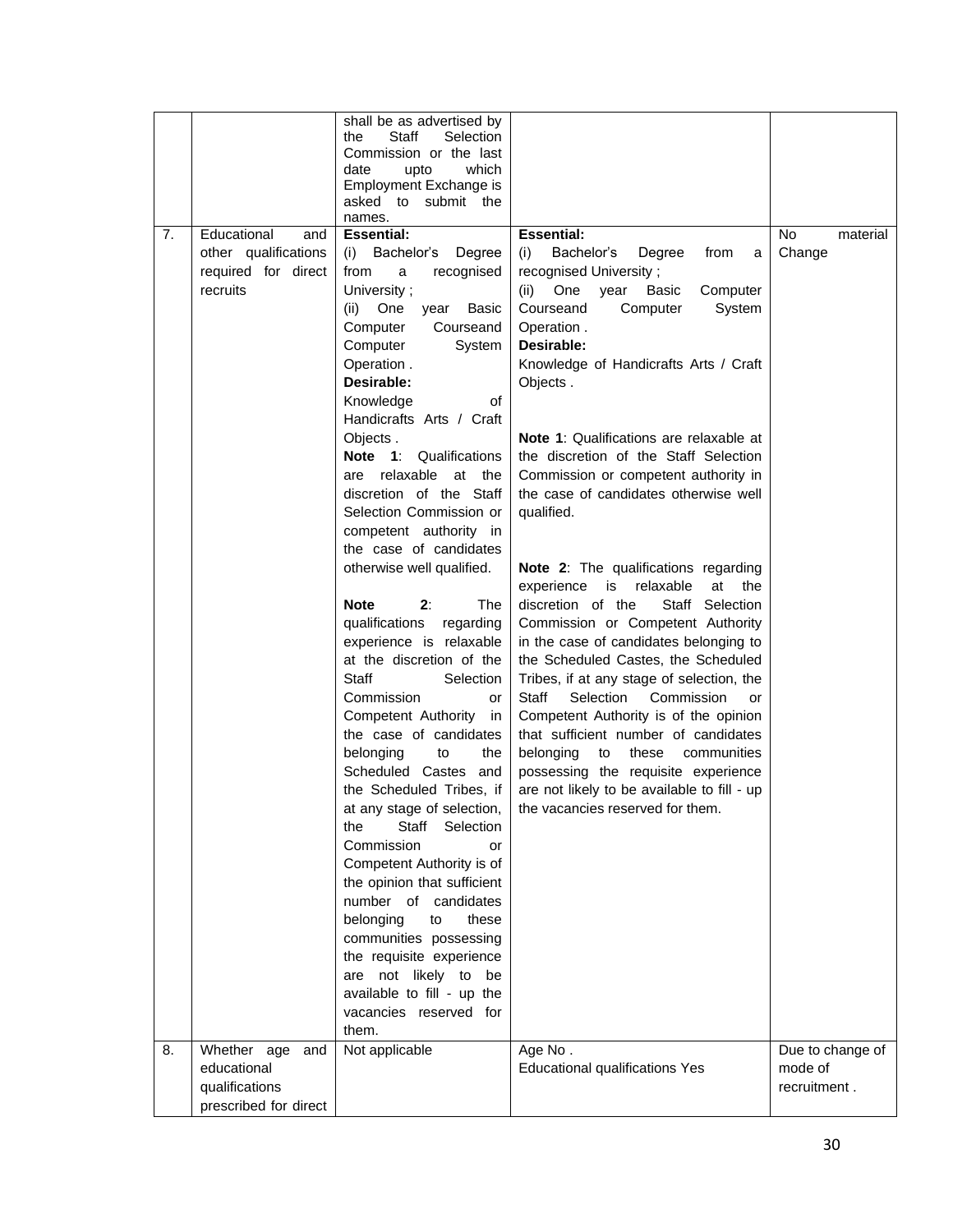|     | recruits will apply in<br>the<br>case<br>οf<br>promotees                                                                                                                                                       |                                                                                                                                                                                                                                                                                                                                                                                                                                                                               |                                                                                                                                                                                                                                                                                                                                                                                                                                                                                                                                                                                                                                                                                                                                                                                                                                                                                                                                                                                                                                                                                                                                                                                                                                    |                                                                                                                                                                                                                                              |
|-----|----------------------------------------------------------------------------------------------------------------------------------------------------------------------------------------------------------------|-------------------------------------------------------------------------------------------------------------------------------------------------------------------------------------------------------------------------------------------------------------------------------------------------------------------------------------------------------------------------------------------------------------------------------------------------------------------------------|------------------------------------------------------------------------------------------------------------------------------------------------------------------------------------------------------------------------------------------------------------------------------------------------------------------------------------------------------------------------------------------------------------------------------------------------------------------------------------------------------------------------------------------------------------------------------------------------------------------------------------------------------------------------------------------------------------------------------------------------------------------------------------------------------------------------------------------------------------------------------------------------------------------------------------------------------------------------------------------------------------------------------------------------------------------------------------------------------------------------------------------------------------------------------------------------------------------------------------|----------------------------------------------------------------------------------------------------------------------------------------------------------------------------------------------------------------------------------------------|
| 9.  | Period of probation,<br>if any                                                                                                                                                                                 | direct<br>Two<br>years<br>for<br>recruitment.                                                                                                                                                                                                                                                                                                                                                                                                                                 | Two years for direct recruitment.                                                                                                                                                                                                                                                                                                                                                                                                                                                                                                                                                                                                                                                                                                                                                                                                                                                                                                                                                                                                                                                                                                                                                                                                  |                                                                                                                                                                                                                                              |
| 10. | Method<br>οf<br>recruitment whether<br>direct<br>by<br>recruitment<br>by<br>or<br>promotion<br>or<br>by<br>deputation/absorpti<br>on and percentage<br>of the vacancies to<br>be filled by various<br>methods. | By direct recruitment.<br>Note : - Vacancies<br>caused by the incumbent<br>being away on<br>deputation or long illness<br>or study leave or under<br>other circumstances for a<br>duration of one year or<br>more may be filled on<br>deputation basis from<br>officers of Central<br>Government :<br>(a) holding analogous<br>posts on regular basis;<br>and<br>(b) Possessing the<br>qualifications and<br>experience prescribed for<br>direct recruits under<br>column (7) | By promotion or deputation (including<br>short term contract) /absorption. failing<br>which by direct recruitment.<br>100%                                                                                                                                                                                                                                                                                                                                                                                                                                                                                                                                                                                                                                                                                                                                                                                                                                                                                                                                                                                                                                                                                                         |                                                                                                                                                                                                                                              |
| 11. | In.<br>case<br>οf<br>recruitment<br>by<br>promotion/<br>deputation<br>absorption, grades<br>from<br>which<br>promotion/<br>deputation/<br>absorption<br>be<br>to<br>made.                                      | Not applicable.                                                                                                                                                                                                                                                                                                                                                                                                                                                               | <b>Method</b><br><b>Composite</b><br>оf<br>Promotion/Deputation(ISTC)/absorp<br>failing<br>which<br>tion.<br>by<br>direct<br>recruitment:<br><b>Promotion:</b><br>Departmental<br>Gallery<br>Attendant in Level 1(Rs. 18000-56900)<br>of 7 <sup>th</sup> Central Pay Commission Matrix<br>with eleven years regular service in<br>grades<br>rendered<br>after<br>respective<br>appointment thereto on regular basis<br>shall also be considered alongwith<br>outsiders and in case he/she is<br>selected for appointment to the post,<br>the same shall be deemed to have<br>been filled by promotion.<br>Note 1: For the purpose of computing<br>minimum<br>qualifying<br>service<br>for<br>promotion, the service rendered on a<br>regular basis by an officer prior to the<br>1 <sup>st</sup> January, 2006 on the date from<br>which the revised pay structure based<br>on the 6 <sup>th</sup> Central Pay Commission<br>recommendations has been extended.<br>shall be deemed to be service<br>rendered in the corresponding grade<br>pay or pay scale extended based on<br>the Commission.<br>Note 2: The eligibility list for promotion<br>shall be prepared with reference to the<br>date of completion by the officers of | (i)Method of<br>recruitment<br>has been<br>changed for<br>wider choice of<br>selection<br>(ii)Due to change<br>of Level in 7th<br><b>CPC</b><br>payMatrix<br>equivalent to Pay<br>Scale, Pay Band<br>and Grade Pay<br>of 6 <sup>th</sup> CPC |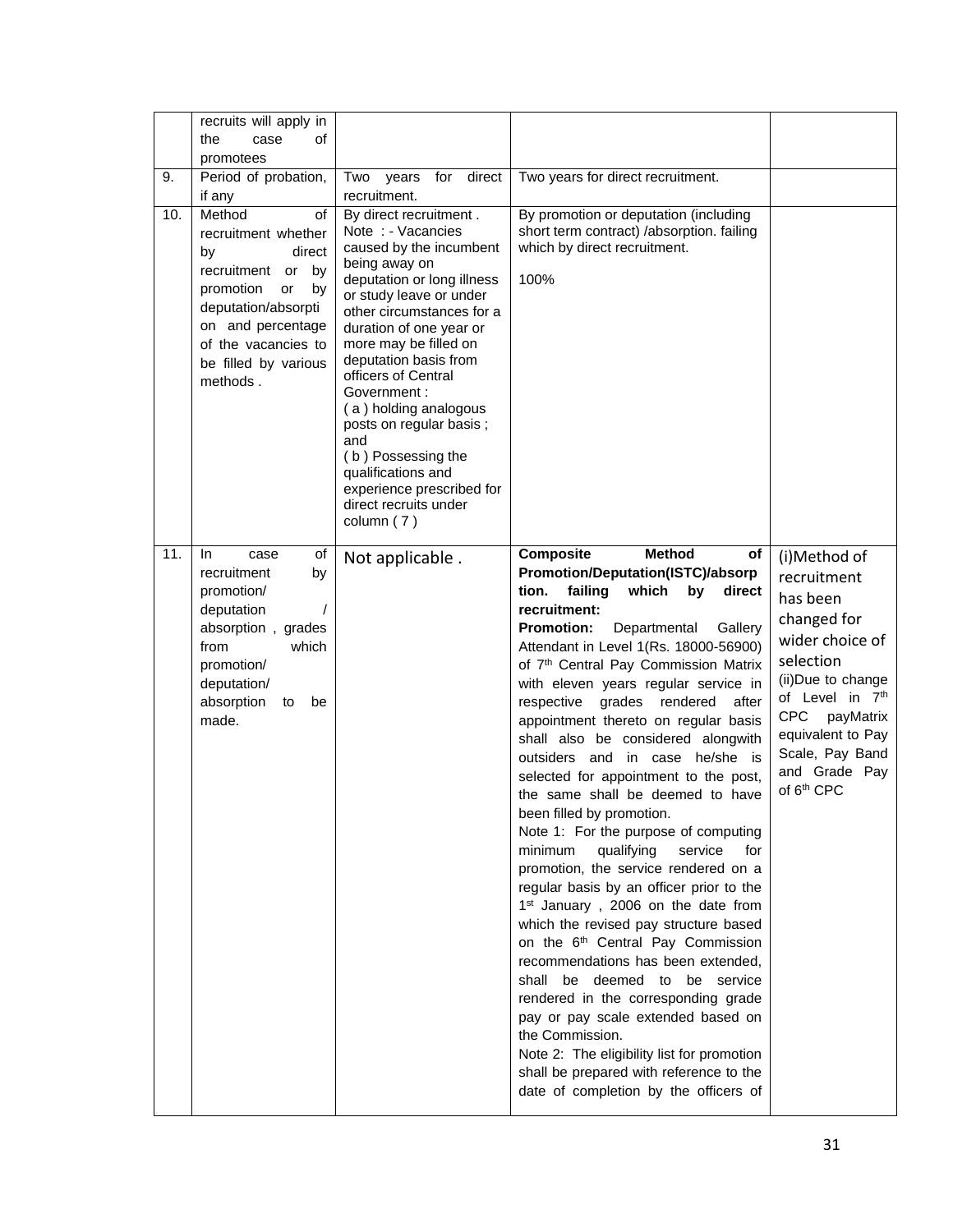|  | the prescribed qualifying service in the |  |
|--|------------------------------------------|--|
|  | respective grade.                        |  |
|  | Deputation(ISTC)/absorption:             |  |
|  | Officers of the Central Government /     |  |
|  | State government / Union territory       |  |
|  | Governments:-                            |  |
|  | (a)(i) holding analogous posts on        |  |
|  | regular basis; or                        |  |
|  | (ii) with eight years regular service in |  |
|  | post in level-2 (Rs. 19,900-63,200) of   |  |
|  | 7 <sup>th</sup> CPC Pay Matrix           |  |
|  | Possessing<br>(b)<br>educational         |  |
|  | qualifications prescribed for direct     |  |
|  | recruits under column (7).               |  |
|  | Note 1: The departmental officers in     |  |
|  | the feeder category who are in the       |  |
|  | direct line of promotion will not be     |  |
|  | eligible<br>for<br>consideration<br>for  |  |
|  | appointment on deputation. Similarly,    |  |
|  | deputationists shall not be eligible for |  |
|  | consideration for appointment<br>by      |  |
|  | promotion.                               |  |
|  | Note 2: The period of deputation         |  |
|  | including the period of deputation in    |  |
|  | another<br>ex-cadre<br>post<br>held      |  |
|  | immediately<br>preceding<br>this         |  |
|  | appointment in the same or other         |  |
|  | Organizations or Departments of the      |  |
|  | Central Government shall not exceed      |  |
|  | seven years or as amended by DOPT        |  |
|  | from time to time.                       |  |
|  | Note 3: The maximum age limit for        |  |
|  | appointment by deputation shall not be   |  |
|  | exceeding fifty-six years as on the      |  |
|  | closing date of receipt of applications. |  |
|  | Note 4:<br>For the purpose of            |  |
|  | appointment on deputation basis, the     |  |
|  | service rendered on a regular basis by   |  |
|  | an officer prior to the 1st January,     |  |
|  | 2006 or the date from which the          |  |
|  | revised pay structure based on the 6th   |  |
|  | Central<br>Pay<br>Commission             |  |
|  | recommendations has been extended,       |  |
|  | shall be deemed to be service            |  |
|  | rendered in the corresponding grade      |  |
|  | pay or pay scale extended based on       |  |
|  | the<br>recommendations<br>οf<br>the      |  |
|  | commission except where there has        |  |
|  | been merger of more than one pre-        |  |
|  | revised scale of pay into one grade      |  |
|  | with a common grade pay or pay           |  |
|  | scale, and where this benefit will       |  |
|  | extend only for the post for which that  |  |
|  | grade pay                                |  |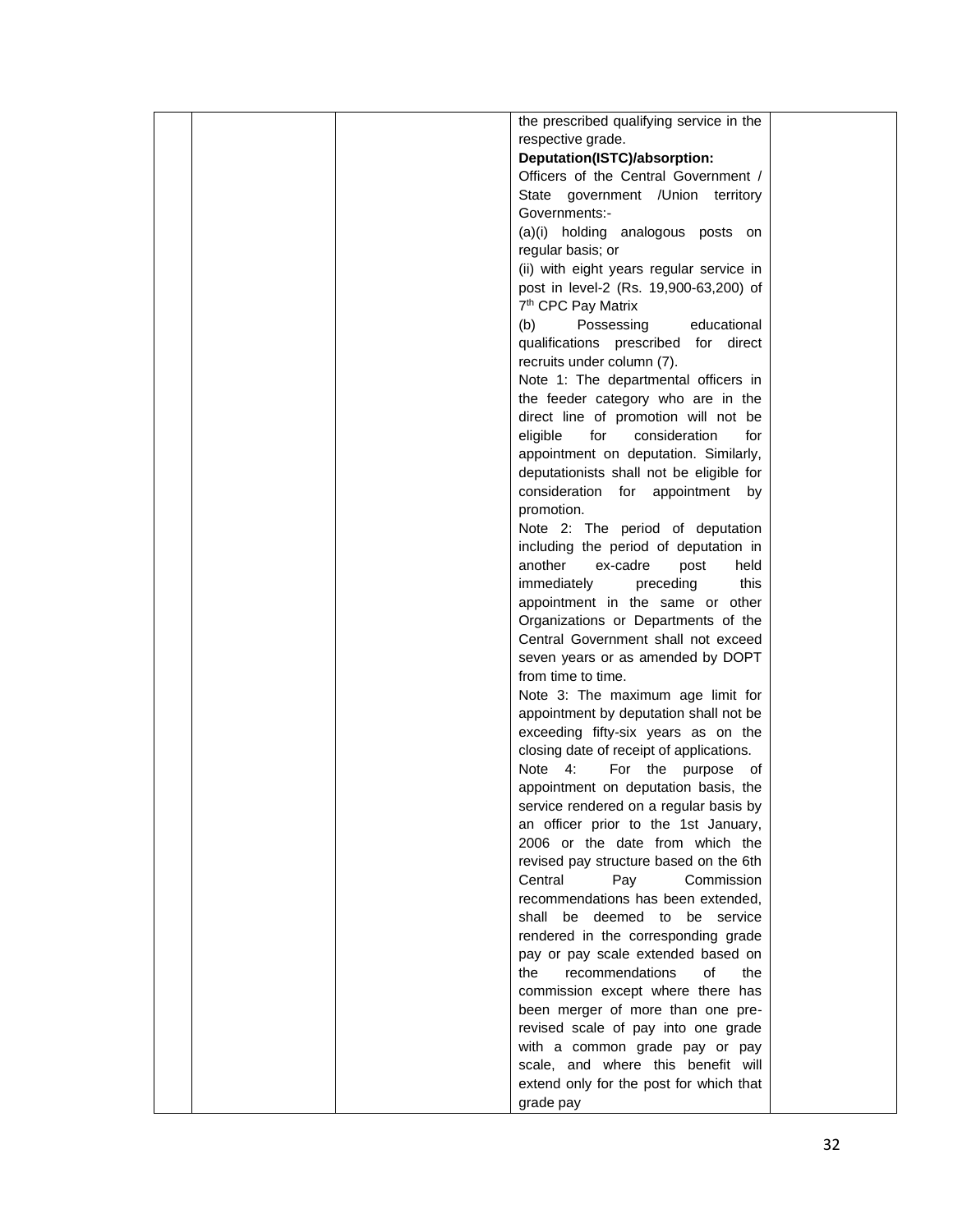|     |                     |                               | or pay scale is the normal replacement<br>grade without any upgradation. |                           |
|-----|---------------------|-------------------------------|--------------------------------------------------------------------------|---------------------------|
| 12. | If a Departmental   | <b>Group 'C' Departmental</b> | Group 'C' Departmental Promotion                                         | Due to change of          |
|     | Promotion           | <b>Promotion</b>              | <b>Committee(for</b><br>considering                                      | designation<br>of         |
|     | (DEC)<br>Committee  | <b>Committee(for</b>          | confirmation)<br>promotion<br>and                                        | Office<br>from            |
|     | exists, what is its | considering promotion         | consisting of:-                                                          | National                  |
|     | composition         | confirmation)<br>and          |                                                                          | <b>Handicrafts</b><br>and |
|     |                     | consisting of:-               |                                                                          | <b>Handlooms</b>          |
|     |                     | Senior.<br>Director<br>(i)    |                                                                          | Museum<br>to              |
|     |                     | (Museum)- Chairman;           |                                                                          | National<br>Crafts        |
|     |                     | (ii)Additional                | Senior.<br><b>Director</b><br>(Museum)-<br>(i)                           | Museum<br>and             |
|     |                     | Development                   | Chairman;                                                                | Kala<br>Hast              |
|     |                     | Commissioner or Joint         | (ii)<br>Additional<br>Development                                        | Academy<br>and            |
|     |                     | Development                   | Commissioner or Joint Development                                        | admin control of          |
|     |                     | CommissionerHandicraft        | Handicraftsto<br>Commissioner<br>be                                      | office<br>from            |
|     |                     | s: Member                     | nominated<br>by<br>Development                                           | Development               |
|     |                     |                               | Commissioner (Handicrafts)- Member;                                      | Commissioner              |
|     |                     |                               |                                                                          | (Handlooms)<br>to         |
|     |                     | (iii) Deputy Director of      | (iii) Deputy Director of National Crafts                                 | Development               |
|     |                     | National Handicrafts and      | Museum & Hastkala Academy to be                                          | Commissioner              |
|     |                     | Handlooms Museum : -          | nominated by chairman: -Member.                                          | (Handicrafts).            |
|     |                     | Member                        |                                                                          |                           |
|     |                     |                               |                                                                          |                           |
| 13. | Circumstances<br>in | Not applicable.               | Not applicable                                                           | No change                 |
|     | which Union Public  |                               |                                                                          |                           |
|     | Service             |                               |                                                                          |                           |
|     | Commission to be    |                               |                                                                          |                           |
|     | consulted in making |                               |                                                                          |                           |
|     | recruitment         |                               |                                                                          |                           |

# **For the post ofLettering Artist**

| Col            | Classification       | Provision in the existing  | Revised provisions                      | Reason for<br>the             |
|----------------|----------------------|----------------------------|-----------------------------------------|-------------------------------|
|                |                      | rules                      | Proposed                                | revision                      |
|                |                      |                            |                                         | proposed                      |
| 1.             | Name of the post     | Lettering Artist           | Lettering Artist                        | No change                     |
|                |                      |                            |                                         |                               |
| 2.             | Number of the post   | $*01(2016)$                | *01 (2020)                              | No.<br>change                 |
|                |                      | *(Subjectto variation      | *(Subjectto variation dependent on work | except year                   |
|                |                      | dependent on work load).   | load).                                  |                               |
|                |                      |                            |                                         |                               |
| 3.             | Classification       | General Central Service,   | General Central Service, Group 'C',     | No change                     |
|                |                      | Group 'C', Non             | Non Gazetted, Non-Ministerial.          |                               |
|                |                      | Gazetted, Non-Ministerial. |                                         |                               |
| $\mathbf{4}$ . | Pay band and grade   | Pay band-1, Rs. 5200-      | Level-4 in the pay matrix Rs. 25,500/-- | The<br>scale<br>pay           |
|                | pay or pay scale     |                            |                                         | has been revised              |
|                |                      | 20200 plus grade pay of    | 81,100/-                                | equivalent<br>to              |
|                |                      | Rs. 2400                   |                                         | scales of 6 <sup>th</sup> CPC |
|                |                      |                            |                                         |                               |
|                |                      |                            |                                         | and 7 <sup>th</sup> CPC pay   |
|                |                      |                            |                                         | matrix.                       |
| 5.             | Whether<br>selection | Not applicable             | Non-selection                           | Due to change of              |
|                | post<br>non<br>or    |                            |                                         | mode<br>οf                    |
|                | selection post       |                            |                                         | recruitment<br>as             |
|                |                      |                            |                                         | per                           |
|                |                      |                            |                                         | <b>DoPTguidelins</b>          |
|                |                      |                            |                                         | dated                         |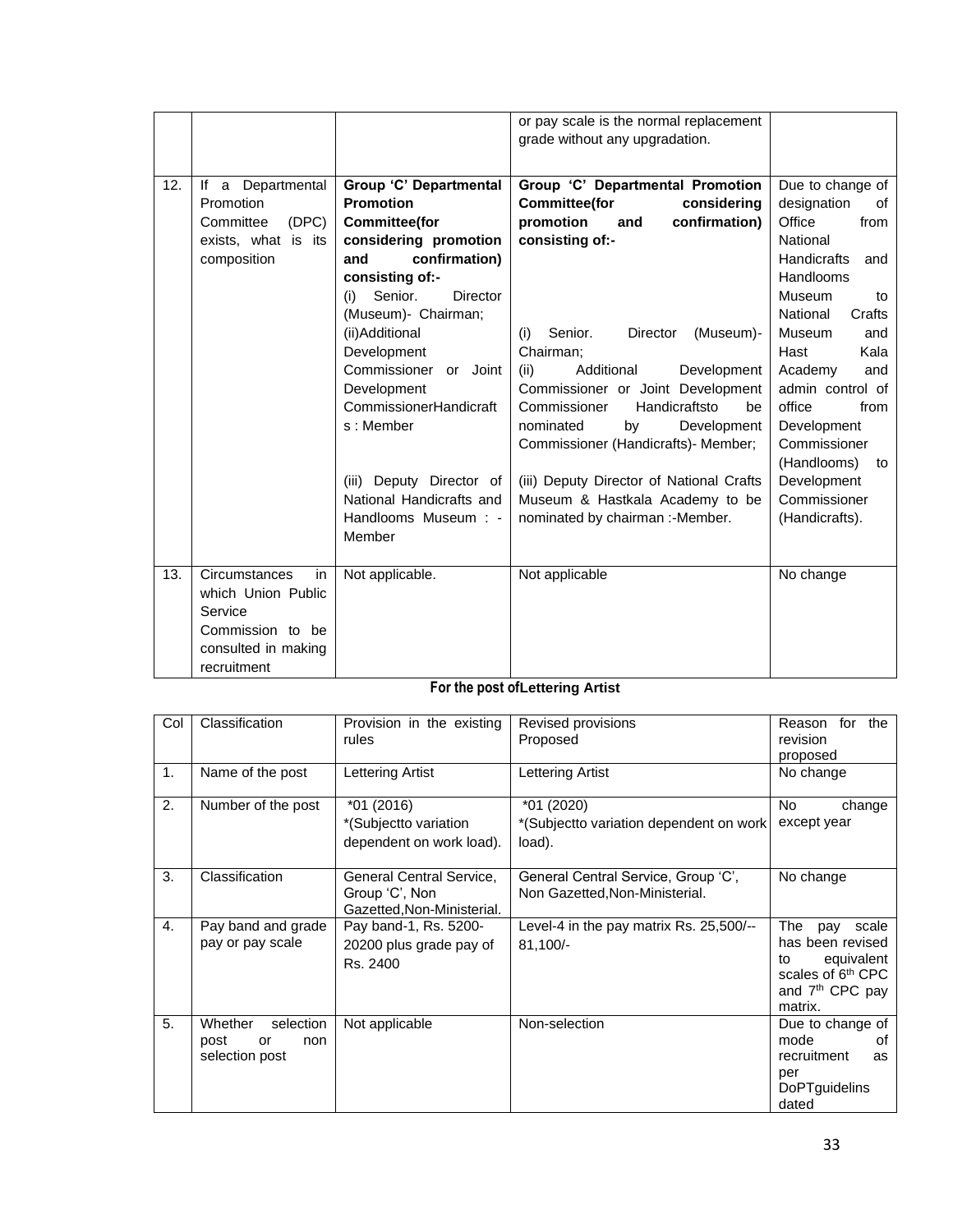|    |                                   |                                                                                                                                                                                                                                                                                                                                                                                                                                                                                                                                                                                                                                                                                                                                          |                                                                                                                                                                                                                                                                                                                                                                                                                                                                                                                                                                                                                                                                                                                               | .31.03.2015                                                |
|----|-----------------------------------|------------------------------------------------------------------------------------------------------------------------------------------------------------------------------------------------------------------------------------------------------------------------------------------------------------------------------------------------------------------------------------------------------------------------------------------------------------------------------------------------------------------------------------------------------------------------------------------------------------------------------------------------------------------------------------------------------------------------------------------|-------------------------------------------------------------------------------------------------------------------------------------------------------------------------------------------------------------------------------------------------------------------------------------------------------------------------------------------------------------------------------------------------------------------------------------------------------------------------------------------------------------------------------------------------------------------------------------------------------------------------------------------------------------------------------------------------------------------------------|------------------------------------------------------------|
| 6. | Age limits for direct<br>recruits | and<br><b>Between</b><br>- 18<br>27<br>(Relaxable<br>for<br>years<br>GovermentServent Up to<br>40 years in accordance<br>with the instructions or<br>orders issued by the<br>Central Governent)                                                                                                                                                                                                                                                                                                                                                                                                                                                                                                                                          | Between 18 and 27 years Upper age<br>limit is relaxable for departmental<br>candidates<br><b>up</b><br>40 years<br>to<br>in<br>accordance with the instructions or<br>orders<br>issued<br>by<br>the<br>Central<br>Government).                                                                                                                                                                                                                                                                                                                                                                                                                                                                                                | <b>No</b><br>Material<br>Change                            |
|    |                                   | Note 1: The crucial date<br>for determining the age<br>limit shall be the closing<br>date<br>for receipt of<br>applications<br>from<br>candidates in India (and<br>not the closing<br>date<br>prescribed for those in<br>Assam,<br>Meghalaya,<br>Arunachal<br>Pradesh,<br>Mizoram,<br>Manipur,<br>Nagaland,<br>Tripura,<br>Sikkim, Ladakh Division<br>of Jammu and Kashmir<br>State, Lahaul and spiti<br>District and Pangi sub-<br>division<br>ofChamba<br>Himachal<br>District of<br>Pradesh, Andman and<br>Nicobar,<br>Islands<br>or<br>Lakshdweep)<br>Note 2: In the case of<br>recruitment through the<br>Staff<br>Selection<br>Commission<br>or<br>Employment Exchange,<br>the crucial<br>date<br>for<br>determining the age limit | Note<br><b>1:</b> The<br>crucial<br>date<br>for<br>determining the age limit shall be the<br>closing date for receipt of applications<br>from candidates in India (and not the<br>closing date prescribed for those in<br>Assam,<br>Meghalaya,<br>Arunachal<br>Pradesh,<br>Mizoram,<br>Manipur,<br>Nagaland, Tripura, Sikkim, Ladakh<br>Division of Jammu & Kashmir State<br>Lahaul and spiti District and Pangi sub-<br>division<br>Himachal<br>of<br>Pradesh,<br>Andman&<br>Nicobar,<br>Islands<br>or<br>Lakshdweep).<br>Note 2: The<br>crucial<br>date<br>for<br>determining the age limit shall be the<br>last date upto which staff selection<br>commission have invited to submit<br>applications as per advertisement. | <b>DoPT</b><br>As<br>per<br>guidelines dated<br>31/03/2015 |
|    |                                   | shall be as advertised by<br>Staff<br>Selection<br>the<br>Commission or the last<br>which<br>date<br>upto<br>Employment Exchange is<br>asked<br>to submit<br>the<br>names.                                                                                                                                                                                                                                                                                                                                                                                                                                                                                                                                                               |                                                                                                                                                                                                                                                                                                                                                                                                                                                                                                                                                                                                                                                                                                                               |                                                            |
| 7. | Educational<br>and                | <b>Essential:</b>                                                                                                                                                                                                                                                                                                                                                                                                                                                                                                                                                                                                                                                                                                                        | <b>Essential:</b>                                                                                                                                                                                                                                                                                                                                                                                                                                                                                                                                                                                                                                                                                                             | No Change                                                  |
|    | other qualifications              | (i) Senior Secondary                                                                                                                                                                                                                                                                                                                                                                                                                                                                                                                                                                                                                                                                                                                     | (i) Senior Secondary ( Class-XII) from                                                                                                                                                                                                                                                                                                                                                                                                                                                                                                                                                                                                                                                                                        |                                                            |
|    | required for direct<br>recruits   | Class-XII)<br>from<br>a<br>recognized board;                                                                                                                                                                                                                                                                                                                                                                                                                                                                                                                                                                                                                                                                                             | a recognized board;<br>(ii) Certificate in Commercial Arts.                                                                                                                                                                                                                                                                                                                                                                                                                                                                                                                                                                                                                                                                   |                                                            |
|    |                                   | Certificate<br>(ii)<br>in                                                                                                                                                                                                                                                                                                                                                                                                                                                                                                                                                                                                                                                                                                                | (iii) Threeyears experience of working                                                                                                                                                                                                                                                                                                                                                                                                                                                                                                                                                                                                                                                                                        |                                                            |
|    |                                   | Commercial Arts.                                                                                                                                                                                                                                                                                                                                                                                                                                                                                                                                                                                                                                                                                                                         | a Painter or Polisher in a<br>as                                                                                                                                                                                                                                                                                                                                                                                                                                                                                                                                                                                                                                                                                              |                                                            |
|    |                                   | (iii)<br>Threeyears                                                                                                                                                                                                                                                                                                                                                                                                                                                                                                                                                                                                                                                                                                                      | recognized museum.                                                                                                                                                                                                                                                                                                                                                                                                                                                                                                                                                                                                                                                                                                            |                                                            |
|    |                                   | experience of working as<br>a Painter or Polisher in a                                                                                                                                                                                                                                                                                                                                                                                                                                                                                                                                                                                                                                                                                   | Desirable:                                                                                                                                                                                                                                                                                                                                                                                                                                                                                                                                                                                                                                                                                                                    |                                                            |
|    |                                   | recognized museum.                                                                                                                                                                                                                                                                                                                                                                                                                                                                                                                                                                                                                                                                                                                       | (i) Diploma in fine or commercial Art                                                                                                                                                                                                                                                                                                                                                                                                                                                                                                                                                                                                                                                                                         |                                                            |
|    |                                   | Desirable:                                                                                                                                                                                                                                                                                                                                                                                                                                                                                                                                                                                                                                                                                                                               | with one years' experience in graphic                                                                                                                                                                                                                                                                                                                                                                                                                                                                                                                                                                                                                                                                                         |                                                            |
|    |                                   | (i) Diploma in fine or                                                                                                                                                                                                                                                                                                                                                                                                                                                                                                                                                                                                                                                                                                                   | or Lettering works in a recognized                                                                                                                                                                                                                                                                                                                                                                                                                                                                                                                                                                                                                                                                                            |                                                            |
|    |                                   | commercial Art with one<br>years'<br>experience<br>in                                                                                                                                                                                                                                                                                                                                                                                                                                                                                                                                                                                                                                                                                    | museum or a similar institution.                                                                                                                                                                                                                                                                                                                                                                                                                                                                                                                                                                                                                                                                                              |                                                            |
|    |                                   | graphic<br>Lettering<br>or                                                                                                                                                                                                                                                                                                                                                                                                                                                                                                                                                                                                                                                                                                               | Note 1: Qualifications are relaxable at                                                                                                                                                                                                                                                                                                                                                                                                                                                                                                                                                                                                                                                                                       |                                                            |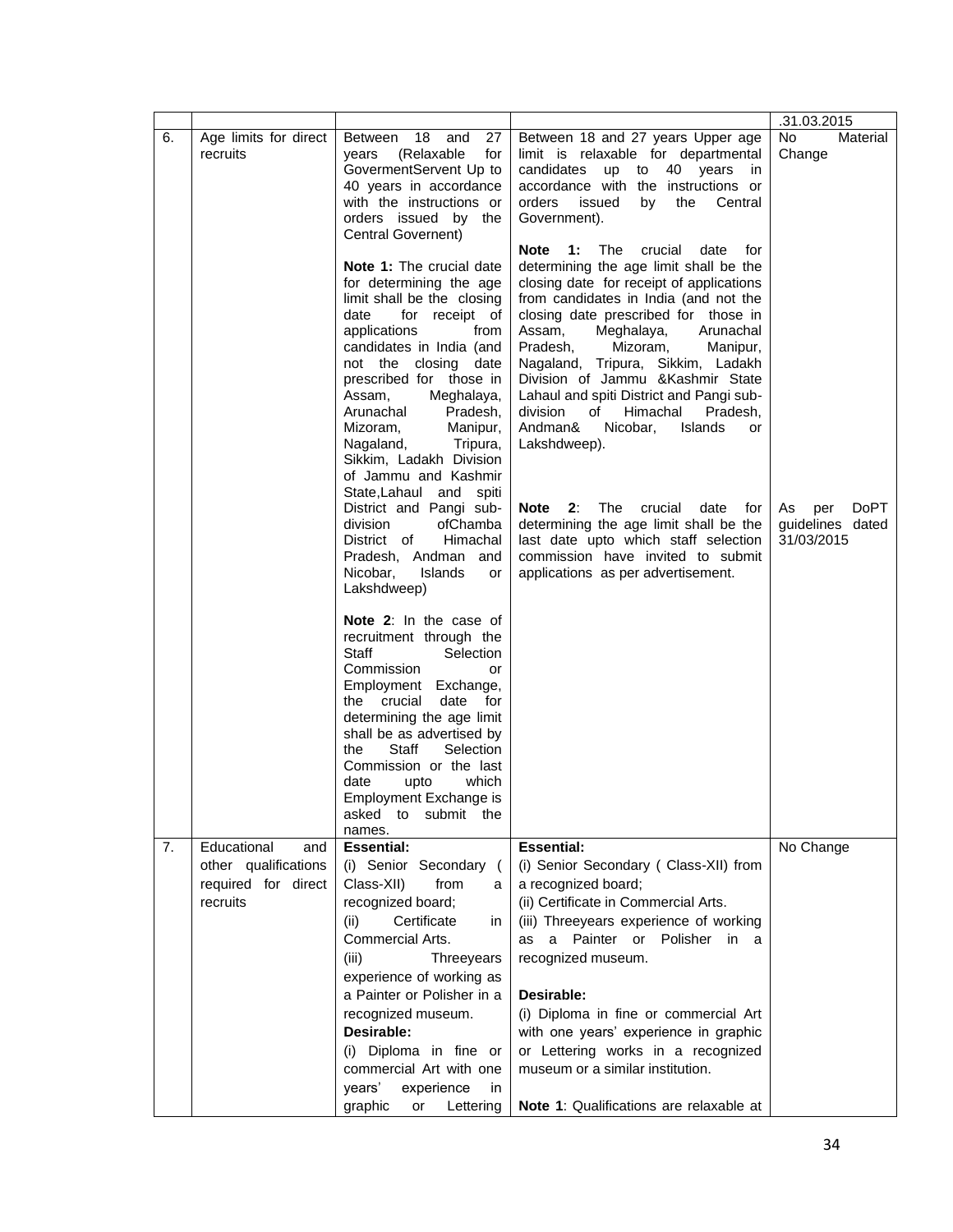|     |                                                                                                                                                                                                          | works in a recognized<br>museum or a similar<br>institution.<br><b>Note 1: Qualifications</b><br>are relaxable at the<br>discretion of the Staff<br>Selection Commission or<br>competent authority in<br>the case of candidates<br>otherwise well qualified.<br><b>Note</b><br>2:<br>The<br>qualification(s) regarding<br>experience is relaxable<br>at the discretion of the<br><b>Staff</b><br>Selection<br>Commission<br>or<br>Competent Authority<br>in<br>the case of candidates<br>belonging<br>to<br>the<br>Scheduled Castes and<br>the Scheduled Tribes, if<br>at any stage of selection,<br>Staff Selection<br>the<br>Commission<br>or<br>Competent Authority is of<br>the opinion that sufficient<br>number of candidates<br>belonging<br>to<br>these<br>communities possessing<br>the requisite experience<br>are not likely to be | the discretion of the Staff Selection<br>Commission/competent authority in the<br>case of candidates otherwise well<br>qualified.<br><b>Note 2:</b> The qualification(s) regarding<br>experience is<br>relaxable<br>at<br>the<br>discretion of the<br>Staff Selection<br>Commission/Competent Authority<br>in.<br>the case of candidates belonging to<br>the Scheduled Castes, the Scheduled<br>Tribes, if at any stage of selection, the<br>Staff<br>Selection<br>Commission/Competent Authority is of<br>the opinion that sufficient number of<br>candidates<br>belonging<br>to<br>these<br>communities possessing the requisite<br>experience are not likely to be<br>available to fill up the vacancies<br>reserved for them. |                                                                                                                                                                          |
|-----|----------------------------------------------------------------------------------------------------------------------------------------------------------------------------------------------------------|-----------------------------------------------------------------------------------------------------------------------------------------------------------------------------------------------------------------------------------------------------------------------------------------------------------------------------------------------------------------------------------------------------------------------------------------------------------------------------------------------------------------------------------------------------------------------------------------------------------------------------------------------------------------------------------------------------------------------------------------------------------------------------------------------------------------------------------------------|-----------------------------------------------------------------------------------------------------------------------------------------------------------------------------------------------------------------------------------------------------------------------------------------------------------------------------------------------------------------------------------------------------------------------------------------------------------------------------------------------------------------------------------------------------------------------------------------------------------------------------------------------------------------------------------------------------------------------------------|--------------------------------------------------------------------------------------------------------------------------------------------------------------------------|
|     |                                                                                                                                                                                                          | available to fill up the<br>vacancies reserved for                                                                                                                                                                                                                                                                                                                                                                                                                                                                                                                                                                                                                                                                                                                                                                                            |                                                                                                                                                                                                                                                                                                                                                                                                                                                                                                                                                                                                                                                                                                                                   |                                                                                                                                                                          |
|     |                                                                                                                                                                                                          | them.                                                                                                                                                                                                                                                                                                                                                                                                                                                                                                                                                                                                                                                                                                                                                                                                                                         |                                                                                                                                                                                                                                                                                                                                                                                                                                                                                                                                                                                                                                                                                                                                   |                                                                                                                                                                          |
| 8.  | Whether age and<br>educational<br>qualifications<br>prescribed for direct<br>recruits will apply in<br>the<br>case<br>οf<br>promotees                                                                    | Not applicable                                                                                                                                                                                                                                                                                                                                                                                                                                                                                                                                                                                                                                                                                                                                                                                                                                | <b>No</b>                                                                                                                                                                                                                                                                                                                                                                                                                                                                                                                                                                                                                                                                                                                         | As per latest<br>DOPT guidelines<br>dated 31.03.2015                                                                                                                     |
| 9.  | Period of probation,                                                                                                                                                                                     | for<br>direct<br>Two<br>years                                                                                                                                                                                                                                                                                                                                                                                                                                                                                                                                                                                                                                                                                                                                                                                                                 | Two years for direct recruts.                                                                                                                                                                                                                                                                                                                                                                                                                                                                                                                                                                                                                                                                                                     | No Change                                                                                                                                                                |
|     | if any                                                                                                                                                                                                   | recruits.                                                                                                                                                                                                                                                                                                                                                                                                                                                                                                                                                                                                                                                                                                                                                                                                                                     | By composite method ofpromotion /                                                                                                                                                                                                                                                                                                                                                                                                                                                                                                                                                                                                                                                                                                 |                                                                                                                                                                          |
| 10. | Method<br>of<br>recruitment whether<br>direct<br>by<br>recruitment or by<br>promotion<br>or<br>by<br>deputation/absorpti<br>on and percentage<br>of the vacancies to<br>be filled by various<br>methods. | By direct recruitment.<br>Note The vacancies<br>caused by the incumbent<br>being away on<br>deputation or long illness<br>or study leave or under<br>other circumstances for a<br>durations of one year or<br>more may be field on<br>deputation basis from                                                                                                                                                                                                                                                                                                                                                                                                                                                                                                                                                                                   | deputation ((Including Short Term<br>Contract)/Absorption, failing which by<br>direct recruitment.<br>100%                                                                                                                                                                                                                                                                                                                                                                                                                                                                                                                                                                                                                        | As<br>per<br>latest<br>DOPT guidelines<br>dated 31.03.2015<br>and there being<br>only one feeder<br>and for<br>post<br>wider choice of<br>selections<br>οf<br>candidate. |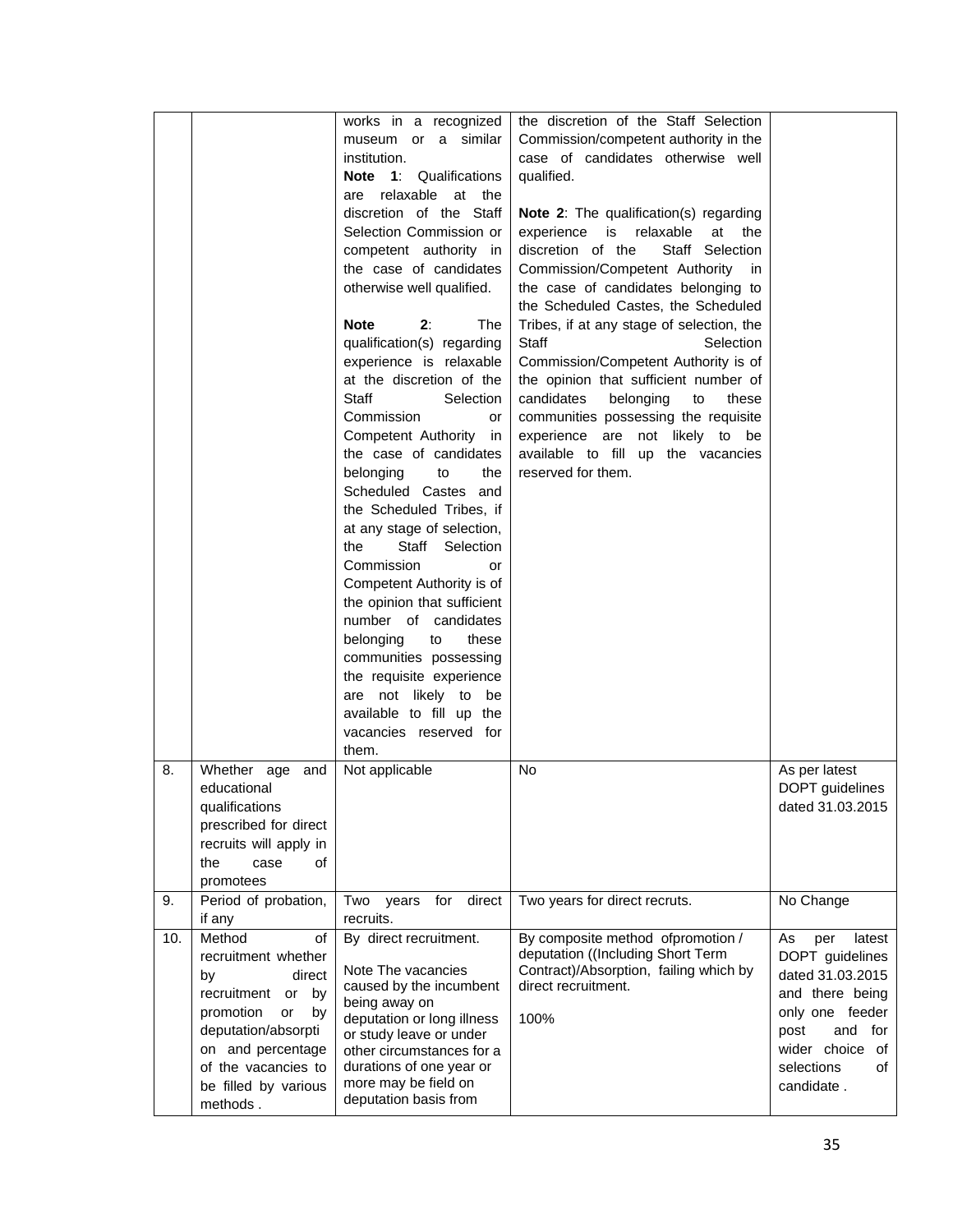|     |                         | officers of Central                                |                                                       |                                  |
|-----|-------------------------|----------------------------------------------------|-------------------------------------------------------|----------------------------------|
|     |                         | Government –                                       |                                                       |                                  |
|     |                         | (a) holding analogous                              |                                                       |                                  |
|     |                         | posts on regular basis;                            |                                                       |                                  |
|     |                         | and                                                |                                                       |                                  |
|     |                         | (b) possessing the                                 |                                                       |                                  |
|     |                         | qualifications and                                 |                                                       |                                  |
|     |                         | experience prescribed for<br>direct recruits under |                                                       |                                  |
|     |                         | columns (7)                                        |                                                       |                                  |
| 11. | <b>In</b><br>οf<br>case | Not applicable.                                    | Composite<br><b>Method</b><br>оf                      | (i)Method of                     |
|     | recruitment<br>by       |                                                    | <b>Promotion/Deputation(ISTC)/Absorp</b>              | recruitment has                  |
|     | promotion/              |                                                    | failing<br>tion,<br>which<br>by<br>direct             | been changed for                 |
|     | $\prime$<br>deputation  |                                                    | recruitment:                                          | wider choice of                  |
|     |                         |                                                    |                                                       | selection and                    |
|     | absorption, grades      |                                                    | <b>Promotion:</b><br>Departmental<br>Painter          | their being only                 |
|     | from<br>which           |                                                    | inLevel 1(Rs. 18000-56900) of 7th                     | one post in the                  |
|     | promotion/              |                                                    | Central Pay Commission Matrix with                    | feeder cadre.                    |
|     | deputation/             |                                                    | regular<br>eleven<br>years<br>service<br>in           | (ii) Due to change               |
|     | absorption<br>be<br>to  |                                                    | respective<br>grades<br>rendered<br>after             | of Level in 7th<br>CPC payMatrix |
|     | made.                   |                                                    | appointment thereto on regular basis                  | equivalent to Pay                |
|     |                         |                                                    | shall also be considered alongwith                    | Scale, Pay Band                  |
|     |                         |                                                    | outsiders and in case he/she is                       | and Grade Pay                    |
|     |                         |                                                    | selected for appointment to the post,                 | of 6th CPC                       |
|     |                         |                                                    | the same shall be deemed to have                      |                                  |
|     |                         |                                                    | been filled by promotion.                             |                                  |
|     |                         |                                                    | Note 1: For the purpose of computing                  |                                  |
|     |                         |                                                    | minimum<br>qualifying<br>service<br>for               |                                  |
|     |                         |                                                    | promotion, the service rendered on a                  |                                  |
|     |                         |                                                    | regular basis by an officer prior to the              |                                  |
|     |                         |                                                    | 1 <sup>st</sup> January, 2006 on the date from        |                                  |
|     |                         |                                                    | which the revised pay structure based                 |                                  |
|     |                         |                                                    | on the 6 <sup>th</sup> Central Pay Commission         |                                  |
|     |                         |                                                    | recommendations has been extended,                    |                                  |
|     |                         |                                                    | be deemed to be service<br>shall                      |                                  |
|     |                         |                                                    | rendered in the corresponding grade                   |                                  |
|     |                         |                                                    |                                                       |                                  |
|     |                         |                                                    | pay or pay scale extended based on<br>the Commission. |                                  |
|     |                         |                                                    |                                                       |                                  |
|     |                         |                                                    | Note 2: The eligibility list for promotion            |                                  |
|     |                         |                                                    | shall be prepared with reference to the               |                                  |
|     |                         |                                                    | date of completion by the officers of                 |                                  |
|     |                         |                                                    | the prescribed qualifying service in the              |                                  |
|     |                         |                                                    | respective grade.                                     |                                  |
|     |                         |                                                    | Deputation(ISTC)/Absorption:                          |                                  |
|     |                         |                                                    | Officers of the Central Government /                  |                                  |
|     |                         |                                                    | State government / Union territory                    |                                  |
|     |                         |                                                    | Governments:-                                         |                                  |
|     |                         |                                                    | (a)(i) holding analogous posts on                     |                                  |
|     |                         |                                                    | regular basis; or                                     |                                  |
|     |                         |                                                    | (ii) with eight years regular service in              |                                  |
|     |                         |                                                    | post in level-2 (Rs. 19,900-63,200) of                |                                  |
|     |                         |                                                    | 7 <sup>th</sup> CPC Pay Matrix                        |                                  |
|     |                         |                                                    | (b)<br>Possessing<br>educational                      |                                  |
|     |                         |                                                    | qualifications prescribed<br>for direct               |                                  |
|     |                         |                                                    | recruits under column (7).                            |                                  |
|     |                         |                                                    | Note 1: The departmental officers in                  |                                  |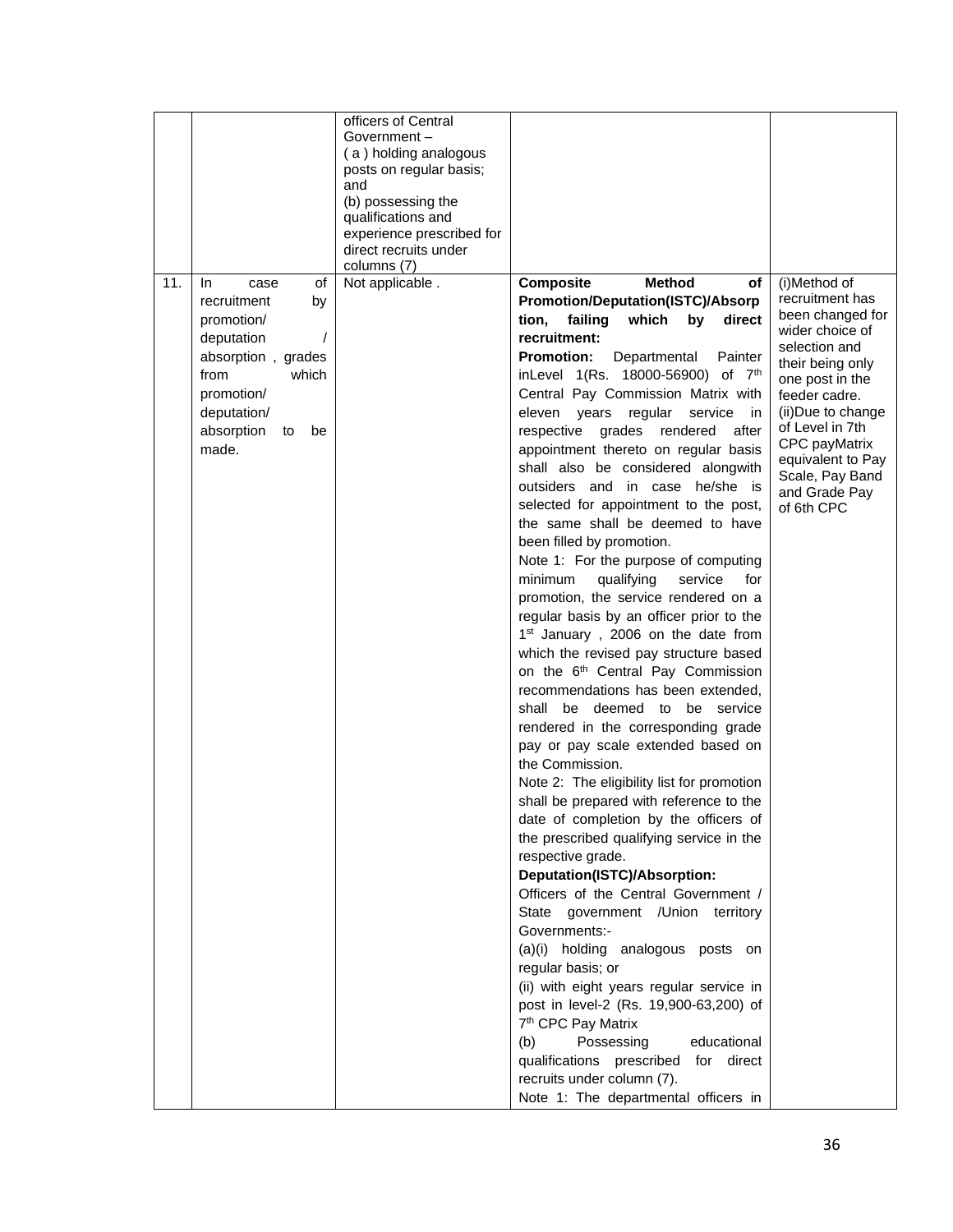|     |                         |                             | the feeder category who are in the             |                    |
|-----|-------------------------|-----------------------------|------------------------------------------------|--------------------|
|     |                         |                             | direct line of promotion will not be           |                    |
|     |                         |                             |                                                |                    |
|     |                         |                             | eligible<br>for<br>consideration<br>for        |                    |
|     |                         |                             | appointment on deputation. Similarly,          |                    |
|     |                         |                             | deputationists shall not be eligible for       |                    |
|     |                         |                             | consideration for appointment<br>by            |                    |
|     |                         |                             | promotion.                                     |                    |
|     |                         |                             | Note 2: The period of deputation               |                    |
|     |                         |                             | including the period of deputation in          |                    |
|     |                         |                             | another<br>ex-cadre<br>post<br>held            |                    |
|     |                         |                             | immediately<br>this<br>preceding               |                    |
|     |                         |                             | appointment in the same or other               |                    |
|     |                         |                             | Organizations or Departments of the            |                    |
|     |                         |                             |                                                |                    |
|     |                         |                             | Central Government shall not exceed            |                    |
|     |                         |                             | seven years or as amended by DOPT              |                    |
|     |                         |                             | from time to time.                             |                    |
|     |                         |                             | Note 3: The maximum age limit for              |                    |
|     |                         |                             | appointment by deputation shall not be         |                    |
|     |                         |                             | exceeding fifty-six years as on the            |                    |
|     |                         |                             | closing date of receipt of applications.       |                    |
|     |                         |                             | Note 4:<br>For the purpose of                  |                    |
|     |                         |                             | appointment on deputation basis, the           |                    |
|     |                         |                             | service rendered on a regular basis by         |                    |
|     |                         |                             | an officer prior to the 1st January,           |                    |
|     |                         |                             | 2006 or the date from which the                |                    |
|     |                         |                             | revised pay structure based on the 6th         |                    |
|     |                         |                             | Central<br>Commission<br>Pay                   |                    |
|     |                         |                             |                                                |                    |
|     |                         |                             | recommendations has been extended,             |                    |
|     |                         |                             | shall be deemed to be service                  |                    |
|     |                         |                             | rendered in the corresponding grade            |                    |
|     |                         |                             | pay or pay scale extended based on             |                    |
|     |                         |                             | recommendations<br>οf<br>the<br>the            |                    |
|     |                         |                             | commission except where there has              |                    |
|     |                         |                             | been merger of more than one pre-              |                    |
|     |                         |                             | revised scale of pay into one grade            |                    |
|     |                         |                             | with a common grade pay or pay                 |                    |
|     |                         |                             | scale, and where this benefit will             |                    |
|     |                         |                             | extend only for the post for which that        |                    |
|     |                         |                             | grade pay or pay scale is the normal           |                    |
|     |                         |                             | without<br>replacement<br>grade<br>any         |                    |
|     |                         |                             | upgradation.                                   |                    |
|     |                         |                             |                                                |                    |
|     |                         |                             |                                                |                    |
| 12. | Departmental<br>lf<br>a | Group 'C' Departmental      | Group 'C' Departmental Promotion               | Due to change of   |
|     | Promotion               | <b>Promotion</b>            | <b>Committee(for</b><br>considering            | designation<br>οf  |
|     | Committee<br>(DPC)      | <b>Committee(for</b>        | promotion<br>confirmation)<br>and              | Office<br>from     |
|     | exists, what is its     | considering                 | consisting of:-                                | National           |
|     | composition             | confirmation)               |                                                | Handicrafts<br>and |
|     |                         | consisting of:-             |                                                | Handlooms          |
|     |                         | Senior.<br>(i)<br>Director  |                                                | Museum<br>to       |
|     |                         | (Museum)- Chairman;         | Senior.<br><b>Director</b><br>(Museum)-<br>(i) | National<br>Crafts |
|     |                         | (ii)<br>Additional          | Chairman;                                      | Museum<br>and      |
|     |                         | Development                 | Additional<br>Development<br>(ii)              | Hastkala           |
|     |                         | Commissioner<br>Joint<br>or | Commissioner or Joint Development              | Academy.           |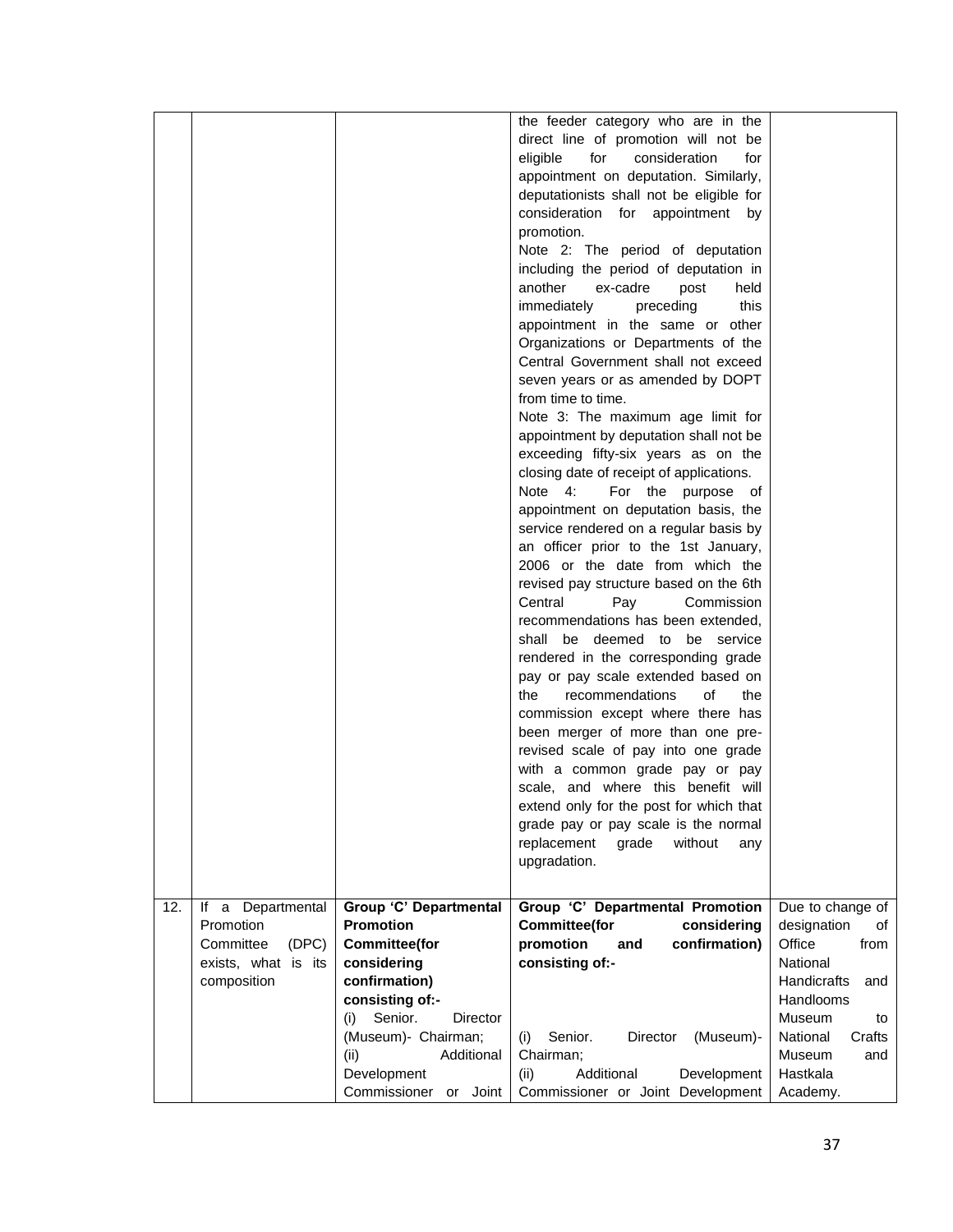|     |                     | Development              | Commissioner<br>Handicraftsto<br>be      |           |
|-----|---------------------|--------------------------|------------------------------------------|-----------|
|     |                     | Commissioner             | Development<br>nominated<br>by           |           |
|     |                     | Handicrafts - Member;    | Commissioner (Handicrafts) -Member;      |           |
|     |                     | (iii) Deputy Director of | (iii) Deputy Director of National Crafts |           |
|     |                     | National Handicrafts and | Museum & Hastkala Academy to be          |           |
|     |                     | Handlooms -Member;       | nominated by chairman: -Member.          |           |
|     |                     |                          |                                          |           |
| 13. | in<br>Circumstances | Not applicable.          | Not applicable                           | No change |
|     | which Union Public  |                          |                                          |           |
|     | Service             |                          |                                          |           |
|     | Commission to be    |                          |                                          |           |
|     | consulted in making |                          |                                          |           |
|     | recruitment         |                          |                                          |           |

## **For the post ofPainter**

| Col | Classification                                        | Provision in the existing<br>rules                                                                                                                                                                                                                                                                                                                                                                                                                                                                                                                                    | Revised provisions<br>Proposed                                                                                                                                                                                                                                                                                                                                                                                                                                                                                                                                                                                                                                                              | Reason for the<br>revision<br>proposed                                                                                              |
|-----|-------------------------------------------------------|-----------------------------------------------------------------------------------------------------------------------------------------------------------------------------------------------------------------------------------------------------------------------------------------------------------------------------------------------------------------------------------------------------------------------------------------------------------------------------------------------------------------------------------------------------------------------|---------------------------------------------------------------------------------------------------------------------------------------------------------------------------------------------------------------------------------------------------------------------------------------------------------------------------------------------------------------------------------------------------------------------------------------------------------------------------------------------------------------------------------------------------------------------------------------------------------------------------------------------------------------------------------------------|-------------------------------------------------------------------------------------------------------------------------------------|
| 1.  | Name of the post                                      | Painter                                                                                                                                                                                                                                                                                                                                                                                                                                                                                                                                                               | Painter                                                                                                                                                                                                                                                                                                                                                                                                                                                                                                                                                                                                                                                                                     | No change                                                                                                                           |
| 2.  | Number of the post                                    | *01 (2016)<br>*(Subjectto variation<br>dependent on work load).                                                                                                                                                                                                                                                                                                                                                                                                                                                                                                       | $*01(2020)$<br>*(Subjectto variation dependent on<br>work load).                                                                                                                                                                                                                                                                                                                                                                                                                                                                                                                                                                                                                            | No<br>change<br>except year                                                                                                         |
| 3.  | Classification                                        | General Central Service,<br>Group 'C', Non<br>Gazetted, Non-Ministerial.                                                                                                                                                                                                                                                                                                                                                                                                                                                                                              | General Central Service, Group 'C',<br>Non Gazetted, Non-Ministerial.                                                                                                                                                                                                                                                                                                                                                                                                                                                                                                                                                                                                                       | No change                                                                                                                           |
| 4.  | Pay band and grade<br>pay or pay scale                | Pay band-1, Rs. 5200-<br>20200 plus grade pay of Rs.<br>1800                                                                                                                                                                                                                                                                                                                                                                                                                                                                                                          | Level-1 in the pay matrix Rs. 18,000/-<br>$-56.900/-$                                                                                                                                                                                                                                                                                                                                                                                                                                                                                                                                                                                                                                       | The<br>pay scale<br>has been revised<br>to<br>equivalent<br>scales of 6 <sup>th</sup> CPC<br>and 7 <sup>th</sup> CPC pay<br>matrix. |
| 5.  | Whether<br>selection<br>post or non selection<br>post | Not applicable                                                                                                                                                                                                                                                                                                                                                                                                                                                                                                                                                        | Not applicable                                                                                                                                                                                                                                                                                                                                                                                                                                                                                                                                                                                                                                                                              | No change                                                                                                                           |
| 6.  | Age limits for Direct<br>recruits                     | Between 18 and 27 years<br>(Relaxable for Government<br>Servants upto 40 years in<br>accordance<br>with<br>the<br>instructions<br>orders<br>or<br>issued by<br>the<br>Central<br>Government).<br>Note 1: The crucial date<br>for determining the age<br>limit shall be the closing<br>date<br>for<br>receipt of<br>applications<br>from<br>candidates in India (and<br>the<br>closing<br>date<br>not<br>prescribed for<br>those in<br>Meghalaya,<br>Assam,<br>Arunachal<br>Pradesh,<br>Manipur,<br>Mizoram,<br>Nagaland, Tripura, Sikkim,<br>Ladakh Division of Jammu | Between 18 year and 27 years (The<br>Upper age limit is relaxable for<br>departmental candidates up to 40<br>years in accordance with the<br>instructions or orders issued by the<br>Central Government).<br>Note 1: The crucial date for<br>determining the age limit shall be<br>closing<br>for receipt<br>date<br>οf<br>applications from candidates in<br>India (and not the closing date<br>prescribed for<br>those in Assam,<br>Meghalaya, Arunachal Pradesh,<br>Manipur,<br>Mizoram,<br>Nagaland,<br>Tripura, Sikkim, Ladakh Division of<br>J&K State, Lahaul and Spiti District<br>and Pangi Sub-Division of Himachal<br>Pradesh,<br>Andman&<br>Nicobar,<br>Islands or Lakshdweep). | DoPT<br>As<br>per<br>guidelines dated<br>31/03/2015                                                                                 |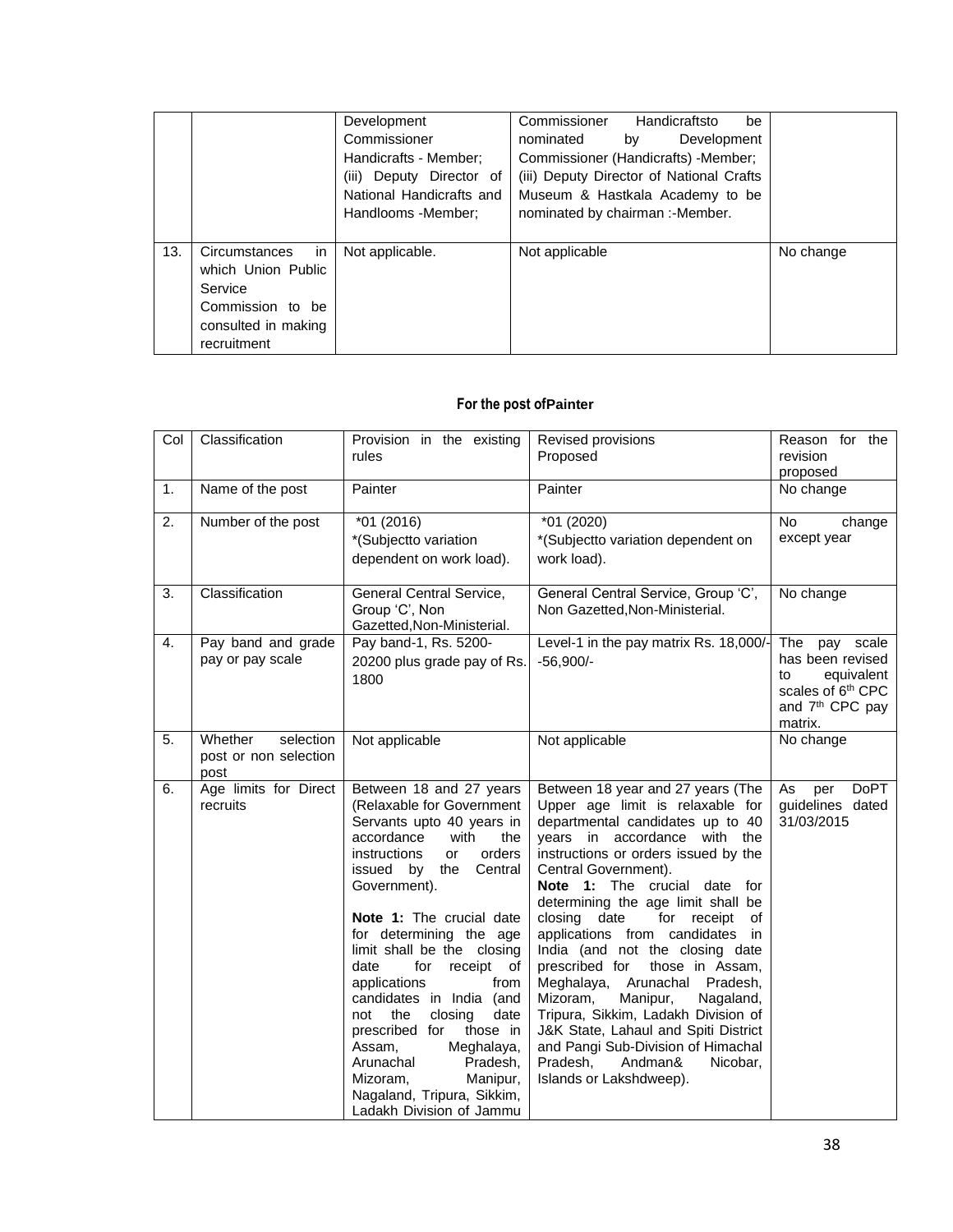|    |                                                                                  | and Kashmir State, Lahaul<br>and Spiti District and Pangi<br>Sub-Division of Chamba<br><b>District</b><br>Himachal<br>οf<br>Pradesh,<br>Andman<br>and<br>Islands<br>Nicobar,<br>or<br>Lakshdweep).<br><b>Note 2:</b> In the case of<br>recruitment through the<br>Staff<br>Selection<br>Commission<br>or<br>Employment<br>Exchange,<br>crucial<br>the<br>date<br>for<br>determining the age limit<br>shall be as advertised by<br>Staff<br>the<br>Selection<br>Commission or the last<br>date<br>upto<br>which<br>Employment Exchange is<br>asked to<br>submit the<br>names.                                                                                                                                                                                                                                                                                                                                                                                                                | Note 2: The crucial date for<br>determining the age limit shall be as<br>advertised<br>by<br>Staff<br>Selection<br>Commission.                                                                                                                                                                                                                                                                                                                                                                                                                                                                                                                                                                                                                                                                                                                                                                                                                                                         | <b>DoPT</b><br>As<br>per<br>guidelines dated<br>31/03/2015 |
|----|----------------------------------------------------------------------------------|---------------------------------------------------------------------------------------------------------------------------------------------------------------------------------------------------------------------------------------------------------------------------------------------------------------------------------------------------------------------------------------------------------------------------------------------------------------------------------------------------------------------------------------------------------------------------------------------------------------------------------------------------------------------------------------------------------------------------------------------------------------------------------------------------------------------------------------------------------------------------------------------------------------------------------------------------------------------------------------------|----------------------------------------------------------------------------------------------------------------------------------------------------------------------------------------------------------------------------------------------------------------------------------------------------------------------------------------------------------------------------------------------------------------------------------------------------------------------------------------------------------------------------------------------------------------------------------------------------------------------------------------------------------------------------------------------------------------------------------------------------------------------------------------------------------------------------------------------------------------------------------------------------------------------------------------------------------------------------------------|------------------------------------------------------------|
| 7. | Educational<br>and<br>qualifications<br>other<br>required for direct<br>recruits | <b>Essential:</b><br>(i)Senior<br>secondary<br>(Class-XII)<br>from<br>a<br>recognized Board;<br>(ii) threeyears experience<br>in Painting, polishing and<br>making sign board in a<br>Museum<br>similar<br>or<br>institution.<br><b>Note 1: Qualifications are</b><br>relaxable at the discretion<br>of the Staff Selection<br>Commission or competent<br>authority in the case of<br>candidates otherwise well<br>qualified.<br><b>Note</b><br>2:<br>The<br>qualification(s) regarding<br>experience is relaxable at  <br>the discretion of the Staff<br>Selection Commission or<br>Competent Authority<br>in<br>the case of candidates<br>belonging<br>to<br>the<br>Scheduled Castes and the<br>Scheduled Tribes, if at any<br>stage of selection, the<br><b>Staff</b><br>Selection<br>Commission or Competent<br>Authority is of the opinion<br>that sufficient number of<br>candidates belonging to<br>communities<br>these<br>possessing the requisite<br>experience are not likely to | <b>Essential:</b><br>i)Senior secondary (Class-XII) from<br>a recognized Board;<br>(ii) threeyears<br>experience<br>ın<br>Painting, polishing and making sign<br>board in a Museum or similar<br>institution.<br><b>Note 1: Qualifications are relaxable</b><br>at the discretion of the Staff<br>Selection Commission/competent<br>authority in the case of candidates<br>otherwise well qualified.<br>The<br>Note<br>2:<br>qualification(s)<br>regarding experience is relaxable at<br>the discretion of the Staff Selection<br>Commission/Competent Authority<br>in the case of candidates belonging<br>to the Scheduled Castes and the<br>Scheduled Tribes, if at any stage of<br>selection, the<br>Staff Selection<br>Commission/Competent Authority is<br>of the opinion that sufficient number<br>of candidates belonging to these<br>communities<br>possessing<br>the<br>requisite experience are not likely to<br>be available to fill up the vacancies<br>reserved for them. | No<br>Material<br>Change                                   |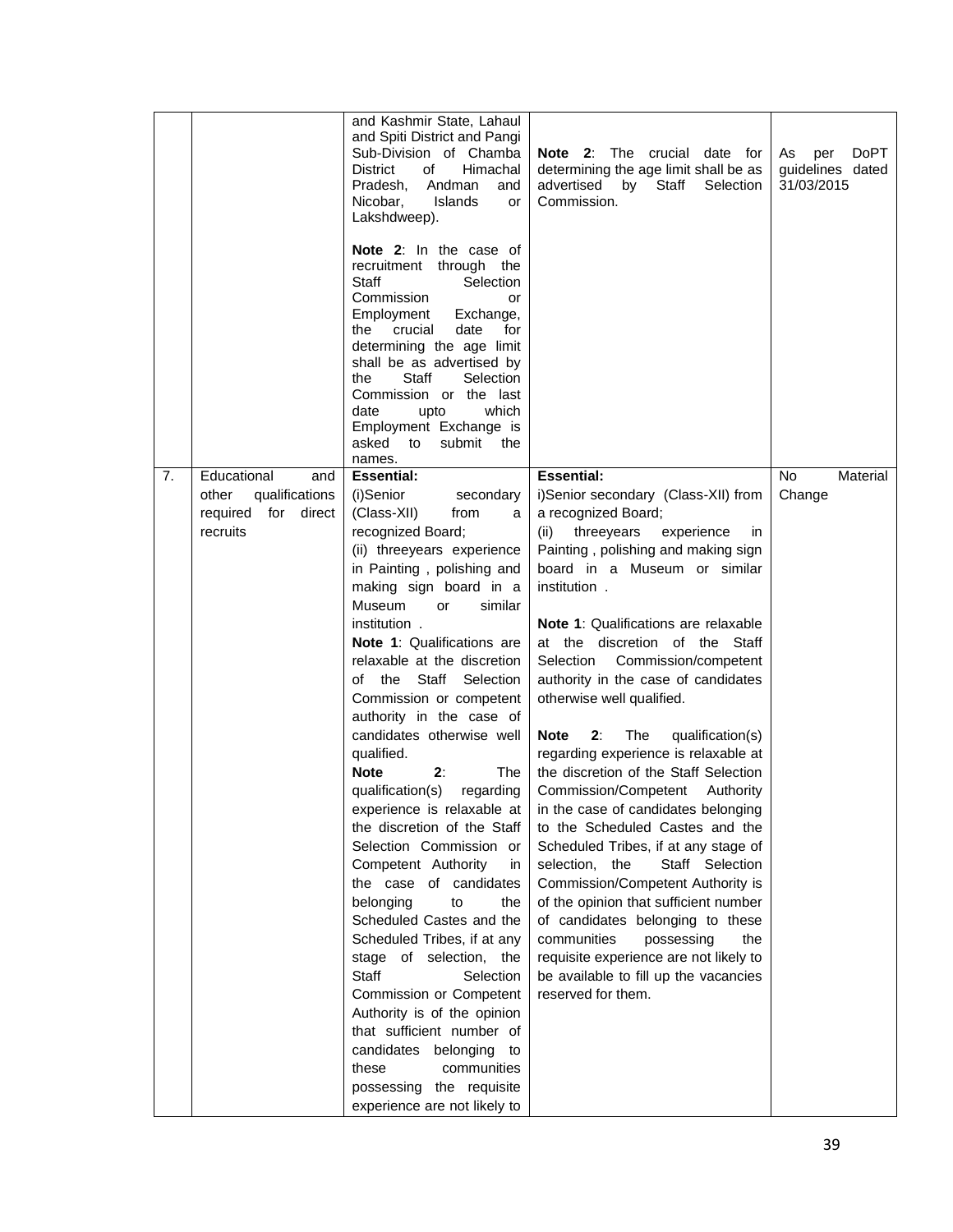|     |                                                                                                                                                                                                   | be available to fill up the<br>vacancies<br>reserved<br>for<br>them.                                                                                                                                                                                                                                                                                                                                                                                                         |                                                                                                                                                                                                                                                                                                                                                                                                                                                                                      |                                                                                                                                                                                       |
|-----|---------------------------------------------------------------------------------------------------------------------------------------------------------------------------------------------------|------------------------------------------------------------------------------------------------------------------------------------------------------------------------------------------------------------------------------------------------------------------------------------------------------------------------------------------------------------------------------------------------------------------------------------------------------------------------------|--------------------------------------------------------------------------------------------------------------------------------------------------------------------------------------------------------------------------------------------------------------------------------------------------------------------------------------------------------------------------------------------------------------------------------------------------------------------------------------|---------------------------------------------------------------------------------------------------------------------------------------------------------------------------------------|
| 8.  | Whether<br>age<br>and<br>educational<br>qualifications<br>prescribed for direct<br>recruits will apply in<br>οf<br>the<br>case<br>promotees                                                       | Not applicable                                                                                                                                                                                                                                                                                                                                                                                                                                                               | Not applicable                                                                                                                                                                                                                                                                                                                                                                                                                                                                       | NoChange                                                                                                                                                                              |
| 9.  | Period of probation, if<br>any                                                                                                                                                                    | direct<br>Two<br>years<br>for<br>recruitment.                                                                                                                                                                                                                                                                                                                                                                                                                                | Two years for direct recruitment.                                                                                                                                                                                                                                                                                                                                                                                                                                                    | No Change                                                                                                                                                                             |
| 10. | Method<br>οf<br>recruitment whether<br>by direct recruitment<br>or by promotion or by<br>deputation/absorption<br>and percentage of<br>the vacancies to be<br>filled<br>by<br>various<br>methods. | By direct recruitment.<br>Note : Vacancies caused<br>by the incumbent being<br>away on deputation or long<br>illness or study leave or<br>under other circumstances<br>for a duration of one year<br>or more may be filled on<br>deputation<br>basis<br>from<br>officers<br>οf<br>Central<br>Government-<br>(a)holding analogous posts<br>on regular basis; and<br>Possessing the<br>qualifications and<br>experience prescribed for<br>direct recruits under<br>column (7). | By direct recruitment.<br>100%<br>Note : Vacancies caused by the<br>incumbent<br>being<br>away<br>on<br>deputation or long illness or study<br>leave or under other circumstances<br>for a duration of one year or more<br>may be filled on deputation basis<br>from<br>officers<br>οf<br>Central<br>Government-<br>(a)holding analogous<br>posts<br>on<br>regular basis; and<br>Possessing the qualifications and<br>experience prescribed for direct<br>recruits under column (7). | No change                                                                                                                                                                             |
| 11. | In case of recruitment<br>promotion/<br>by<br>deputation<br>absorption, grades<br>from<br>which<br>promotion/<br>deputation/<br>absorption<br>to<br>be<br>made.                                   | Notapplicable                                                                                                                                                                                                                                                                                                                                                                                                                                                                | Deputation from officers of Central<br>Government-<br>(a)holding analogous posts<br>on<br>regular basis; and<br>Possessing the qualifications and<br>experience prescribed for direct<br>recruits under column (7).                                                                                                                                                                                                                                                                  | As<br>per<br>latest<br>DOPT guidelines                                                                                                                                                |
| 12. | Departmental<br>lf<br>a<br>Promotion<br>Committee<br>(DPC)<br>exists, what<br>is its<br>composition                                                                                               | Group 'C' Departmental<br><b>Promotion</b><br><b>Committee(for</b><br>confirmation) consisting<br>of:-<br>Senior.<br>Director<br>(i)<br>(Museum)- Chairman;<br>(ii) Additional Development<br>Commissioner<br>Joint<br>or<br>Development<br>Commissioner<br>Handicrafts- Member<br>(iii) Deputy Director of<br>National Handicrafts and<br>Handlooms<br>Museum-<br>Member.                                                                                                   | <b>'C'</b><br><b>Departmental</b><br>Group<br><b>Promotion</b><br><b>Committee(for</b><br>confirmation) consisting of:-<br>Senior.<br>Director (Museum)-<br>(i)<br>Chairman;<br>Additional<br>Development<br>(ii)<br>Commissioner<br>Joint<br>or<br>Development<br>Commissioner<br>Handicraftsto<br>nominated<br>be<br>by<br>Development<br>Commissioner<br>(Handicrafts)-<br>Member;<br>(iii) Deputy Director of National                                                           | Due to change of<br>designation<br>of<br>Office<br>from<br>National<br>Handicrafts<br>and<br>Handlooms<br>Museum<br>to<br>National<br>Crafts<br>Museum<br>and<br>Hastkala<br>Academy. |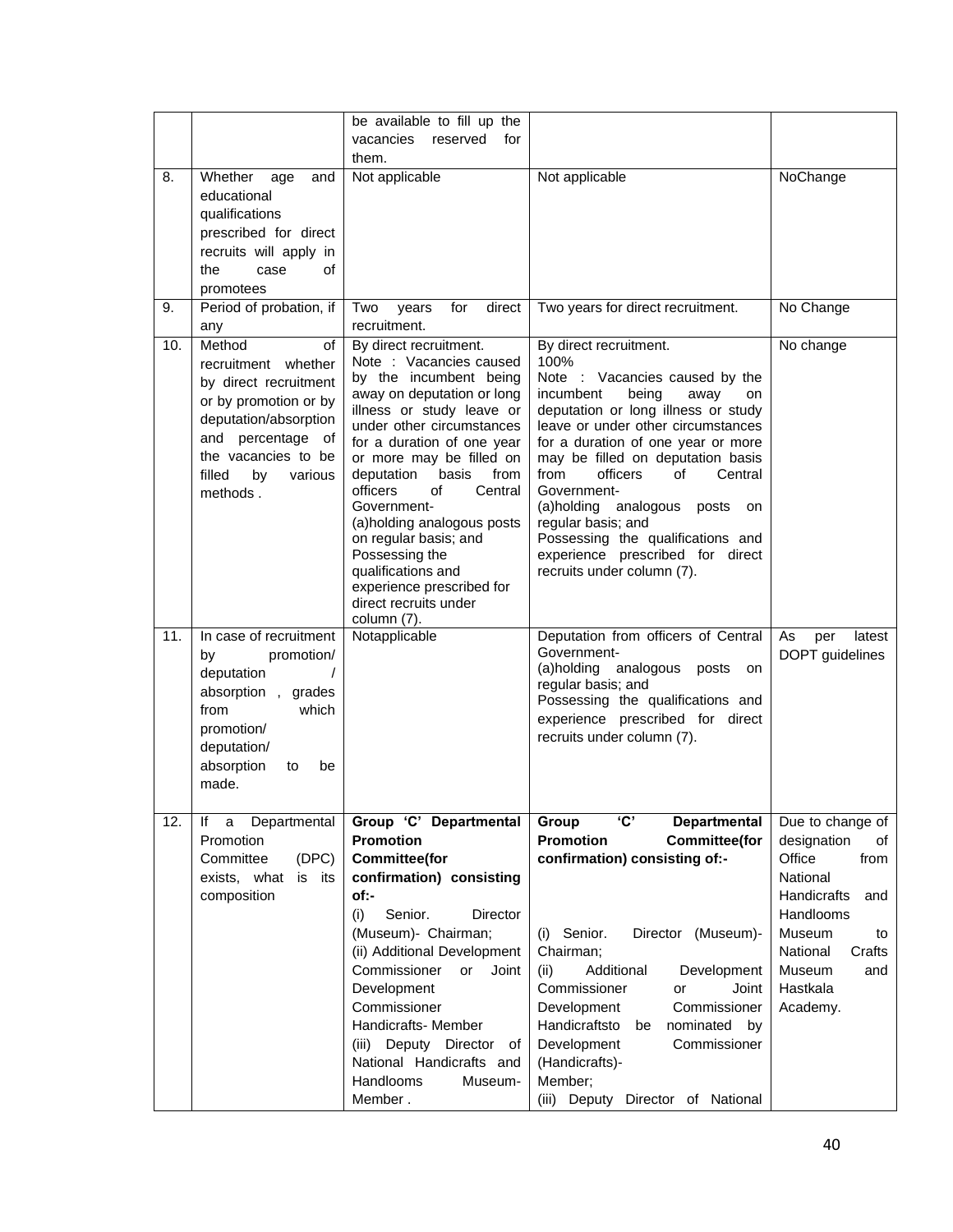|     |                                                                                                                            | Crafts<br>Museum & Hastkala<br>Academy to be nominated by<br>chairman: - Member. |           |
|-----|----------------------------------------------------------------------------------------------------------------------------|----------------------------------------------------------------------------------|-----------|
| 13. | Circumstances in   Not applicable.<br>which Union Public<br>Service Commission<br>to be consulted in<br>making recruitment | Not applicable                                                                   | No change |

## **For the post ofCompilation Assistant**

| Col | Classification                                        | Provision in the existing<br>rules                                                                                                                                                                                                                                                                                                                                                                                                                                                                                                                                                                                                                                                               | Revised provisions<br>Proposed                                                                                                                                                                                                                                                                                                                                                                                                                                                                                                                                                                                                                                                                                                      | Reason for the<br>revision<br>proposed                                                                                           |
|-----|-------------------------------------------------------|--------------------------------------------------------------------------------------------------------------------------------------------------------------------------------------------------------------------------------------------------------------------------------------------------------------------------------------------------------------------------------------------------------------------------------------------------------------------------------------------------------------------------------------------------------------------------------------------------------------------------------------------------------------------------------------------------|-------------------------------------------------------------------------------------------------------------------------------------------------------------------------------------------------------------------------------------------------------------------------------------------------------------------------------------------------------------------------------------------------------------------------------------------------------------------------------------------------------------------------------------------------------------------------------------------------------------------------------------------------------------------------------------------------------------------------------------|----------------------------------------------------------------------------------------------------------------------------------|
| 1.  | Name of the post                                      | <b>Compilation Assistant</b>                                                                                                                                                                                                                                                                                                                                                                                                                                                                                                                                                                                                                                                                     | <b>Compilation Assistant</b>                                                                                                                                                                                                                                                                                                                                                                                                                                                                                                                                                                                                                                                                                                        | No change                                                                                                                        |
| 2.  | Number of the post                                    | *01 (2016)<br>*(Subjectto variation<br>dependent on work load).                                                                                                                                                                                                                                                                                                                                                                                                                                                                                                                                                                                                                                  | *01 (2020)<br>*(Subjectto variation dependent on<br>work load).                                                                                                                                                                                                                                                                                                                                                                                                                                                                                                                                                                                                                                                                     | No<br>change<br>except year                                                                                                      |
| 3.  | Classification                                        | General Central Service,<br>Group 'C', Non<br>Gazetted, Non-Ministerial.                                                                                                                                                                                                                                                                                                                                                                                                                                                                                                                                                                                                                         | General Central Service, Group 'C',<br>Non Gazetted, Non-Ministerial.                                                                                                                                                                                                                                                                                                                                                                                                                                                                                                                                                                                                                                                               | No change                                                                                                                        |
| 4.  | Pay band and grade<br>pay or pay scale                | Pay band-1, Rs. 5200-<br>20200 plus grade pay of Rs.<br>2400                                                                                                                                                                                                                                                                                                                                                                                                                                                                                                                                                                                                                                     | Level-4 in the pay matrix Rs. 25,500/<br>$-81,100/-$                                                                                                                                                                                                                                                                                                                                                                                                                                                                                                                                                                                                                                                                                | The pay scale<br>has been revised<br>to<br>equivalent<br>scales of 6 <sup>th</sup> CPC<br>and 7 <sup>th</sup> CPC pay<br>matrix. |
| 5.  | Whether<br>selection<br>post or non selection<br>post | Non-selection                                                                                                                                                                                                                                                                                                                                                                                                                                                                                                                                                                                                                                                                                    | Non-selection                                                                                                                                                                                                                                                                                                                                                                                                                                                                                                                                                                                                                                                                                                                       | No change                                                                                                                        |
| 6.  | Age limits for direct<br>recruits                     | Between 18 and 27 years<br>(Relaxable for Government<br>servents up to 40 years in<br>accordance<br>with<br>the<br>orders<br>instructions<br>or<br>issued<br>Central<br>by<br>Government).<br>Note 1: The crucial date<br>for determining the age<br>limit shall be the closing<br>date<br>for<br>receipt of<br>applications<br>from<br>candidates in India (and<br>not<br>the<br>closing<br>date<br>prescribed for<br>those in<br>Assam,<br>Meghalaya,<br>Arunachal<br>Pradesh,<br>Mizoram,<br>Manipur,<br>Nagaland, Tripura, Sikkim,<br>Ladakh Division of Jammu<br>and Kashmir State, Lahaul<br>and spiti District and Pangi<br>sub-division<br>ofChamba<br><b>District</b><br>of<br>Himachal | Between 18 and 27 years Upper<br>relaxable<br>limit<br>is<br>for<br>age<br>departmental candidates up to 40<br>years in accordance with the<br>instructions or orders issued by the<br>Central Government).<br><b>Note 1:</b> The crucial date for<br>determining the age limit shall be<br>closing date<br>for receipt<br>оf<br>applications from candidates in<br>India (and not the closing date<br>prescribed for<br>those in Assam,<br>Meghalaya, Arunachal<br>Pradesh,<br>Mizoram,<br>Manipur,<br>Nagaland,<br>Tripura, Sikkim, Ladakh Division of<br>Jammu and Kashmir State, Lahaul<br>and spiti District and Pangi sub-<br>division of Himachal<br>Pradesh,<br>Andman&<br>Nicobar.<br><b>Islands</b><br>or<br>Lakshdweep). | As<br><b>DoPT</b><br>per<br>guidelines dated<br>31/03/2015                                                                       |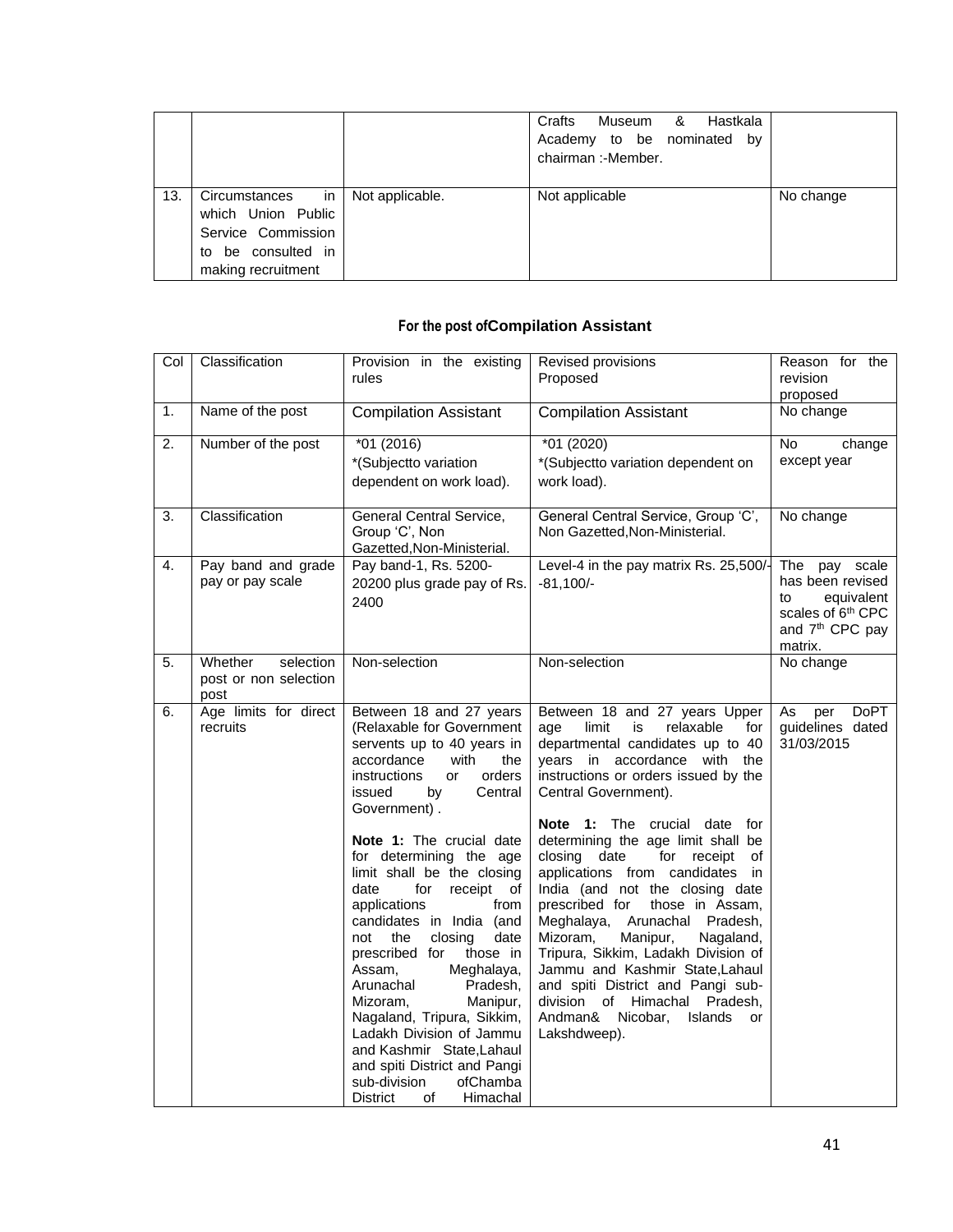|    |                                                                                        | Andman&<br>Pradesh,<br>Nicobar,<br>Islands<br>or<br>Lakshdweep).<br>Note 2: In the case of<br>recruitment through the<br>Staff<br>Selection<br>Commission<br>or<br>Employment<br>Exchange,<br>crucial<br>the<br>date<br>for<br>determining the age limit<br>shall be as advertised by<br>the<br>Staff<br>Selection<br>Commission or the last<br>date<br>which<br>upto<br>Employment Exchange is<br>submit<br>asked to<br>the<br>names.                                                                                                                                                                                                                                                                                                                                                                                                                                                                                                                                                                                                          | Note 2: The<br>crucial<br>date<br>for<br>determining the age limit shall be<br>the last date upto which staff<br>selection commission have invited<br>to submit applications<br>as per<br>advertisement.                                                                                                                                                                                                                                                                                                                                                                                                                                                                                                                                                                                                                                                                                                                                                                                                                                                                                                                                                     | <b>DoPT</b><br>As<br>per<br>guidelines dated<br>31/03/2015 |
|----|----------------------------------------------------------------------------------------|-------------------------------------------------------------------------------------------------------------------------------------------------------------------------------------------------------------------------------------------------------------------------------------------------------------------------------------------------------------------------------------------------------------------------------------------------------------------------------------------------------------------------------------------------------------------------------------------------------------------------------------------------------------------------------------------------------------------------------------------------------------------------------------------------------------------------------------------------------------------------------------------------------------------------------------------------------------------------------------------------------------------------------------------------|--------------------------------------------------------------------------------------------------------------------------------------------------------------------------------------------------------------------------------------------------------------------------------------------------------------------------------------------------------------------------------------------------------------------------------------------------------------------------------------------------------------------------------------------------------------------------------------------------------------------------------------------------------------------------------------------------------------------------------------------------------------------------------------------------------------------------------------------------------------------------------------------------------------------------------------------------------------------------------------------------------------------------------------------------------------------------------------------------------------------------------------------------------------|------------------------------------------------------------|
| 7. | Educational<br>and<br>qualifications<br>other<br>required<br>for<br>direct<br>recruits | <b>Essential:</b><br>(i) Becholer's Degree from<br>a recognised University;<br>(ii) one year experience of<br>documentation<br>work<br>or<br>compilation of statistical<br>data.<br>(iii)<br>one<br>year<br><b>Basic</b><br>Computer<br>Course<br>and<br>knowledge of typing<br>in<br>English or Hindi.<br>Desirable:<br>Knowledge of preparation<br>of Index / documentation<br>cards, registers.<br>Note 1: Qualifications are<br>relaxable at the discretion<br>the<br>Staff Selection<br>of<br>Commission or Competent<br>Authority in the case of<br>candidates otherwise well<br>qualified.<br>Note 2: The qualification(s)<br>regarding experience is<br>relaxable at the discretion<br>of the<br>Staff Selection<br>Commission or Competent<br>Authority in the case of<br>candidates belonging to<br>the Scheduled Castes and<br>the Scheduled Tribes, if at<br>any stage of selection, the<br>Staff<br>Selection<br>Commission or Competent<br>Authority is of the opinion<br>that sufficient number of<br>candidates belonging<br>to | <b>Essential:</b><br>(i) Becholer's<br>Degree from a<br>recognised University;<br>(ii)<br>year<br>experience<br>οf<br>one<br>documentation work or compilation<br>of statistical data.<br>(iii) one year Basic Computer<br>Course and knowledge of typing in<br>English or Hindi.<br>Desirable:<br>Knowledge of preparation of Index /<br>documentation cards, registers.<br><b>Note 1: Qualifications are relaxable</b><br>at the discretion of the Staff<br>Selection<br>Commission/competent<br>authority in the case of candidates<br>otherwise well qualified.<br>2:<br>The<br><b>Note</b><br>qualification(s)<br>regarding experience is relaxable at<br>the discretion of the Staff Selection<br>Commission/Competent Authority<br>in the case of candidates belonging<br>to the Scheduled Castes, the<br>Scheduled Tribes, if at any stage of<br>the<br>Staff Selection<br>selection,<br>Commission/Competent Authority is<br>of the opinion that sufficient number<br>of candidates belonging to these<br>communities<br>possessing<br>the<br>requisite experience are not likely to<br>be available to fill up the vacancies<br>reserved for them. | No.<br>material<br>Change                                  |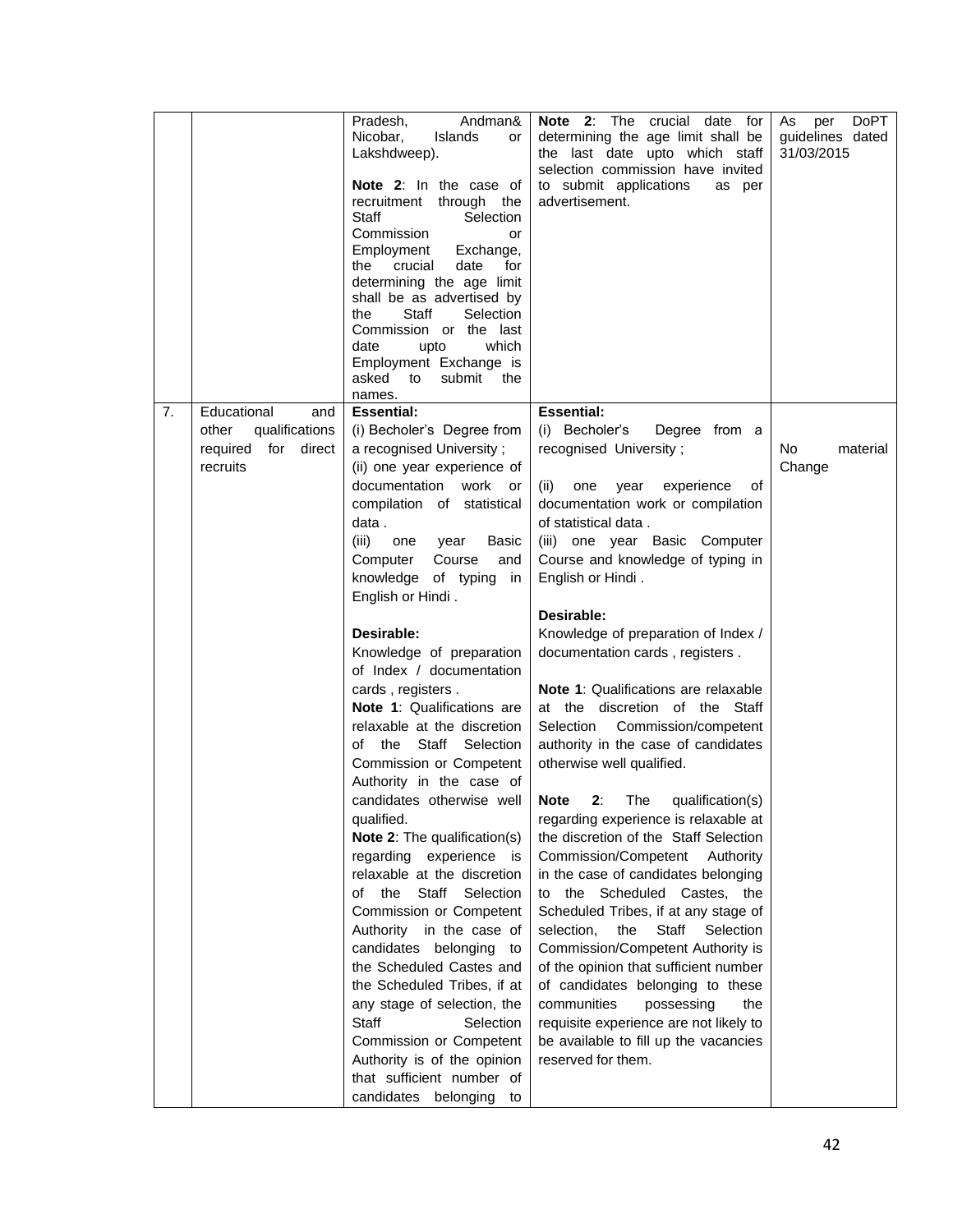| 8.  | Whether<br>age<br>and<br>educational<br>qualifications<br>prescribed for direct<br>recruits will apply in                                                                                         | these<br>communities<br>possessing the requisite<br>experience are not likely to<br>be available to fill up the<br>vacancies<br>reserved<br>for<br>them.<br>Not applicable                                                                                                                                                                                                                                                                                                                                                                                                                                                                                                                                                                                                                                                                                                                         | <b>No</b>                                                                                                                                                                                                                                                                                                                                                                                                                                                                                                                                                                                                                                                                                                                                                                                                                                                                                                                                                                                                                                                                                                     | As per latest<br>DOPT guidelines<br>dated<br>31.03.2015                                                                                                                                                                                                                                           |
|-----|---------------------------------------------------------------------------------------------------------------------------------------------------------------------------------------------------|----------------------------------------------------------------------------------------------------------------------------------------------------------------------------------------------------------------------------------------------------------------------------------------------------------------------------------------------------------------------------------------------------------------------------------------------------------------------------------------------------------------------------------------------------------------------------------------------------------------------------------------------------------------------------------------------------------------------------------------------------------------------------------------------------------------------------------------------------------------------------------------------------|---------------------------------------------------------------------------------------------------------------------------------------------------------------------------------------------------------------------------------------------------------------------------------------------------------------------------------------------------------------------------------------------------------------------------------------------------------------------------------------------------------------------------------------------------------------------------------------------------------------------------------------------------------------------------------------------------------------------------------------------------------------------------------------------------------------------------------------------------------------------------------------------------------------------------------------------------------------------------------------------------------------------------------------------------------------------------------------------------------------|---------------------------------------------------------------------------------------------------------------------------------------------------------------------------------------------------------------------------------------------------------------------------------------------------|
| 9.  | the<br>case<br>οf<br>promotees<br>Period of probation, if                                                                                                                                         | Two<br>for<br>direct<br>years                                                                                                                                                                                                                                                                                                                                                                                                                                                                                                                                                                                                                                                                                                                                                                                                                                                                      | Two years for direct recruitment.                                                                                                                                                                                                                                                                                                                                                                                                                                                                                                                                                                                                                                                                                                                                                                                                                                                                                                                                                                                                                                                                             | No Change                                                                                                                                                                                                                                                                                         |
|     | any                                                                                                                                                                                               | recruitment.                                                                                                                                                                                                                                                                                                                                                                                                                                                                                                                                                                                                                                                                                                                                                                                                                                                                                       |                                                                                                                                                                                                                                                                                                                                                                                                                                                                                                                                                                                                                                                                                                                                                                                                                                                                                                                                                                                                                                                                                                               |                                                                                                                                                                                                                                                                                                   |
| 10. | Method<br>of<br>recruitment whether<br>by direct recruitment<br>or by promotion or by<br>deputation/absorption<br>and percentage of<br>the vacancies to be<br>filled<br>by<br>various<br>methods. | By Promotion failing which<br>by deputation or failing<br>both by direct recruitment.                                                                                                                                                                                                                                                                                                                                                                                                                                                                                                                                                                                                                                                                                                                                                                                                              | By composite method ofpromotion /<br>deputation or deputation (including<br>short term contract) /absorption,<br>failing which by direct recruitment.<br>100%                                                                                                                                                                                                                                                                                                                                                                                                                                                                                                                                                                                                                                                                                                                                                                                                                                                                                                                                                 | As<br>per<br>latest<br>DOPT guidelines<br>dated<br>31.03.2015                                                                                                                                                                                                                                     |
| 11. | In case of recruitment<br>promotion/<br>by<br>deputation<br>$\prime$<br>absorption, grades<br>from<br>which<br>promotion/<br>deputation/<br>absorption<br>to<br>be<br>made.                       | Promotion: Departmental<br>Documentation<br>Assistant<br>in the scale of pay of pay<br>band-1 Rs. 5200-20,200<br>plus grade pay of Rs. 1900<br>with eight years regular<br>service<br>in<br>respective<br>rendered<br>after<br>grades<br>appointment thereto<br>on<br>regular basis.<br>Note 1: Where Juniors who<br>have<br>completed<br>their<br>eligibility<br>qualifying<br>or<br>service are being<br>considered for promotion,<br>their senior shall also be<br>considerd provided they<br>are not short of the<br>requisite<br>qualifying<br>or<br>eligibility service by more<br>than half of such qualifying<br>or eligibility service or 2<br>years, whichever is less<br>and<br>have<br>successfully<br>completed their probation<br>period for promotion to the<br>next higher grade along<br>with their juniors who have<br>already completed such<br>qualifying<br>eligibility<br>or | <b>Method</b><br><b>Composite</b><br>оf<br><b>Promotion/Deputation(ISTC)</b><br><b>Failing</b><br>which<br>by<br>direct<br>recruitment:<br>Promotion:Departmental<br>Documentation Assistant in Level<br>2(Rs. 19900-63200) of 7 <sup>th</sup> Central<br>Pay Commission Matrix with eight<br>years regular service in respective<br>grades rendered after appointment<br>thereto on regular basis shall also<br>be considered alongwith outsiders<br>and in case he/she is selected for<br>appointment to the post, the same<br>shall be deemed to have been filled<br>by promotion.<br>Note 1:<br>For the purpose of<br>computing<br>minimum<br>qualifying<br>service for promotion, the service<br>rendered on a regular basis by an<br>officer prior to the 1 <sup>st</sup> January,<br>2006 on the date from which the<br>revised pay structure based on the<br>6 <sup>th</sup><br>Central<br>Pay<br>Commission<br>recommendations<br>has<br>been<br>extended, shall be deemed to be<br>rendered<br>service<br>in<br>the<br>corresponding grade pay or pay<br>scale extended based on the<br>Commission. | (i)Method of<br>recruitment<br>has been<br>changed for<br>wider choice of<br>selection and<br>their being<br>only one post<br>in the feeder<br>cadre.<br>(ii)Due to change<br>of Level in 7th<br>CPC payMatrix<br>equivalent to Pay<br>Scale, Pay Band<br>and Grade Pay<br>of 6 <sup>th</sup> CPC |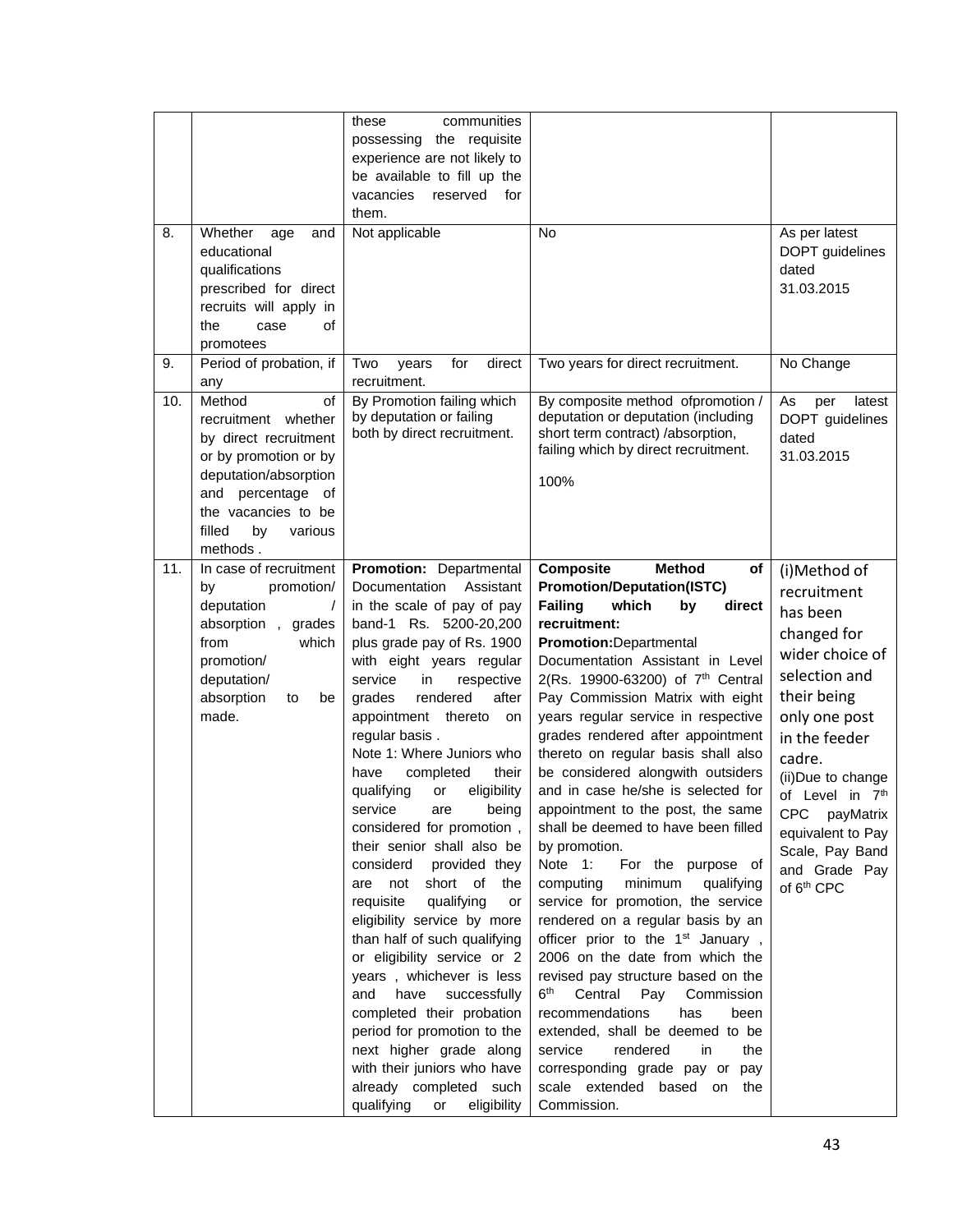|  | service.                             | The eligibility list for<br>Note 2:       |  |
|--|--------------------------------------|-------------------------------------------|--|
|  | Note 2. For the purpose of           | promotion shall be prepared with          |  |
|  | minimum<br>computing                 | reference to the date of completion       |  |
|  | qualifying<br>service<br>for         | by the officers of the prescribed         |  |
|  | service<br>promotion,<br>the         | qualifying service in the respective      |  |
|  | rendered on a regular                | grade.                                    |  |
|  | basis by an officer prior to         | <b>Deputation(ISTC)/Absorption</b>        |  |
|  | the 1 <sup>st</sup> January, 2006 or | Officers of the Central Government        |  |
|  | the date from which the              | / State government / Union territory      |  |
|  | revised<br>pay<br>structure          | Governments:-                             |  |
|  | based on the 6 <sup>th</sup> Central | (a)(i) holding analogous posts on         |  |
|  | Pay<br>Commission                    | regular basis; or                         |  |
|  | recommendations<br>has               | (ii) with eight years regular service     |  |
|  | been extended, shall be              | in post in level-2 (Rs. 19,900-           |  |
|  | deemed to be service                 | 63,200) of 7 <sup>th</sup> CPC Pay Matrix |  |
|  | rendered<br>in<br>the                | (b)<br>Possessing<br>educational          |  |
|  | corresponding grade pay              | qualifications prescribed for direct      |  |
|  | or pay scale extended                | recruits under column (7).                |  |
|  | based<br>the<br>on                   | Note 1: The departmental officers in      |  |
|  | recommendations of the               | the feeder category who are in the        |  |
|  | Commission.                          | direct line of promotion will not be      |  |
|  | <b>Deputation: Officers of the</b>   | eligible<br>for<br>consideration<br>for   |  |
|  | Government<br>Central<br>$\sqrt{ }$  | appointment<br>on<br>deputation.          |  |
|  | State government / Union             | Similarly, deputationists shall not be    |  |
|  | territory Governments:-              | eligible<br>for<br>consideration<br>for   |  |
|  | (a)(i) holding analogous             | appointment by promotion.                 |  |
|  | posts on regular basis; or           | Note 2: The period of deputation          |  |
|  | (ii) with fiveyears regular          | including the period of deputation in     |  |
|  | service in post in the pay           | another<br>ex-cadre<br>post<br>held       |  |
|  | band-I Rs.5200-20200 plus            | immediately<br>this<br>preceding          |  |
|  | grade pay of Rs.2000; and            | appointment in the same or other          |  |
|  | (b) possessing educational           | Organizations or Departments of           |  |
|  | qualifications<br>prescribed         | the Central Government shall not          |  |
|  | for direct recruits under            | exceed seven years or as amended          |  |
|  | column (7).                          | by DOPT from time to time.                |  |
|  | Note 1: The departmental             | Note 3: The maximum age limit for         |  |
|  | officers<br>in<br>the<br>feeder      | appointment by deputation shall not       |  |
|  | category who are in the              | be exceeding fifty-six years as on        |  |
|  | direct line of promotion will        | the closing date of receipt of            |  |
|  | be<br>eligible<br>not<br>for         | applications.                             |  |
|  | consideration<br>for                 | Note 4:<br>For the purpose of             |  |
|  | appointment<br>on                    | appointment on deputation basis,          |  |
|  | deputation.                          | the service rendered on a regular         |  |
|  | Note 2: The period of                | basis by an officer prior to the 1st      |  |
|  | deputation including the             | January, 2006 or the date from            |  |
|  | period of deputation in              | which the revised pay structure           |  |
|  | another ex-cadre post held           | based on the 6th Central Pay              |  |
|  | immediately preceding this           | Commission recommendations has            |  |
|  | appointment in the same              | been extended, shall be deemed to         |  |
|  | or other Organisations or            | service<br>rendered<br>in<br>the<br>be    |  |
|  | Departments of the Central           | corresponding grade pay or pay            |  |
|  | Government<br>shall<br>not           | scale extended<br>based on<br>the         |  |
|  | exceed three years.                  | recommendations<br>οf<br>the              |  |
|  | Note 3: The maximum age              | commission except where there has         |  |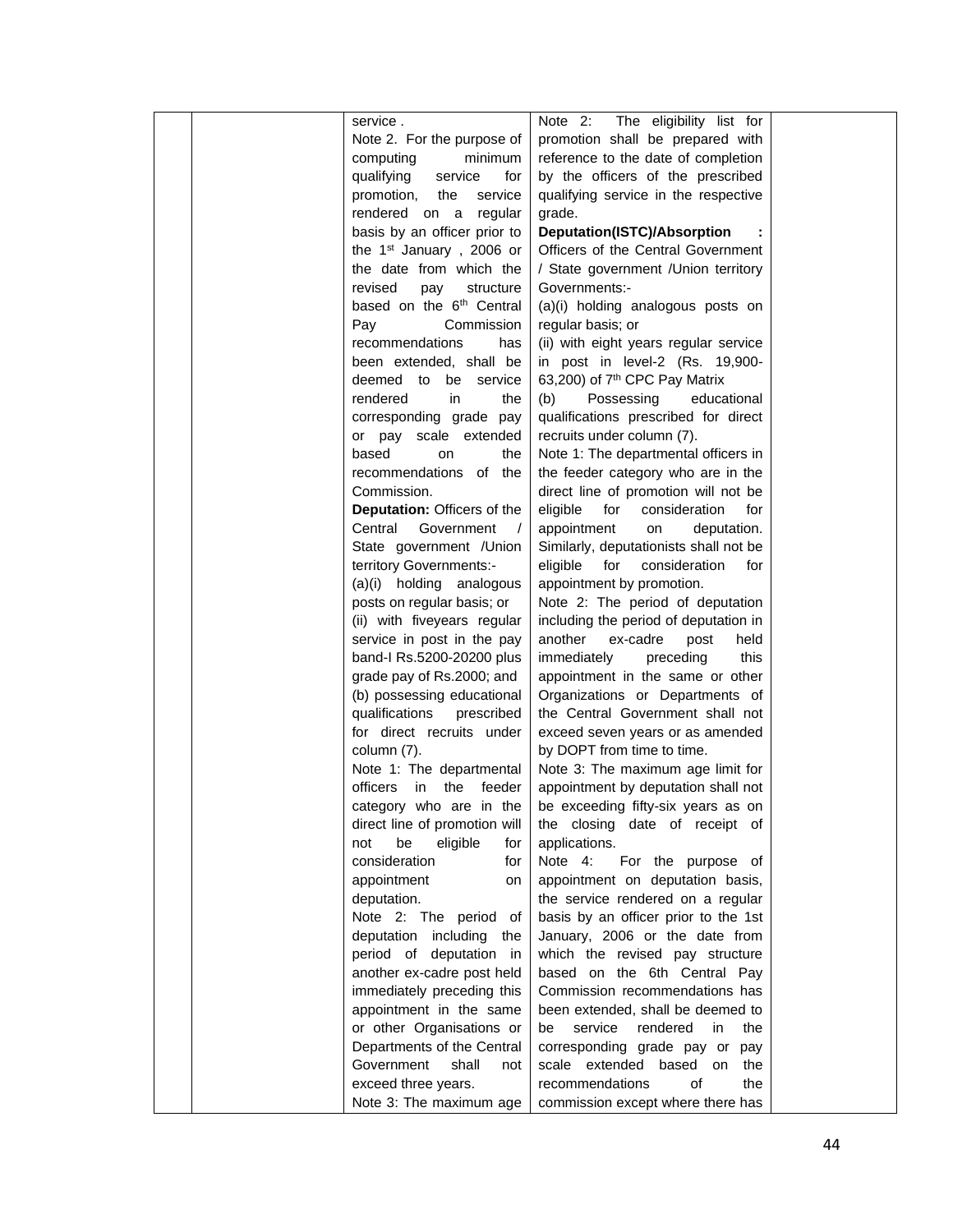|     |                         | limit for appointment by      | been merger of more than one pre-          |                    |
|-----|-------------------------|-------------------------------|--------------------------------------------|--------------------|
|     |                         | deputation shall not be       | revised scale of pay into one grade        |                    |
|     |                         | exceeding fifty-six years as  | with a common grade pay or pay             |                    |
|     |                         | on the closing date of        | scale, and where this benefit will         |                    |
|     |                         | receipt of applications.      | extend only for the post for which         |                    |
|     |                         | Note 4: For the purpose of    | that grade pay or pay scale is the         |                    |
|     |                         |                               |                                            |                    |
|     |                         | appointment on deputation     | normal replacement grade without           |                    |
|     |                         | basis, the service rendered   | any upgradation.                           |                    |
|     |                         | on a regular basis by an      |                                            |                    |
|     |                         | officer prior to the 1st      |                                            |                    |
|     |                         | January, 2006 or the date     |                                            |                    |
|     |                         | from which the revised pay    |                                            |                    |
|     |                         | structure based on the 6th    |                                            |                    |
|     |                         | Central Pay Commission        |                                            |                    |
|     |                         | recommendations<br>has        |                                            |                    |
|     |                         | been extended, shall be       |                                            |                    |
|     |                         | deemed to be service          |                                            |                    |
|     |                         | rendered<br>in<br>the         |                                            |                    |
|     |                         | corresponding grade pay       |                                            |                    |
|     |                         | or pay scale extended         |                                            |                    |
|     |                         | based<br>the<br>on            |                                            |                    |
|     |                         | recommendations of the        |                                            |                    |
|     |                         | commission except where       |                                            |                    |
|     |                         | there has been merger of      |                                            |                    |
|     |                         | more than one pre-revised     |                                            |                    |
|     |                         | scale of pay into one grade   |                                            |                    |
|     |                         | with a common grade pay       |                                            |                    |
|     |                         | or pay scale, and where       |                                            |                    |
|     |                         | this benefit will extend only |                                            |                    |
|     |                         | for the post for which that   |                                            |                    |
|     |                         | grade pay or pay scale is     |                                            |                    |
|     |                         | the normal replacement        |                                            |                    |
|     |                         | without<br>grade<br>any       |                                            |                    |
|     |                         | upgradation.                  |                                            |                    |
| 12. | lf<br>a<br>Departmental | Group 'C' Departmental        | <b>'C'</b><br>Group<br><b>Departmental</b> | Due to change of   |
|     | Promotion               | <b>Promotion</b>              | <b>Promotion</b><br><b>Committee(for</b>   | designation<br>οf  |
|     | Committee<br>(DPC)      | <b>Committee(for</b>          | considering<br>promotion<br>and            | Office<br>from     |
|     | exists, what is its     | considering promotion         | confirmation) consisting of:-              | National           |
|     | composition             | confirmation)<br>and          |                                            | Handicrafts<br>and |
|     |                         | consisting of:-               |                                            | Handlooms          |
|     |                         | Senior.<br>Director<br>(i)    |                                            | Museum<br>to       |
|     |                         | (Museum)- Chairman;           |                                            | National<br>Crafts |
|     |                         | (ii) Additional Development   | (i) Senior.<br>Director (Museum)-          | Museum<br>and      |
|     |                         | Commissioner<br>or<br>Joint   | Chairman;                                  | Hastkala           |
|     |                         | Development                   | (ii)<br>Additional<br>Development          | Academy.           |
|     |                         | CommissionerHandicrafts:      | Joint<br>Commissioner<br>or                |                    |
|     |                         | (iii)<br>member<br>Deputy     | Development<br>Commissioner                |                    |
|     |                         | of<br>National<br>Director    | Handicraftsto<br>be<br>nominated by        |                    |
|     |                         | Handicrafts<br>and            | Development<br>Commissioner                |                    |
|     |                         | Handlooms<br>Museum:          | (Handicrafts) - Member;                    |                    |
|     |                         | Member.                       | (iii) Deputy Director of National          |                    |
|     |                         |                               | Museum<br>&<br>Crafts<br>Hastkala          |                    |
|     |                         |                               | Academy to be nominated by                 |                    |
|     |                         |                               | Chairman :-Member.                         |                    |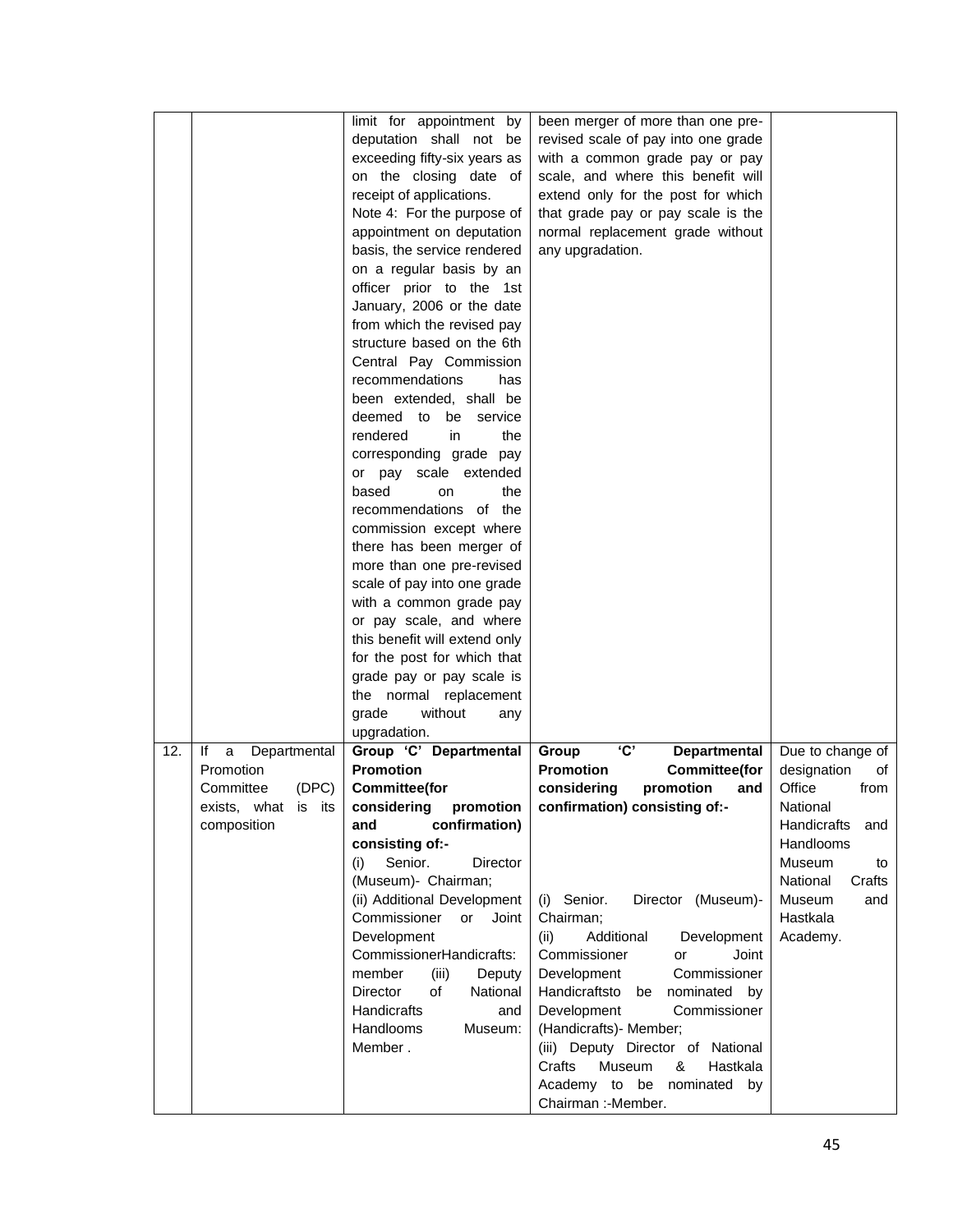| 13. | Circumstances      | in   Not applicable. | Not applicable | No change |
|-----|--------------------|----------------------|----------------|-----------|
|     | which Union Public |                      |                |           |
|     | Service Commission |                      |                |           |
|     | to be consulted in |                      |                |           |
|     | making recruitment |                      |                |           |

## **For the post ofDocumentation Assistant**

| Col | Classification                                        | Provision in the existing<br>rules                                                                                                                                                                                                                                                                                                                                                                                                                                                                                                                                                                                                                                                                                                                                            | Revised provisions<br>Proposed                                                                                                                                                                                                                                                                                                                                                                                                                                                                                                                                                                                                                                                                                                                                                                                             | Reason for the<br>revision<br>proposed                                                                                           |
|-----|-------------------------------------------------------|-------------------------------------------------------------------------------------------------------------------------------------------------------------------------------------------------------------------------------------------------------------------------------------------------------------------------------------------------------------------------------------------------------------------------------------------------------------------------------------------------------------------------------------------------------------------------------------------------------------------------------------------------------------------------------------------------------------------------------------------------------------------------------|----------------------------------------------------------------------------------------------------------------------------------------------------------------------------------------------------------------------------------------------------------------------------------------------------------------------------------------------------------------------------------------------------------------------------------------------------------------------------------------------------------------------------------------------------------------------------------------------------------------------------------------------------------------------------------------------------------------------------------------------------------------------------------------------------------------------------|----------------------------------------------------------------------------------------------------------------------------------|
| 1.  | Name of the post                                      | <b>Documentation Assistant</b>                                                                                                                                                                                                                                                                                                                                                                                                                                                                                                                                                                                                                                                                                                                                                | <b>Documentation Assistant</b>                                                                                                                                                                                                                                                                                                                                                                                                                                                                                                                                                                                                                                                                                                                                                                                             | No change                                                                                                                        |
| 2.  | Number of the post                                    | $*01(2016)$<br>*(Subjectto variation<br>dependent on work load).                                                                                                                                                                                                                                                                                                                                                                                                                                                                                                                                                                                                                                                                                                              | *01 (2020)<br>*(Subjectto variation dependent on<br>work load).                                                                                                                                                                                                                                                                                                                                                                                                                                                                                                                                                                                                                                                                                                                                                            | <b>No</b><br>change<br>except year                                                                                               |
| 3.  | Classification                                        | General Central Service,<br>Group 'C', Non<br>Gazetted, Non-Ministerial.                                                                                                                                                                                                                                                                                                                                                                                                                                                                                                                                                                                                                                                                                                      | General Central Service, Group 'C',<br>Non Gazetted, Non-Ministerial.                                                                                                                                                                                                                                                                                                                                                                                                                                                                                                                                                                                                                                                                                                                                                      | No change                                                                                                                        |
| 4.  | Pay band and grade<br>pay or pay scale                | Pay band-1, Rs. 5200-<br>20,200 plus grade pay of<br>Rs. 1900                                                                                                                                                                                                                                                                                                                                                                                                                                                                                                                                                                                                                                                                                                                 | Level-2 in the pay matrix Rs.<br>19,900/--63,200/-                                                                                                                                                                                                                                                                                                                                                                                                                                                                                                                                                                                                                                                                                                                                                                         | The pay scale<br>has been revised<br>to<br>equivalent<br>scales of 6 <sup>th</sup> CPC<br>and 7 <sup>th</sup> CPC pay<br>matrix. |
| 5.  | Whether<br>selection<br>post or non selection<br>post | Not applicable                                                                                                                                                                                                                                                                                                                                                                                                                                                                                                                                                                                                                                                                                                                                                                | Not applicable                                                                                                                                                                                                                                                                                                                                                                                                                                                                                                                                                                                                                                                                                                                                                                                                             | No change                                                                                                                        |
| 6.  | Age limits for Direct<br>recruits                     | Between 18 and 27 years<br>(Relaxable for Government<br>Servants upto 40 years in<br>accordance<br>with<br>the<br>instructions<br>orders<br>or<br>issued by<br>the Central<br>Government).<br>Note 1: The crucial date<br>for determining the age<br>limit shall be the closing<br>date<br>for<br>receipt of<br>from<br>applications<br>candidates in India (and<br>not<br>the<br>closing<br>date<br>prescribed for<br>those in<br>Assam,<br>Meghalaya,<br>Arunachal<br>Pradesh,<br>Mizoram,<br>Manipur,<br>Nagaland, Tripura, Sikkim,<br>Ladakh Division of Jammu<br>Kashmir<br>State,<br>and<br>Spiti<br>District<br>Lahauland<br>and Pangi Sub-Division of<br>Chamba<br><b>District</b><br>of<br>Himachal<br>Pradesh,<br>Andman and<br>Nicobar.<br>Islands or Lakshdweep). | Between 18 year and 27 years (The<br>Upper age limit is relaxable for<br>departmental candidates up to 40<br>years in accordance with the<br>instructions or orders issued by the<br>Central Government).<br>Note 1: The crucial date for<br>determining the age limit shall be<br>closing date<br>for receipt<br>of<br>applications from candidates in<br>India (and not the closing date<br>prescribed for<br>those in Assam,<br>Meghalaya, Arunachal Pradesh,<br>Mizoram,<br>Manipur,<br>Nagaland,<br>Tripura, Sikkim, Ladakh Division of<br>J&K State, Lahaul and Spiti District<br>and Pangi Sub-Division of Himachal<br>Pradesh,<br>Andman&<br>Nicobar,<br>Islands or Lakshdweep).<br>Note 2: The crucial date for<br>determining the age limit shall be as<br>advertised<br>by<br>Staff<br>Selection<br>Commission. | DoPT<br>As<br>per<br>guidelines dated<br>31/03/2015<br><b>DoPT</b><br>As per<br>guidelines dated<br>31/03/2015                   |
|     |                                                       | Note 2: In the case of                                                                                                                                                                                                                                                                                                                                                                                                                                                                                                                                                                                                                                                                                                                                                        |                                                                                                                                                                                                                                                                                                                                                                                                                                                                                                                                                                                                                                                                                                                                                                                                                            |                                                                                                                                  |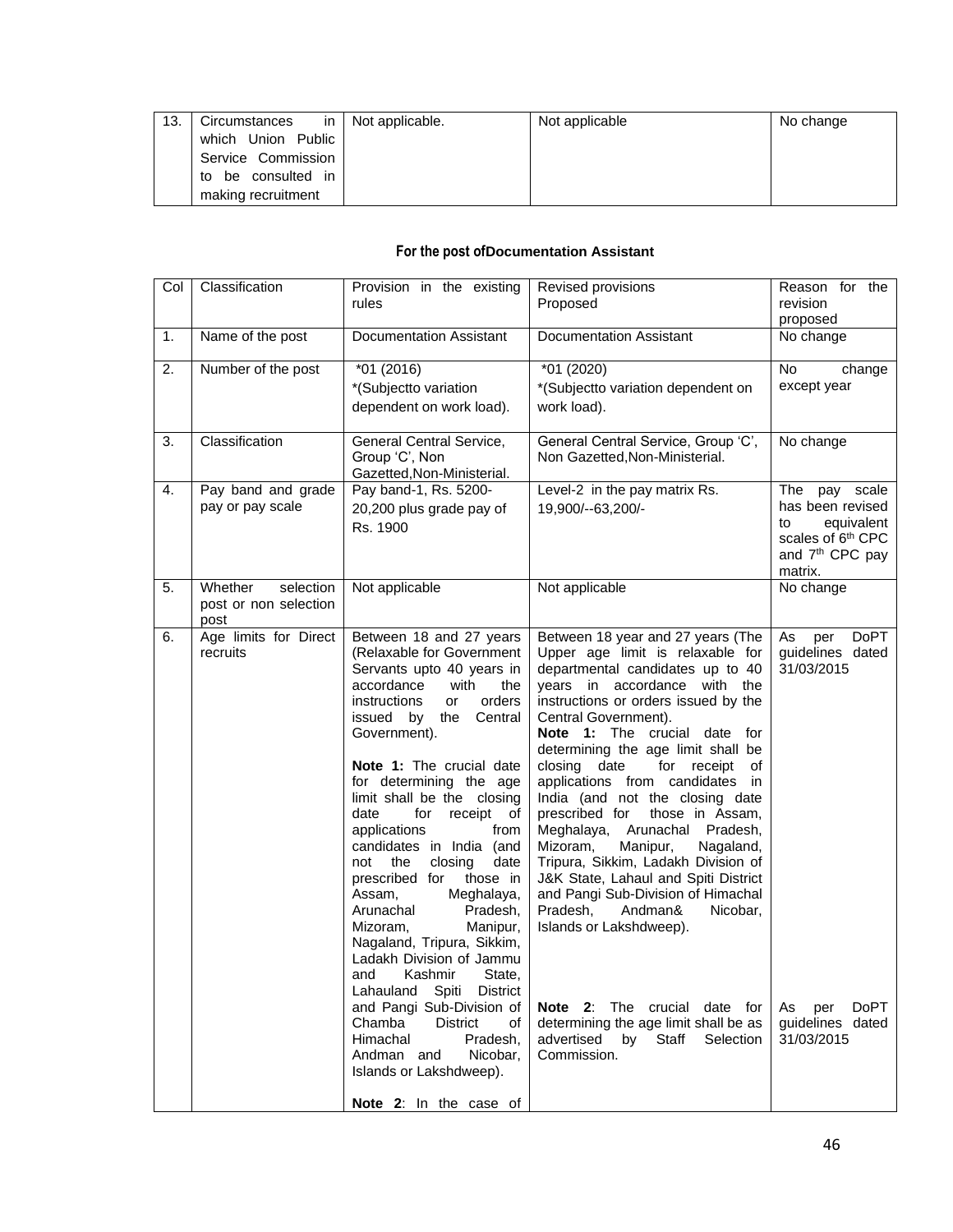| Educational<br><b>Essential:</b><br><b>Essential:</b><br><b>No</b><br>7.<br>and<br>Material<br>(i)Senior<br>qualifications<br>(i)Senior secondary<br>(Class-XII)<br>Change<br>other<br>secondary<br>required for direct<br>(Class-XII)<br>from a recognized Board;<br>from<br>a<br>recruits<br>recognized Board;<br>(ii)<br>oneyears<br>Basic<br>Computer<br>Course, and knowledge of typing in<br>(ii)<br>oneyears<br>Basic<br>Computer Course<br>English or Hindi.<br>,and<br>knowledge of typing<br>(iii)<br>one<br>year<br>experience<br>in<br>in<br>English or Hindi.<br>documentation in a Museum.<br>(iii) one year experience in<br><b>Note 1: Qualifications are relaxable</b><br>documentation<br>in<br>at the discretion of the Staff<br>a<br>Museum.<br>Commission/competent<br>Selection<br>Note 1: Qualifications are<br>authority in the case of candidates<br>relaxable at the discretion<br>otherwise well qualified.<br>of the<br>Staff<br>Selection<br>2:<br>The<br>Commission or competent<br>Note<br>qualification(s)<br>regarding experience is relaxable at<br>authority in the case of<br>candidates otherwise well<br>the discretion of the Staff Selection<br>qualified.<br>Commission/Competent<br>Authority<br>2:<br><b>Note</b><br>The<br>in the case of candidates belonging<br>qualification(s)<br>to the Scheduled Castes and the<br>regarding<br>experience is relaxable at<br>Scheduled Tribes, if at any stage of<br>the discretion of the Staff<br>Staff Selection<br>selection, the<br>Selection Commission or<br>Commission/Competent Authority is<br>Competent Authority<br>of the opinion that sufficient number<br>in<br>the case of candidates<br>of candidates belonging to these<br>belonging<br>communities<br>possessing<br>the<br>the<br>to<br>Scheduled Castes and the<br>requisite experience are not likely to<br>Scheduled Tribes, if at any<br>be available to fill up the vacancies<br>stage of selection, the<br>reserved for them.<br>Staff<br>Selection<br>Commission or Competent<br>Authority is of the opinion<br>that sufficient number of<br>candidates belonging<br>to<br>these<br>communities<br>possessing the requisite<br>experience are not likely to<br>be available to fill up the<br>vacancies<br>reserved<br>for<br>them.<br>Whether<br>Not applicable<br>NoChange<br>8.<br>Not applicable<br>age<br>and |             | recruitment through the<br>Staff<br>Selection<br>Commission<br>or<br>Exchange,<br>Employment<br>date<br>for<br>the<br>crucial<br>determining the age limit<br>shall be as advertised by<br>Staff<br>Selection<br>the<br>Commission or the last<br>which<br>date<br>upto<br>Employment Exchange is<br>asked<br>submit<br>to<br>the<br>names. |  |
|---------------------------------------------------------------------------------------------------------------------------------------------------------------------------------------------------------------------------------------------------------------------------------------------------------------------------------------------------------------------------------------------------------------------------------------------------------------------------------------------------------------------------------------------------------------------------------------------------------------------------------------------------------------------------------------------------------------------------------------------------------------------------------------------------------------------------------------------------------------------------------------------------------------------------------------------------------------------------------------------------------------------------------------------------------------------------------------------------------------------------------------------------------------------------------------------------------------------------------------------------------------------------------------------------------------------------------------------------------------------------------------------------------------------------------------------------------------------------------------------------------------------------------------------------------------------------------------------------------------------------------------------------------------------------------------------------------------------------------------------------------------------------------------------------------------------------------------------------------------------------------------------------------------------------------------------------------------------------------------------------------------------------------------------------------------------------------------------------------------------------------------------------------------------------------------------------------------------------------------------------------------------------------------------------------------------------------------------------------------------------------|-------------|---------------------------------------------------------------------------------------------------------------------------------------------------------------------------------------------------------------------------------------------------------------------------------------------------------------------------------------------|--|
|                                                                                                                                                                                                                                                                                                                                                                                                                                                                                                                                                                                                                                                                                                                                                                                                                                                                                                                                                                                                                                                                                                                                                                                                                                                                                                                                                                                                                                                                                                                                                                                                                                                                                                                                                                                                                                                                                                                                                                                                                                                                                                                                                                                                                                                                                                                                                                                 |             |                                                                                                                                                                                                                                                                                                                                             |  |
|                                                                                                                                                                                                                                                                                                                                                                                                                                                                                                                                                                                                                                                                                                                                                                                                                                                                                                                                                                                                                                                                                                                                                                                                                                                                                                                                                                                                                                                                                                                                                                                                                                                                                                                                                                                                                                                                                                                                                                                                                                                                                                                                                                                                                                                                                                                                                                                 | educational |                                                                                                                                                                                                                                                                                                                                             |  |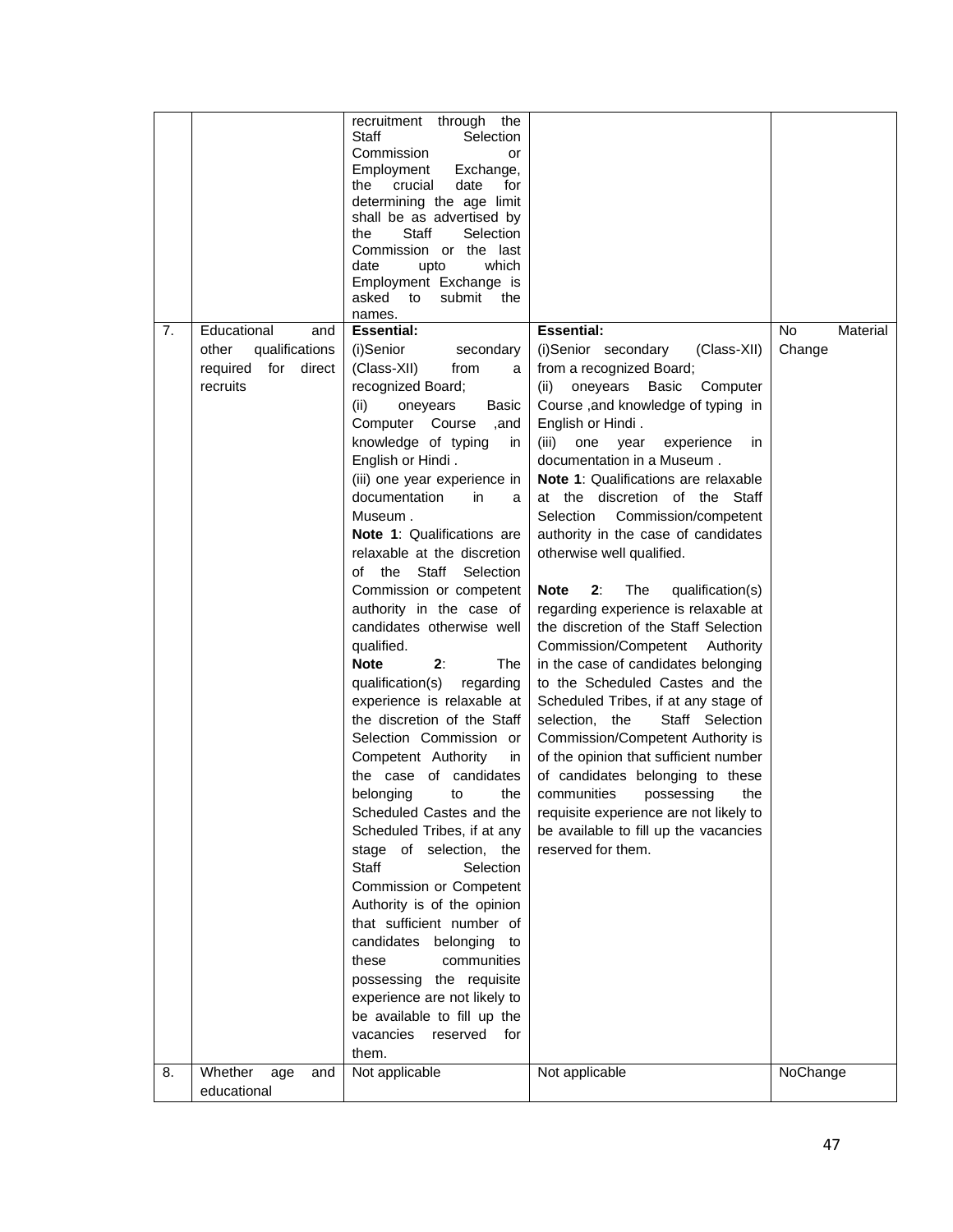|     | qualifications<br>prescribed for direct<br>recruits will apply in                                                                                                                                    |                                                                                                                                                                                                                                                                                                                                                                                                                                                                              |                                                                                                                                                                                                                                                                                                                                                                                                                                                                                                                                     |                                                                                                                                                                                       |
|-----|------------------------------------------------------------------------------------------------------------------------------------------------------------------------------------------------------|------------------------------------------------------------------------------------------------------------------------------------------------------------------------------------------------------------------------------------------------------------------------------------------------------------------------------------------------------------------------------------------------------------------------------------------------------------------------------|-------------------------------------------------------------------------------------------------------------------------------------------------------------------------------------------------------------------------------------------------------------------------------------------------------------------------------------------------------------------------------------------------------------------------------------------------------------------------------------------------------------------------------------|---------------------------------------------------------------------------------------------------------------------------------------------------------------------------------------|
|     | the<br>case<br>οf<br>promotees                                                                                                                                                                       |                                                                                                                                                                                                                                                                                                                                                                                                                                                                              |                                                                                                                                                                                                                                                                                                                                                                                                                                                                                                                                     |                                                                                                                                                                                       |
| 9.  | Period of probation, if<br>any                                                                                                                                                                       | Two<br>for<br>direct<br>years<br>recruitment.                                                                                                                                                                                                                                                                                                                                                                                                                                | Two years for direct recruitment.                                                                                                                                                                                                                                                                                                                                                                                                                                                                                                   | No Change                                                                                                                                                                             |
| 10. | Method<br>of<br>whether<br>recruitment<br>by direct recruitment<br>or by promotion or by<br>deputation/absorption<br>and percentage of<br>the vacancies to be<br>filled<br>by<br>various<br>methods. | By direct recruitment.<br>Note : Vacancies caused<br>by the incumbent being<br>away on deputation or long<br>illness or study leave or<br>under other circumstances<br>for a duration of one year<br>or more may be filled on<br>deputation<br>basis<br>from<br>Central<br>officers<br>of<br>Government-<br>(a)holding analogous posts<br>on regular basis; and<br>Possessing the<br>qualifications and<br>experience prescribed for<br>direct recruits under<br>column (7). | By direct recruitment.<br>100%<br>Note : Vacancies caused by the<br>incumbent<br>being<br>away<br>on<br>deputation or long illness or study<br>leave or under other circumstances<br>for a duration of one year or more<br>may be filled on deputation basis<br>from<br>officers<br>of<br>Central<br>Government-<br>analogous<br>(a)holding<br>posts<br>on<br>regular basis; and<br>Possessing the qualifications and<br>experience prescribed for direct<br>recruits under column (7).                                             | No change                                                                                                                                                                             |
| 11. | In case of recruitment<br>promotion/<br>by<br>deputation<br>absorption, grades<br>from<br>which<br>promotion/<br>deputation/<br>absorption<br>be<br>to<br>made.                                      | Notapplicable                                                                                                                                                                                                                                                                                                                                                                                                                                                                | Deputation from officers of Central<br>Government-<br>(a)holding<br>analogous posts<br>on<br>regular basis; and<br>Possessing the qualifications and<br>experience prescribed for direct<br>recruits under column (7).                                                                                                                                                                                                                                                                                                              | As<br>per<br>latest<br>DOPT guidelines                                                                                                                                                |
| 12. | lf<br>Departmental<br>a<br>Promotion<br>(DPC)<br>Committee<br>exists, what<br>is its<br>composition                                                                                                  | Group 'C' Departmental<br><b>Promotion</b><br><b>Committee(for</b><br>Considering<br>confirmation) consisting<br>of:-<br>Senior.<br><b>Director</b><br>(i)<br>(Museum)- Chairman;<br>(ii) Additional Development<br>Commissioner<br>Joint<br>or<br>Development<br>Commissioner<br>Handicrafts- Member<br>(iii) Deputy Director of<br>National Handicrafts and<br>Handlooms<br>Museum-<br>Member.                                                                             | 'C'<br>Group<br><b>Departmental</b><br><b>Promotion</b><br><b>Committee(for</b><br>confirmation)<br><b>Considering</b><br>consisting of:-<br>Director (Museum)-<br>(i) Senior.<br>Chairman;<br>Additional<br>Development<br>(ii)<br>Commissioner<br>Joint<br>or<br>Development<br>Commissioner<br>Handicraftsto<br>nominated by<br>be<br>Development<br>Commissioner<br>(Handicrafts)-<br>Member;<br>(iii) Deputy Director of National<br>Hastkala<br>Crafts<br>Museum<br>&<br>Academy to be<br>nominated by<br>chairman :- Member. | Due to change of<br>designation<br>οf<br>Office<br>from<br>National<br>Handicrafts<br>and<br>Handlooms<br>Museum<br>to<br>Crafts<br>National<br>Museum<br>and<br>Hastkala<br>Academy. |
| 13. | Circumstances<br>in                                                                                                                                                                                  | Not applicable.                                                                                                                                                                                                                                                                                                                                                                                                                                                              | Not applicable                                                                                                                                                                                                                                                                                                                                                                                                                                                                                                                      | No change                                                                                                                                                                             |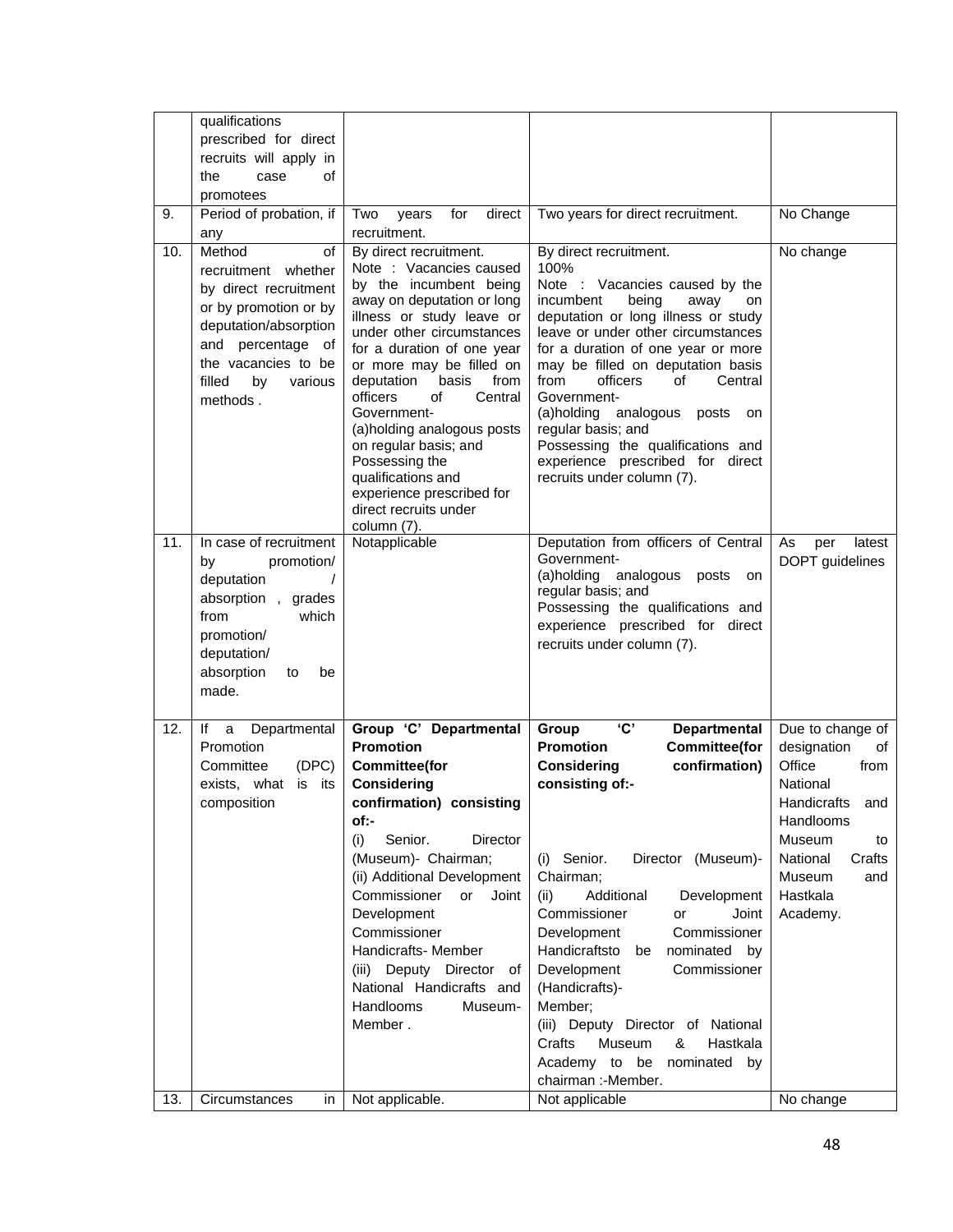| Union Public<br>which |  |  |
|-----------------------|--|--|
| Service Commission    |  |  |
| to be consulted in    |  |  |
| making recruitment    |  |  |

## **For the post ofReceptionist**

| Col              | Classification        | Provision in the existing<br>rules                     | Revised provisions<br>Proposed                       | Reason for the<br>revision<br>proposed |
|------------------|-----------------------|--------------------------------------------------------|------------------------------------------------------|----------------------------------------|
| 1.               | Name of the post      | Receptionist                                           | Receptionist                                         | No change                              |
| 2.               | Number of the post    | $*01(2016)$                                            | *01 (2020)                                           | No<br>change                           |
|                  |                       | *(Subjectto variation                                  | *(Subjectto variation dependent on                   | except year                            |
|                  |                       | dependent on work load).                               | work load).                                          |                                        |
|                  |                       |                                                        |                                                      |                                        |
| $\overline{3}$ . | Classification        | General Central Service,                               | General Central Service, Group 'C',                  | No change                              |
|                  |                       | Group 'C', Non                                         | Non Gazetted, Non-Ministerial.                       |                                        |
|                  |                       | Gazetted, Non-Ministerial.                             |                                                      |                                        |
| 4.               | Pay band and grade    | Pay band-1, Rs. 5200-                                  | Level-2 in the pay matrix Rs.                        | The<br>pay scale                       |
|                  | pay or pay scale      | 20,200 plus grade pay of                               | 19,900/--63,200/-                                    | has been revised                       |
|                  |                       | Rs. 1900                                               |                                                      | to<br>equivalent                       |
|                  |                       |                                                        |                                                      | scales of 6 <sup>th</sup> CPC          |
|                  |                       |                                                        |                                                      | and 7 <sup>th</sup> CPC pay<br>matrix. |
| 5.               | Whether<br>selection  | Not applicable                                         | Not applicable                                       | No change                              |
|                  | post or non selection |                                                        |                                                      |                                        |
|                  | post                  |                                                        |                                                      |                                        |
| 6.               | Age limits for Direct | Between 18 and 27 years                                | Between 18 year and 27 years (The                    | As<br>DoPT<br>per                      |
|                  | recruits              | (Relaxable for Government                              | Upper age limit is relaxable for                     | guidelines dated                       |
|                  |                       | Servants upto 40 years in                              | departmental candidates up to 40                     | 31/03/2015                             |
|                  |                       | accordance<br>with<br>the                              | years in accordance with the                         |                                        |
|                  |                       | instructions<br>orders<br>or                           | instructions or orders issued by the                 |                                        |
|                  |                       | issued by the<br>Central                               | Central Government).<br>Note 1: The crucial date for |                                        |
|                  |                       | Government).                                           | determining the age limit shall be                   |                                        |
|                  |                       | Note 1: The crucial date                               | closing date<br>for receipt of                       |                                        |
|                  |                       | for determining the age                                | applications from candidates in                      |                                        |
|                  |                       | limit shall be the closing                             | India (and not the closing date                      |                                        |
|                  |                       | date<br>for<br>receipt of                              | prescribed for<br>those in Assam,                    |                                        |
|                  |                       | applications<br>from                                   | Meghalaya, Arunachal<br>Pradesh,                     |                                        |
|                  |                       | candidates in India (and                               | Mizoram,<br>Manipur,<br>Nagaland,                    |                                        |
|                  |                       | not<br>the<br>closing<br>date                          | Tripura, Sikkim, Ladakh Division of                  |                                        |
|                  |                       | prescribed for<br>those in                             | J&K State, Lahaul and Spiti District                 |                                        |
|                  |                       | Assam,<br>Meghalaya,                                   | and Pangi Sub-Division of Himachal                   |                                        |
|                  |                       | Arunachal<br>Pradesh,                                  | Pradesh.<br>Andman&<br>Nicobar.                      |                                        |
|                  |                       | Manipur,<br>Mizoram,                                   | Islands or Lakshdweep).                              |                                        |
|                  |                       | Nagaland, Tripura, Sikkim,<br>Ladakh Division of Jammu |                                                      |                                        |
|                  |                       | and Kashmir State, Lahaul                              |                                                      |                                        |
|                  |                       | and Spiti District and Pangi                           |                                                      |                                        |
|                  |                       | Sub-Division of Chamba                                 | <b>Note 2:</b> The crucial<br>date for               | <b>DoPT</b><br>As<br>per               |
|                  |                       | <b>District</b><br>of<br>Himachal                      | determining the age limit shall be as                | guidelines dated                       |
|                  |                       | Pradesh,<br>Andman<br>and                              | advertised<br>by<br>Selection<br>Staff               | 31/03/2015                             |
|                  |                       | Nicobar,<br>Islands<br>or                              | Commission.                                          |                                        |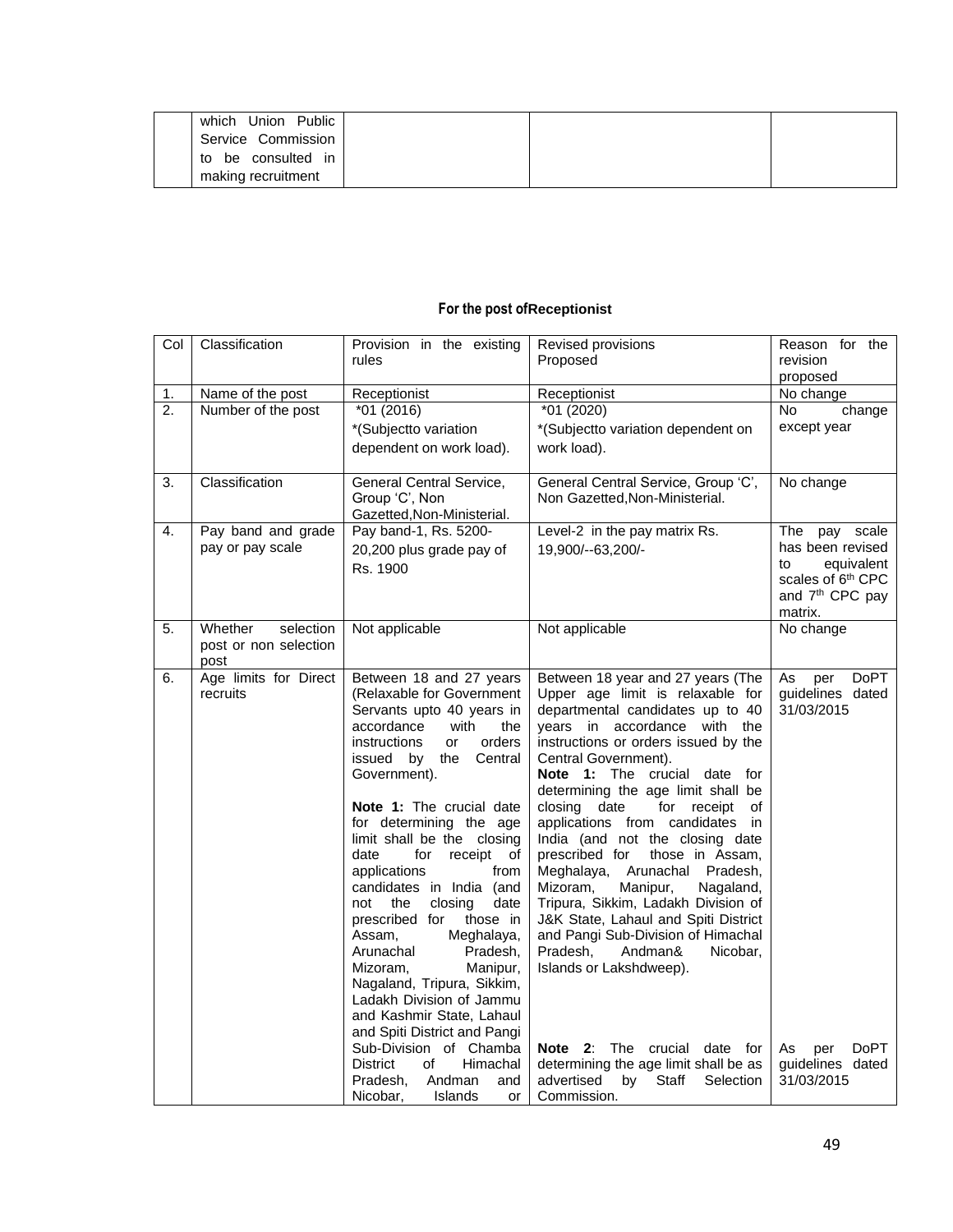|    |                                               | Lakshdweep).                                                                                                                                                                                                                                                                                                                                                       |                                                                       |              |          |
|----|-----------------------------------------------|--------------------------------------------------------------------------------------------------------------------------------------------------------------------------------------------------------------------------------------------------------------------------------------------------------------------------------------------------------------------|-----------------------------------------------------------------------|--------------|----------|
|    |                                               | Note 2: In the case of<br>recruitment through the<br>Staff<br>Selection<br>Commission<br>or<br>Employment<br>Exchange,<br>the<br>crucial<br>date<br>for<br>determining the age limit<br>shall be as advertised by<br>Staff<br>Selection<br>the<br>Commission or the last<br>date<br>which<br>upto<br>Employment Exchange is<br>asked to<br>submit<br>the<br>names. |                                                                       |              |          |
| 7. | Educational<br>and<br>other<br>qualifications | <b>Essential:</b><br>(i)Senior<br>secondary                                                                                                                                                                                                                                                                                                                        | <b>Essential:</b><br>(i)Senior secondary<br>(Class-XII)               | No<br>Change | Material |
|    | required for direct                           | (Class-XII)<br>from<br>a                                                                                                                                                                                                                                                                                                                                           | from a recognized Board;                                              |              |          |
|    | recruits                                      | recognized Board;                                                                                                                                                                                                                                                                                                                                                  | (ii) two yearexperience in Museum                                     |              |          |
|    |                                               | (ii) two yearexperience in<br>Museum of                                                                                                                                                                                                                                                                                                                            | of repute or equivalent Institutions                                  |              |          |
|    |                                               | repute or<br>equivalent Institutions.                                                                                                                                                                                                                                                                                                                              | (iii) one<br>year Basic Computer                                      |              |          |
|    |                                               | (iii) good personality.                                                                                                                                                                                                                                                                                                                                            | Course, and knowledge of typing.                                      |              |          |
|    |                                               | (iv) one<br>year Basic                                                                                                                                                                                                                                                                                                                                             | Note 1: Qualifications are relaxable                                  |              |          |
|    |                                               | Computer Course, and                                                                                                                                                                                                                                                                                                                                               | at the discretion of the Staff                                        |              |          |
|    |                                               | knowledge of typing. Note<br>1:<br>Qualifications                                                                                                                                                                                                                                                                                                                  | Selection Commission/competent<br>authority in the case of candidates |              |          |
|    |                                               | are<br>relaxable at the discretion                                                                                                                                                                                                                                                                                                                                 | otherwise well qualified.                                             |              |          |
|    |                                               | of the Staff Selection                                                                                                                                                                                                                                                                                                                                             |                                                                       |              |          |
|    |                                               | Commission or competent                                                                                                                                                                                                                                                                                                                                            | <b>Note</b><br>2:<br>The<br>qualification(s)                          |              |          |
|    |                                               | authority in the case of                                                                                                                                                                                                                                                                                                                                           | regarding experience is relax able                                    |              |          |
|    |                                               | candidates otherwise well                                                                                                                                                                                                                                                                                                                                          | at the discretion of the Staff                                        |              |          |
|    |                                               | qualified.<br><b>Note</b><br>2:<br>The                                                                                                                                                                                                                                                                                                                             | Selection Commission/Competent<br>Authority in the case of candidates |              |          |
|    |                                               | qualification(s)<br>regarding                                                                                                                                                                                                                                                                                                                                      | belonging to the Scheduled Castes                                     |              |          |
|    |                                               | experience is relaxable at                                                                                                                                                                                                                                                                                                                                         | and the Scheduled Tribes, if at any                                   |              |          |
|    |                                               | the discretion of the Staff                                                                                                                                                                                                                                                                                                                                        | stage of selection, the<br>Staff                                      |              |          |
|    |                                               | Selection Commission or                                                                                                                                                                                                                                                                                                                                            | Selection Commission/Competent                                        |              |          |
|    |                                               | Competent Authority in<br>the case of candidates                                                                                                                                                                                                                                                                                                                   | Authority is of the opinion that<br>sufficient number of candidates   |              |          |
|    |                                               | belonging<br>to<br>the                                                                                                                                                                                                                                                                                                                                             | belonging to these communities                                        |              |          |
|    |                                               | Scheduled Castes and the                                                                                                                                                                                                                                                                                                                                           | possessing the requisite experience                                   |              |          |
|    |                                               | Scheduled Tribes, if at any                                                                                                                                                                                                                                                                                                                                        | are not likely to be available to fill                                |              |          |
|    |                                               | stage of selection, the                                                                                                                                                                                                                                                                                                                                            | up the vacancies reserved for them.                                   |              |          |
|    |                                               | Staff<br>Selection<br>Commission or Competent                                                                                                                                                                                                                                                                                                                      |                                                                       |              |          |
|    |                                               | Authority is of the opinion                                                                                                                                                                                                                                                                                                                                        |                                                                       |              |          |
|    |                                               | that sufficient number of                                                                                                                                                                                                                                                                                                                                          |                                                                       |              |          |
|    |                                               | candidates belonging to                                                                                                                                                                                                                                                                                                                                            |                                                                       |              |          |
|    |                                               | these<br>communities                                                                                                                                                                                                                                                                                                                                               |                                                                       |              |          |
|    |                                               | possessing the requisite<br>experience are not likely to                                                                                                                                                                                                                                                                                                           |                                                                       |              |          |
|    |                                               | be available to fill up the                                                                                                                                                                                                                                                                                                                                        |                                                                       |              |          |
|    |                                               | vacancies reserved<br>for                                                                                                                                                                                                                                                                                                                                          |                                                                       |              |          |
|    |                                               | them.                                                                                                                                                                                                                                                                                                                                                              |                                                                       |              |          |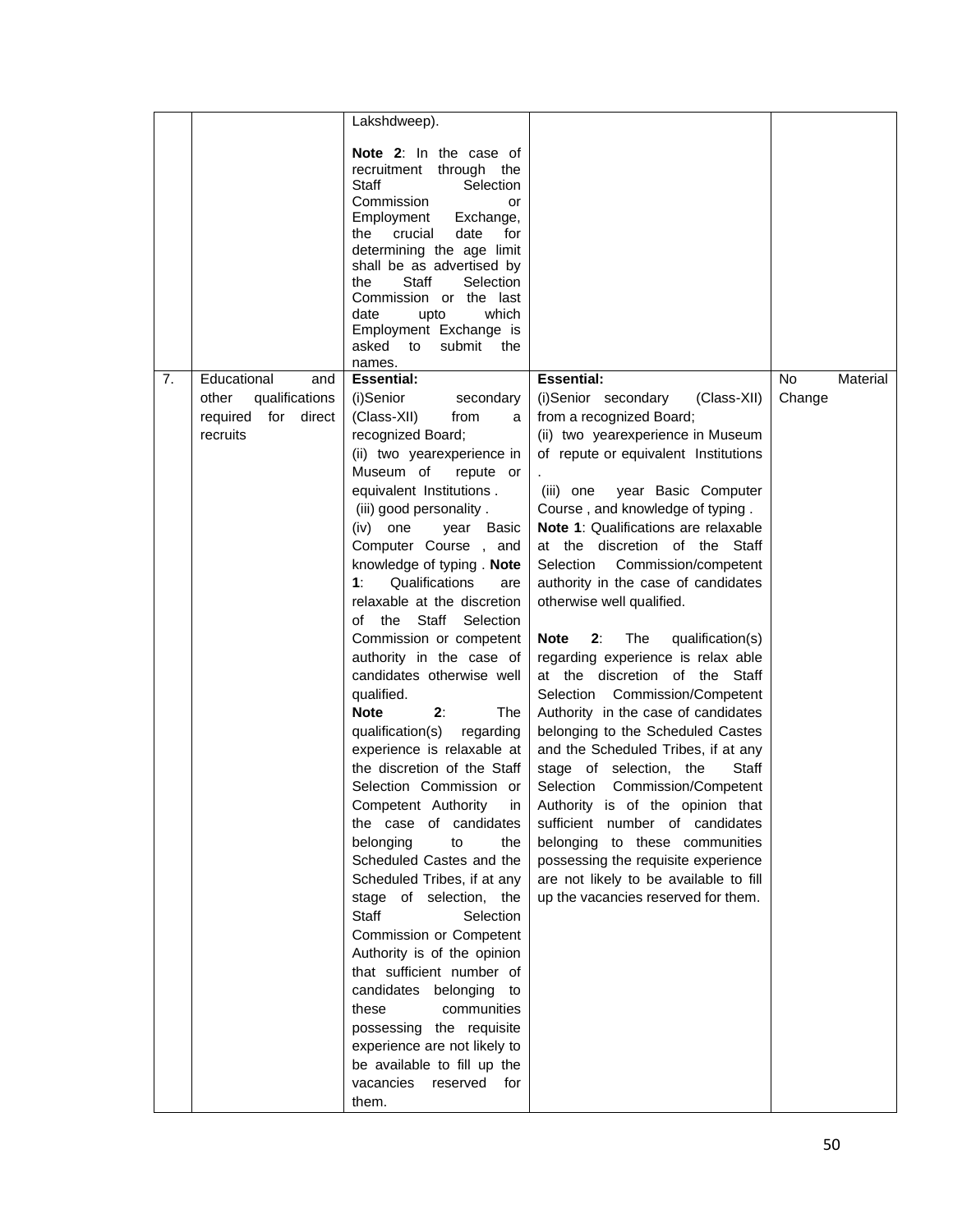| $\overline{8}$ . | Whether age<br>and                             | Not applicable                                                              | Not applicable                                                          | NoChange            |
|------------------|------------------------------------------------|-----------------------------------------------------------------------------|-------------------------------------------------------------------------|---------------------|
|                  | educational                                    |                                                                             |                                                                         |                     |
|                  | qualifications                                 |                                                                             |                                                                         |                     |
|                  | prescribed for direct                          |                                                                             |                                                                         |                     |
|                  | recruits will apply in                         |                                                                             |                                                                         |                     |
|                  | the<br>case<br>οf                              |                                                                             |                                                                         |                     |
|                  | promotees                                      |                                                                             |                                                                         |                     |
| 9.               | Period of probation, if                        | for<br>direct<br>Two<br>years                                               | Two years for direct recruitment.                                       | No Change           |
|                  | any                                            | recruitment.                                                                |                                                                         |                     |
| 10.              | Method<br>of<br>recruitment whether            | By direct recruitment.<br>Note : Vacancies caused<br>by the incumbent being | By direct recruitment.<br>100%<br>Note : Vacancies caused by the        | No change           |
|                  | by direct recruitment<br>or by promotion or by | away on deputation or long<br>illness or study leave or                     | incumbent<br>being<br>away<br>on<br>deputation or long illness or study |                     |
|                  | deputation/absorption<br>and percentage        | under other circumstances                                                   | leave or under other circumstances                                      |                     |
|                  | ot<br>the vacancies to be                      | for a duration of one year<br>or more may be filled on                      | for a duration of one year or more<br>may be filled on deputation basis |                     |
|                  | filled<br>by<br>various<br>methods.            | deputation<br>basis<br>from<br>Central<br>officers<br>of                    | from<br>officers<br>Central<br>οf<br>Government-                        |                     |
|                  |                                                | Government-<br>(a)holding analogous posts                                   | analogous<br>(a)holding<br>posts<br>on<br>regular basis; and            |                     |
|                  |                                                | on regular basis; and                                                       | Possessing the qualifications and                                       |                     |
|                  |                                                | Possessing the<br>qualifications and                                        | experience prescribed for direct<br>recruits under column (7).          |                     |
|                  |                                                | experience prescribed for                                                   |                                                                         |                     |
|                  |                                                | direct recruits under<br>column (7).                                        |                                                                         |                     |
| 11.              | In case of recruitment                         | Notapplicable                                                               | Deputation from officers of Central                                     | As<br>per<br>latest |
|                  | promotion/<br>by                               |                                                                             | Government-                                                             | DOPT guidelines     |
|                  | deputation                                     |                                                                             | (a)holding analogous posts<br>on                                        |                     |
|                  | absorption, grades                             |                                                                             | regular basis; and<br>Possessing the qualifications and                 |                     |
|                  | from<br>which                                  |                                                                             | experience prescribed for direct                                        |                     |
|                  | promotion/                                     |                                                                             | recruits under column (7).                                              |                     |
|                  | deputation/                                    |                                                                             |                                                                         |                     |
|                  | absorption<br>to<br>be                         |                                                                             |                                                                         |                     |
|                  | made.                                          |                                                                             |                                                                         |                     |
| 12.              | Departmental<br>lf<br>a                        | Group 'C' Departmental                                                      | <b>'C'</b><br>Group<br><b>Departmental</b>                              | Due to change of    |
|                  | Promotion                                      | Promotion                                                                   | <b>Promotion</b><br><b>Committee(for</b>                                | designation<br>οf   |
|                  | (DEC)<br>Committee                             | <b>Committee(for</b>                                                        | <b>Considering</b><br>confirmation)                                     | Office<br>from      |
|                  | exists, what is its                            | <b>Considering</b>                                                          | consisting of:-                                                         | National            |
|                  | composition                                    | confirmation) consisting                                                    |                                                                         | Handicrafts<br>and  |
|                  |                                                | of:-                                                                        |                                                                         | Handlooms           |
|                  |                                                | Senior.<br>(i)<br>Director                                                  |                                                                         | Museum<br>to        |
|                  |                                                | (Museum)- Chairman;                                                         | Director (Museum)-<br>(i) Senior.                                       | National<br>Crafts  |
|                  |                                                | (ii) Additional Development                                                 | Chairman;                                                               | Museum<br>and       |
|                  |                                                | Commissioner<br>Joint<br>or                                                 | Additional<br>Development<br>(ii)                                       | Hastkala            |
|                  |                                                | Development                                                                 | Commissioner<br>Joint<br>or                                             | Academy.            |
|                  |                                                | Commissioner                                                                | Commissioner<br>Development                                             |                     |
|                  |                                                | Handicrafts- Member                                                         | Handicraftsto<br>nominated by<br>be                                     |                     |
|                  |                                                | (iii) Deputy Director of                                                    | Development<br>Commissioner                                             |                     |
|                  |                                                | National Handicrafts and                                                    | (Handicrafts)-                                                          |                     |
|                  |                                                | Handlooms<br>Museum-                                                        | Member;                                                                 |                     |
|                  |                                                | Member.                                                                     | (iii) Deputy Director of National                                       |                     |
|                  |                                                |                                                                             | Crafts<br>Museum<br>&<br>Hastkala<br>nominated<br>Academy to be<br>by   |                     |
|                  |                                                |                                                                             |                                                                         |                     |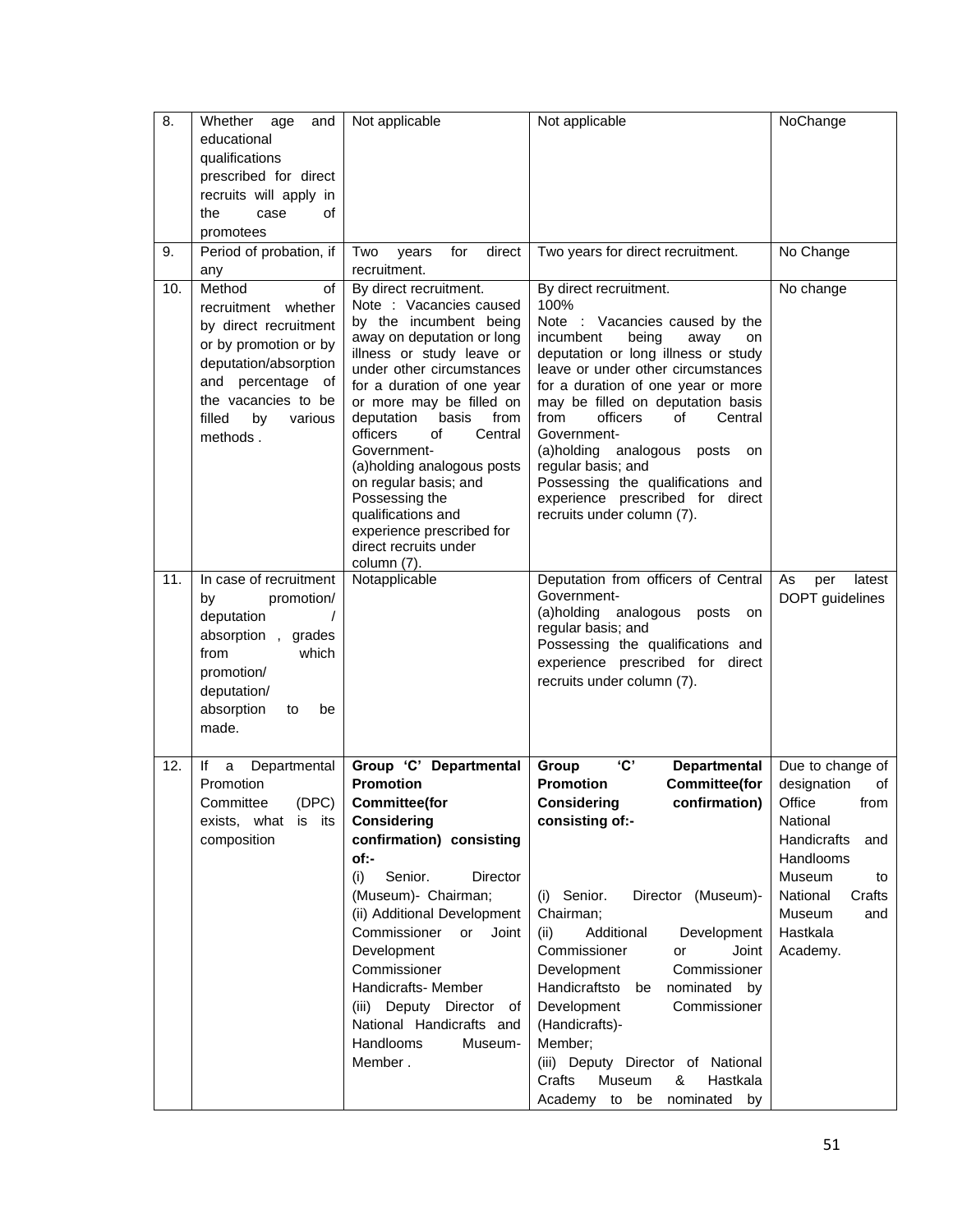|     |                                    | chairman: - Member. |           |
|-----|------------------------------------|---------------------|-----------|
| 13. | Circumstances in   Not applicable. | Not applicable      | No change |
|     | which Union Public                 |                     |           |
|     | Service Commission                 |                     |           |
|     | to be consulted in                 |                     |           |
|     | making recruitment                 |                     |           |

## **For the post ofSecurity Man**

| Col | Classification                                        | Provision in the existing<br>rules                                                                                                                                                                                                                                                                                                                                                                                                                                                                                                                                                              | Revised provisions<br>Proposed                                                                                                                                                                                                                                                                                                                                                                                                                                                                                                                                                                                                                                                                             | Reason for the<br>revision<br>proposed                                                                                           |
|-----|-------------------------------------------------------|-------------------------------------------------------------------------------------------------------------------------------------------------------------------------------------------------------------------------------------------------------------------------------------------------------------------------------------------------------------------------------------------------------------------------------------------------------------------------------------------------------------------------------------------------------------------------------------------------|------------------------------------------------------------------------------------------------------------------------------------------------------------------------------------------------------------------------------------------------------------------------------------------------------------------------------------------------------------------------------------------------------------------------------------------------------------------------------------------------------------------------------------------------------------------------------------------------------------------------------------------------------------------------------------------------------------|----------------------------------------------------------------------------------------------------------------------------------|
| 1.  | Name of the post                                      | Security Man                                                                                                                                                                                                                                                                                                                                                                                                                                                                                                                                                                                    | Security Man                                                                                                                                                                                                                                                                                                                                                                                                                                                                                                                                                                                                                                                                                               | No change                                                                                                                        |
| 2.  | Number of the post                                    | $*01(2016)$<br>*(Subjectto variation<br>dependent on work load).                                                                                                                                                                                                                                                                                                                                                                                                                                                                                                                                | *01 (2020)<br>*(Subjectto variation dependent on<br>work load).                                                                                                                                                                                                                                                                                                                                                                                                                                                                                                                                                                                                                                            | No<br>change<br>except year                                                                                                      |
| 3.  | Classification                                        | General Central Service,<br>Group 'C', Non<br>Gazetted, Non-Ministerial.                                                                                                                                                                                                                                                                                                                                                                                                                                                                                                                        | General Central Service, Group 'C',<br>Non Gazetted, Non-Ministerial.                                                                                                                                                                                                                                                                                                                                                                                                                                                                                                                                                                                                                                      | No change                                                                                                                        |
| 4.  | Pay band and grade<br>pay or pay scale                | Pay band-1, Rs. 5200-<br>20200 plus grade pay of Rs.<br>1900                                                                                                                                                                                                                                                                                                                                                                                                                                                                                                                                    | Level-2 in the pay matrix Rs. 19,900/<br>$-63,200/-$                                                                                                                                                                                                                                                                                                                                                                                                                                                                                                                                                                                                                                                       | The pay scale<br>has been revised<br>equivalent<br>to<br>scales of 6 <sup>th</sup> CPC<br>and 7 <sup>th</sup> CPC pay<br>matrix. |
| 5.  | Whether<br>selection<br>post or non selection<br>post | Selection                                                                                                                                                                                                                                                                                                                                                                                                                                                                                                                                                                                       | Selection                                                                                                                                                                                                                                                                                                                                                                                                                                                                                                                                                                                                                                                                                                  | No change                                                                                                                        |
| 6.  | Age limits for direct<br>recruits                     | Between 18 and 27 years<br>(Relaxable for Government<br>Servants upto 40 years in<br>accordance<br>with<br>the<br>instructions<br>orders<br>or<br>issued by<br>the Central<br>Government).<br>Note 1: The crucial date<br>for determining the age<br>limit shall be the closing<br>date<br>for<br>receipt of<br>applications<br>from<br>candidates in India (and<br>the<br>closing<br>date<br>not<br>prescribed for<br>those in<br>Assam,<br>Meghalaya,<br>Arunachal<br>Pradesh,<br>Mizoram,<br>Manipur,<br>Nagaland, Tripura, Sikkim,<br>Ladakh Division of Jammu<br>and Kashmir State, Lahaul | Between 18 and 27 years (Upper<br>limit<br>relaxablefor<br>age<br>is<br>candidatesupto<br>departmental<br>40<br>yearsin<br>accordance<br>with<br>the<br>instructions or orders issued by the<br><b>Central Government</b><br>Note 1: The crucial date<br>for<br>determining the age limit shall be<br>closing date<br>for receipt<br>οf<br>applications from candidates in<br>India (and not the closing date<br>those in Assam,<br>prescribed for<br>Meghalaya, Arunachal Pradesh,<br>Mizoram,<br>Manipur,<br>Nagaland,<br>Tripura, Sikkim, Ladakh Division of<br>J&K State Lahaul and spiti District<br>and Pangi sub-division of Himachal<br>Pradesh,<br>Andman&<br>Nicobar,<br>Islands or Lakshdweep). | As<br>DoPT<br>per<br>guidelines dated<br>31/03/2015                                                                              |
|     |                                                       | and Spiti District and Pangi<br>Sub-Division of Chamba<br><b>District</b><br>Himachal<br>of<br>Andman<br>Pradesh,<br>and<br>Nicobar,<br>Islands<br>or<br>Lakshdweep).                                                                                                                                                                                                                                                                                                                                                                                                                           | <b>Note 2:</b> The crucial date for<br>determining the age limit shall be<br>the last date upto which Staff<br>Selection Commission have invited<br>to submit applications<br>as per<br>advertisement.                                                                                                                                                                                                                                                                                                                                                                                                                                                                                                     | <b>DoPT</b><br>As per<br>guidelines dated<br>31/03/2015                                                                          |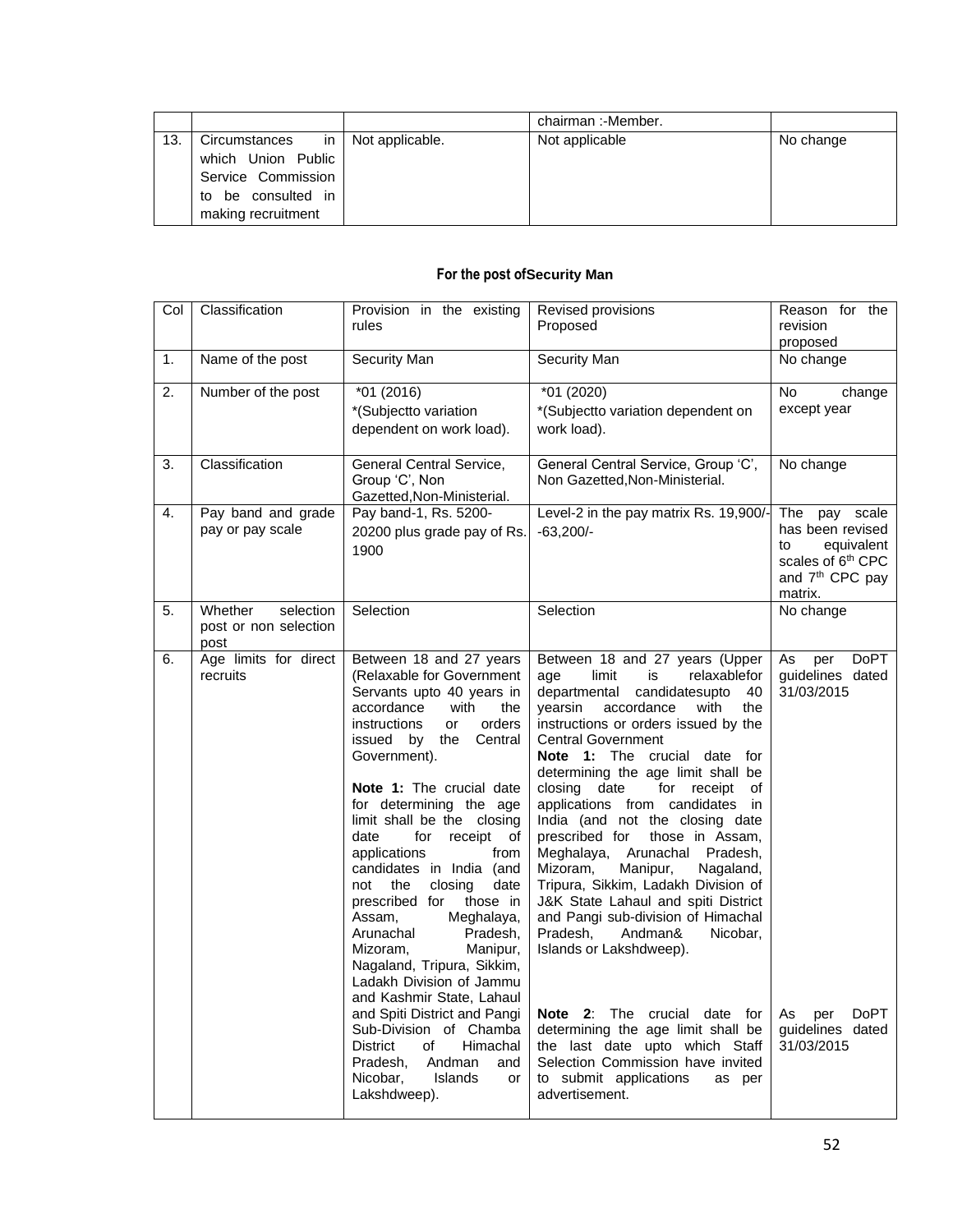|     |                                                                                                                                                                                                          | Note 2: In the case of<br>through<br>recruitment<br>the<br><b>Staff</b><br>Selection<br>Commission<br>or<br>Employment<br>Exchange,<br>crucial<br>date<br>for<br>the<br>determining the age limit<br>shall be as advertised by<br><b>Staff</b><br>the<br>Selection<br>Commission or the last<br>date<br>which<br>upto<br>Employment Exchange is<br>asked<br>to<br>submit<br>the<br>names.                                               |                                                                                                                                                                                                                                                                                                                                                                                                                                                                                                                                                                                                                                                                                                                 |                                                                                                                                                                                                                                                                                                             |
|-----|----------------------------------------------------------------------------------------------------------------------------------------------------------------------------------------------------------|-----------------------------------------------------------------------------------------------------------------------------------------------------------------------------------------------------------------------------------------------------------------------------------------------------------------------------------------------------------------------------------------------------------------------------------------|-----------------------------------------------------------------------------------------------------------------------------------------------------------------------------------------------------------------------------------------------------------------------------------------------------------------------------------------------------------------------------------------------------------------------------------------------------------------------------------------------------------------------------------------------------------------------------------------------------------------------------------------------------------------------------------------------------------------|-------------------------------------------------------------------------------------------------------------------------------------------------------------------------------------------------------------------------------------------------------------------------------------------------------------|
| 7.  | Educational<br>and<br>qualifications<br>other<br>for direct<br>required<br>recruits                                                                                                                      | Not Applicable                                                                                                                                                                                                                                                                                                                                                                                                                          | Not Applicable                                                                                                                                                                                                                                                                                                                                                                                                                                                                                                                                                                                                                                                                                                  | No Change                                                                                                                                                                                                                                                                                                   |
| 8.  | Whether<br>and<br>age<br>educational<br>qualifications<br>prescribed for direct<br>recruits will apply in<br>the<br>of<br>case<br>promotees                                                              | Not applicable                                                                                                                                                                                                                                                                                                                                                                                                                          | <b>No</b>                                                                                                                                                                                                                                                                                                                                                                                                                                                                                                                                                                                                                                                                                                       | As per latest<br>DOPT guidelines<br>dated<br>31.03.2015                                                                                                                                                                                                                                                     |
| 9.  | Period of probation, if                                                                                                                                                                                  | Not applicable                                                                                                                                                                                                                                                                                                                                                                                                                          | Not applicable                                                                                                                                                                                                                                                                                                                                                                                                                                                                                                                                                                                                                                                                                                  | No Change                                                                                                                                                                                                                                                                                                   |
| 10. | any<br>Method<br>of<br>recruitment whether<br>by direct recruitment<br>or by promotion or by<br>deputation/absorption<br>and percentage of<br>the vacancies to be<br>filled<br>by<br>various<br>methods. | <b>By Promotion</b>                                                                                                                                                                                                                                                                                                                                                                                                                     | By Promotion<br>100%                                                                                                                                                                                                                                                                                                                                                                                                                                                                                                                                                                                                                                                                                            | No<br>material<br>change                                                                                                                                                                                                                                                                                    |
| 11. | In case of recruitment<br>by<br>promotion/<br>deputation<br>absorption, grades<br>from<br>which<br>promotion/<br>deputation/<br>absorption<br>to<br>be<br>made.                                          | Promotion: Multi<br>tasking<br>staff in the scale of pay<br>band-1 Rs. 5200-20,200<br>plus grade pay of Rs. 1800<br>with three years regular<br>service<br>in<br>respective<br>rendered<br>grades<br>after<br>appointment thereto<br>on<br>regular basis.<br>Note 1: Where Juniors<br>who have completed their<br>eligibility<br>qualifying<br>or<br>service<br>are<br>being<br>considered for promotion,<br>their senior shall also be | <b>Composite</b><br><b>Method</b><br>of<br><b>Promotion/Deputation(ISTC)</b><br><b>Failing</b><br>which<br>direct<br>by<br>recruitment:<br><b>Promotion:</b><br>Departmental<br>Multi<br>Tasking Staff in Level 1 (Rs. 18000-<br>of<br>7 <sup>th</sup><br>56900)<br>Central<br>Pay<br>Commission<br>Matrix with eleven<br>years regular service in respective<br>grades rendered after appointment<br>thereto on regular basis.<br>Note 1:<br>For the purpose of<br>minimum<br>computing<br>qualifying<br>service for promotion, the service<br>rendered on a regular basis by an<br>officer prior to the 1 <sup>st</sup> January, 2006<br>on the date from which the revised<br>pay structure based on the 6th | (i)Method of<br>recruitment<br>has been<br>changed for<br>wider choice of<br>selection and<br>their being<br>only one post<br>in the feeder<br>cadre.<br>(ii)Due to change<br>of Level in 7th<br><b>CPC</b><br>payMatrix<br>equivalent to Pay<br>Scale, Pay Band<br>and Grade Pay<br>of 6 <sup>th</sup> CPC |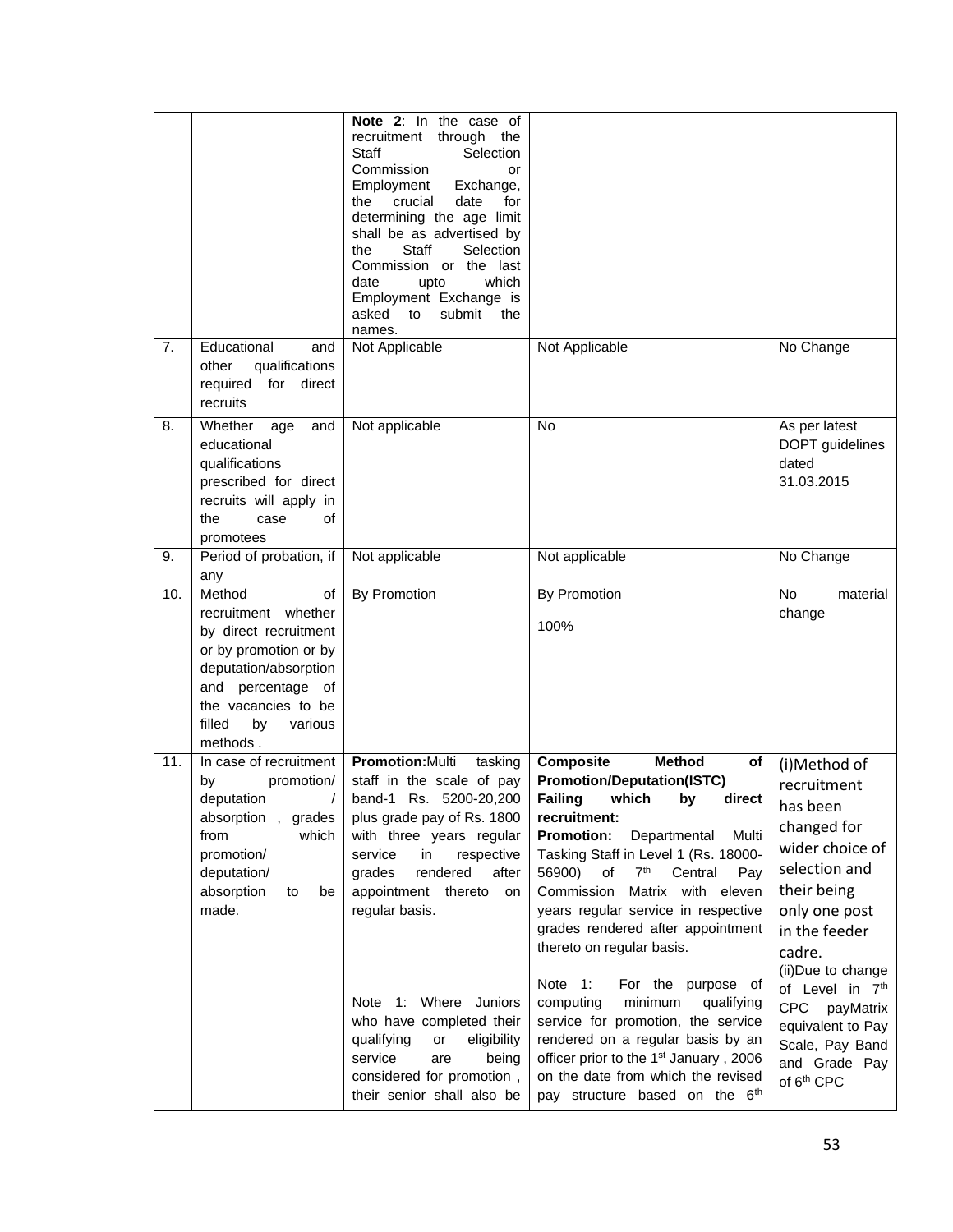|     |                         | considerd<br>provided they           | Pay<br>Central<br>Commission             |                    |
|-----|-------------------------|--------------------------------------|------------------------------------------|--------------------|
|     |                         | short of<br>are not<br>the           | recommendations<br>has<br>been           |                    |
|     |                         | requisite<br>qualifying<br>or        | extended, shall be deemed to be          |                    |
|     |                         | eligibility service by more          | service<br>rendered<br>the<br>in         |                    |
|     |                         | than half of such qualifying         | corresponding grade pay or pay           |                    |
|     |                         | or eligibility service or 2          | scale extended based on the              |                    |
|     |                         | years, whichever is less             | Commission                               |                    |
|     |                         | and have successfully                |                                          |                    |
|     |                         |                                      |                                          |                    |
|     |                         | completed their probation            | Note 2:<br>The eligibility list for      |                    |
|     |                         | period for promotion to the          | promotion shall be prepared with         |                    |
|     |                         | next higher grade along              | reference to the date of completion      |                    |
|     |                         | with their juniors who have          | by the officers of the prescribed        |                    |
|     |                         | already completed such               | qualifying service in the respective     |                    |
|     |                         | qualifying<br>or<br>eligibility      | grade.                                   |                    |
|     |                         | service.                             |                                          |                    |
|     |                         | Note 2. For the purpose of           |                                          |                    |
|     |                         | computing<br>minimum                 |                                          |                    |
|     |                         | qualifying<br>service<br>for         |                                          |                    |
|     |                         | promotion,<br>the<br>service         |                                          |                    |
|     |                         | rendered on a regular                |                                          |                    |
|     |                         | basis by an officer prior to         |                                          |                    |
|     |                         | the 1 <sup>st</sup> January, 2006 or |                                          |                    |
|     |                         | the date from which the              |                                          |                    |
|     |                         | revised<br>pay<br>structure          |                                          |                    |
|     |                         | based on the 6 <sup>th</sup> Central |                                          |                    |
|     |                         | Pay<br>Commission                    |                                          |                    |
|     |                         | recommendations<br>has               |                                          |                    |
|     |                         | been extended, shall be              |                                          |                    |
|     |                         | deemed to be service                 |                                          |                    |
|     |                         | rendered<br>in<br>the                |                                          |                    |
|     |                         |                                      |                                          |                    |
|     |                         | corresponding grade pay              |                                          |                    |
|     |                         | or pay scale extended                |                                          |                    |
|     |                         | based<br>the<br>on                   |                                          |                    |
|     |                         | recommendations of the               |                                          |                    |
|     |                         | Commission.                          |                                          |                    |
| 12. | lf<br>a<br>Departmental | Group 'C' Departmental               | 'C'<br>Departmental<br>Group             | Due to change of   |
|     | Promotion               | <b>Promotion</b>                     | <b>Promotion</b><br><b>Committee(for</b> | designation<br>of  |
|     | (DEC)<br>Committee      | <b>Committee(for</b>                 | considering<br>promotion and             | Office<br>from     |
|     | exists, what is its     | considering<br>promotion             | confirmation) consisting of:-            | National           |
|     | composition             | confirmation)<br>and                 |                                          | Handicrafts<br>and |
|     |                         | consisting of:-                      |                                          | Handlooms          |
|     |                         | Senior.<br>Director<br>(i)           |                                          | Museum<br>to       |
|     |                         | (Museum)- Chairman;                  |                                          | National<br>Crafts |
|     |                         | (ii) Additional Development          | (i) Senior.<br>Director (Museum)-        | Museum<br>and      |
|     |                         | or<br>Commissioner<br>Joint          | Chairman;                                | Hastkala           |
|     |                         | Development                          | Additional<br>(ii)<br>Development        | Academy.           |
|     |                         | Commissioner                         | Commissioner<br>Joint<br>or              |                    |
|     |                         | Handicrafts-Member;                  | Development<br>Commissioner              |                    |
|     |                         | (iii) Deputy Director of             | Handicraftsto<br>nominated by<br>be      |                    |
|     |                         | National Handicrafts and             | Commissioner<br>Development              |                    |
|     |                         | Handlooms<br>Museum-                 | (Handicrafts) - Member;                  |                    |
|     |                         | member;                              | (iii) Deputy Director of National        |                    |
|     |                         |                                      | Crafts<br>Museum<br>&<br>Hastkala        |                    |
|     |                         |                                      |                                          |                    |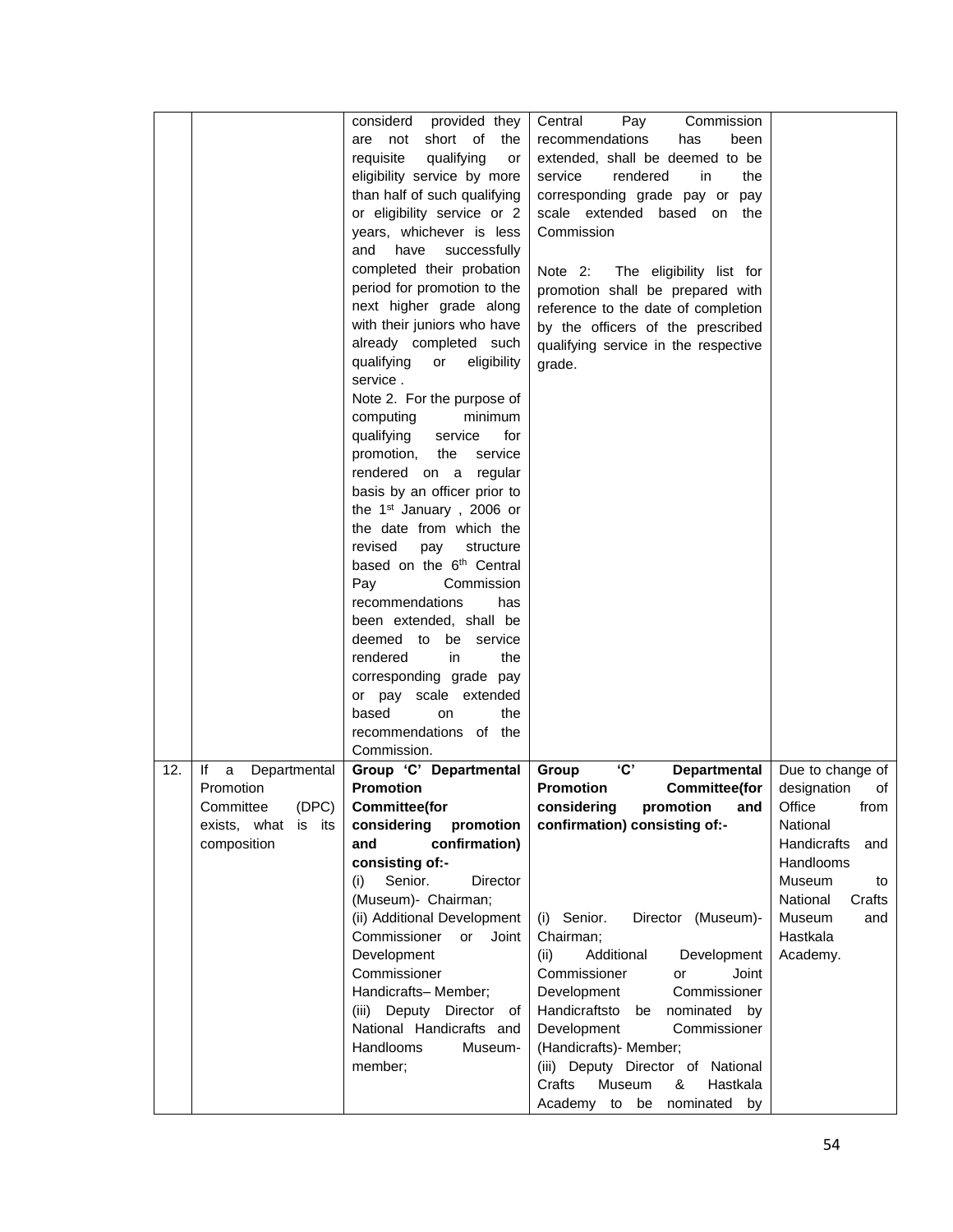|     |                       |                      | chairman: - Member. |           |
|-----|-----------------------|----------------------|---------------------|-----------|
|     |                       |                      |                     |           |
| 13. | Circumstances         | in   Not applicable. | Not applicable      | No change |
|     | which Union Public    |                      |                     |           |
|     | Service Commission    |                      |                     |           |
|     | be consulted in<br>to |                      |                     |           |
|     | making recruitment    |                      |                     |           |

## **For the post of Store Clerk**

| Col              | Classification                | Provision in the existing<br>rules         | Revised provisions<br>Proposed                                        | Reason for the<br>revision<br>proposed            |
|------------------|-------------------------------|--------------------------------------------|-----------------------------------------------------------------------|---------------------------------------------------|
| 1.               | Name of the post              | <b>Store Clerk</b>                         | <b>Store Clerk</b>                                                    | No change                                         |
| $\overline{2}$ . | Number of the post            | $*01(2016)$                                | $*01(2020)$                                                           | <b>No</b><br>change                               |
|                  |                               | *(Subjectto variation                      | *(Subjectto variation dependent on                                    | except year                                       |
|                  |                               | dependent on work load).                   | work load).                                                           |                                                   |
| 3.               | Classification                | General Central Service,<br>Group 'C', Non | General Central Service, Group 'C',<br>Non Gazetted, Non-Ministerial. | No change                                         |
|                  |                               | Gazetted, Non-Ministerial.                 |                                                                       |                                                   |
| 4.               | Pay band and grade            | Pay band-1, Rs. 5200-                      | Level-2 in the pay matrix Rs. 19,900/-                                | The<br>pay scale                                  |
|                  | pay or pay scale              | 20200 plus grade pay of Rs.                | $-63,200/-$                                                           | has been revised                                  |
|                  |                               | 1900                                       |                                                                       | to<br>equivalent<br>scales of 6 <sup>th</sup> CPC |
|                  |                               |                                            |                                                                       | and 7 <sup>th</sup> CPC pay                       |
|                  |                               |                                            |                                                                       | matrix.                                           |
| 5.               | Whether<br>selection          | Selection                                  | Selection                                                             | No change                                         |
|                  | post or non selection<br>post |                                            |                                                                       |                                                   |
| 6.               | Age limits for direct         | Between 18 and 27 years                    | Between 18 and 27 years (Upper                                        | <b>DoPT</b><br>As<br>per                          |
|                  | recruits                      | (Relaxable for Government                  | limit<br>relaxable<br>is<br>for<br>age                                | guidelines dated                                  |
|                  |                               | Servants upto 40 years in                  | departmental candidates upto 40                                       | 31/03/2015                                        |
|                  |                               | accordance<br>with<br>the                  | years in accordance with the                                          |                                                   |
|                  |                               | instructions<br>or<br>orders               | instructions or orders issued by the<br><b>Central Government</b>     |                                                   |
|                  |                               | issued by the<br>Central<br>Government).   | Note 1: The crucial date for                                          |                                                   |
|                  |                               |                                            | determining the age limit shall be                                    |                                                   |
|                  |                               | Note 1: The crucial date                   | closing date<br>for receipt<br>οf                                     |                                                   |
|                  |                               | for determining the age                    | applications from candidates<br>in                                    |                                                   |
|                  |                               | limit shall be the closing                 | India (and not the closing date                                       |                                                   |
|                  |                               | date<br>for<br>receipt of                  | prescribed for<br>those in Assam,                                     |                                                   |
|                  |                               | applications<br>from                       | Meghalaya,<br>Arunachal<br>Pradesh,                                   |                                                   |
|                  |                               | candidates in India (and                   | Mizoram,<br>Manipur,<br>Nagaland,                                     |                                                   |
|                  |                               | closing<br>not<br>the<br>date              | Tripura, Sikkim, Ladakh Division of                                   |                                                   |
|                  |                               | prescribed for<br>those in                 | J&K State Lahaul and spiti District                                   |                                                   |
|                  |                               | Meghalaya,<br>Assam,                       | and Pangi sub-division of Himachal                                    |                                                   |
|                  |                               | Arunachal<br>Pradesh,                      | Pradesh.<br>Andman&<br>Nicobar,                                       |                                                   |
|                  |                               | Mizoram,<br>Manipur,                       | Islands or Lakshdweep).                                               |                                                   |
|                  |                               | Nagaland, Tripura, Sikkim,                 |                                                                       |                                                   |
|                  |                               | Ladakh Division of Jammu                   |                                                                       |                                                   |
|                  |                               | and Kashmir State, Lahaul                  |                                                                       |                                                   |
|                  |                               | and Spiti District and Pangi               | Note 2: The crucial date for                                          |                                                   |
|                  |                               | Sub-Division of Chamba                     | determining the age limit shall be                                    |                                                   |
|                  |                               | <b>District</b><br>of<br>Himachal          | the last date upto which Staff                                        |                                                   |
|                  |                               | Andman<br>Pradesh,<br>and                  | Selection Commission have invited                                     |                                                   |
|                  |                               | Islands<br>Nicobar,<br>or                  | to submit applications<br>as per                                      |                                                   |
|                  |                               | Lakshdweep).                               | advertisement.                                                        |                                                   |
|                  |                               |                                            |                                                                       |                                                   |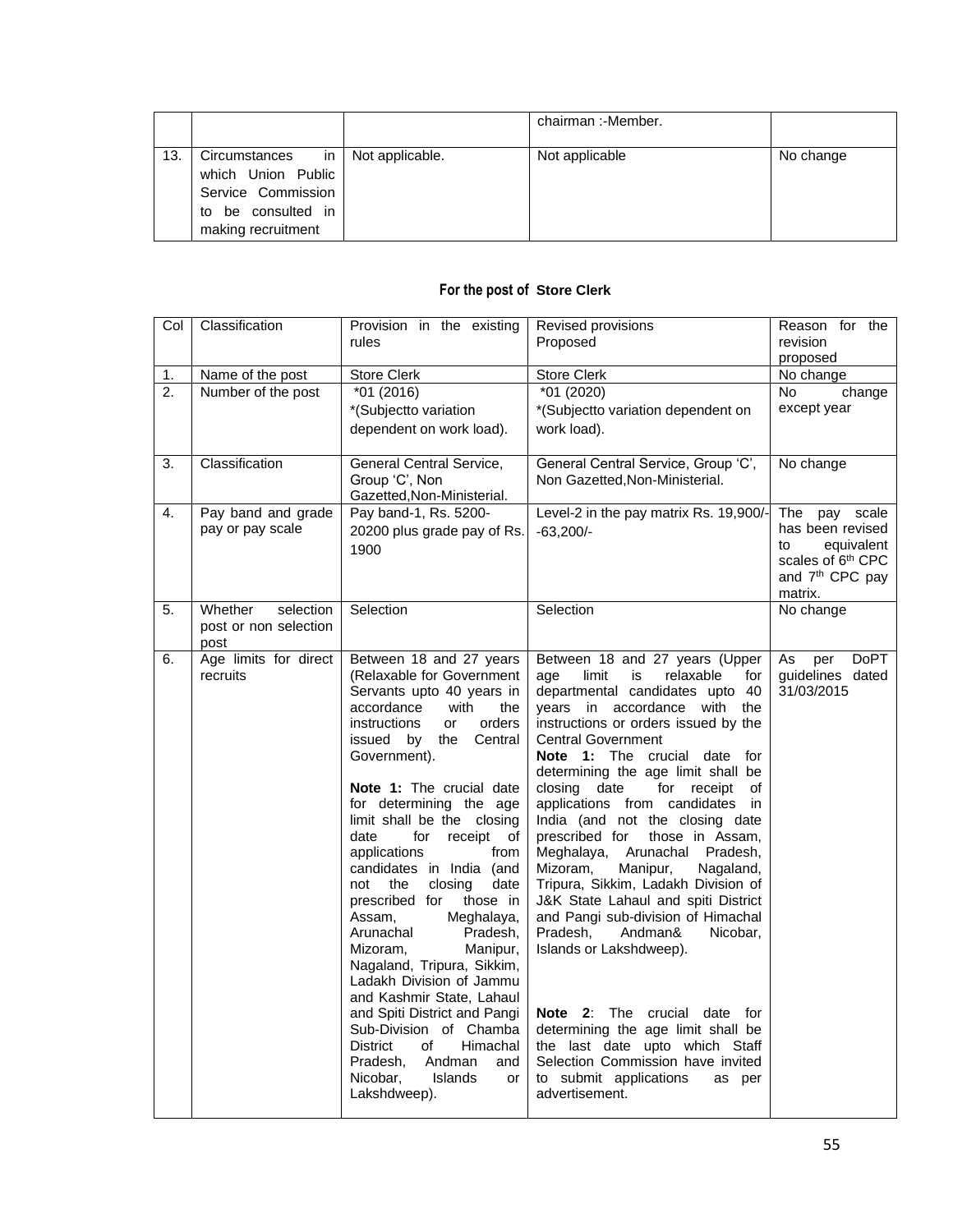|     |                                                                                                                                             | Note 2: In the case of<br>recruitment through<br>the<br>Staff<br>Selection<br>Commission<br>or<br>Employment<br>Exchange,<br>crucial<br>date<br>the<br>for<br>determining the age limit<br>shall be as advertised by<br>Staff<br>Selection<br>the<br>Commission or the last<br>which<br>date<br>upto<br>Employment Exchange is<br>asked to<br>submit<br>the<br>names. |                                                                                                                                                                                                                                                                                                                                                                                                                                                                                                                                                                                                                                                                                                                                                                                                                                                                                                                                                                                                                           |                                                                                                                       |
|-----|---------------------------------------------------------------------------------------------------------------------------------------------|-----------------------------------------------------------------------------------------------------------------------------------------------------------------------------------------------------------------------------------------------------------------------------------------------------------------------------------------------------------------------|---------------------------------------------------------------------------------------------------------------------------------------------------------------------------------------------------------------------------------------------------------------------------------------------------------------------------------------------------------------------------------------------------------------------------------------------------------------------------------------------------------------------------------------------------------------------------------------------------------------------------------------------------------------------------------------------------------------------------------------------------------------------------------------------------------------------------------------------------------------------------------------------------------------------------------------------------------------------------------------------------------------------------|-----------------------------------------------------------------------------------------------------------------------|
| 7.  | Educational<br>and<br>qualifications<br>other<br>required for direct<br>recruits                                                            | Not Applicable                                                                                                                                                                                                                                                                                                                                                        | <b>Essential:</b><br>(i)Senior secondary<br>(Class-XII)<br>from a recognized Board;<br>oneyears<br>Basic<br>(ii)<br>Computer<br>Course , and knowledge of typing in<br>English or Hindi.<br>(iii) one year experience in store<br>accounting work<br>Note 1:<br>Qualifications are relaxable at the<br>discretion of the Staff Selection<br>Commission/competent authority in<br>the case of candidates otherwise<br>well qualified.<br>The<br>qualification(s)<br>Note<br>2:<br>regarding experience is relaxable at<br>the discretion of the Staff Selection<br>Commission/Competent<br>Authority<br>in the case of candidates belonging<br>to the Scheduled Castes and the<br>Scheduled Tribes, if at any stage of<br>selection, the<br>Staff Selection<br>Commission/Competent Authority is<br>of the opinion that sufficient number<br>of candidates belonging to these<br>communities<br>the<br>possessing<br>requisite experience are not likely to<br>be available to fill up the vacancies<br>reserved for them. | Minimum<br>Qualification and<br>experience<br>has<br>been prescribed<br>keeping in view<br>the<br>job<br>requirement. |
| 8.  | Whether<br>age<br>and<br>educational<br>qualifications<br>prescribed for direct<br>recruits will apply in<br>of<br>the<br>case<br>promotees | Not applicable                                                                                                                                                                                                                                                                                                                                                        | Note applicable                                                                                                                                                                                                                                                                                                                                                                                                                                                                                                                                                                                                                                                                                                                                                                                                                                                                                                                                                                                                           | No change                                                                                                             |
| 9.  | Period of probation,<br>if any                                                                                                              | Not applicable                                                                                                                                                                                                                                                                                                                                                        | Two years for direct recruits only.                                                                                                                                                                                                                                                                                                                                                                                                                                                                                                                                                                                                                                                                                                                                                                                                                                                                                                                                                                                       | No Change                                                                                                             |
| 10. | Method<br>οf<br>recruitment whether<br>by direct recruitment<br>or by promotion or by                                                       | By Promotion                                                                                                                                                                                                                                                                                                                                                          | By Composite method of<br>Deputation (ISTC)/absorption,<br>failing which by direct recruitment<br>100 %                                                                                                                                                                                                                                                                                                                                                                                                                                                                                                                                                                                                                                                                                                                                                                                                                                                                                                                   | Due to change of<br>mode<br>οf<br>recruitment.                                                                        |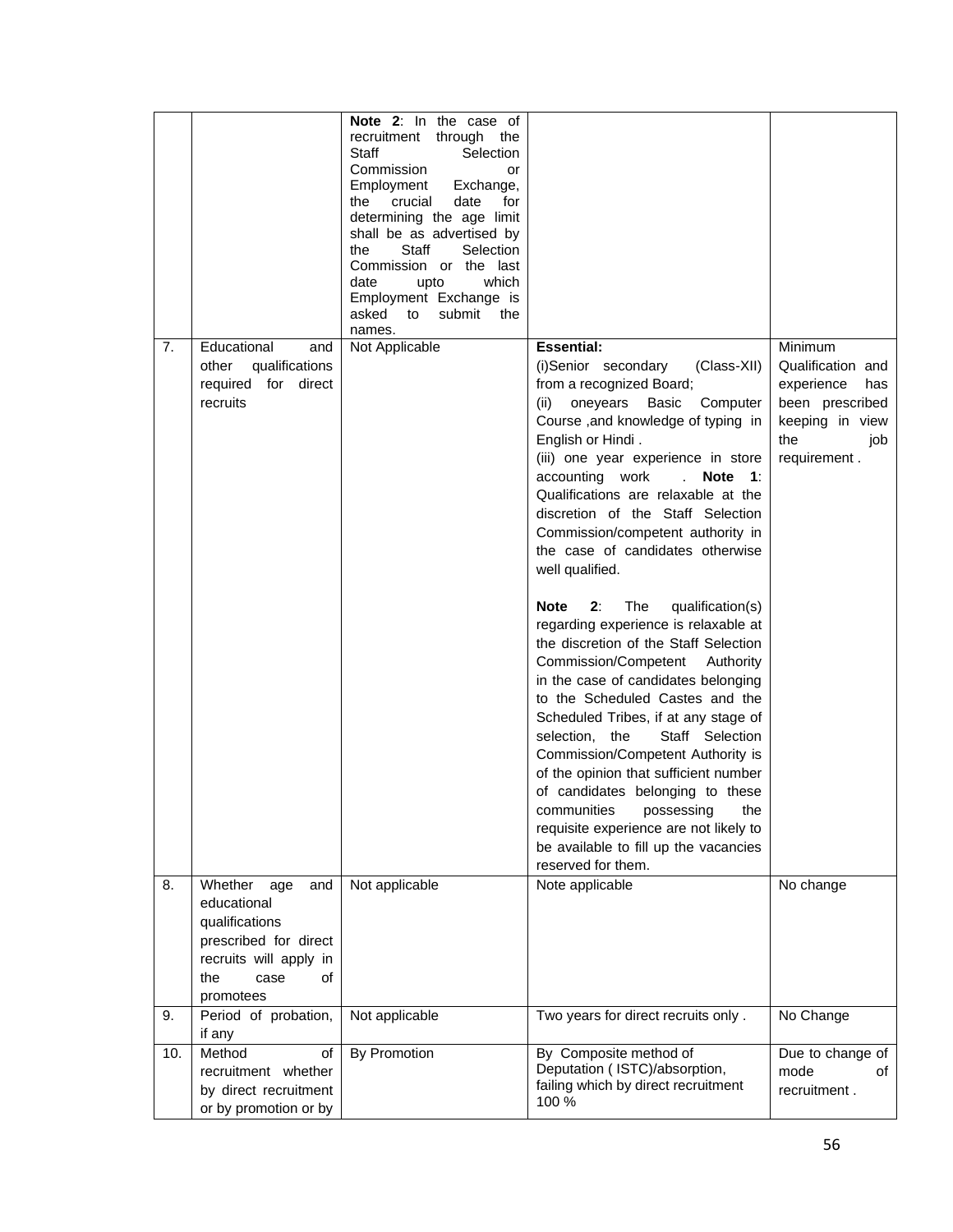|     | deputation/                          |                                                          |                                                                           |                        |
|-----|--------------------------------------|----------------------------------------------------------|---------------------------------------------------------------------------|------------------------|
|     | absorption<br>and                    |                                                          |                                                                           |                        |
|     | the<br>percentage<br>of              |                                                          |                                                                           |                        |
|     | vacancies to be filled               |                                                          |                                                                           |                        |
|     | by various methods.                  |                                                          |                                                                           |                        |
| 11. | In.<br>case<br>of                    | <b>Promotion:</b><br>Gallery                             | Composite<br><b>Method</b><br>of                                          | (i)Method of           |
|     | recruitment<br>by                    | Attendant in the scale of                                | Deputation(ISTC)/absorption                                               | recruitment            |
|     | promotion/<br>deputation<br>$\prime$ | pay of pay band-1 Rs.<br>5200-20,200 plus grade          | failing<br>which<br>by<br>direct<br>recruitment:                          | has been               |
|     | absorption,<br>grades                | pay of Rs. 1800 with three                               | Deputation(ISTC)/Absorption                                               | changed for            |
|     | which<br>from                        | years regular service in                                 | Officers of the Central Government /                                      |                        |
|     | promotion/                           | respective<br>grades                                     | State government / Union territory                                        | wider choice of        |
|     | deputation/                          | rendered after appointment                               | Governments:-                                                             | selection and          |
|     | absorption<br>be<br>to               | thereto on regular basis.                                | (a)(i) holding analogous posts on                                         | their being only       |
|     | made.                                |                                                          | regular basis; or                                                         | one post in the        |
|     |                                      |                                                          | (ii) with three years regular service                                     | feeder cadre.          |
|     |                                      |                                                          | in post in level-1 (Rs. 18,000-                                           | (ii)Due to change      |
|     |                                      |                                                          | 56,900) of 7 <sup>th</sup> CPC Pay Matrix                                 | of Level in 7th        |
|     |                                      | Note 1: Where Juniors who                                | (b)<br>Possessing<br>educational                                          | CPC pay Matrix         |
|     |                                      | have<br>completed<br>their<br>eligibility<br>or          | qualifications prescribed for direct<br>recruits under column (7).        | equivalent to Pay      |
|     |                                      | qualifying<br>service<br>are<br>being                    | Note 1: The period of deputation                                          | Scale, Pay Band        |
|     |                                      | considered for promotion,                                | including the period of deputation in                                     | and Grade Pay          |
|     |                                      | their senior shall also be                               | another<br>ex-cadre<br>post<br>held                                       | of 6 <sup>th</sup> CPC |
|     |                                      | considerd<br>provided they                               | immediately<br>preceding<br>this                                          |                        |
|     |                                      | short of<br>the<br>are<br>not                            | appointment in the same or other                                          |                        |
|     |                                      | requisite<br>qualifying<br>or                            | Organizations or Departments of                                           |                        |
|     |                                      | eligibility service by more                              | the Central Government shall not                                          |                        |
|     |                                      | than half of such qualifying                             | exceed seven years or as amended                                          |                        |
|     |                                      | or eligibility service or 2                              | by DOPT from time to time.                                                |                        |
|     |                                      | years, whichever is less                                 | Note 2: The maximum age limit for                                         |                        |
|     |                                      | successfully<br>and<br>have<br>completed their probation | appointment by deputation shall not<br>be exceeding fifty-six years as on |                        |
|     |                                      | period for promotion to the                              | the closing date of receipt of                                            |                        |
|     |                                      | next higher grade along                                  | applications.                                                             |                        |
|     |                                      | with their juniors who have                              | Note 3:<br>For the purpose of                                             |                        |
|     |                                      | already completed such                                   | appointment on deputation basis,                                          |                        |
|     |                                      | qualifying or eligibility                                | the service rendered on a regular                                         |                        |
|     |                                      | service.                                                 | basis by an officer prior to the 1st                                      |                        |
|     |                                      | Note 2. For the purpose of                               | January, 2006 or the date from                                            |                        |
|     |                                      | computing<br>minimum                                     | which the revised pay structure                                           |                        |
|     |                                      | qualifying<br>service<br>for                             | based on the 6th Central Pay<br>Commission recommendations has            |                        |
|     |                                      | service<br>promotion,<br>the<br>rendered on a<br>regular | been extended, shall be deemed to                                         |                        |
|     |                                      | basis by an officer prior to                             | service<br>rendered<br>be<br>in.<br>the                                   |                        |
|     |                                      | the 1 <sup>st</sup> January, 2006 or                     | corresponding grade pay or pay                                            |                        |
|     |                                      | the date from which the                                  | scale extended based on<br>the                                            |                        |
|     |                                      | revised<br>pay<br>structure                              | recommendations<br>οf<br>the                                              |                        |
|     |                                      | based on the 6 <sup>th</sup> Central                     | commission except where there has                                         |                        |
|     |                                      | Commission<br>Pay                                        | been merger of more than one pre-                                         |                        |
|     |                                      | recommendations<br>has                                   | revised scale of pay into one grade                                       |                        |
|     |                                      | been extended, shall be                                  | with a common grade pay or pay                                            |                        |
|     |                                      | deemed to<br>be<br>service                               | scale, and where this benefit will                                        |                        |
|     |                                      | rendered<br>in<br>the                                    | extend only for the post for which                                        |                        |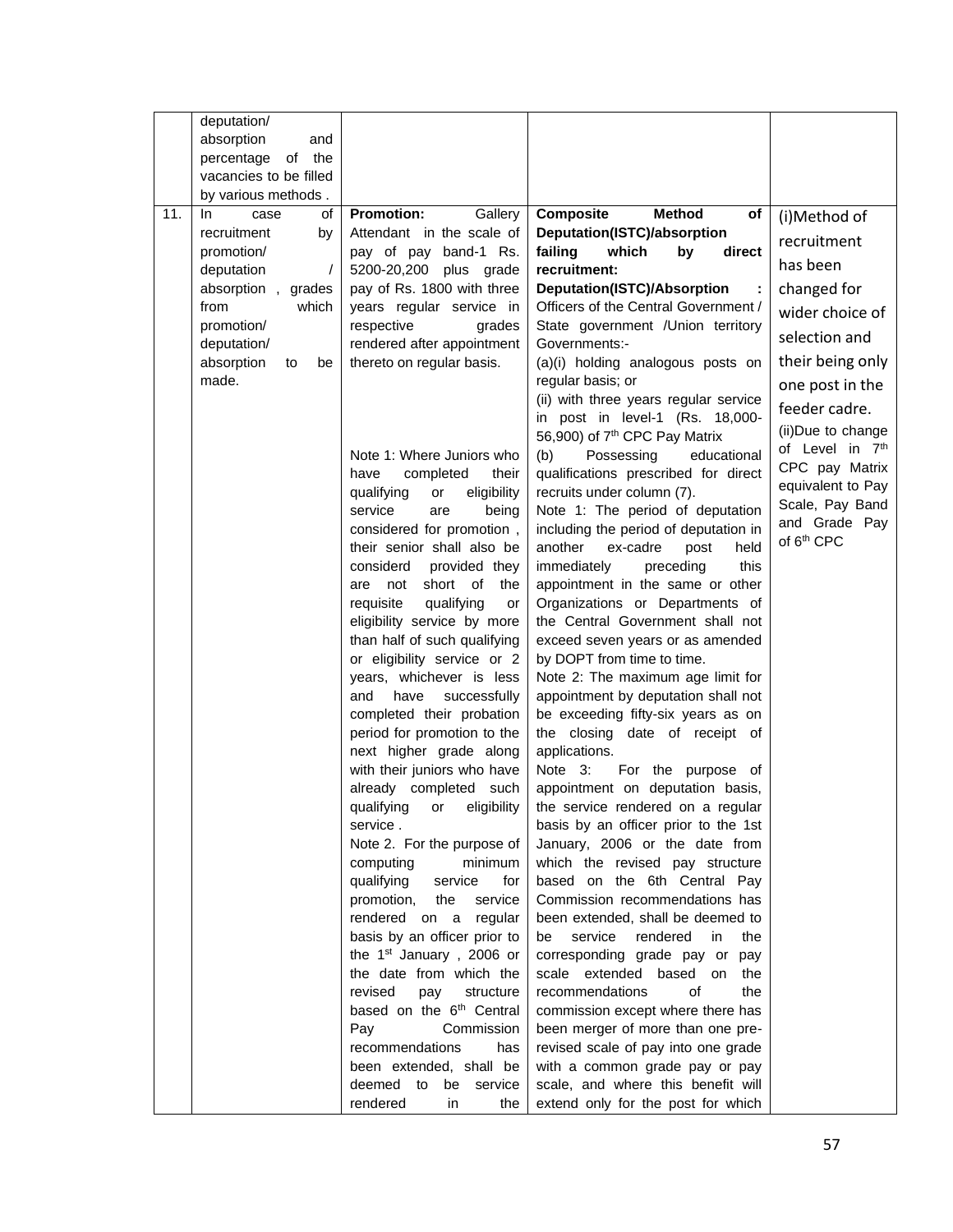|     |                                                                                                                | corresponding grade pay<br>or pay scale extended<br>based<br>the<br>on<br>recommendations of the<br>Commission.                                                                                                                                                                                                                                                                                     | that grade pay or pay scale is the<br>normal replacement grade without<br>any upgradation.                                                                                                                                                                                                                                                                                                                                                                                                                                        |                                                                                                                                                                                              |
|-----|----------------------------------------------------------------------------------------------------------------|-----------------------------------------------------------------------------------------------------------------------------------------------------------------------------------------------------------------------------------------------------------------------------------------------------------------------------------------------------------------------------------------------------|-----------------------------------------------------------------------------------------------------------------------------------------------------------------------------------------------------------------------------------------------------------------------------------------------------------------------------------------------------------------------------------------------------------------------------------------------------------------------------------------------------------------------------------|----------------------------------------------------------------------------------------------------------------------------------------------------------------------------------------------|
| 12. | Departmental<br>lf<br>a<br>Promotion<br>(DEC)<br>Committee<br>exists, what is its<br>composition               | Group 'C' Departmental<br><b>Promotion Committee(for</b><br>considering<br>promotion<br>confirmation)<br>and<br>consisting of:-<br>Senior.<br>Director<br>(i)<br>(Museum)- Chairman;<br>(ii) Additional Development<br>Commissioner<br>Joint<br>or<br>Development<br>Commissioner<br>Handicrafts-Member;<br>(iii) Deputy Director of<br>National Handicrafts and<br>Handlooms<br>Museum-<br>member; | <b>'C'</b><br>Group<br><b>Departmental</b><br><b>Promotion</b><br><b>Committee(for</b><br>considering<br>confirmation)<br>consisting of:-<br>Senior.<br>Director (Museum)-<br>(i)<br>Chairman;<br>(ii)<br>Additional<br>Development<br>Commissioner<br>Joint<br>or<br>Commissioner<br>Development<br>Handicrafts to be nominated by<br>Commissioner<br>Development<br>(Handicrafts)- Member;<br>(iii) Deputy Director of National<br>Crafts<br>Museum<br>&<br>Hastkala<br>Academy to be<br>nominated<br>by<br>chairman: - Member. | Due to change of<br>designation<br>of<br>Office<br>from<br>National<br><b>Handicrafts</b><br>and<br>Handlooms<br>Museum<br>to<br>Crafts<br>National<br>Museum<br>and<br>Hastkala<br>Academy. |
| 13. | Circumstances<br>in<br>which Union Public<br>Service Commission<br>be consulted in<br>to<br>making recruitment | Not applicable.                                                                                                                                                                                                                                                                                                                                                                                     | Not applicable                                                                                                                                                                                                                                                                                                                                                                                                                                                                                                                    | No change                                                                                                                                                                                    |

# **For the post of Lower Division Clerk (Library)**

| Col            | Classification                                | Provision<br>in the existing<br>rules                                    | Revised provisions<br>Proposed                                        | Reason<br>the<br>for<br>revision<br>proposed                                                                                           |
|----------------|-----------------------------------------------|--------------------------------------------------------------------------|-----------------------------------------------------------------------|----------------------------------------------------------------------------------------------------------------------------------------|
| $\mathbf{1}$ . | Name of the post                              | <b>Division</b><br>Clerk<br>Lower<br>(Library)                           | Lower Division Clerk (Library)                                        | No change                                                                                                                              |
| 2.             | Number of the post                            | $*01(2016)$<br>*(Subjectto variation<br>dependent on work load).         | *01 (2020)<br>*(Subjectto variation dependent on<br>work load).       | No<br>change<br>except year                                                                                                            |
| 3.             | Classification                                | General Central Service,<br>Group 'C', Non<br>Gazetted, Non-Ministerial. | General Central Service, Group 'C',<br>Non Gazetted, Non-Ministerial. | No change                                                                                                                              |
| 4.             | Pay band and grade<br>pay or pay scale        | Pay band-1, Rs. 5200-<br>20,200 plus grade pay of<br>Rs. 1900            | Level-2 in the pay matrix Rs.<br>19,900/--63,200/-                    | The<br>scale<br>pay<br>has been revised<br>equivalent<br>to<br>scales of 6 <sup>th</sup> CPC<br>and 7 <sup>th</sup> CPC pay<br>matrix. |
| 5.             | Whether<br>selection<br>post or non selection | Not applicable                                                           | Not applicable                                                        | No change                                                                                                                              |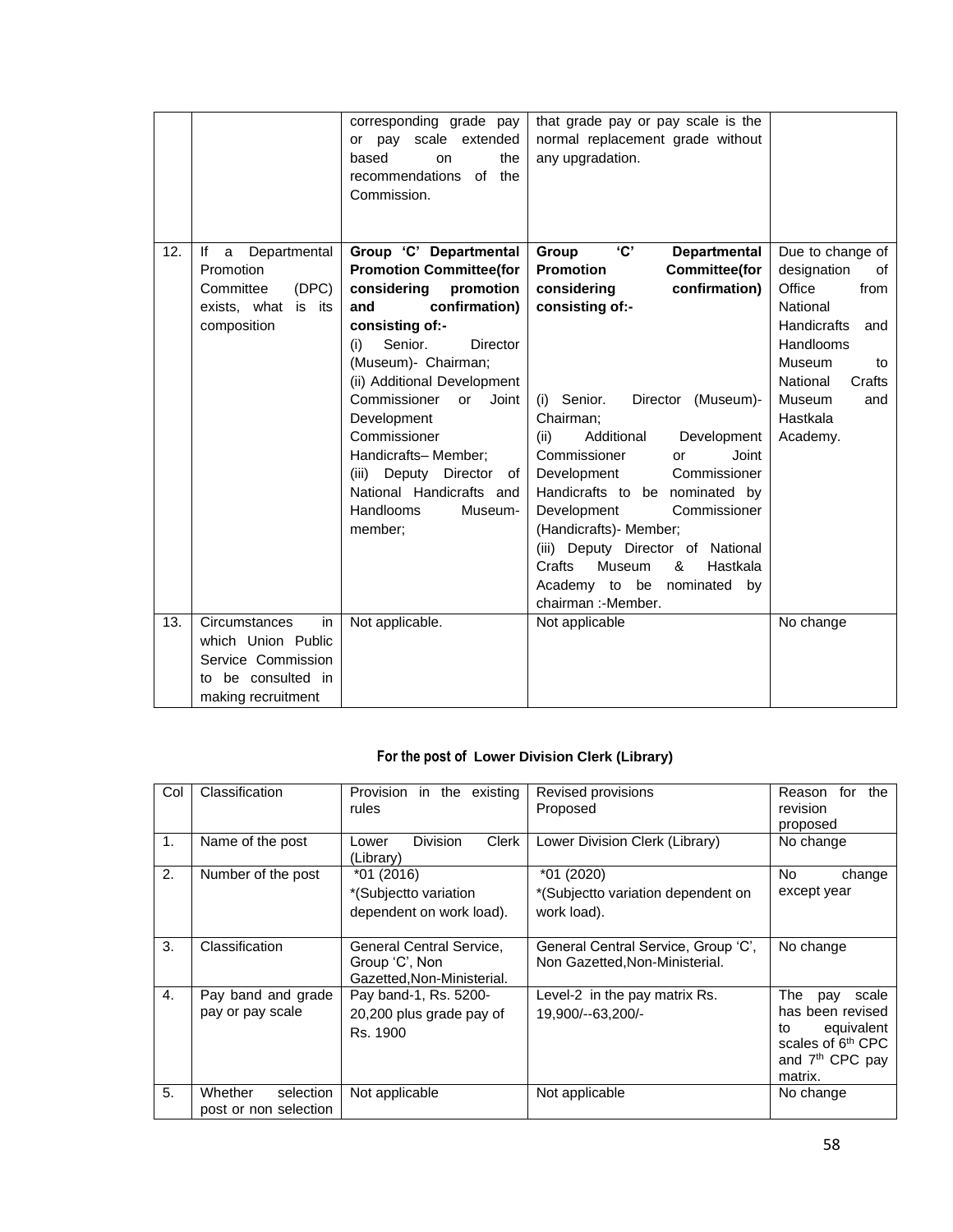|    | post                                                                                   |                                                                                                                                                                                                                                                                                                                                                                                                                                                                                                                                                                                                           |                                                                                                                                                                                                                                                                                                                                                                                                                                                                                                                                                                                                                                                                                                 |                                                            |
|----|----------------------------------------------------------------------------------------|-----------------------------------------------------------------------------------------------------------------------------------------------------------------------------------------------------------------------------------------------------------------------------------------------------------------------------------------------------------------------------------------------------------------------------------------------------------------------------------------------------------------------------------------------------------------------------------------------------------|-------------------------------------------------------------------------------------------------------------------------------------------------------------------------------------------------------------------------------------------------------------------------------------------------------------------------------------------------------------------------------------------------------------------------------------------------------------------------------------------------------------------------------------------------------------------------------------------------------------------------------------------------------------------------------------------------|------------------------------------------------------------|
| 6. | Age limits for Direct<br>recruits                                                      | Between 18 and 27 years<br>(Relaxable for Government<br>Servants upto 40 years in<br>accordance<br>with<br>the<br><i>instructions</i><br>orders<br>or<br>issued by the<br>Central<br>Government).<br>Note 1: The crucial date<br>for determining the age<br>limit shall be the closing<br>date<br>for<br>receipt<br>of<br>applications<br>from<br>candidates in India (and<br>the<br>closing<br>not<br>date<br>for those in<br>prescribed<br>Assam,<br>Meghalaya,<br>Arunachal<br>Pradesh,<br>Mizoram,<br>Manipur,<br>Nagaland, Tripura, Sikkim,<br>Ladakh Division of Jammu<br>and Kashmir State, Lahaul | Between 18 year and 27 years (The<br>Upper age limit is relaxable for<br>departmental candidates up to 40<br>years in accordance with the<br>instructions or orders issued by the<br>Central Government).<br><b>Note 1:</b> The crucial date<br>for<br>determining the age limit shall be<br>closing date for<br>receipt<br>οf<br>applications from candidates in<br>India (and not the closing date<br>prescribed for those in Assam,<br>Meghalaya, Arunachal Pradesh,<br>Mizoram,<br>Manipur,<br>Nagaland,<br>Tripura, Sikkim, Ladakh Division of<br>J&K State, Lahaul and Spiti District<br>and Pangi Sub-Division of Himachal<br>Pradesh,<br>Andman&<br>Nicobar,<br>Islands or Lakshdweep). | DoPT<br>As<br>per<br>guidelines dated<br>31/03/2015        |
|    |                                                                                        | and Spiti District and Pangi<br>Sub-Division of Chamba<br><b>District</b><br>Himachal<br>οf<br>Pradesh.<br>Andman<br>and<br>Islands<br>Nicobar,<br>or<br>Lakshdweep).<br>Note 2: In the case of<br>recruitment through the<br>Staff<br>Selection<br>Commission<br>or<br>Employment<br>Exchange,<br>crucial<br>date<br>for<br>the<br>determining the age limit<br>shall be as advertised by<br>Staff<br>the<br>Selection<br>Commission or the last<br>which<br>date<br>upto<br>Employment Exchange is<br>asked<br>to<br>submit<br>the                                                                      | Note 2: The crucial date for<br>determining the age limit shall be as<br>advertised<br>by<br>Staff<br>Selection<br>Commission.                                                                                                                                                                                                                                                                                                                                                                                                                                                                                                                                                                  | <b>DoPT</b><br>As<br>per<br>guidelines dated<br>31/03/2015 |
| 7. | Educational<br>and<br>qualifications<br>other<br>for<br>required<br>direct<br>recruits | names.<br>Secondary<br>(i)Senior<br>(Class-XII)<br>from<br>a<br>recognized Board;<br>(ii)<br>one<br>years<br><b>Basic</b><br>Computer<br>Course,<br>and<br>knowledge<br>of typing<br>in<br>English or Hindi.<br>(iii) one yearexperience in<br>documentation<br>in<br>a<br>Museum.<br>Note 1: Qualifications are<br>relaxable at the discretion<br>Staff<br>the<br>Selection<br>οf<br>Commission or competent<br>authority in the case of<br>candidates otherwise well                                                                                                                                    | <b>Essential:</b><br>(i)Senior Secondary<br>(Class-XII)<br>from a recognized Board;<br>oneyears<br>Basic<br>Computer<br>(ii)<br>Course, and knowledge of typing in<br>English or Hindi.<br>(iii) one yearexperience in Library in<br>a Museum.<br>Note 1: Qualifications are relaxable<br>at the discretion of the<br>Staff<br>Selection<br>Commission/competent<br>authority in the case of candidates<br>otherwise well qualified.<br>The<br><b>Note</b><br>2:<br>qualification(s)<br>regarding experience is relaxable at                                                                                                                                                                    | No<br>Material<br>Change                                   |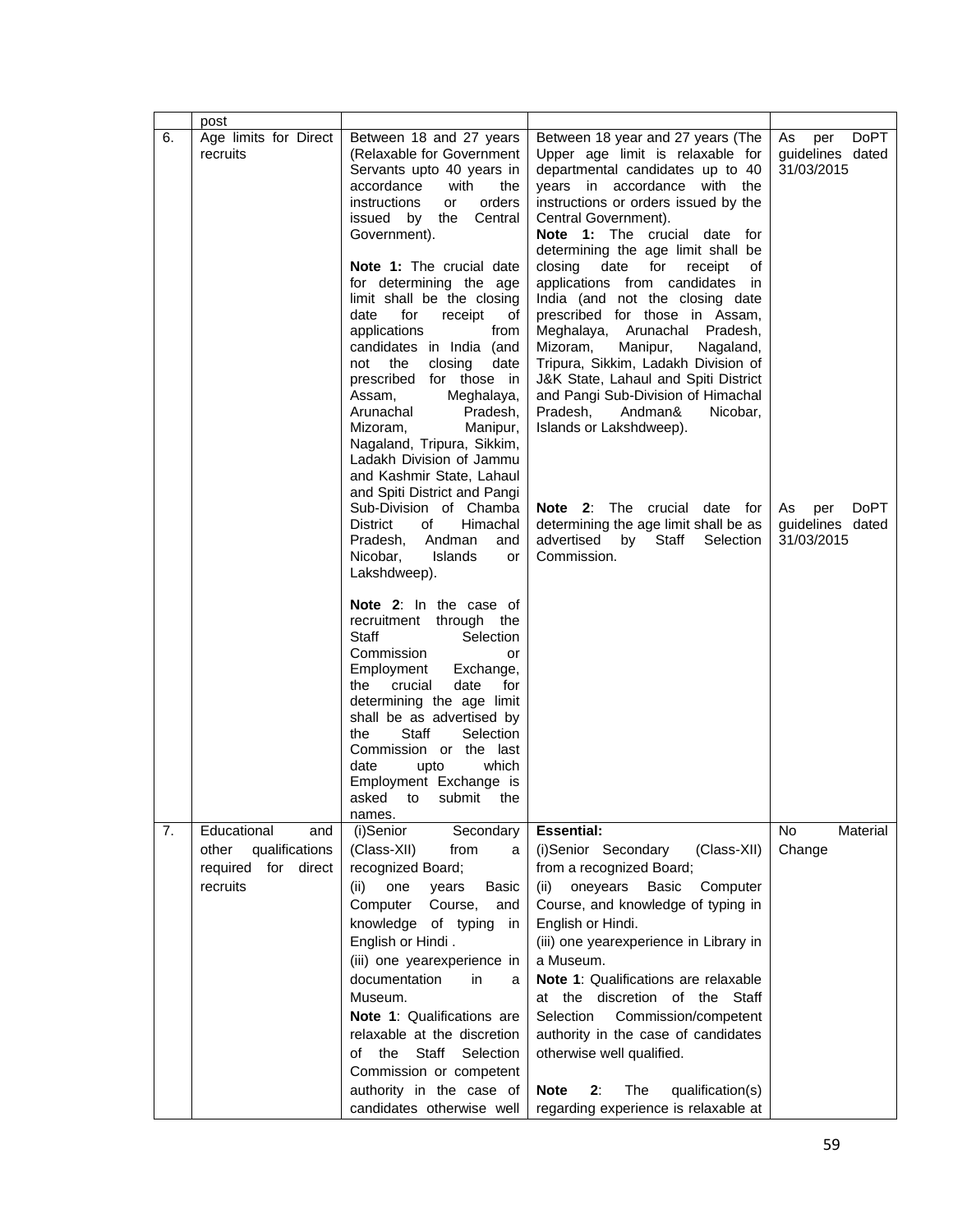|     |                                                                                                                                                                                                 | qualified.<br>Note 2: The qualification(s)<br>regarding experience is<br>relaxable at the discretion<br>the Staff Selection<br>of<br>Commission or Competent<br>Authority in the case of<br>candidates belonging<br>to<br>the Scheduled Castes and<br>the Scheduled Tribes, if at<br>any stage of selection, the<br>Staff<br>Selection<br>Commission or Competent<br>Authority is of the opinion<br>that sufficient number of<br>candidates belonging to<br>these<br>communities<br>possessing the requisite<br>experience are not likely to<br>be available to fill up the<br>vacancies reserved<br>for<br>them. | the discretion of the Staff Selection<br>Commission/Competent<br>Authority<br>in the case of candidates belonging<br>to the Scheduled Castes and the<br>Scheduled Tribes, if at any stage of<br>selection, the<br>Staff Selection<br>Commission/Competent Authority is<br>of the opinion that sufficient number<br>of candidates belonging to these<br>communities<br>possessing<br>the<br>requisite experience are not likely to<br>be available to fill up the vacancies<br>reserved for them.     |                                               |
|-----|-------------------------------------------------------------------------------------------------------------------------------------------------------------------------------------------------|-------------------------------------------------------------------------------------------------------------------------------------------------------------------------------------------------------------------------------------------------------------------------------------------------------------------------------------------------------------------------------------------------------------------------------------------------------------------------------------------------------------------------------------------------------------------------------------------------------------------|------------------------------------------------------------------------------------------------------------------------------------------------------------------------------------------------------------------------------------------------------------------------------------------------------------------------------------------------------------------------------------------------------------------------------------------------------------------------------------------------------|-----------------------------------------------|
| 8.  | Whether<br>age<br>and<br>educational<br>qualifications<br>prescribed for direct<br>recruits will apply in<br>the<br>of<br>case<br>promotees                                                     | Not applicable                                                                                                                                                                                                                                                                                                                                                                                                                                                                                                                                                                                                    | Not applicable                                                                                                                                                                                                                                                                                                                                                                                                                                                                                       | NoChange                                      |
| 9.  | Period of probation,<br>if any                                                                                                                                                                  | for<br>direct<br>Two<br>years<br>recruitment.                                                                                                                                                                                                                                                                                                                                                                                                                                                                                                                                                                     | Two years for direct recruitment.                                                                                                                                                                                                                                                                                                                                                                                                                                                                    | No Change                                     |
| 10. | Method<br>of<br>recruitment whether<br>by direct recruitment<br>or by promotion or by<br>deputation/<br>absorption<br>and<br>percentage of the<br>vacancies to be filled<br>by various methods. | Deputation failing which by<br>direct recruitment.                                                                                                                                                                                                                                                                                                                                                                                                                                                                                                                                                                | Deputation (ISTC)/absorption failing<br>which by direct recruitment<br>100%.                                                                                                                                                                                                                                                                                                                                                                                                                         | Due to change of<br>mode<br>of<br>recruitment |
| 11. | of<br>In.<br>case<br>recruitment<br>by<br>promotion/<br>deputation<br>absorption,<br>grades<br>from<br>which<br>promotion/<br>deputation/<br>absorption<br>to<br>be<br>made.                    | Transfer of deputation<br>/Transfer-Officers of the<br>Central Government/State<br>Government/territory<br>Governments<br>(a)(i)holding<br>analogous<br>posts on regular basis; or<br>(ii) with three years regular<br>service in post in the pay<br>band one ,Rs.5200-20200<br>plus grade pay of Rs.1800;<br>and<br>(b)possessing educational                                                                                                                                                                                                                                                                    | <b>Deputation(ISTC)/Absorption</b><br>Officers of the Central Government /<br>State government / Union territory<br>Governments:-<br>(a)(i) holding analogous posts on<br>regular basis; or<br>(ii) with three years regular service<br>in post in level-1 (Rs. 18000-56900)<br>of 7 <sup>th</sup> Central Pay Commission<br>Matrix with three years regular<br>in<br>respective<br>grades<br>service<br>rendered after appointment thereto<br>on regular basis.<br>Possessing<br>educational<br>(b) | As<br>latest<br>per<br>DOPT guidelines        |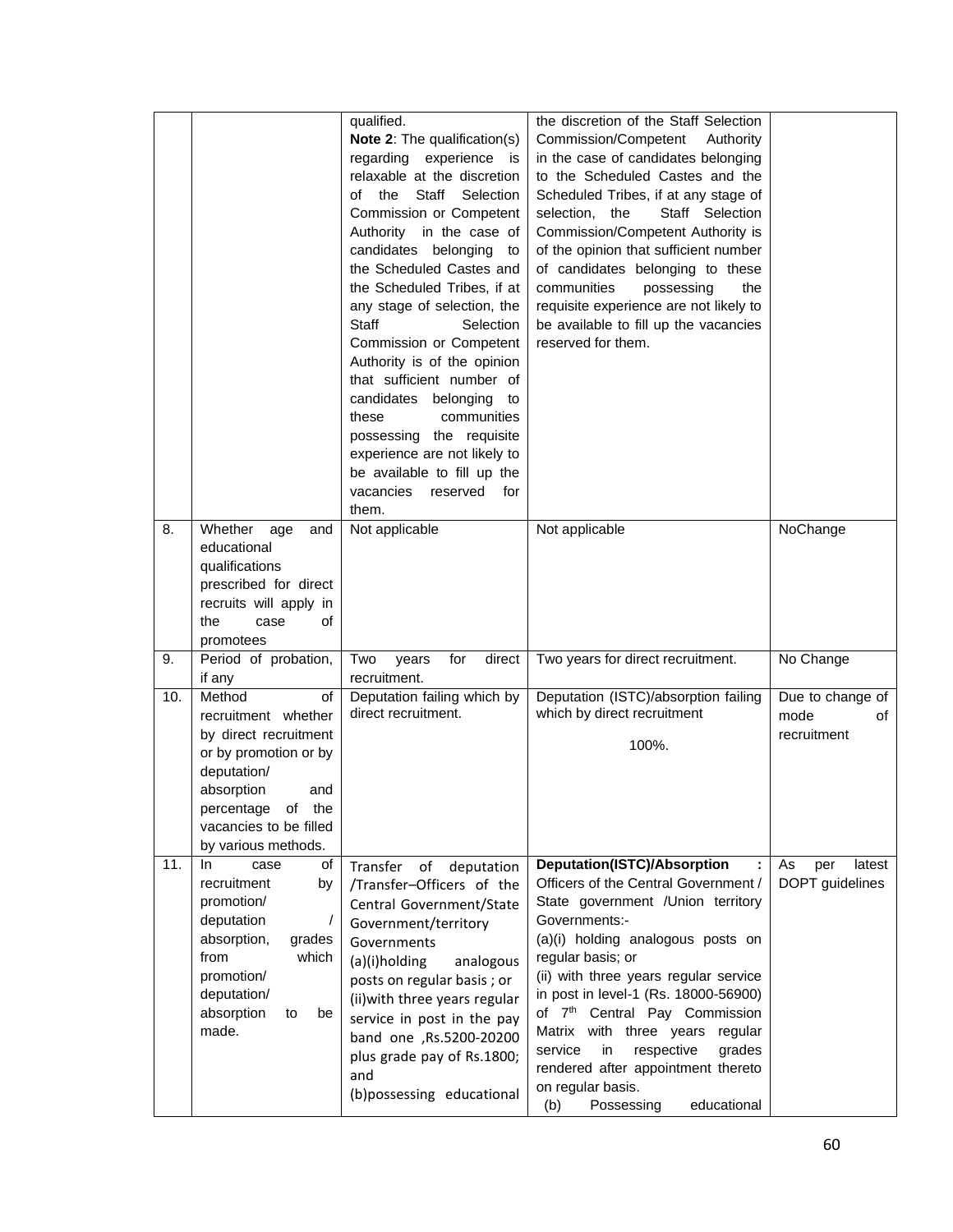|     |                         | prescribed<br>qualification            | qualifications prescribed for direct                                  |                   |
|-----|-------------------------|----------------------------------------|-----------------------------------------------------------------------|-------------------|
|     |                         | for direct recruits under              | recruits under column (7).                                            |                   |
|     |                         | column (7).                            | Note 1: The period of deputation                                      |                   |
|     |                         | Note 1: The period of                  | including the period of deputation in                                 |                   |
|     |                         | deputation including the               | another<br>ex-cadre<br>post<br>held                                   |                   |
|     |                         | period of deputation in                | immediately<br>preceding<br>this                                      |                   |
|     |                         | another<br>ex-cadre<br>post            | appointment in the same or other                                      |                   |
|     |                         | held<br>immediately                    | Organizations or Departments of                                       |                   |
|     |                         | preceding<br>this                      | the Central Government shall not                                      |                   |
|     |                         | appointment in the same                | exceed seven years or as amended                                      |                   |
|     |                         | or other organisations or              | by DOPT from time to time.                                            |                   |
|     |                         | of<br>Departments<br>the               | Note 2: The maximum age limit for                                     |                   |
|     |                         | Central Government shall               | appointment by deputation shall not                                   |                   |
|     |                         | not exceed three years.                | be exceeding fifty-six years as on                                    |                   |
|     |                         | Note 2: The maximum age                | the closing date of receipt of                                        |                   |
|     |                         | limit for appointment by               | applications.                                                         |                   |
|     |                         | deputation shall not be                | Note 3:<br>For the purpose of                                         |                   |
|     |                         | exceeding fifty-six years as           | appointment on deputation basis,                                      |                   |
|     |                         | on the closing date of                 | the service rendered on a regular                                     |                   |
|     |                         | receipt of applications.               | basis by an officer prior to the 1st                                  |                   |
|     |                         | Note 3: For the purpose                | January, 2006 or the date from                                        |                   |
|     |                         | of<br>appointment<br>on                | which the revised pay structure                                       |                   |
|     |                         | deputation<br>basis,<br>the            | based on the 6th Central Pay                                          |                   |
|     |                         | service rendered on a                  | Commission recommendations has                                        |                   |
|     |                         | regular basis by an officer            | been extended, shall be deemed to                                     |                   |
|     |                         | prior to the 1 <sup>st</sup> January,  | be<br>service<br>rendered in<br>the                                   |                   |
|     |                         | 2006 or the date from                  | corresponding grade pay or pay                                        |                   |
|     |                         | which the revised pay                  | scale extended based on<br>the                                        |                   |
|     |                         | structure based on the 6 <sup>th</sup> | recommendations<br>of<br>the                                          |                   |
|     |                         | Central Pay Commission                 | commission except where there has                                     |                   |
|     |                         | recommendations<br>has                 | been merger of more than one pre-                                     |                   |
|     |                         | been extended, shall be                | revised scale of pay into one grade<br>with a common grade pay or pay |                   |
|     |                         | deemed to be service                   | scale, and where this benefit will                                    |                   |
|     |                         | rendered<br>in<br>the                  | extend only for the post for which                                    |                   |
|     |                         | corresponding grade pay                | that grade pay or pay scale is the                                    |                   |
|     |                         | or pay scale extended                  | normal replacement grade without                                      |                   |
|     |                         | based on<br>the                        | any upgradation.                                                      |                   |
|     |                         | recommendations of the                 |                                                                       |                   |
|     |                         | Commission except where                |                                                                       |                   |
|     |                         | there has been merger of               |                                                                       |                   |
|     |                         | more than one pre-revised              |                                                                       |                   |
|     |                         | scale of pay into one                  |                                                                       |                   |
|     |                         | grade with common grade                |                                                                       |                   |
|     |                         | pay or pay scale, and                  |                                                                       |                   |
|     |                         | where this benefit will                |                                                                       |                   |
|     |                         | extend only for the post               |                                                                       |                   |
|     |                         | for which that grade pay               |                                                                       |                   |
|     |                         | or pay scale is the normal             |                                                                       |                   |
|     |                         | replacement<br>grade                   |                                                                       |                   |
|     |                         | without any up gradation.              |                                                                       |                   |
| 12. | lf<br>Departmental<br>a | Group 'C' Departmental                 | 'C'<br>Group<br><b>Departmental</b>                                   | Due to change of  |
|     | Promotion               | <b>Promotion Committee(for</b>         | <b>Promotion</b><br><b>Committee(for</b>                              | designation<br>οf |
|     | (DPC)<br>Committee      | <b>Considering</b><br><b>Promotion</b> | <b>Considering</b><br>confirmation)                                   | Office<br>from    |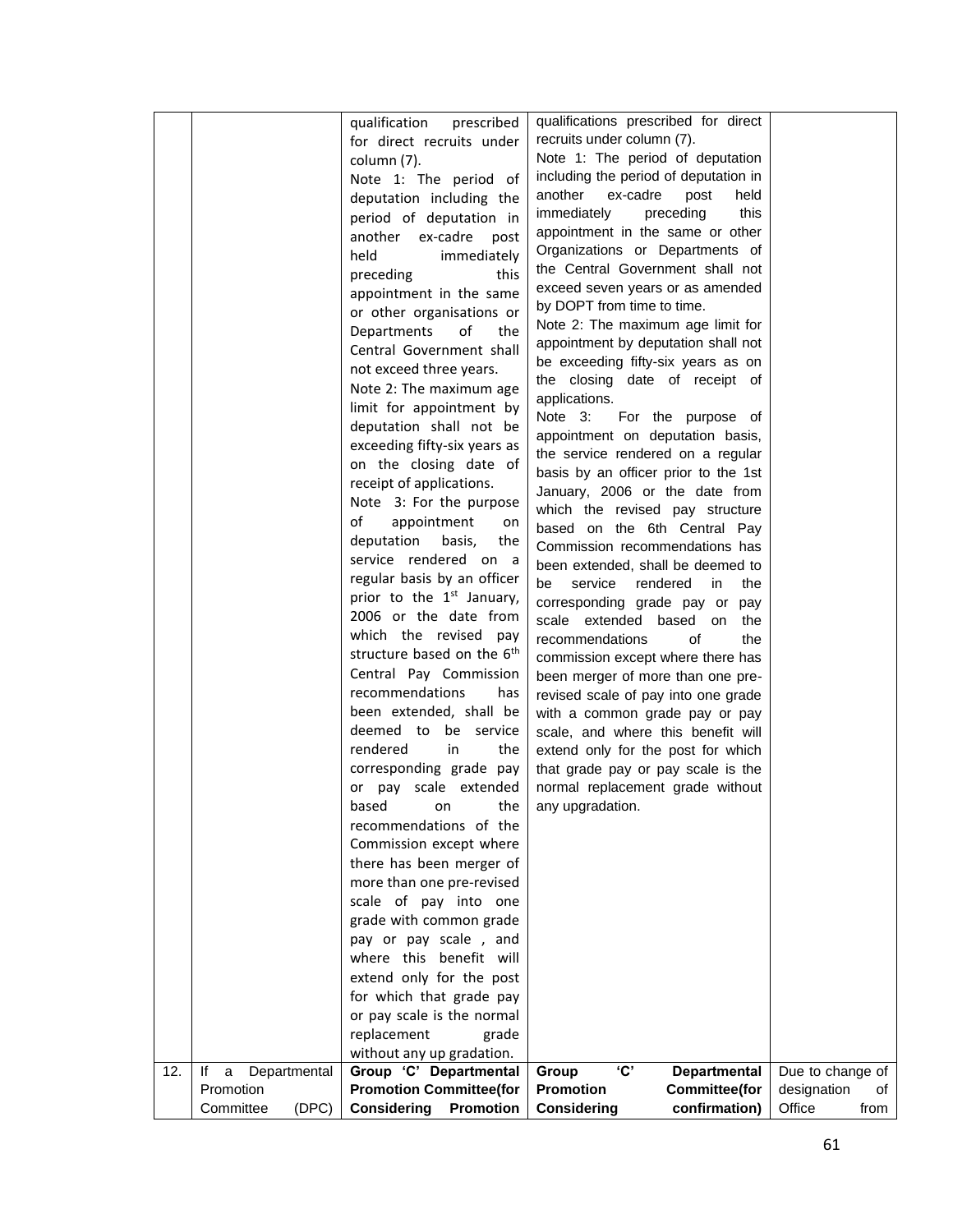|     | exists, what is<br>its | confirmation)<br>and             | consisting of:-                   | National                  |
|-----|------------------------|----------------------------------|-----------------------------------|---------------------------|
|     | composition            | consisting of:-                  |                                   | <b>Handicrafts</b><br>and |
|     |                        | Senior.<br>(i)<br>Director       |                                   | <b>Handlooms</b>          |
|     |                        | (Museum)- Chairman;              |                                   | Museum<br>to              |
|     |                        | (ii) Additional Development      | (i) Senior.<br>Director (Museum)- | National<br>Crafts        |
|     |                        | Commissioner<br>Joint<br>or      | Chairman;                         | Museum<br>and             |
|     |                        | Development                      | Development<br>(ii)<br>Additional | Hastkala                  |
|     |                        | <b>Commissioner Handicrafts-</b> | Commissioner<br>Joint<br>or       | Academy.                  |
|     |                        | Member                           | Commissioner<br>Development       |                           |
|     |                        | (iii) Deputy Director of         | Handicraftsto be<br>nominated by  |                           |
|     |                        | National Handicrafts and         | Commissioner<br>Development       |                           |
|     |                        | <b>Handlooms</b><br>Museum-      | (Handicrafts)-                    |                           |
|     |                        | Member.                          | Member:                           |                           |
|     |                        |                                  | (iii) Deputy Director of National |                           |
|     |                        |                                  | Crafts<br>Museum<br>Hastkala<br>& |                           |
|     |                        |                                  | Academy to be nominated<br>by     |                           |
|     |                        |                                  | chairman:-Member.                 |                           |
| 13. | Circumstances<br>in    | Not applicable.                  | Not applicable                    | No change                 |
|     | which Union Public     |                                  |                                   |                           |
|     | Service Commission     |                                  |                                   |                           |
|     | be consulted in<br>t٥  |                                  |                                   |                           |
|     | making recruitment     |                                  |                                   |                           |

# **For the post of Staff Car Driver**

| Col | Classification        | Provision in the existing    | Revised provisions                        | Reason for the                |
|-----|-----------------------|------------------------------|-------------------------------------------|-------------------------------|
|     |                       | rules                        | Proposed                                  | revision                      |
|     |                       |                              |                                           | proposed                      |
| 1.  | Name of the post      | <b>Staff Car Driver</b>      | <b>Staff Car Driver</b>                   | No change                     |
| 2.  | Number of the post    | $*01(2016)$                  | *01 (2020)                                | <b>No</b><br>change           |
|     |                       |                              |                                           | except year                   |
|     |                       | *(Subjectto variation        | *(Subjectto variation dependent on        |                               |
|     |                       | dependent on work load).     | work load).                               |                               |
| 3.  | Classification        | General Central Service,     | General Central Service, Group 'C',       | No change                     |
|     |                       | Group 'C', Non               | Non Gazetted.Non-Ministerial.             |                               |
|     |                       | Gazetted, Non-Ministerial.   |                                           |                               |
| 4.  | Pay band and grade    | Pay band-1, Rs. 5200-        | Level-2 in the pay matrix Rs.             | <b>The</b><br>scale<br>pay    |
|     | pay or pay scale      | 20,200 plus grade pay of     | 19.900/--63.200/-                         | has been revised              |
|     |                       | Rs. 1900                     |                                           | equivalent<br>to              |
|     |                       |                              |                                           | scales of 6 <sup>th</sup> CPC |
|     |                       |                              |                                           | and 7 <sup>th</sup> CPC pay   |
|     |                       |                              |                                           | matrix.                       |
| 5.  | Whether<br>selection  | Not applicable               | Not applicable                            | No change                     |
|     | post or non selection |                              |                                           |                               |
|     | post                  |                              |                                           |                               |
| 6.  | Age limits for Direct | Between 18 and 27 years      | Between 18 year and 27 years (The         | <b>DoPT</b><br>As<br>per      |
|     | recruits              | (Relaxable for Government    | Upper age limit is relaxable for          | guidelines dated              |
|     |                       | Servants upto 40 years in    | departmental candidates up to 40          | 31/03/2015                    |
|     |                       | accordance<br>with<br>the    | years in accordance with the              |                               |
|     |                       | instructions<br>orders<br>or | instructions or orders issued by the      |                               |
|     |                       | issued by<br>Central<br>the  | Central Government).                      |                               |
|     |                       | Government).                 | The crucial<br>Note 1:<br>date<br>for     |                               |
|     |                       |                              | determining the age limit shall<br>be     |                               |
|     |                       | Note 1: The crucial date     | closing<br>date<br>for<br>receipt<br>οf   |                               |
|     |                       | for determining the age      | applications<br>from<br>candidates<br>in. |                               |
|     |                       | limit shall be the closing   | India (and not the closing date           |                               |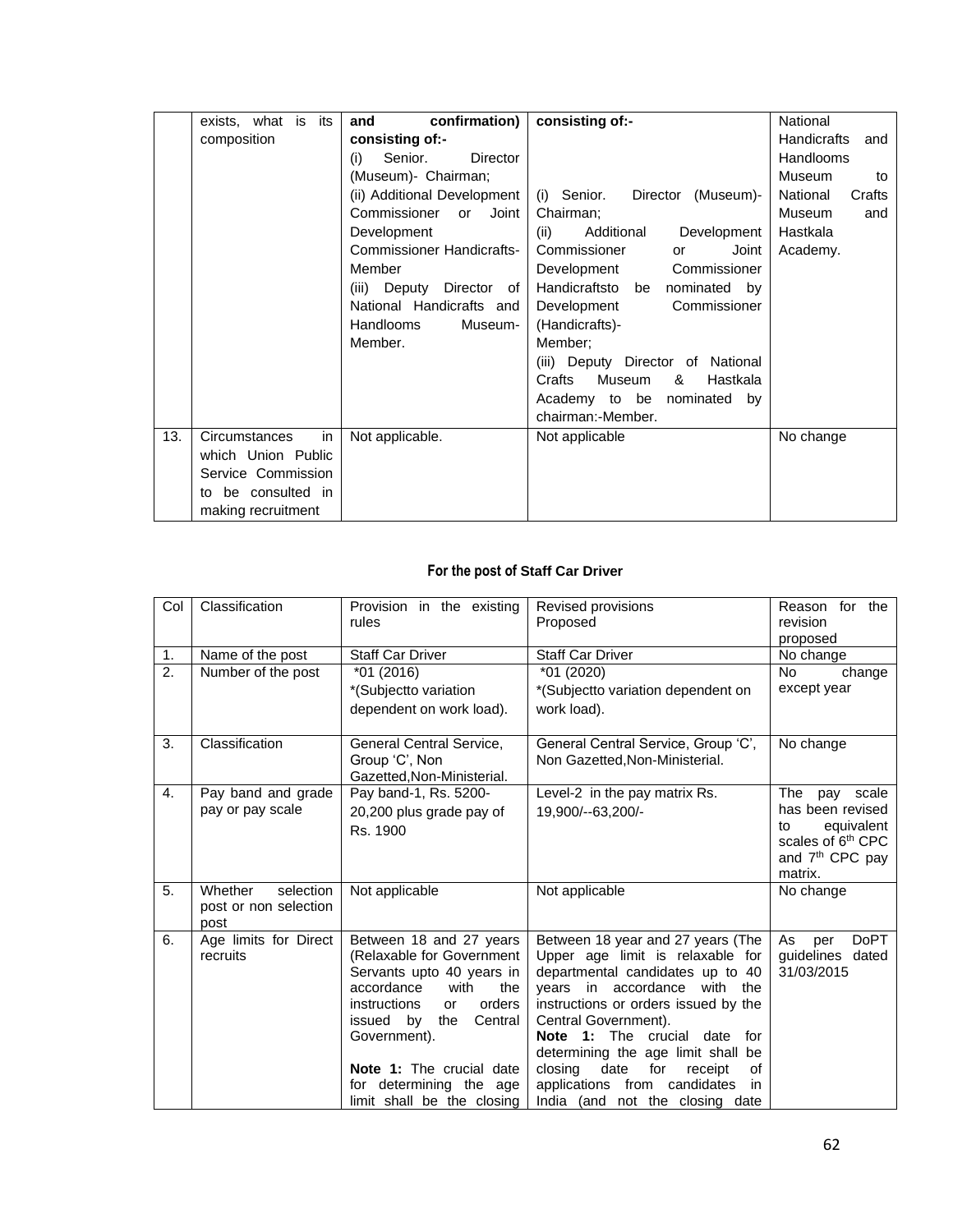|    |                                                                                     | for<br>date<br>receipt<br>οf<br>applications<br>from<br>candidates in India (and<br>the<br>closing<br>date<br>not<br>prescribed for those in<br>Assam,<br>Meghalaya,<br>Arunachal<br>Pradesh,<br>Mizoram,<br>Manipur,<br>Nagaland, Tripura, Sikkim,<br>Ladakh Division of Jammu<br>and Kashmir State, Lahaul<br>and Spiti District and Pangi<br>Sub-Division of Chamba<br><b>District</b><br>Himachal<br>of<br>Pradesh,<br>Andman<br>andNicobar,<br>Islands<br>or<br>Lakshdweep). | prescribed for those in Assam,<br>Meghalaya, Arunachal Pradesh,<br>Mizoram,<br>Manipur,<br>Nagaland,<br>Tripura, Sikkim, Ladakh Division of<br>J&K State, Lahaul and Spiti District<br>and Pangi Sub-Division of Himachal<br>Pradesh,<br>Andman&<br>Nicobar,<br>Islands or Lakshdweep).<br>Note 2: The crucial date for<br>determining the age limit shall be as<br>advertised by<br>Staff<br>Selection<br>Commission. |                                                                                                                                                                                         |
|----|-------------------------------------------------------------------------------------|-----------------------------------------------------------------------------------------------------------------------------------------------------------------------------------------------------------------------------------------------------------------------------------------------------------------------------------------------------------------------------------------------------------------------------------------------------------------------------------|------------------------------------------------------------------------------------------------------------------------------------------------------------------------------------------------------------------------------------------------------------------------------------------------------------------------------------------------------------------------------------------------------------------------|-----------------------------------------------------------------------------------------------------------------------------------------------------------------------------------------|
|    |                                                                                     | <b>Note 2:</b> In the case of<br>recruitment through the<br>Staff<br>Selection<br>Commission<br>or<br>Employment<br>Exchange,<br>crucial<br>date<br>the<br>for<br>determining the age limit<br>shall be as advertised by<br>Staff<br>Selection<br>the<br>Commission or the last<br>upto<br>which<br>date<br>Employment Exchange is<br>asked to<br>submit the<br>names.                                                                                                            |                                                                                                                                                                                                                                                                                                                                                                                                                        |                                                                                                                                                                                         |
| 7. | Educational<br>and<br>other<br>qualifications<br>required<br>for direct<br>recruits | Essential: (i) Possession<br>of a valid driving license for<br>motor cars<br>(ii) Knowledge of motor<br>mechanism (The candidate<br>should be able to remove<br>minor defects in vehicle)<br>(iii) Experience of driving a<br>motor car for at least 3<br>years; and or pass in 10th<br>Standard.<br>Desirable<br>three<br>years<br>Home<br>service<br>as<br>Guard/Civil Volunteers.                                                                                              | <b>Essential:</b><br>(i)Pass<br>10 <sup>th</sup> Standerd<br>in<br>(Matriculation from any recognized<br>board)<br>(ii) Possessing of a valid driving<br>license for motor cars<br>(iii) Experience of driving a motor<br>car for at least 3 years; and or pass<br>in 10 <sup>th</sup> Standard.                                                                                                                       | Material<br>No<br>Change<br>Minimum<br>Educational<br>Qualification<br>as<br>per<br>latest<br>guidelines<br>οf<br><b>DoPT</b><br>and<br>in<br>other<br>Govt.<br>Department<br>/Offices. |
|    |                                                                                     | Note 1: Qualifications are<br>relaxable at the discretion<br>Staff Selection<br>of<br>the<br>Commission or competent<br>authority in the case of<br>candidates otherwise well<br>qualified.<br>Note 2: The qualification(s)<br>regarding experience is<br>relaxable at the discretion<br>the<br>Staff<br>Selection<br>of                                                                                                                                                          | Note 1: Qualifications are relaxable<br>at the discretion of the Staff<br>Commission/competent<br>Selection<br>authority in the case of candidates<br>otherwise well qualified.<br>The<br><b>Note</b><br>2:<br>qualification(s)<br>regarding experience is relaxable at<br>the discretion of the Staff Selection<br>Commission/Competent Authority<br>in the case of candidates belonging                              |                                                                                                                                                                                         |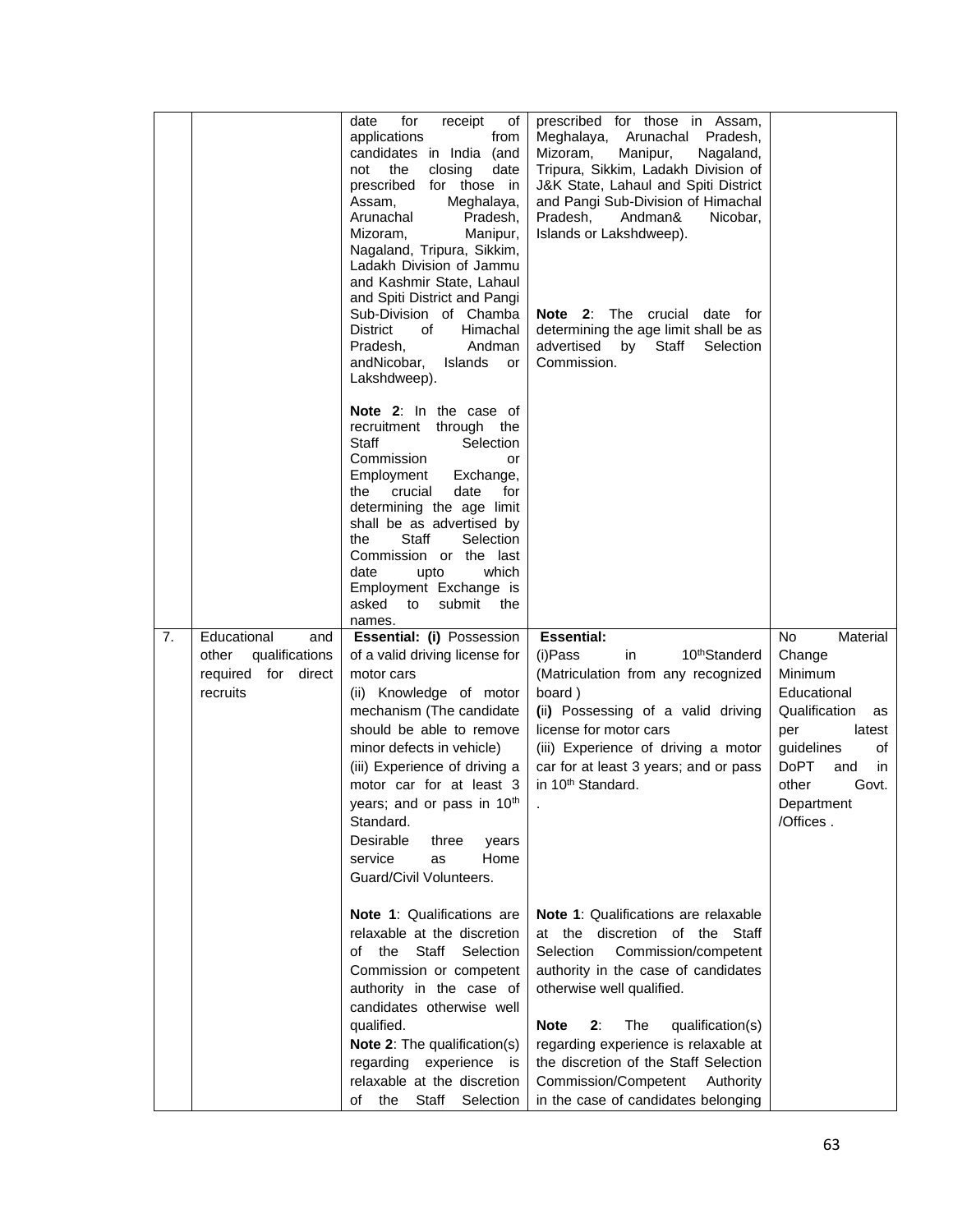|     |                                                                                                                                                                                                    | Commission or Competent<br>Authority in the case of<br>candidates belonging<br>to<br>the Scheduled Castes and<br>the Scheduled Tribes, if at<br>any stage of selection, the<br><b>Staff</b><br>Selection<br>Commission or Competent<br>Authority is of the opinion<br>that sufficient number of<br>candidates belonging<br>to<br>these<br>communities<br>possessing the requisite<br>experience are not likely to<br>be available to fill up the<br>vacancies<br>reserved<br>for<br>them. | to the Scheduled Castes and the<br>Scheduled Tribes, if at any stage of<br>selection, the<br>Staff Selection<br>Commission/Competent Authority is<br>of the opinion that sufficient number<br>of candidates belonging to these<br>communities<br>possessing<br>the<br>requisite experience are not likely to<br>be available to fill up the vacancies<br>reserved for them.                                                                                                                                                       |                                        |
|-----|----------------------------------------------------------------------------------------------------------------------------------------------------------------------------------------------------|-------------------------------------------------------------------------------------------------------------------------------------------------------------------------------------------------------------------------------------------------------------------------------------------------------------------------------------------------------------------------------------------------------------------------------------------------------------------------------------------|-----------------------------------------------------------------------------------------------------------------------------------------------------------------------------------------------------------------------------------------------------------------------------------------------------------------------------------------------------------------------------------------------------------------------------------------------------------------------------------------------------------------------------------|----------------------------------------|
| 8.  | Whether<br>age<br>and<br>educational<br>qualifications<br>prescribed for direct<br>recruits will apply in<br>of<br>the<br>case<br>promotees                                                        | Not applicable                                                                                                                                                                                                                                                                                                                                                                                                                                                                            | Not applicable                                                                                                                                                                                                                                                                                                                                                                                                                                                                                                                    | NoChange                               |
| 9.  | Period of probation,<br>if any                                                                                                                                                                     | Two<br>for<br>direct<br>years<br>recruitment<br>or<br>re<br>employed.                                                                                                                                                                                                                                                                                                                                                                                                                     | Two years for direct recruitment.                                                                                                                                                                                                                                                                                                                                                                                                                                                                                                 | NoMaterial<br>Change                   |
| 10. | Method<br>of<br>recruitment whether<br>by direct recruitment<br>or by promotion or by<br>deputation/<br>absorption<br>and<br>percentage<br>of the<br>vacancies to be filled<br>by various methods. | By direct recruitment.<br>Note : Vacancies caused<br>by the incumbent being<br>away on deputation or long<br>illness or study leave or<br>under other circumstances<br>for a duration of one year<br>or more may be filled on<br>basis<br>from<br>deputation<br>officers<br>of<br>Central<br>Government-<br>(a)holding analogous posts<br>on regular basis; and<br>Possessing<br>the<br>qualifications<br>and<br>experience prescribed for<br>direct<br>recruits<br>under<br>column (7).  | By deputation or absorption failing<br>which by direct recruitment.<br>100%<br>Note : Vacancies caused by the<br>incumbent<br>being<br>away<br>on<br>deputation or long illness or study<br>leave or under other circumstances<br>for a duration of one year or more<br>may be filled on deputation basis<br>from<br>officers<br>οf<br>Central<br>Government-<br>(a)holding analogous<br>posts<br>on<br>regular basis; and<br>Possessing the qualifications and<br>experience prescribed for direct<br>recruits under column (7). | No change                              |
| 11. | In.<br>οf<br>case<br>recruitment<br>by<br>promotion/<br>deputation<br>absorption,<br>grades<br>from<br>which<br>promotion/<br>deputation/<br>absorption<br>be<br>to                                | Note Applicable,                                                                                                                                                                                                                                                                                                                                                                                                                                                                          | Deputation or absorption<br>"C"<br>From amongst the Group<br>employees in level 1 of pay matrix<br>Rs.19,900-63,200 in<br>office of<br>NCM&HKA/any<br>Central<br>Government<br>Department.<br>who<br>posses valid driving license for<br>motor cars on the basis of driving<br>test to assess the competence to<br>drive motor car failing which by<br>direct recruitment of candidates full                                                                                                                                      | As<br>per<br>latest<br>DOPT guidelines |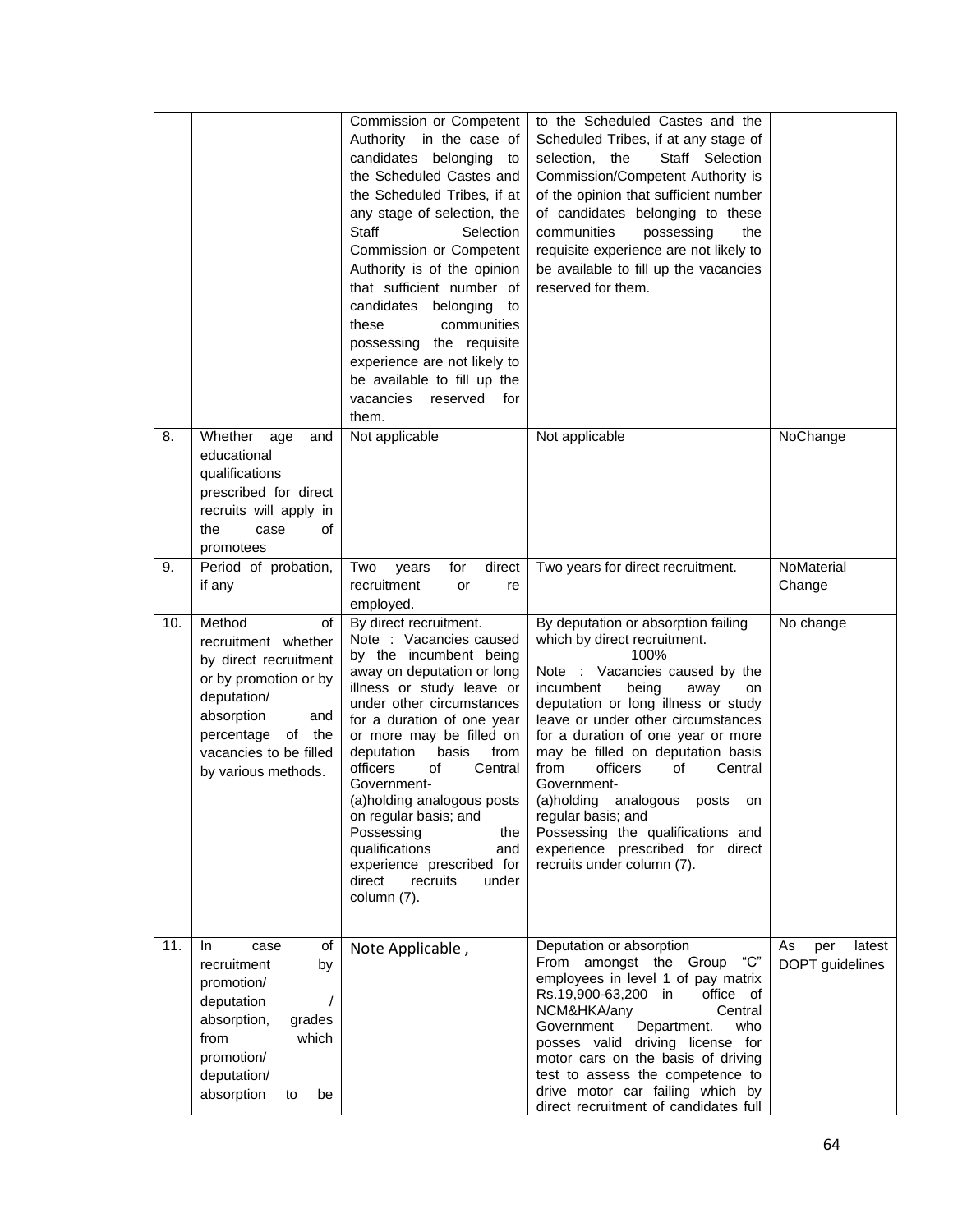|     | made.                                                                                                          |                                                                                                                                                                                                                                                                                                                                                                                               | filling the necessary qualification<br>and experience as mentioned in<br>column No.(7).                                                                                                                                                                                                                                                                                                                                                                                                                                                     |                                                                                                                                                                                                     |
|-----|----------------------------------------------------------------------------------------------------------------|-----------------------------------------------------------------------------------------------------------------------------------------------------------------------------------------------------------------------------------------------------------------------------------------------------------------------------------------------------------------------------------------------|---------------------------------------------------------------------------------------------------------------------------------------------------------------------------------------------------------------------------------------------------------------------------------------------------------------------------------------------------------------------------------------------------------------------------------------------------------------------------------------------------------------------------------------------|-----------------------------------------------------------------------------------------------------------------------------------------------------------------------------------------------------|
| 12. | Departmental<br>lf<br>a<br>Promotion<br>(DEC)<br>Committee<br>exists, what is its<br>composition               | Group 'C' Departmental<br><b>Promotion Committee(for</b><br><b>Considering</b><br>confirmation) consisting<br>of:-<br>Senior.<br>Director<br>(i)<br>(Museum)- Chairman;<br>(ii) Additional Development<br>Commissioner<br>Joint<br>or<br>Development<br><b>Commissioner Handicrafts-</b><br>Member<br>(iii) Deputy Director of<br>National Handicrafts and<br>Handlooms<br>Museum-<br>Member. | 'C'<br>Group<br><b>Departmental</b><br><b>Promotion</b><br><b>Committee(for</b><br>confirmation)<br><b>Considering</b><br>consisting of:-<br>(i) Senior.<br>Director (Museum)-<br>Chairman;<br>(ii)<br>Additional<br>Development<br>Commissioner<br>Joint<br>or<br>Development<br>Commissioner<br>Handicraftsto<br>nominated<br>by<br>be<br>Development<br>Commissioner<br>(Handicrafts)-<br>Member:<br>(iii) Deputy Director of National<br>&<br>Crafts<br>Hastkala<br><b>Museum</b><br>Academy to be nominated<br>by<br>chairman:-Member. | Due to change of<br>designation<br>of<br>Office<br>from<br>National<br><b>Handicrafts</b><br>and<br>Handlooms<br>Museum<br>to<br>National<br>Crafts<br><b>Museum</b><br>and<br>Hastkala<br>Academy. |
| 13. | Circumstances<br>in<br>which Union Public<br>Service Commission<br>be consulted in<br>t٥<br>making recruitment | Not applicable.                                                                                                                                                                                                                                                                                                                                                                               | Not Necessary                                                                                                                                                                                                                                                                                                                                                                                                                                                                                                                               | <b>No</b><br>material<br>change                                                                                                                                                                     |

## **For the post of Laboratory Attendant**

| Col | Classification                                        | Provision<br>in the existing<br>rules                                    | Revised provisions<br>Proposed                                        | Reason<br>for<br>the<br>revision<br>proposed                                                                                           |  |
|-----|-------------------------------------------------------|--------------------------------------------------------------------------|-----------------------------------------------------------------------|----------------------------------------------------------------------------------------------------------------------------------------|--|
| 1.  | Name of the post                                      | Laboratory Attendant                                                     | Laboratory Attendant                                                  | No change                                                                                                                              |  |
| 2.  | Number of the post                                    | *01 (2016)<br>*(Subjectto variation<br>dependent on work load).          | *01 (2020)<br>*(Subjectto variation dependent on<br>work load).       | <b>No</b><br>change<br>except year                                                                                                     |  |
| 3.  | Classification                                        | General Central Service,<br>Group 'C', Non<br>Gazetted, Non-Ministerial. | General Central Service, Group 'C',<br>Non Gazetted, Non-Ministerial. | No change                                                                                                                              |  |
| 4.  | Pay band and grade<br>pay or pay scale                | Pay band-1, Rs. 5200-<br>20200 plus grade pay of Rs.<br>1800             | Level-1 in the pay matrix Rs. 18,000/-<br>$-56,900/-$                 | The<br>scale<br>pay<br>has been revised<br>equivalent<br>to<br>scales of 6 <sup>th</sup> CPC<br>and 7 <sup>th</sup> CPC pay<br>matrix. |  |
| 5.  | Whether<br>selection<br>post or non selection<br>post | Not applicable                                                           | Not applicable                                                        | No change                                                                                                                              |  |
| 6.  | Age limits for Direct                                 | Between 18 and 27 years                                                  | Between 18 year and 27 years (The                                     | As<br><b>DoPT</b><br>per                                                                                                               |  |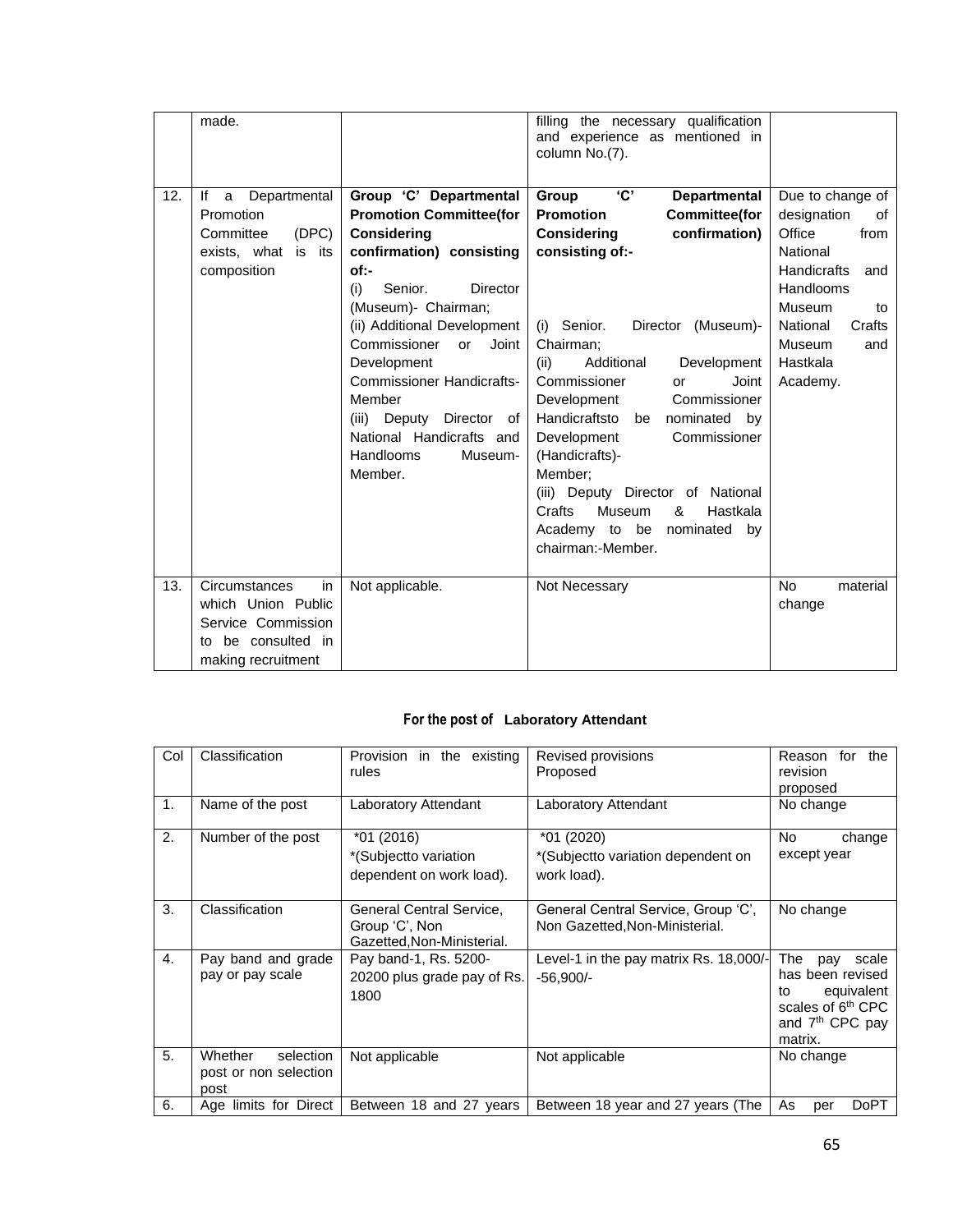|    | recruits                                                                            | (Relaxable for Government<br>Servants upto 40 years in<br>accordance<br>with<br>the<br>orders<br>instructions<br>or<br>Central<br>issued by<br>the<br>Government).<br>Note 1: The crucial date<br>for determining the age<br>limit shall be the closing<br>date<br>for<br>receipt<br>οf<br>applications<br>from<br>candidates in India (and<br>not the<br>closing<br>date<br>prescribed for those in<br>Meghalaya,<br>Assam.<br>Arunachal<br>Pradesh,<br>Manipur,<br>Mizoram,<br>Nagaland, Tripura, Sikkim,<br>Ladakh Division of Jammu<br>and Kashmir State, Lahaul | Upper age limit is relaxable for<br>departmental candidates up to 40<br>years in accordance with the<br>instructions or orders issued by the<br>Central Government).<br>Note 1: The crucial date for<br>determining the age limit shall be<br>closing<br>date<br>for<br>receipt<br>οf<br>applications from candidates in<br>India (and not the closing date<br>prescribed for those in Assam,<br>Meghalaya, Arunachal Pradesh,<br>Manipur,<br>Mizoram,<br>Nagaland,<br>Tripura, Sikkim, Ladakh Division of<br>J&K State, Lahaul and Spiti District<br>and Pangi Sub-Division of Himachal<br>Pradesh,<br>Andman&<br>Nicobar,<br>Islands or Lakshdweep). | guidelines dated<br>31/03/2015 |
|----|-------------------------------------------------------------------------------------|----------------------------------------------------------------------------------------------------------------------------------------------------------------------------------------------------------------------------------------------------------------------------------------------------------------------------------------------------------------------------------------------------------------------------------------------------------------------------------------------------------------------------------------------------------------------|--------------------------------------------------------------------------------------------------------------------------------------------------------------------------------------------------------------------------------------------------------------------------------------------------------------------------------------------------------------------------------------------------------------------------------------------------------------------------------------------------------------------------------------------------------------------------------------------------------------------------------------------------------|--------------------------------|
|    |                                                                                     | and Spiti District and Pangi<br>Sub-Division of Chamba<br><b>District</b><br>of<br>Himachal<br>Andman<br>Pradesh.<br>and<br>Nicobar.<br>Islands<br>or<br>Lakshdweep).<br>Note 2: In the case of<br>recruitment through<br>the<br>Staff<br>Selection<br>Commission<br>or<br>Employment<br>Exchange,<br>crucial<br>date<br>for<br>the<br>determining the age limit<br>shall be as advertised by<br>Staff<br>Selection<br>the<br>Commission or the last<br>which<br>date<br>upto<br>Employment Exchange is<br>asked<br>to<br>submit<br>the                              | <b>Note 2:</b> The crucial<br>date for<br>determining the age limit shall be as<br>advertised by Staff<br>Selection<br>Commission.                                                                                                                                                                                                                                                                                                                                                                                                                                                                                                                     |                                |
| 7. | Educational<br>and<br>qualifications<br>other<br>for direct<br>required<br>recruits | names.<br><b>Essential:</b><br>(i) Matriculation (Class -<br>$(X)$ from<br>recognized<br>a<br>board<br>(ii)one year experience as<br>Laboratory Attendant in a<br>Laboratory<br>or<br>Museum<br>.Note 1: Qualifications are<br>relaxable at the discretion<br>of the Staff Selection<br>Commission or competent<br>authority in the case of<br>candidates otherwise well<br>qualified.<br>Note 2: The qualification(s)<br>regarding experience is<br>relaxable at the discretion                                                                                     | <b>Essential:</b><br>(i) Matriculation (Class-(X) from a<br>recognized board<br>(ii)one<br>experience<br>year<br>as<br>Laboratory<br>Attendant<br>in<br>a<br>Laboratory or Museum.<br>Note 1: Qualifications are relaxable<br>at the discretion of the Staff<br>Selection<br>Commission/competent<br>authority in the case of candidates<br>otherwise well qualified.<br>The<br><b>Note</b><br>2:<br>qualification(s)<br>regarding experience is relaxable at<br>the discretion of the Staff Selection<br>Commission/Competent<br>Authority                                                                                                            | No<br>Material<br>Change       |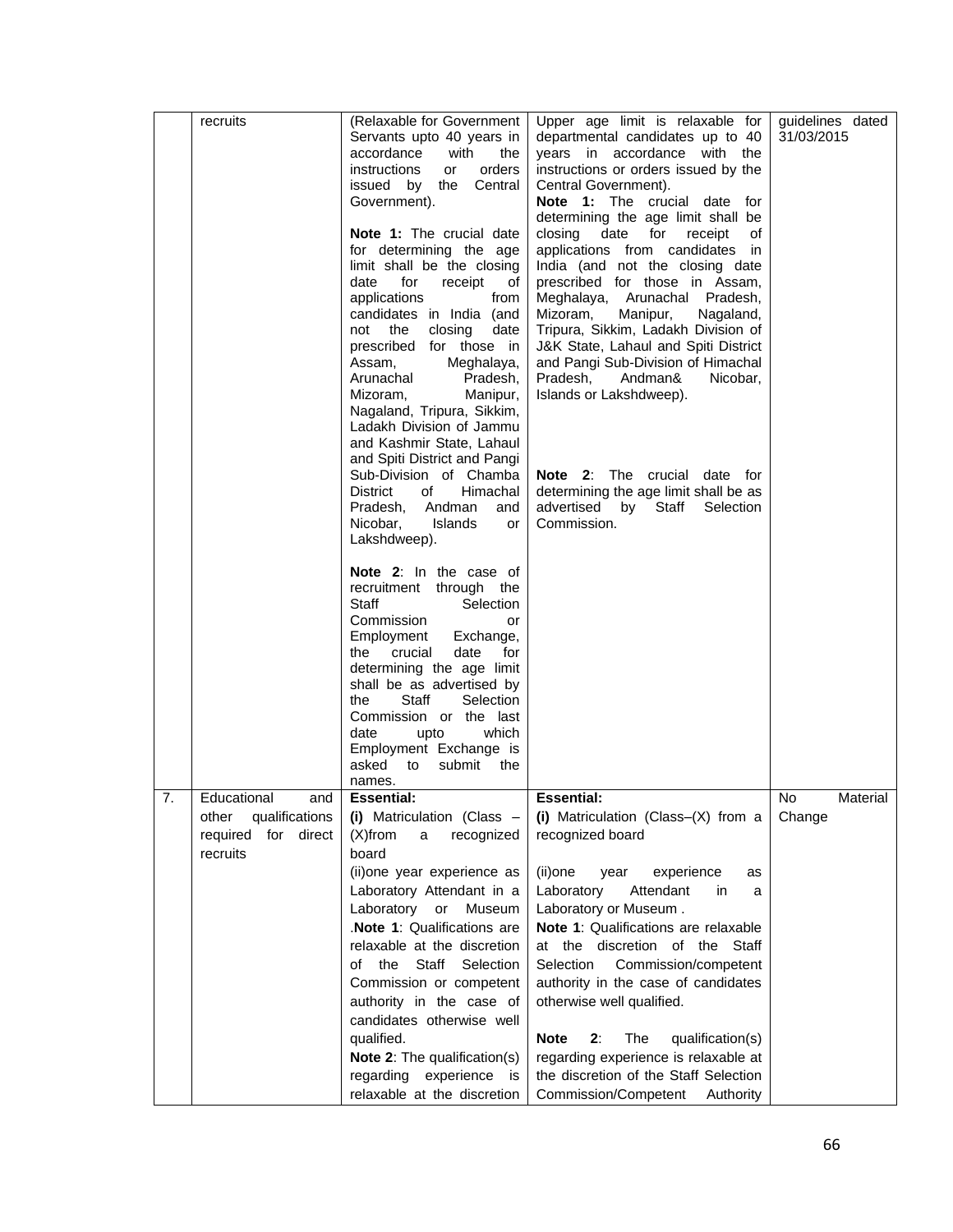|     |                                                                                                                                                                                                    | Staff Selection<br>the<br>οf<br>Commission or Competent<br>Authority in the case of<br>candidates belonging<br>to<br>the Scheduled Castes and<br>the Scheduled Tribes, if at<br>any stage of selection, the<br><b>Staff</b><br>Selection<br>Commission or Competent<br>Authority is of the opinion<br>that sufficient number of<br>candidates belonging<br>to<br>these<br>communities<br>possessing the requisite<br>experience are not likely to<br>be available to fill up the<br>vacancies reserved<br>for<br>them. | in the case of candidates belonging<br>to the Scheduled Castes and the<br>Scheduled Tribes, if at any stage of<br>selection, the<br>Staff Selection<br>Commission/Competent Authority is<br>of the opinion that sufficient number<br>of candidates belonging to these<br>communities<br>possessing<br>the<br>requisite experience are not likely to<br>be available to fill up the vacancies<br>reserved for them.                                                                   |                                        |
|-----|----------------------------------------------------------------------------------------------------------------------------------------------------------------------------------------------------|------------------------------------------------------------------------------------------------------------------------------------------------------------------------------------------------------------------------------------------------------------------------------------------------------------------------------------------------------------------------------------------------------------------------------------------------------------------------------------------------------------------------|--------------------------------------------------------------------------------------------------------------------------------------------------------------------------------------------------------------------------------------------------------------------------------------------------------------------------------------------------------------------------------------------------------------------------------------------------------------------------------------|----------------------------------------|
| 8.  | Whether<br>age<br>and<br>educational<br>qualifications<br>prescribed for direct<br>recruits will apply in<br>the<br>of<br>case<br>promotees                                                        | Not applicable                                                                                                                                                                                                                                                                                                                                                                                                                                                                                                         | Not applicable                                                                                                                                                                                                                                                                                                                                                                                                                                                                       | NoChange                               |
| 9.  | Period of probation,<br>if any                                                                                                                                                                     | direct<br>Two<br>for<br>years<br>recruitment.                                                                                                                                                                                                                                                                                                                                                                                                                                                                          | Two years for direct recruitment.                                                                                                                                                                                                                                                                                                                                                                                                                                                    | No Change                              |
| 10. | Method<br>of<br>recruitment whether<br>by direct recruitment<br>or by promotion or by<br>deputation/<br>absorption<br>and<br>percentage<br>of the<br>vacancies to be filled<br>by various methods. | By direct recruitment.<br>Note : Vacancies caused<br>by the incumbent being<br>away on deputation or long<br>illness or study leave or<br>under other circumstances<br>for a duration of one year<br>or more may be filled on<br>basis<br>deputation<br>from<br>officers<br>Central<br>οf<br>Government-<br>(a)holding analogous posts<br>on regular basis; and<br>Possessing the<br>qualifications and<br>experience prescribed for<br>direct recruits under<br>column (7).                                           | By direct recruitment.<br>100%<br>Note : Vacancies caused by the<br>incumbent<br>being<br>away<br>on<br>deputation or long illness or study<br>leave or under other circumstances<br>for a duration of one year or more<br>may be filled on deputation basis<br>from<br>officers<br>Central<br>οf<br>Government-<br>(a)holding analogous<br>posts<br>on<br>regular basis; and<br>Possessing the qualifications and<br>experience prescribed for direct<br>recruits under column (7). | No change                              |
| 11. | In.<br>case<br>οf<br>recruitment<br>by<br>promotion/<br>deputation<br>7<br>absorption,<br>grades<br>from<br>which<br>promotion/<br>deputation/<br>absorption<br>be<br>to<br>made.                  | Notapplicable                                                                                                                                                                                                                                                                                                                                                                                                                                                                                                          | Deputation from officers of Central<br>Government-<br>(a)holding<br>analogous<br>posts<br>on<br>regular basis; and<br>Possessing the qualifications and<br>experience prescribed for direct<br>recruits under column (7).                                                                                                                                                                                                                                                            | As<br>per<br>latest<br>DOPT guidelines |
| 12. | lf<br>Departmental<br>a                                                                                                                                                                            | Group 'C' Departmental                                                                                                                                                                                                                                                                                                                                                                                                                                                                                                 | <b>'C'</b><br>Group<br><b>Departmental</b>                                                                                                                                                                                                                                                                                                                                                                                                                                           | Due to change of                       |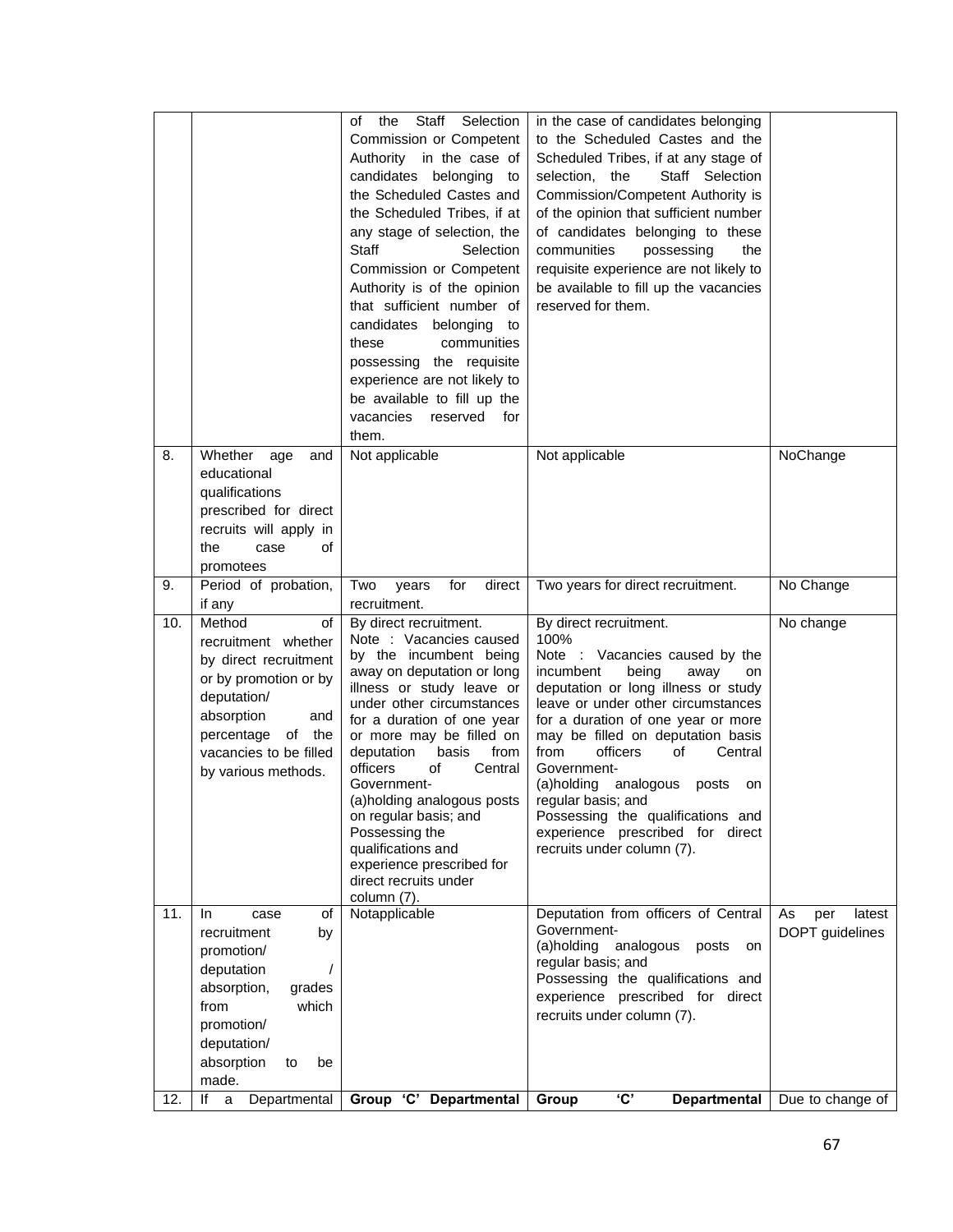|     | Promotion              | <b>Promotion Committee(for</b>    | <b>Promotion</b><br><b>Committee(for</b> | of<br>designation         |
|-----|------------------------|-----------------------------------|------------------------------------------|---------------------------|
|     | Committee<br>(DEC)     | considering                       | considering<br>confirmation)             | Office<br>from            |
|     | exists, what<br>is its | confirmation) consisting          | consisting of:-                          | National                  |
|     | composition            | $of:-$                            |                                          | <b>Handicrafts</b><br>and |
|     |                        | Senior.<br><b>Director</b><br>(i) |                                          | Handlooms                 |
|     |                        | (Museum)- Chairman;               |                                          | Museum<br>to              |
|     |                        | (ii) Additional Development       | (i) Senior.<br>Director (Museum)-        | National<br>Crafts        |
|     |                        | Commissioner<br>Joint<br>or       | Chairman:                                | <b>Museum</b><br>and      |
|     |                        | Development                       | Additional<br>Development<br>(ii)        | Hastkala                  |
|     |                        | <b>Commissioner Handicrafts-</b>  | Commissioner<br>Joint<br>or              | Academy.                  |
|     |                        | Member                            | Commissioner<br>Development              |                           |
|     |                        | (iii) Deputy Director of          | Handicraftsto be<br>nominated by         |                           |
|     |                        | National Handicrafts and          | Commissioner<br>Development              |                           |
|     |                        | <b>Handlooms</b><br>Museum-       | (Handicrafts)-                           |                           |
|     |                        | Member.                           | Member:                                  |                           |
|     |                        |                                   | (iii) Deputy Director of National        |                           |
|     |                        |                                   | Crafts<br>Museum<br>&<br>Hastkala        |                           |
|     |                        |                                   | Academy to be nominated<br>by            |                           |
|     |                        |                                   | chairman:-Member.                        |                           |
| 13. | Circumstances<br>in    | Not applicable.                   | Not applicable                           | No change                 |
|     | which Union Public     |                                   |                                          |                           |
|     | Service Commission     |                                   |                                          |                           |
|     | be consulted in<br>to  |                                   |                                          |                           |
|     | making recruitment     |                                   |                                          |                           |

# **For the post of Gallery Attendant + Mud Plaster**

| Col            | Classification                                        | Provision in the existing<br>rules                                       | Revised provisions<br>Proposed                                          | the<br>Reason<br>for<br>revision<br>proposed                                                                                           |
|----------------|-------------------------------------------------------|--------------------------------------------------------------------------|-------------------------------------------------------------------------|----------------------------------------------------------------------------------------------------------------------------------------|
| 1.             | Name of the post                                      | <b>Gallery Attendant</b>                                                 | <b>Gallery Attendant</b>                                                | No change                                                                                                                              |
| 2.             | Number of the post                                    | $*21+2 = 23(2016)$<br>*(Subjectto variation<br>dependent on work load).  | $*17+2 = 19(2020)$<br>*(Subjectto variation dependent on<br>work load). | Nomaterial<br>except year .and<br>numberof.<br>Post<br>Mud<br>Plaster<br>Ωf<br>Added. with GA.                                         |
| 3.             | Classification                                        | General Central Service,<br>Group 'C', Non<br>Gazetted, Non-Ministerial. | General Central Service, Group 'C',<br>Non Gazetted, Non-Ministerial.   | No change                                                                                                                              |
| $\mathbf{4}$ . | Pay band and grade<br>pay or pay scale                | Pay band-1, Rs. 5200-<br>20200 plus grade pay of Rs.<br>1800             | Level-1 in the pay matrix Rs. 18,000/-<br>$-56,900/-$                   | The<br>scale<br>pay<br>has been revised<br>equivalent<br>to<br>scales of 6 <sup>th</sup> CPC<br>and 7 <sup>th</sup> CPC pay<br>matrix. |
| 5.             | Whether<br>selection<br>post or non selection<br>post | Not applicable                                                           | Not applicable                                                          | No change                                                                                                                              |
| 6.             | Age limits for Direct<br>recruits                     | Between 18 and 27 years<br>(Relaxable for Government                     | Between 18 year and 27 years (The<br>Upper age limit is relaxable for   | As<br><b>DoPT</b><br>per<br>guidelines<br>dated                                                                                        |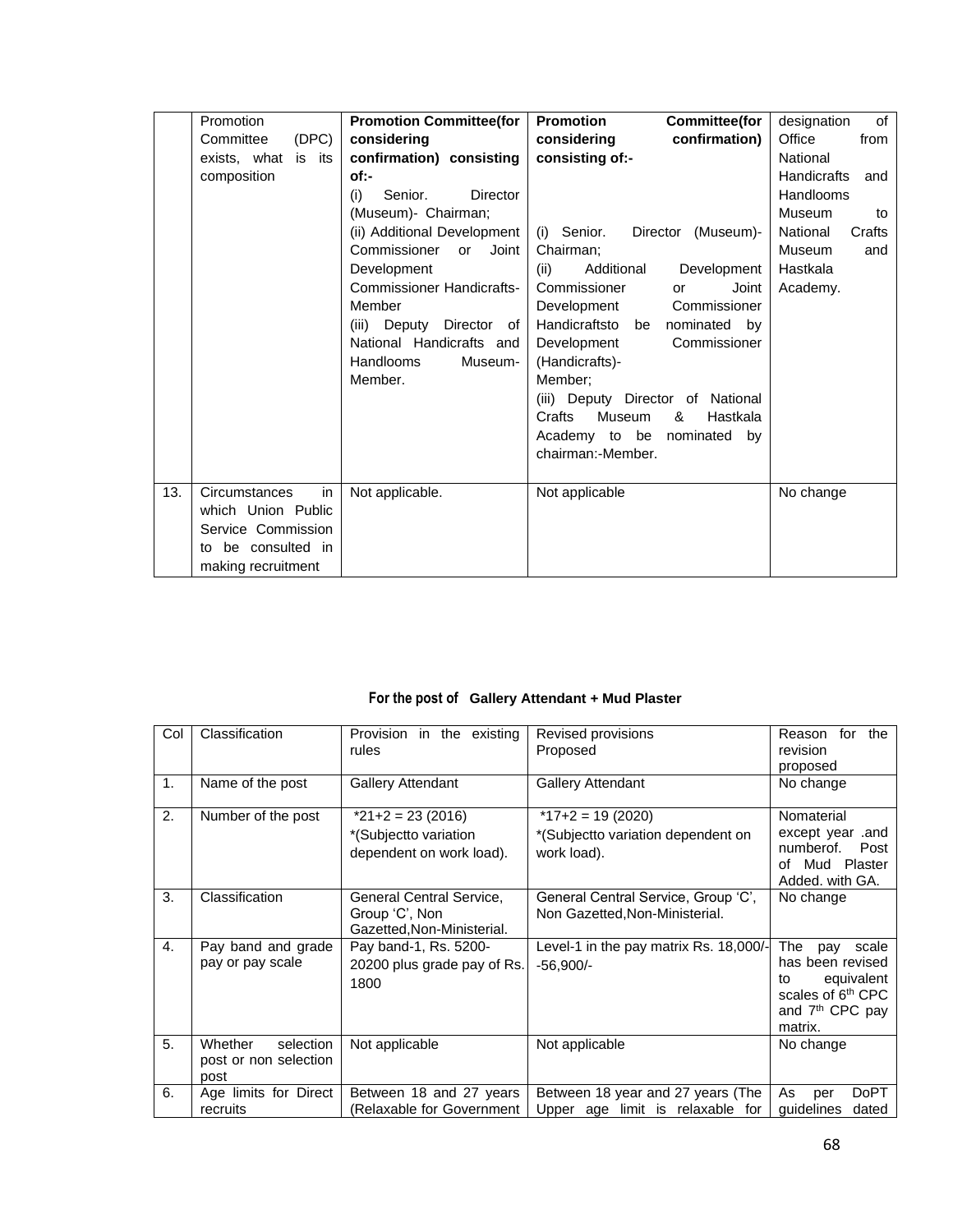|    |                           | Servants upto 40 years in<br>with<br>accordance<br>the   | departmental candidates up to 40<br>years in accordance with the            | 31/03/2015 |          |
|----|---------------------------|----------------------------------------------------------|-----------------------------------------------------------------------------|------------|----------|
|    |                           | instructions<br>orders<br>or<br>issued by the<br>Central | instructions or orders issued by the                                        |            |          |
|    |                           | Government).                                             | Central Government).<br>Note 1: The crucial date for                        |            |          |
|    |                           |                                                          | determining the age limit shall be                                          |            |          |
|    |                           | Note 1: The crucial date<br>for determining the age      | closing<br>date for<br>receipt<br>οf<br>applications from candidates in     |            |          |
|    |                           | limit shall be the closing                               | India (and not the closing date                                             |            |          |
|    |                           | for<br>receipt<br>date<br>of                             | prescribed for those in Assam,                                              |            |          |
|    |                           | applications<br>from                                     | Meghalaya, Arunachal Pradesh,                                               |            |          |
|    |                           | candidates in India (and<br>date<br>not the<br>closing   | Mizoram,<br>Manipur,<br>Nagaland,<br>Tripura, Sikkim, Ladakh Division of    |            |          |
|    |                           | prescribed for those in                                  | J&K State, Lahaul and Spiti District                                        |            |          |
|    |                           | Meghalaya,<br>Assam,                                     | and Pangi Sub-Division of Himachal                                          |            |          |
|    |                           | Arunachal<br>Pradesh,<br>Mizoram,<br>Manipur,            | Pradesh,<br>Andman&<br>Nicobar,<br>Islands or Lakshdweep).                  |            |          |
|    |                           | Nagaland, Tripura, Sikkim,                               |                                                                             |            |          |
|    |                           | Ladakh Division of Jammu<br>and Kashmir State, Lahaul    |                                                                             |            |          |
|    |                           | and Spiti District and Pangi                             |                                                                             |            |          |
|    |                           | Sub-Division of Chamba                                   | <b>Note 2:</b> The crucial date for                                         |            |          |
|    |                           | District<br>Himachal<br>of<br>Pradesh,<br>Andman<br>and  | determining the age limit shall be as<br>advertised by Staff<br>Selection   |            |          |
|    |                           | Nicobar,<br><b>Islands</b><br>or                         | Commission.                                                                 |            |          |
|    |                           | Lakshdweep).                                             |                                                                             |            |          |
|    |                           | Note 2: In the case of                                   |                                                                             |            |          |
|    |                           | recruitment through the<br>Staff<br>Selection            |                                                                             |            |          |
|    |                           | Commission<br>or                                         |                                                                             |            |          |
|    |                           | Employment<br>Exchange,<br>crucial<br>date<br>the<br>for |                                                                             |            |          |
|    |                           | determining the age limit                                |                                                                             |            |          |
|    |                           | shall be as advertised by                                |                                                                             |            |          |
|    |                           | Staff<br>Selection<br>the<br>Commission or the last      |                                                                             |            |          |
|    |                           | date<br>which<br>upto                                    |                                                                             |            |          |
|    |                           | Employment Exchange is                                   |                                                                             |            |          |
|    |                           | asked to<br>submit<br>the<br>names.                      |                                                                             |            |          |
| 7. | Educational<br>and        | <b>Essential:</b>                                        | <b>Essential:</b>                                                           | No.        | Material |
|    | other<br>qualifications   | (i) Matriculation (Class $-$                             | (i) Matriculation (Class $-(X)$ from a                                      | Change     |          |
|    | direct<br>required<br>for | (X) from a recognized                                    | recognized Board.                                                           |            |          |
|    | recruits                  | Board.<br>(ii) one year experience of                    | (ii) one year experience of working<br>in a Museum or similar organization. |            |          |
|    |                           | working in a Museum or                                   | Desirable                                                                   |            |          |
|    |                           | similar organization.                                    | (i) Experience in handling museum                                           |            |          |
|    |                           | Desirable                                                | objects                                                                     |            |          |
|    |                           | (i)Experience in handling                                |                                                                             |            |          |
|    |                           | museum objects<br>Note 1: Qualifications are             | Note 1: Qualifications are relaxable                                        |            |          |
|    |                           | relaxable at the discretion                              | at the discretion of the Staff                                              |            |          |
|    |                           | of the Staff Selection                                   | Selection<br>Commission/competent                                           |            |          |
|    |                           | Commission or competent                                  | authority in the case of candidates                                         |            |          |
|    |                           | authority in the case of                                 | otherwise well qualified.                                                   |            |          |
|    |                           | candidates otherwise well<br>qualified.                  | 2:<br><b>Note</b><br>The<br>qualification(s)                                |            |          |
|    |                           | Note 2: The qualification(s)                             | regarding experience is relax able                                          |            |          |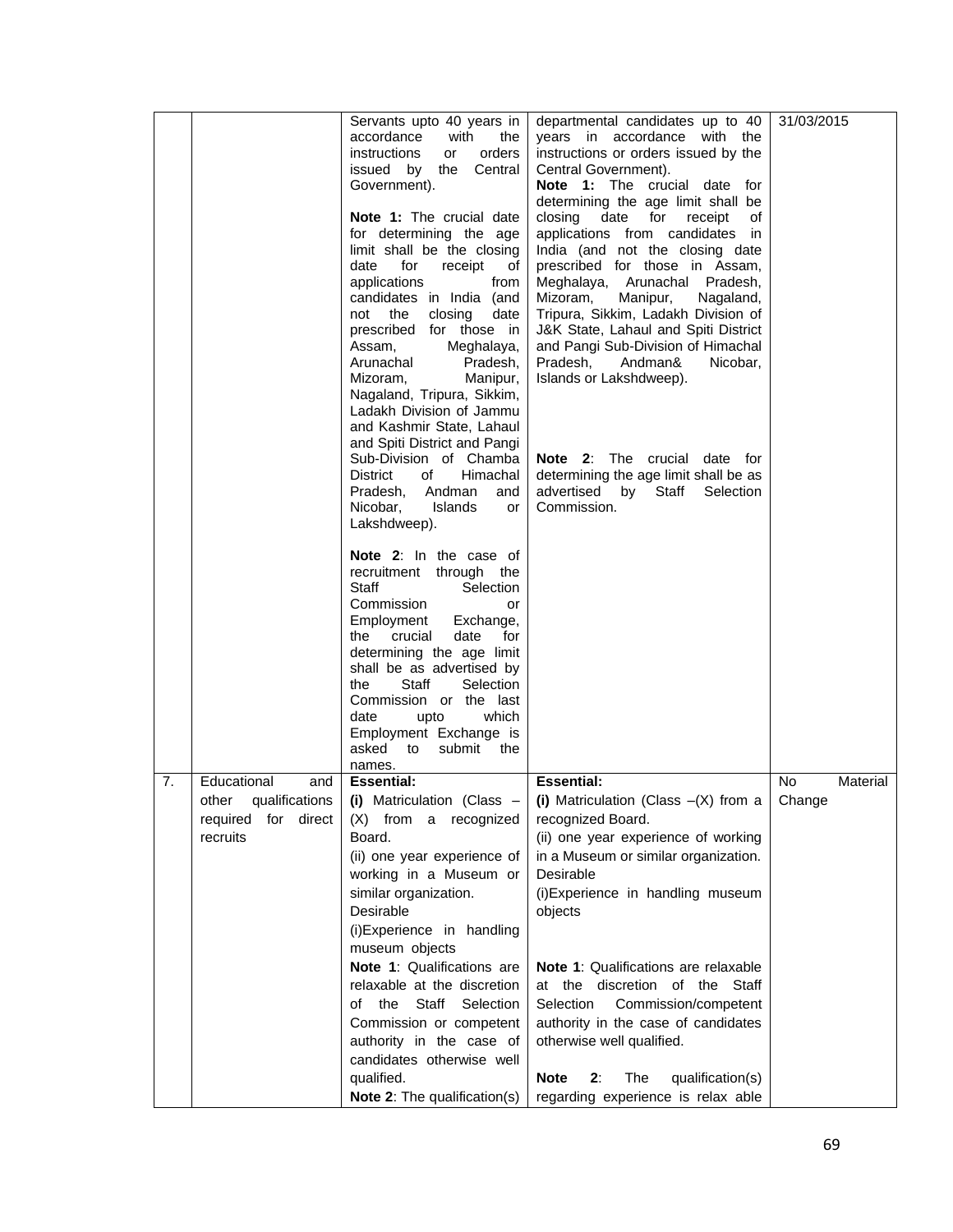|     |                                                                                                                                                                                                    | regarding experience<br>is<br>relax able at the discretion<br>Staff Selection<br>the<br>of<br>Commission or Competent<br>Authority in the case of<br>candidates belonging<br>to<br>the Scheduled Castes and<br>the Scheduled Tribes, if at<br>any stage of selection, the<br><b>Staff</b><br>Selection<br>Commission or Competent<br>Authority is of the opinion<br>that sufficient number of<br>candidates belonging<br>to<br>communities<br>these<br>possessing the requisite<br>experience are not likely to<br>be available to fill up the<br>vacancies reserved for<br>them. | at the discretion of the<br>Staff<br>Selection Commission/Competent<br>Authority in the case of candidates<br>belonging to the Scheduled Castes<br>and the Scheduled Tribes, if at any<br>stage of selection, the<br>Staff<br>Selection Commission/Competent<br>Authority is of the opinion that<br>sufficient number of candidates<br>belonging to these communities<br>possessing the requisite experience<br>are not likely to be available to fill up<br>the vacancies reserved for them. |                                        |
|-----|----------------------------------------------------------------------------------------------------------------------------------------------------------------------------------------------------|-----------------------------------------------------------------------------------------------------------------------------------------------------------------------------------------------------------------------------------------------------------------------------------------------------------------------------------------------------------------------------------------------------------------------------------------------------------------------------------------------------------------------------------------------------------------------------------|-----------------------------------------------------------------------------------------------------------------------------------------------------------------------------------------------------------------------------------------------------------------------------------------------------------------------------------------------------------------------------------------------------------------------------------------------------------------------------------------------|----------------------------------------|
| 8.  | Whether<br>age<br>and<br>educational<br>qualifications<br>prescribed for direct<br>recruits will apply in<br>the<br>of<br>case<br>promotees                                                        | Not applicable                                                                                                                                                                                                                                                                                                                                                                                                                                                                                                                                                                    | Not applicable                                                                                                                                                                                                                                                                                                                                                                                                                                                                                | NoChange                               |
| 9.  | Period of probation,<br>if any                                                                                                                                                                     | for<br>direct<br>Two<br>years<br>recruitment.                                                                                                                                                                                                                                                                                                                                                                                                                                                                                                                                     | Two years for direct recruitment.                                                                                                                                                                                                                                                                                                                                                                                                                                                             | No Change                              |
| 10. | Method<br>οf<br>recruitment whether<br>by direct recruitment<br>or by promotion or by<br>deputation/<br>absorption<br>and<br>percentage<br>of the<br>vacancies to be filled<br>by various methods. | By direct recruitment.<br>Note : Vacancies caused<br>by the incumbent being<br>away on deputation or long<br>illness or study leave or<br>under other circumstances<br>for a duration of one year<br>or more may be filled on<br>basis<br>deputation<br>from<br>officers<br>Central<br>of<br>Government-<br>(a)holding analogous posts<br>on regular basis; and<br>Possessing the<br>qualifications and<br>experience prescribed for<br>direct recruits under<br>column (7).                                                                                                      | By direct recruitment.<br>100%<br>Note : Vacancies caused by the<br>incumbent<br>being<br>away<br>on<br>deputation or long illness or study<br>leave or under other circumstances<br>for a duration of one year or more<br>may be filled on deputation basis<br>officers<br>from<br>Central<br>of<br>Government-<br>(a)holding analogous<br>posts<br>on<br>regular basis; and<br>Possessing the qualifications and<br>experience prescribed for direct<br>recruits under column (7).          | No change                              |
| 11. | In.<br>case<br>οf<br>recruitment<br>by<br>promotion/<br>deputation                                                                                                                                 | Notapplicable                                                                                                                                                                                                                                                                                                                                                                                                                                                                                                                                                                     | Deputation from officers of Central<br>Government-<br>(a)holding<br>analogous<br>posts<br>on<br>regular basis; and<br>Possessing the qualifications and                                                                                                                                                                                                                                                                                                                                       | As<br>per<br>latest<br>DOPT guidelines |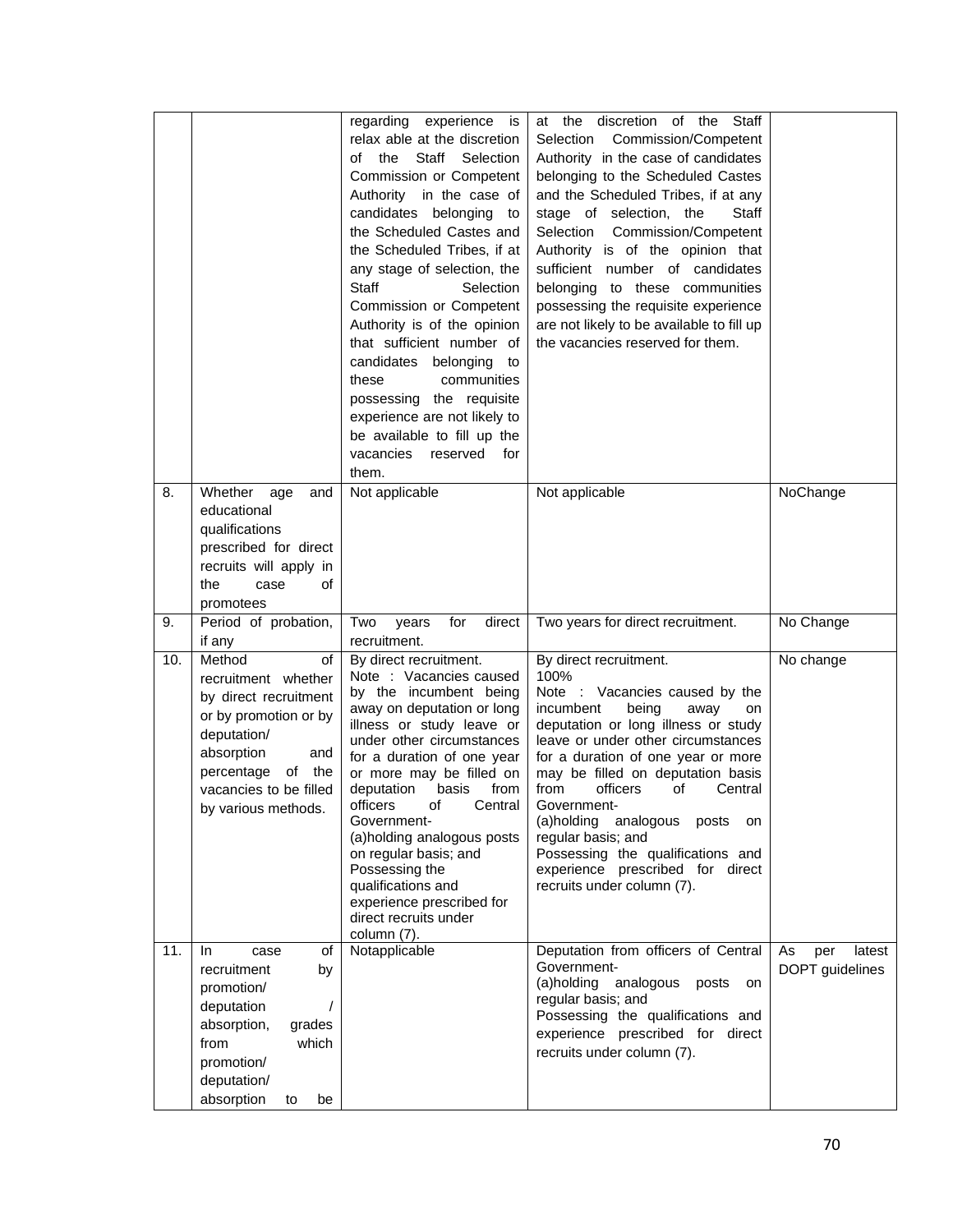|     | made.                   |                                   |                                          |                           |
|-----|-------------------------|-----------------------------------|------------------------------------------|---------------------------|
| 12. | lf<br>a<br>Departmental | Group 'C' Departmental            | 'C'<br><b>Departmental</b><br>Group      | Due to change of          |
|     | Promotion               | <b>Promotion Committee(for</b>    | <b>Promotion</b><br><b>Committee(for</b> | designation<br>οf         |
|     | (DEC)<br>Committee      | considering                       | confirmation)<br>considering             | Office<br>from            |
|     | exists, what is its     | confirmation) consisting          | consisting of:-                          | National                  |
|     | composition             | of:-                              |                                          | <b>Handicrafts</b><br>and |
|     |                         | (i)<br>Senior.<br><b>Director</b> |                                          | Handlooms                 |
|     |                         | (Museum)- Chairman;               |                                          | Museum<br>to              |
|     |                         | (ii) Additional Development       | (i) Senior.<br>Director (Museum)-        | National<br>Crafts        |
|     |                         | Commissioner<br>Joint<br>or       | Chairman:                                | <b>Museum</b><br>and      |
|     |                         | Development                       | (ii)<br>Additional<br>Development        | Hastkala                  |
|     |                         | <b>Commissioner Handicrafts-</b>  | Commissioner<br>Joint<br>or              | Academy.                  |
|     |                         | Member                            | Development<br>Commissioner              |                           |
|     |                         | Deputy Director of<br>(iii)       | Handicraftsto be<br>nominated by         |                           |
|     |                         | National Handicrafts and          | Commissioner<br>Development              |                           |
|     |                         | <b>Handlooms</b><br>Museum-       | (Handicrafts)-                           |                           |
|     |                         | Member.                           | Member:                                  |                           |
|     |                         |                                   | (iii) Deputy Director of National        |                           |
|     |                         |                                   | Crafts<br>&<br>Hastkala<br>Museum        |                           |
|     |                         |                                   | Academy to be nominated by               |                           |
|     |                         |                                   | chairman:-Member.                        |                           |
| 13. | Circumstances<br>in     | Not applicable.                   | Not applicable                           | No change                 |
|     | which Union Public      |                                   |                                          |                           |
|     | Service Commission      |                                   |                                          |                           |
|     | be consulted in<br>to   |                                   |                                          |                           |
|     | making recruitment      |                                   |                                          |                           |

## **For the post of Malti Tasking Staff**

| Col | Classification                                        | Provision in the existing<br>rules                                                                                                                                        | Revised provisions<br>Proposed                                                                                                                                                                                  | Reason<br>for the<br>revision<br>proposed                                                                                              |
|-----|-------------------------------------------------------|---------------------------------------------------------------------------------------------------------------------------------------------------------------------------|-----------------------------------------------------------------------------------------------------------------------------------------------------------------------------------------------------------------|----------------------------------------------------------------------------------------------------------------------------------------|
| 1.  | Name of the post                                      | Malti Tasking Staff                                                                                                                                                       | Malti Tasking Staff                                                                                                                                                                                             | No change                                                                                                                              |
| 2.  | Number of the post                                    | *32 (2016)<br>*(Subjectto variation<br>dependent on work load).                                                                                                           | *21 (2020)<br>*(Subjectto variation dependent on<br>work load).                                                                                                                                                 | No.<br>change<br>except year and<br>Number.                                                                                            |
| 3.  | Classification                                        | General Central Service,<br>Group 'C', Non<br>Gazetted, Non-Ministerial.                                                                                                  | General Central Service, Group 'C',<br>Non Gazetted, Non-Ministerial.                                                                                                                                           | No change                                                                                                                              |
| 4.  | Pay band and grade<br>pay or pay scale                | Pay band-1, Rs. 5200-<br>20200 plus grade pay of Rs.<br>1800                                                                                                              | Level-1 in the pay matrix Rs. 18,000/-<br>$-56,900/-$                                                                                                                                                           | The<br>pay<br>scale<br>has been revised<br>equivalent<br>to<br>scales of 6 <sup>th</sup> CPC<br>and 7 <sup>th</sup> CPC pay<br>matrix. |
| 5.  | Whether<br>selection<br>post or non selection<br>post | Not applicable                                                                                                                                                            | Not applicable                                                                                                                                                                                                  | No change                                                                                                                              |
| 6.  | Age limits for Direct<br>recruits                     | Between 18 and 25 years<br>able<br>(Relax<br>for<br>Government Servants upto<br>40 years in accordance<br>with the<br>instructions<br>or<br>orders<br>the<br>issued<br>by | Between 18 year and 27 years (The<br>Upper age limit is relaxable for<br>departmental candidates up to 40<br>years in accordance<br>with<br>the<br>instructions or orders issued by the<br>Central Government). | <b>DoPT</b><br>As<br>per<br>guidelines<br>dated<br>31/03/2015                                                                          |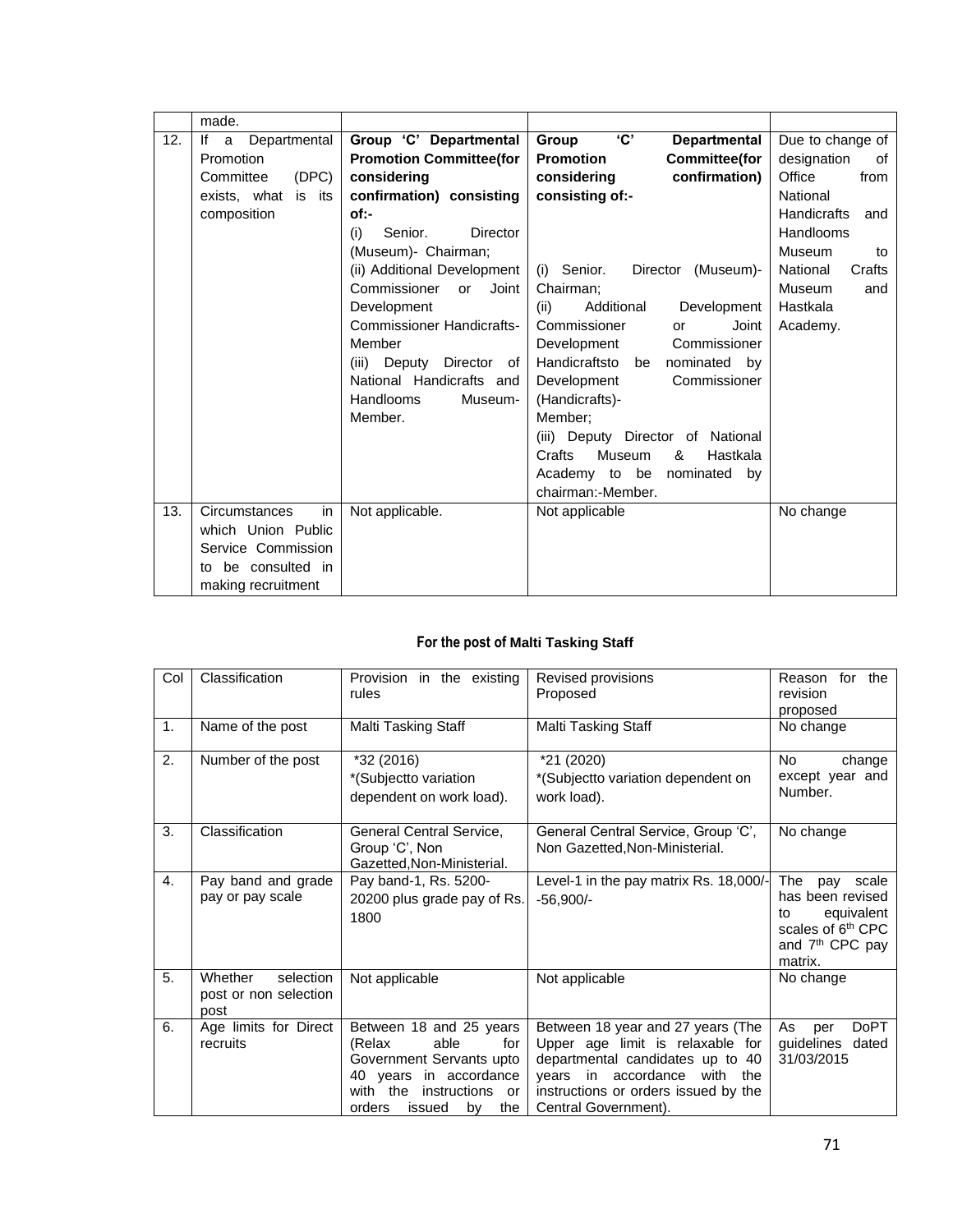|    |                                                                                  | Central Government).<br>Note 1: The crucial date<br>for determining the age<br>limit shall be the closing<br>for<br>date<br>receipt<br>οf<br>applications<br>from<br>candidates in India (and<br>the<br>closing<br>not<br>date<br>prescribed for those in<br>Assam,<br>Meghalaya,<br>Arunachal<br>Pradesh,<br>Manipur,<br>Mizoram,<br>Nagaland, Tripura, Sikkim,<br>Ladakh Division of Jammu<br>and Kashmir State, Lahaul<br>and Spiti District and Pangi<br>Sub-Division of Chamba<br><b>District</b><br>of<br>Himachal<br>Andman<br>Pradesh,<br>and<br>Nicobar,<br><b>Islands</b><br>or<br>Lakshdweep).<br><b>Note 2:</b> In the case of<br>recruitment through the<br>Staff<br>Selection<br>Commission<br>or<br>Employment<br>Exchange,<br>crucial<br>for<br>the<br>date<br>determining the age limit<br>shall be as advertised by<br>Staff<br>Selection<br>the<br>Commission or the last<br>which<br>date<br>upto<br>Employment Exchange is<br>asked<br>to<br>submit<br>the<br>names. | Note 1: The<br>crucial date<br>for<br>determining the age limit shall be<br>closing<br>date<br>for<br>of<br>receipt<br>applications from candidates in<br>India (and not the closing date<br>prescribed for those in Assam,<br>Meghalaya, Arunachal Pradesh,<br>Manipur,<br>Mizoram,<br>Nagaland,<br>Tripura, Sikkim, Ladakh Division of<br>J&K State, Lahaul and Spiti District<br>and Pangi Sub-Division of Himachal<br>Pradesh,<br>Andman&<br>Nicobar,<br>Islands or Lakshdweep).<br>Note 2: The crucial date for<br>determining the age limit shall be as<br>advertised<br>Staff<br>Selection<br>by<br>Commissionp.                                                                                |              |          |
|----|----------------------------------------------------------------------------------|-------------------------------------------------------------------------------------------------------------------------------------------------------------------------------------------------------------------------------------------------------------------------------------------------------------------------------------------------------------------------------------------------------------------------------------------------------------------------------------------------------------------------------------------------------------------------------------------------------------------------------------------------------------------------------------------------------------------------------------------------------------------------------------------------------------------------------------------------------------------------------------------------------------------------------------------------------------------------------------------|--------------------------------------------------------------------------------------------------------------------------------------------------------------------------------------------------------------------------------------------------------------------------------------------------------------------------------------------------------------------------------------------------------------------------------------------------------------------------------------------------------------------------------------------------------------------------------------------------------------------------------------------------------------------------------------------------------|--------------|----------|
| 7. | Educational<br>and<br>qualifications<br>other<br>required for direct<br>recruits | <b>Essential:</b><br>(i) Matriculation (Class-(X)<br>from a recognized Board.<br><b>Note 1: Qualifications are</b><br>relaxable at the discretion<br>Staff<br>Selection<br>the<br>οf<br>Commission or competent<br>authority in the case of<br>candidates otherwise well<br>qualified.<br><b>Note 2:</b> The qualification(s)<br>regarding experience is<br>relax able at the discretion<br>Staff Selection<br>of the<br>Commission or Competent<br>Authority in the case of<br>candidates belonging to<br>the Scheduled Castes and<br>the Scheduled Tribes, if at<br>any stage of selection, the<br>Staff<br>Selection                                                                                                                                                                                                                                                                                                                                                                   | <b>Essential:</b><br>(i) Matriculation (Class $-(X)$ from a<br>recognized Board.<br>Note 1: Qualifications are relaxable<br>at the discretion of the<br>Staff<br>Commission/competent<br>Selection<br>authority in the case of candidates<br>otherwise well qualified.<br><b>Note</b><br>The<br>qualification(s)<br>2:<br>regarding experience is relax able<br>at the discretion of the Staff<br>Commission/Competent<br>Selection<br>Authority in the case of candidates<br>belonging to the Scheduled Castes<br>and the Scheduled Tribes, if at any<br>stage of selection, the<br>Staff<br>Selection<br>Commission/Competent<br>Authority is of the opinion that<br>sufficient number of candidates | No<br>Change | Material |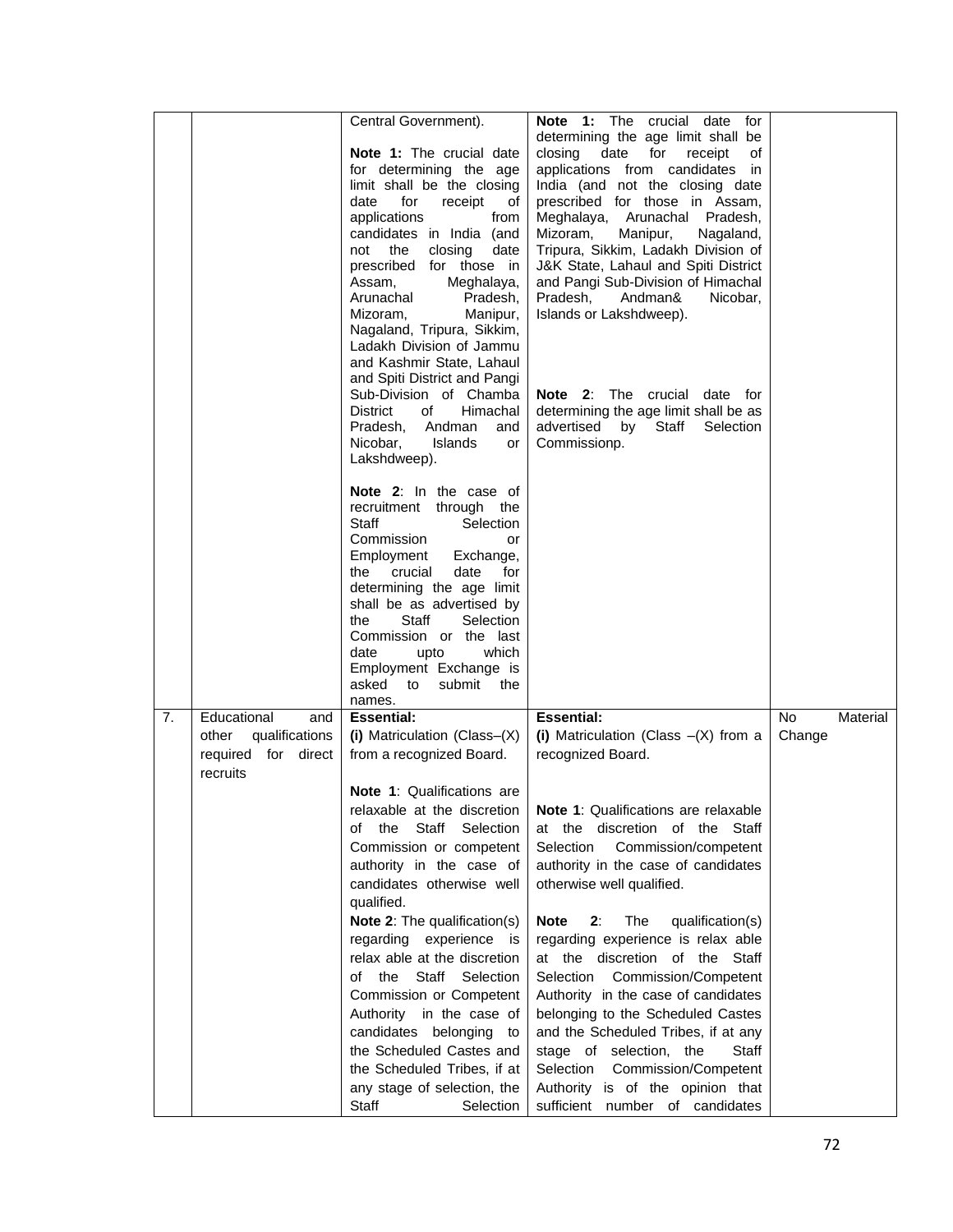|     |                                                                                                                                                                                                    | Commission or Competent<br>Authority is of the opinion<br>that sufficient number of<br>candidates<br>belonging<br>to<br>communities<br>these<br>possessing the requisite<br>experience are not likely to<br>be available to fill up the<br>vacancies<br>reserved<br>for<br>them.                                                                                                                                                                                             | belonging to these communities<br>possessing the requisite experience<br>are not likely to be available to fill up<br>the vacancies reserved for them.                                                                                                                                                                                                                                                                                                                                  |                                                                                                                                                               |
|-----|----------------------------------------------------------------------------------------------------------------------------------------------------------------------------------------------------|------------------------------------------------------------------------------------------------------------------------------------------------------------------------------------------------------------------------------------------------------------------------------------------------------------------------------------------------------------------------------------------------------------------------------------------------------------------------------|-----------------------------------------------------------------------------------------------------------------------------------------------------------------------------------------------------------------------------------------------------------------------------------------------------------------------------------------------------------------------------------------------------------------------------------------------------------------------------------------|---------------------------------------------------------------------------------------------------------------------------------------------------------------|
| 8.  | Whether<br>age<br>and<br>educational<br>qualifications<br>prescribed for direct<br>recruits will apply in<br>the<br>of<br>case<br>promotees                                                        | Not applicable                                                                                                                                                                                                                                                                                                                                                                                                                                                               | Not applicable                                                                                                                                                                                                                                                                                                                                                                                                                                                                          | NoChange                                                                                                                                                      |
| 9.  | Period of probation,<br>if any                                                                                                                                                                     | for<br>direct<br>Two<br>years<br>recruitment.                                                                                                                                                                                                                                                                                                                                                                                                                                | Two years for direct recruitment.                                                                                                                                                                                                                                                                                                                                                                                                                                                       | No Change                                                                                                                                                     |
| 10. | Method<br>of<br>recruitment whether<br>by direct recruitment<br>or by promotion or by<br>deputation/<br>absorption<br>and<br>percentage<br>of the<br>vacancies to be filled<br>by various methods. | By direct recruitment.<br>Note : Vacancies caused<br>by the incumbent being<br>away on deputation or long<br>illness or study leave or<br>under other circumstances<br>for a duration of one year<br>or more may be filled on<br>deputation<br>basis<br>from<br>officers<br>of<br>Central<br>Government-<br>(a)holding analogous posts<br>on regular basis; and<br>Possessing the<br>qualifications and<br>experience prescribed for<br>direct recruits under<br>column (7). | By direct recruitment.<br>100%<br>Note : Vacancies caused by the<br>incumbent<br>being<br>away<br>on<br>deputation or long illness or study<br>leave or under other circumstances<br>for a duration of one year or more<br>may be filled on deputation basis<br>from<br>officers<br>of<br>Central<br>Government-<br>analogous<br>(a)holding<br>posts<br>on<br>regular basis; and<br>Possessing the qualifications and<br>experience prescribed for direct<br>recruits under column (7). | No change                                                                                                                                                     |
| 11. | of<br>In.<br>case<br>recruitment<br>by<br>promotion/<br>deputation<br>absorption,<br>grades<br>which<br>from<br>promotion/<br>deputation/<br>absorption<br>be<br>to<br>made.                       | Notapplicable                                                                                                                                                                                                                                                                                                                                                                                                                                                                | Deputation from officers of Central<br>Government-<br>analogous<br>(a)holding<br>posts<br>on<br>regular basis; and<br>Possessing the qualifications and<br>experience prescribed for direct<br>recruits under column (7).                                                                                                                                                                                                                                                               | As<br>latest<br>per<br>DOPT guidelines                                                                                                                        |
| 12. | lf<br>Departmental<br>a<br>Promotion<br>Committee<br>(DPC)<br>exists, what<br>is its<br>composition                                                                                                | Group 'C' Departmental<br><b>Promotion Committee(for</b><br>considering<br>confirmation) consisting<br>of:-<br>Senior.<br>(i)<br>Director<br>(Museum)- Chairman;<br>(ii) Additional Development<br>Commissioner<br>or<br>Joint                                                                                                                                                                                                                                               | 'C'<br>Group<br><b>Departmental</b><br><b>Promotion</b><br><b>Committee(for</b><br>confirmation)<br>considering<br>consisting of:-<br>Senior.<br>(Museum)-<br>Director<br>(i)<br>Chairman;                                                                                                                                                                                                                                                                                              | Due to change of<br>designation<br>of<br>Office<br>from<br>National<br>Handicrafts<br>and<br>Handlooms<br>Museum<br>to<br>National<br>Crafts<br>Museum<br>and |